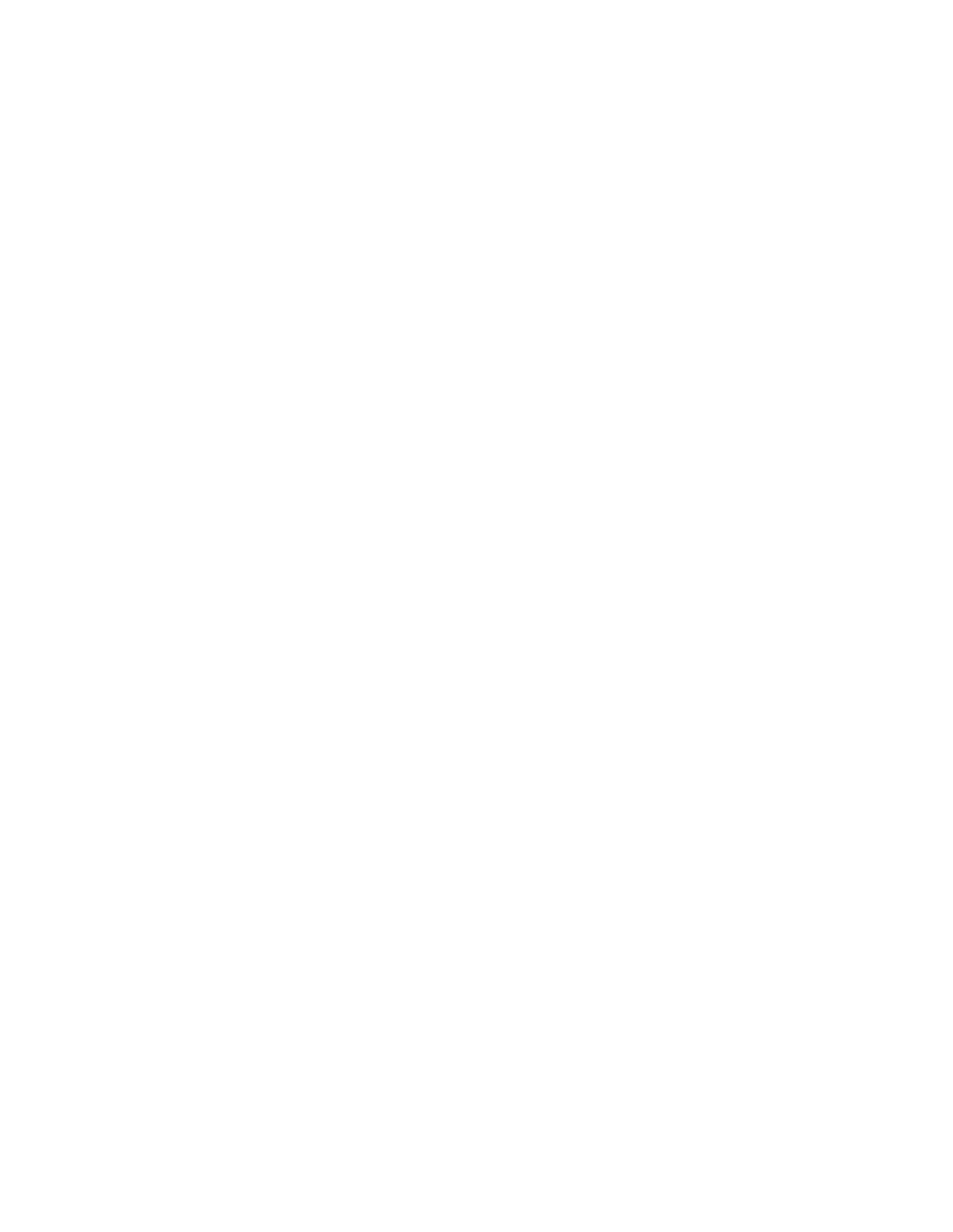| Important<br><b>Notice</b>               | Due to the nature of wireless communications, transmission and reception of data<br>can never be guaranteed. Data may be delayed, corrupted (i.e., have errors) or be<br>totally lost. Although significant delays or losses of data are rare when wireless<br>devices such as the Sierra Wireless modem are used in a normal manner with a<br>well-constructed network, the Sierra Wireless modem should not be used in<br>situations where failure to transmit or receive data could result in damage of any<br>kind to the user or any other party, including but not limited to personal injury,<br>death, or loss of property. Sierra Wireless accepts no responsibility for damages<br>of any kind resulting from delays or errors in data transmitted or received using<br>the Sierra Wireless modem, or for failure of the Sierra Wireless modem to<br>transmit or receive such data. |
|------------------------------------------|-----------------------------------------------------------------------------------------------------------------------------------------------------------------------------------------------------------------------------------------------------------------------------------------------------------------------------------------------------------------------------------------------------------------------------------------------------------------------------------------------------------------------------------------------------------------------------------------------------------------------------------------------------------------------------------------------------------------------------------------------------------------------------------------------------------------------------------------------------------------------------------------------|
| <b>Safety and</b><br><b>Hazards</b>      | Do not operate the Sierra Wireless modem in areas where blasting is in progress,<br>where explosive atmospheres may be present, near medical equipment, near life<br>support equipment, or any equipment which may be susceptible to any form of<br>radio interference. In such areas, the Sierra Wireless modem MUST BE<br><b>POWERED OFF.</b> The Sierra Wireless modem can transmit signals that could<br>interfere with this equipment.                                                                                                                                                                                                                                                                                                                                                                                                                                                   |
|                                          | Do not operate the Sierra Wireless modem in any aircraft, whether the aircraft is<br>on the ground or in flight. In aircraft, the Sierra Wireless modem MUST BE<br><b>POWERED OFF.</b> When operating, the Sierra Wireless modem can transmit<br>signals that could interfere with various onboard systems.                                                                                                                                                                                                                                                                                                                                                                                                                                                                                                                                                                                   |
|                                          | Note: Some airlines may permit the use of cellular phones while the aircraft is on the<br>ground and the door is open. Sierra Wireless modems may be used at this time.                                                                                                                                                                                                                                                                                                                                                                                                                                                                                                                                                                                                                                                                                                                       |
|                                          | The driver or operator of any vehicle should not operate the Sierra Wireless<br>modem while in control of a vehicle. Doing so will detract from the driver or<br>operator's control and operation of that vehicle. In some states and provinces,<br>operating such communications devices while in control of a vehicle is an offence.                                                                                                                                                                                                                                                                                                                                                                                                                                                                                                                                                        |
| <b>Limitation of</b><br><b>Liability</b> | The information in this manual is subject to change without notice and does not<br>represent a commitment on the part of Sierra Wireless. SIERRA WIRELESS AND<br>ITS AFFILIATES SPECIFICALLY DISCLAIM LIABILITY FOR ANY AND ALL<br>DIRECT, INDIRECT, SPECIAL, GENERAL, INCIDENTAL, CONSEQUENTIAL,<br>PUNITIVE OR EXEMPLARY DAMAGES INCLUDING, BUT NOT LIMITED TO,<br>LOSS OF PROFITS OR REVENUE OR ANTICIPATED PROFITS OR REVENUE<br>ARISING OUT OF THE USE OR INABILITY TO USE ANY SIERRA WIRELESS<br>PRODUCT, EVEN IF SIERRA WIRELESS AND/OR ITS AFFILIATES HAS BEEN<br>ADVISED OF THE POSSIBILITY OF SUCH DAMAGES OR THEY ARE<br>FORESEEABLE OR FOR CLAIMS BY ANY THIRD PARTY.                                                                                                                                                                                                             |
|                                          | Notwithstanding the foregoing, in no event shall Sierra Wireless and/or its<br>affiliates aggregate liability arising under or in connection with the Sierra Wireless<br>product, regardless of the number of events, occurrences, or claims giving rise to<br>liability, be in excess of the price paid by the purchaser for the Sierra Wireless<br>product.                                                                                                                                                                                                                                                                                                                                                                                                                                                                                                                                 |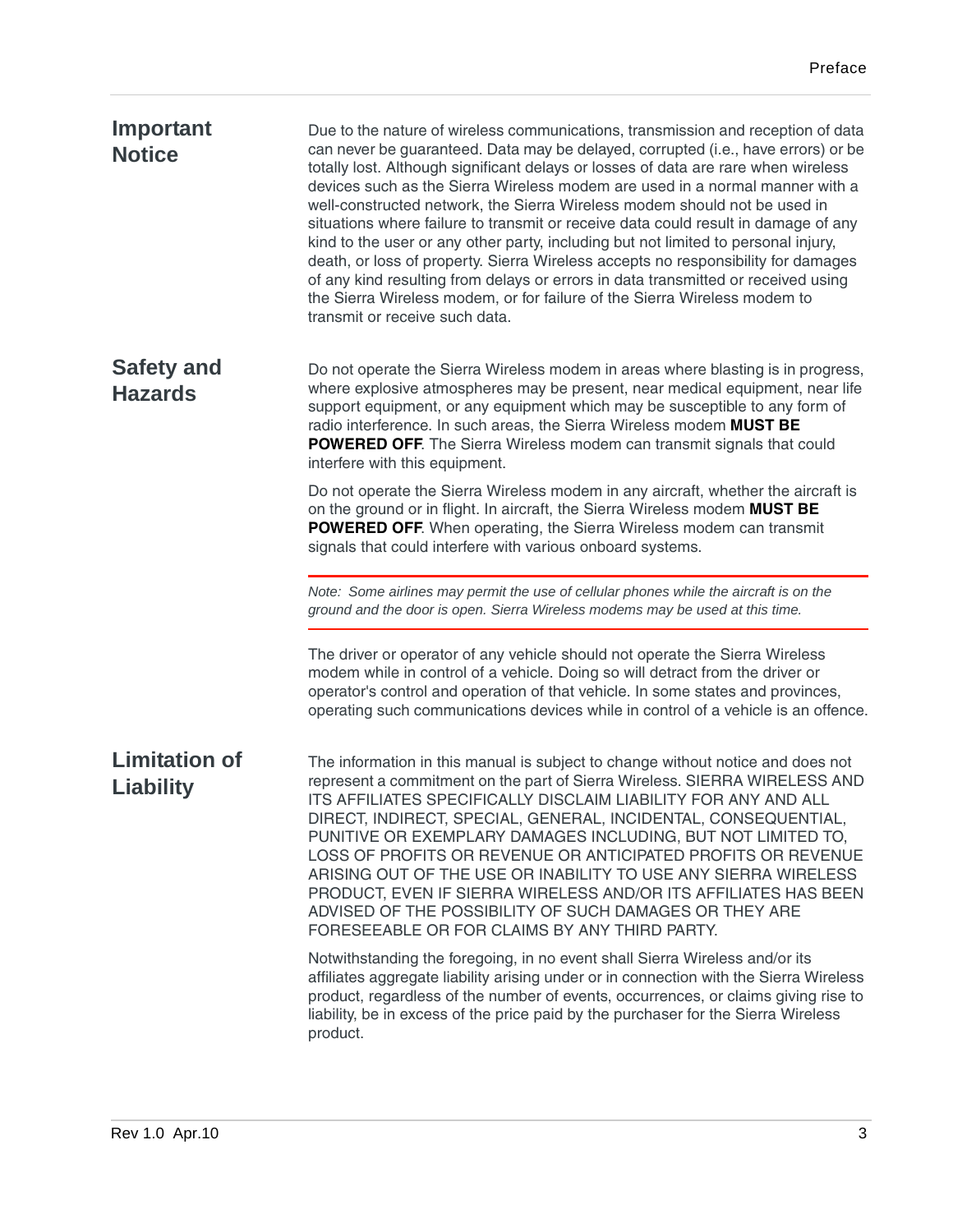**Patents** Portions of this product may be covered by some or all of the following US patents:

| 5.629.960 | 5.845.216 | 5.847.553 | 5.878.234 | 5.890.057 | 5.929.815 |
|-----------|-----------|-----------|-----------|-----------|-----------|
| 6,191,741 | 6.199.168 | 6.339.405 | 6.359.591 | 6.400.336 | 6.516.204 |
| 6.643.501 | 6.653.979 | 6.697.030 | 6.785.830 | 6,845,249 | 6.847.830 |
| 6.879.585 | 6.886.049 | 6.968.171 | 6.985.757 | 7.023.878 | 7.053.843 |
| 7,145,267 | 7.200.512 | 7.295.171 | 7.287.162 | D442.170  | D459.303  |
| D560.911  |           |           |           |           |           |
|           |           |           |           |           |           |

and other patents pending.

This product includes technology licensed from QUALCOMM® 3G

Manufactured or sold by Sierra Wireless or its licensees under one or more patents licensed from InterDigital Group.

**Licenses** A large amount of the source code to this product is available under licenses which are both free and open source. Most is available under the GNU General Public License.

> The remainder of the open source software which is not under the GPL is available under one of a variety of more permissive licenses. Those that require reproduction of the license text in the distribution are listed in the sections that follow (starting on [page 10](#page-9-0)).

#### **GNU General Public License**

Version 2, June 1991

Copyright (C) 1989, 1991 Free Software Foundation, Inc. 51 Franklin St, Fifth Floor, Boston, MA 02110-1301 USA

Everyone is permitted to copy and distribute verbatim copies of this license document, but changing it is not allowed.

#### **Preamble**

The licenses for most software are designed to take away your freedom to share and change it. By contrast, the GNU General Public License is intended to guarantee your freedom to share and change free software--to make sure the software is free for all its users. This General Public License applies to most of the Free Software Foundation's software and to any other program whose authors commit to using it. (Some other Free Software Foundation software is covered by the GNU Library General Public License instead.) You can apply it to your programs, too.

When we speak of free software, we are referring to freedom, not price. Our General Public Licenses are designed to make sure that you have the freedom to distribute copies of free software (and charge for this service if you wish), that you receive source code or can get it if you want it, that you can change the software or use pieces of it in new free programs; and that you know you can do these things.

To protect your rights, we need to make restrictions that forbid anyone to deny you these rights or to ask you to surrender the rights. These restrictions translate to certain responsibilities for you if you distribute copies of the software, or if you modify it.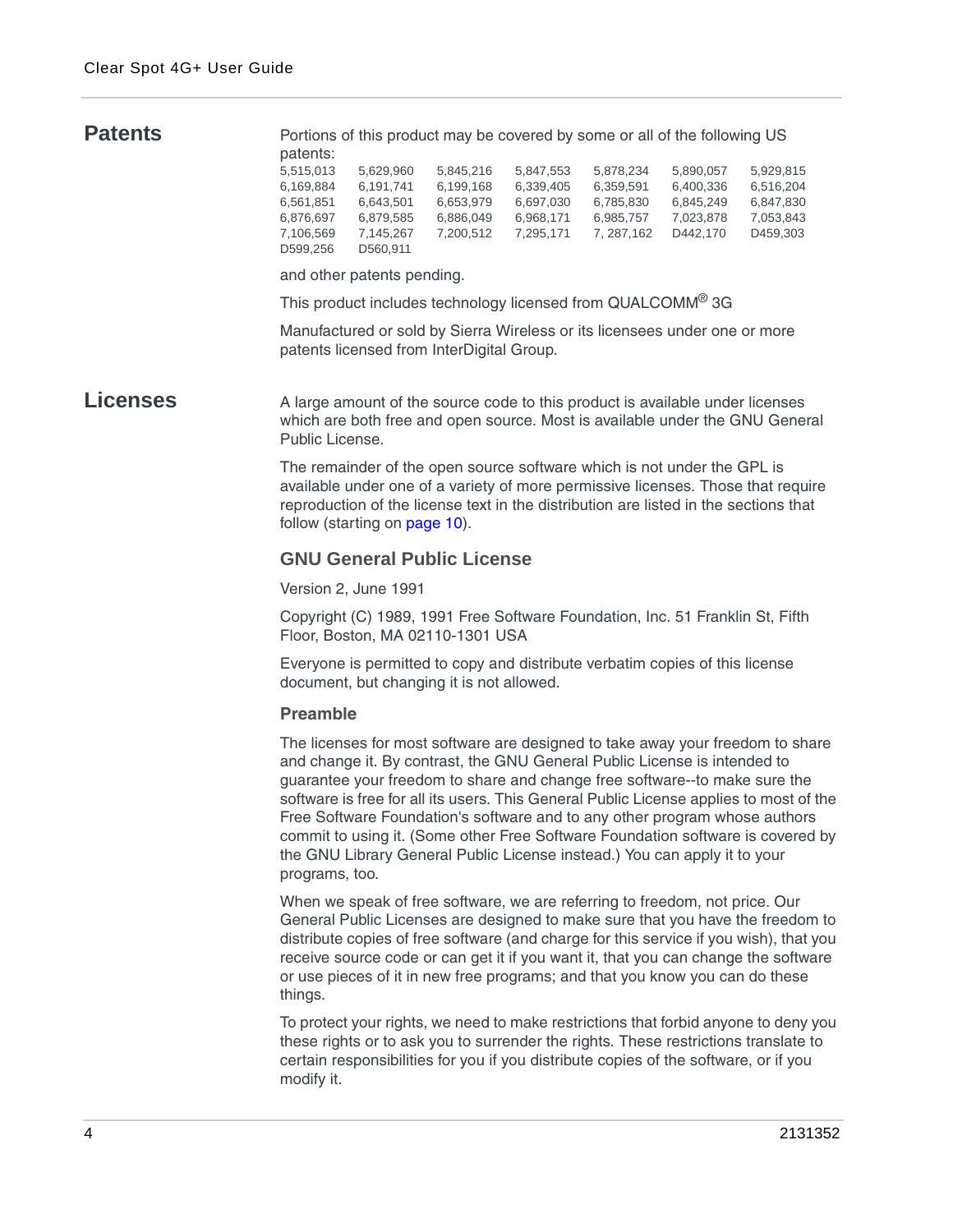For example, if you distribute copies of such a program, whether gratis or for a fee, you must give the recipients all the rights that you have. You must make sure that they, too, receive or can get the source code. And you must show them these terms so they know their rights.

We protect your rights with two steps: (1) copyright the software, and (2) offer you this license which gives you legal permission to copy, distribute and/or modify the software.

Also, for each author's protection and ours, we want to make certain that everyone understands that there is no warranty for this free software. If the software is modified by someone else and passed on, we want its recipients to know that what they have is not the original, so that any problems introduced by others will not reflect on the original authors' reputations.

Finally, any free program is threatened constantly by software patents. We wish to avoid the danger that redistributors of a free program will individually obtain patent licenses, in effect making the program proprietary. To prevent this, we have made it clear that any patent must be licensed for everyone's free use or not licensed at all.

The precise terms and conditions for copying, distribution and modification follow.

#### **GNU GENERAL PUBLIC LICENSE**

#### **TERMS AND CONDITIONS FOR COPYING, DISTRIBUTION AND MODIFICATION**

0. This License applies to any program or other work which contains a notice placed by the copyright holder saying it may be distributed under the terms of this General Public License. The "Program", below, refers to any such program or work, and a "work based on the Program" means either the Program or any derivative work under copyright law: that is to say, a work containing the Program or a portion of it, either verbatim or with modifications and/or translated into another language. (Hereinafter, translation is included without limitation in the term "modification".) Each licensee is addressed as "you".

Activities other than copying, distribution and modification are not covered by this License; they are outside its scope. The act of running the Program is not restricted, and the output from the Program is covered only if its contents constitute a work based on the Program (independent of having been made by running the Program). Whether that is true depends on what the Program does.

1. You may copy and distribute verbatim copies of the Program's source code as you receive it, in any medium, provided that you conspicuously and appropriately publish on each copy an appropriate copyright notice and disclaimer of warranty; keep intact all the notices that refer to this License and to the absence of any warranty; and give any other recipients of the Program a copy of this License along with the Program.

You may charge a fee for the physical act of transferring a copy, and you may at your option offer warranty protection in exchange for a fee.

2. You may modify your copy or copies of the Program or any portion of it, thus forming a work based on the Program, and copy and distribute such modifications or work under the terms of Section 1 above, provided that you also meet all of these conditions: a) You must cause the modified files to carry prominent notices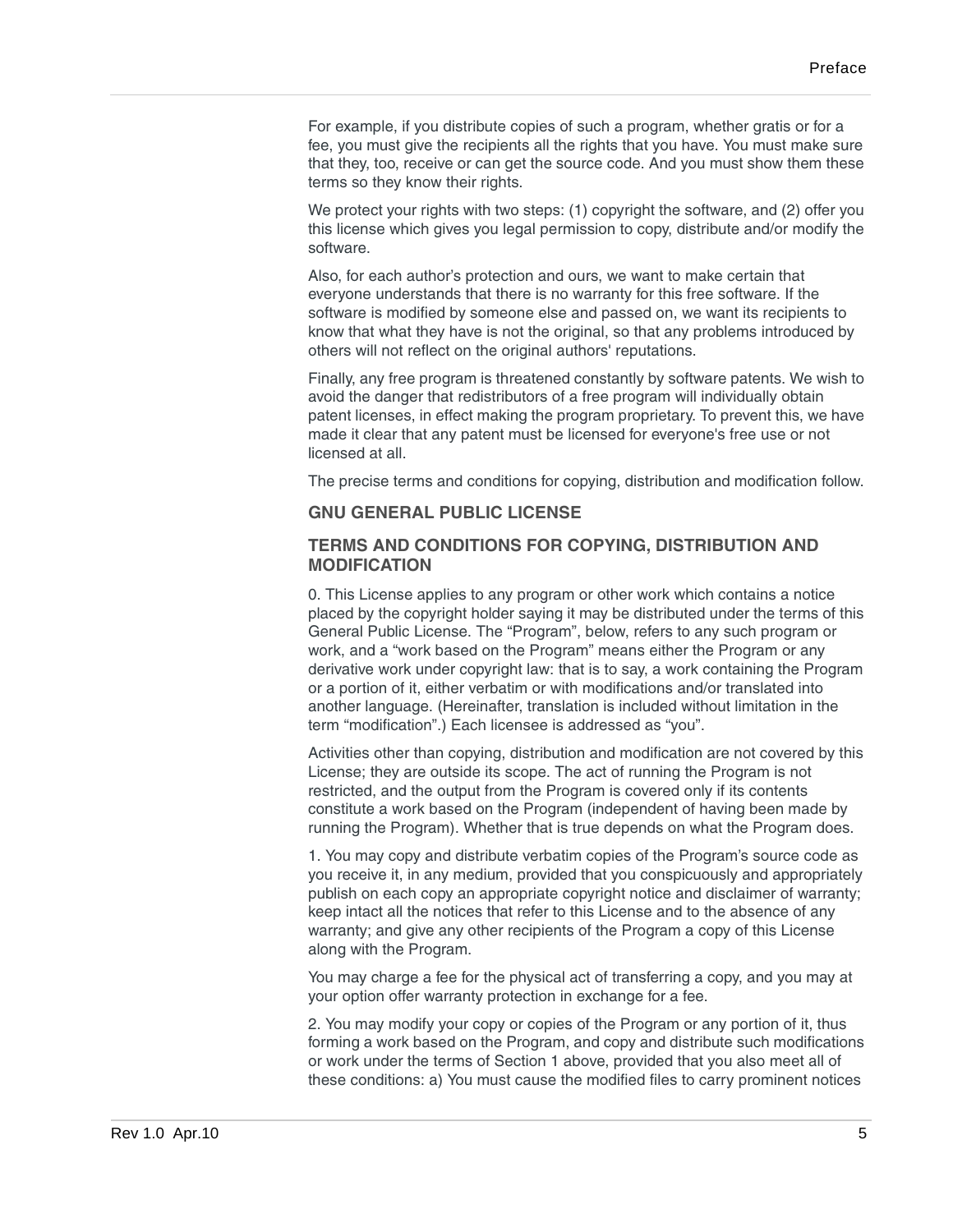stating that you changed the files and the date of any change. b) You must cause any work that you distribute or publish, that in whole or in part contains or is derived from the Program or any part thereof, to be licensed as a whole at no charge to all third parties under the terms of this License. c) If the modified program normally reads commands interactively when run, you must cause it, when started running for such interactive use in the most ordinary way, to print or display an announcement including an appropriate copyright notice and a notice that there is no warranty (or else, saying that you provide a warranty) and that users may redistribute the program under these conditions, and telling the user how to view a copy of this License. (Exception: if the Program itself is interactive but does not normally print such an announcement, your work based on the Program is not required to print an announcement.)

These requirements apply to the modified work as a whole. If identifiable sections of that work are not derived from the Program, and can be reasonably considered independent and separate works in themselves, then this License, and its terms, do not apply to those sections when you distribute them as separate works. But when you distribute the same sections as part of a whole which is a work based on the Program, the distribution of the whole must be on the terms of this License, whose permissions for other licensees extend to the entire whole, and thus to each and every part regardless of who wrote it.

Thus, it is not the intent of this section to claim rights or contest your rights to work written entirely by you; rather, the intent is to exercise the right to control the distribution of derivative or collective works based on the Program.

In addition, mere aggregation of another work not based on the Program with the Program (or with a work based on the Program) on a volume of a storage or distribution medium does not bring the other work under the scope of this License.

3. You may copy and distribute the Program (or a work based on it, under Section 2) in object code or executable form under the terms of Sections 1 and 2 above provided that you also do one of the following: a) Accompany it with the complete corresponding machine-readable source code, which must be distributed under the terms of Sections 1 and 2 above on a medium customarily used for software interchange; or, b) Accompany it with a written offer, valid for at least three years, to give any third party, for a charge no more than your cost of physically performing source distribution, a complete machine-readable copy of the corresponding source code, to be distributed under the terms of Sections 1 and 2 above on a medium customarily used for software interchange; or, c) Accompany it with the information you received as to the offer to distribute corresponding source code. (This alternative is allowed only for noncommercial distribution and only if you received the program in object code or executable form with such an offer, in accord with Subsection b above.)

The source code for a work means the preferred form of the work for making modifications to it. For an executable work, complete source code means all the source code for all modules it contains, plus any associated interface definition files, plus the scripts used to control compilation and installation of the executable. However, as a special exception, the source code distributed need not include anything that is normally distributed (in either source or binary form) with the major components (compiler, kernel, and so on) of the operating system on which the executable runs, unless that component itself accompanies the executable.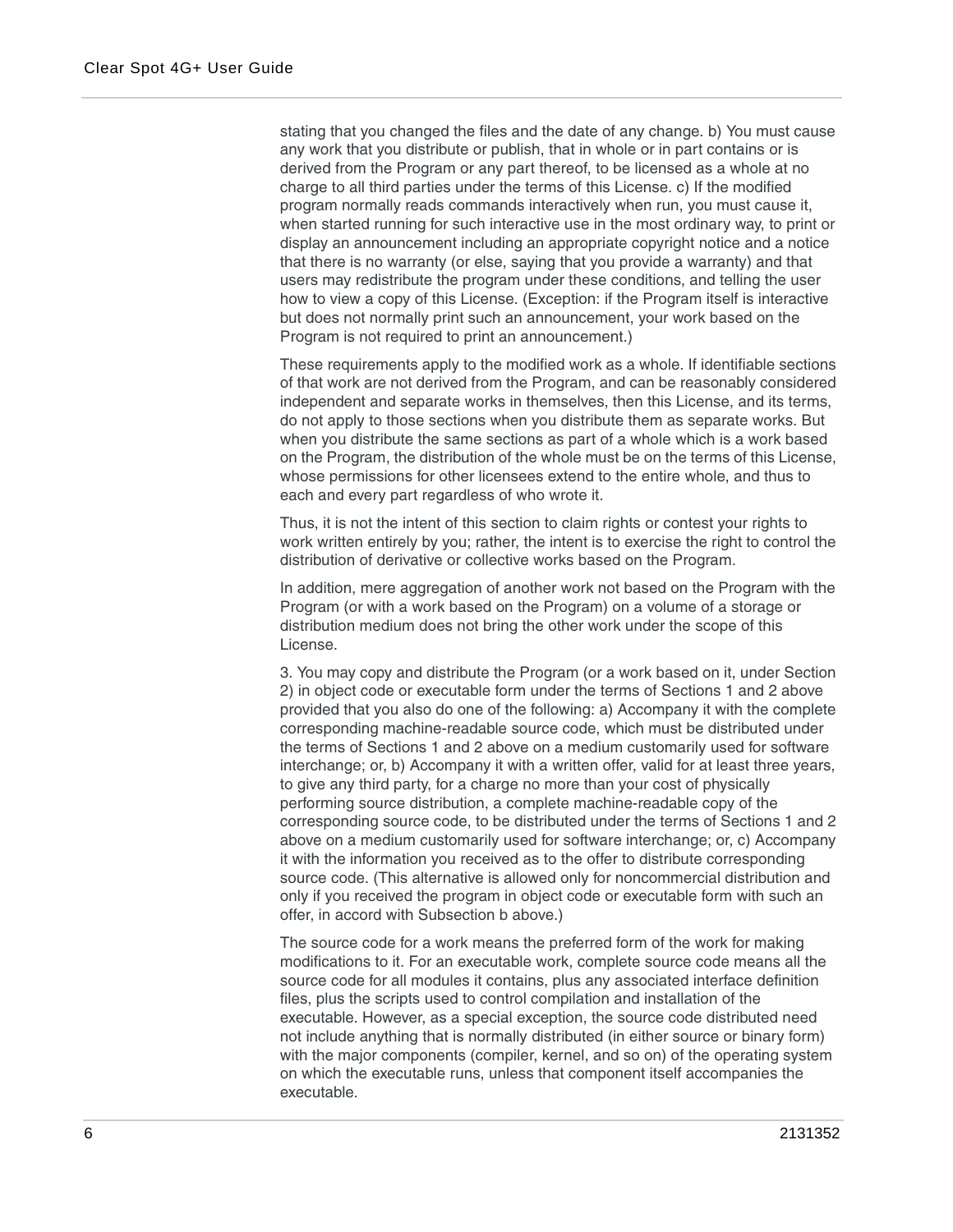If distribution of executable or object code is made by offering access to copy from a designated place, then offering equivalent access to copy the source code from the same place counts as distribution of the source code, even though third parties are not compelled to copy the source along with the object code.

4. You may not copy, modify, sublicense, or distribute the Program except as expressly provided under this License. Any attempt otherwise to copy, modify, sublicense or distribute the Program is void, and will automatically terminate your rights under this License. However, parties who have received copies, or rights, from you under this License will not have their licenses terminated so long as such parties remain in full compliance.

5. You are not required to accept this License, since you have not signed it. However, nothing else grants you permission to modify or distribute the Program or its derivative works. These actions are prohibited by law if you do not accept this License. Therefore, by modifying or distributing the Program (or any work based on the Program), you indicate your acceptance of this License to do so, and all its terms and conditions for copying, distributing or modifying the Program or works based on it.

6. Each time you redistribute the Program (or any work based on the Program), the recipient automatically receives a license from the original licensor to copy, distribute or modify the Program subject to these terms and conditions. You may not impose any further restrictions on the recipients' exercise of the rights granted herein. You are not responsible for enforcing compliance by third parties to this License.

7. If, as a consequence of a court judgment or allegation of patent infringement or for any other reason (not limited to patent issues), conditions are imposed on you (whether by court order, agreement or otherwise) that contradict the conditions of this License, they do not excuse you from the conditions of this License. If you cannot distribute so as to satisfy simultaneously your obligations under this License and any other pertinent obligations, then as a consequence you may not distribute the Program at all. For example, if a patent license would not permit royalty-free redistribution of the Program by all those who receive copies directly or indirectly through you, then the only way you could satisfy both it and this License would be to refrain entirely from distribution of the Program.

If any portion of this section is held invalid or unenforceable under any particular circumstance, the balance of the section is intended to apply and the section as a whole is intended to apply in other circumstances.

It is not the purpose of this section to induce you to infringe any patents or other property right claims or to contest validity of any such claims; this section has the sole purpose of protecting the integrity of the free software distribution system, which is implemented by public license practices. Many people have made generous contributions to the wide range of software distributed through that system in reliance on consistent application of that system; it is up to the author/ donor to decide if he or she is willing to distribute software through any other system and a licensee cannot impose that choice.

This section is intended to make thoroughly clear what is believed to be a consequence of the rest of this License.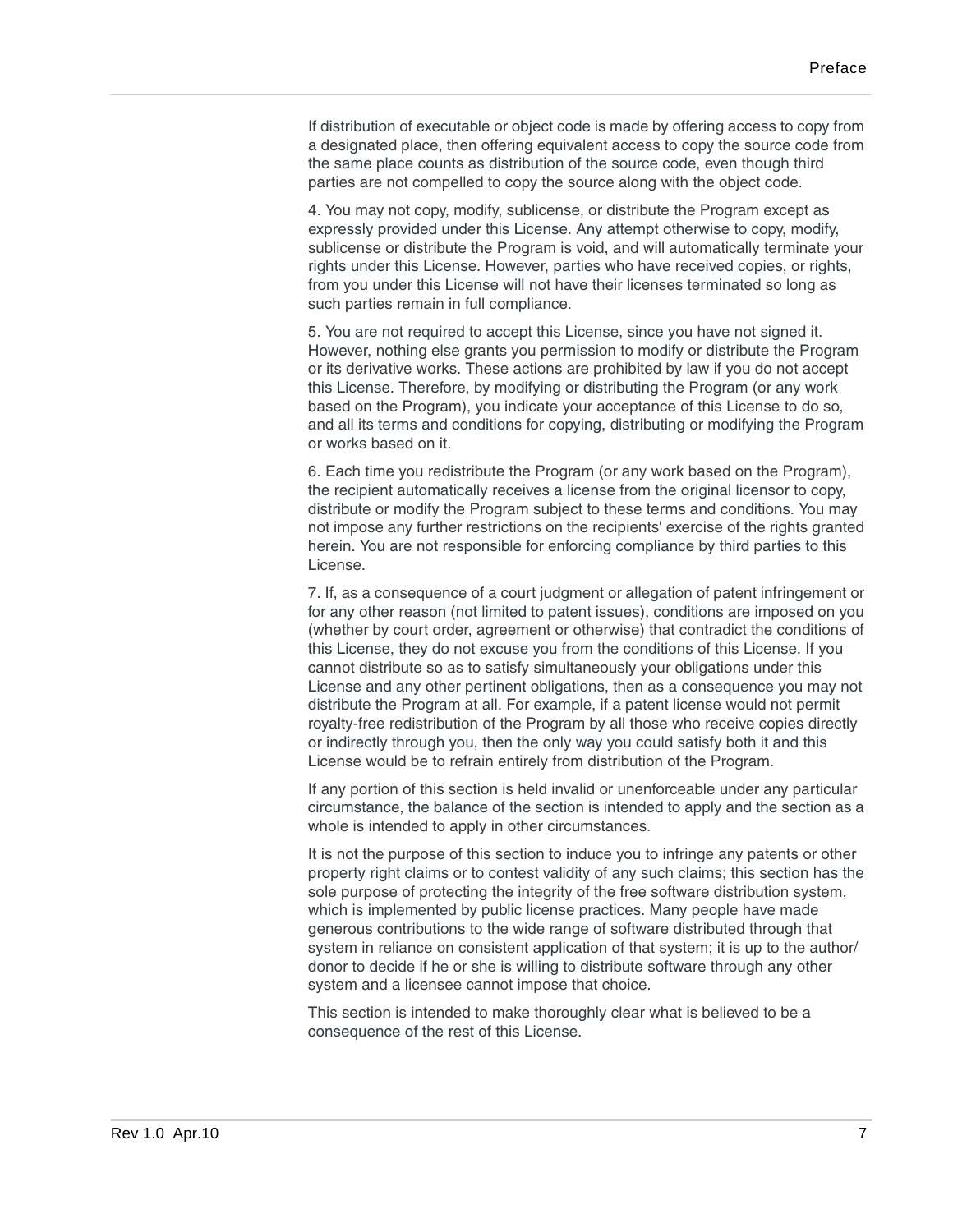8. If the distribution and/or use of the Program is restricted in certain countries either by patents or by copyrighted interfaces, the original copyright holder who places the Program under this License may add an explicit geographical distribution limitation excluding those countries, so that distribution is permitted only in or among countries not thus excluded. In such case, this License incorporates the limitation as if written in the body of this License.

9. The Free Software Foundation may publish revised and/or new versions of the General Public License from time to time. Such new versions will be similar in spirit to the present version, but may differ in detail to address new problems or concerns.

Each version is given a distinguishing version number. If the Program specifies a version number of this License which applies to it and "any later version", you have the option of following the terms and conditions either of that version or of any later version published by the Free Software Foundation. If the Program does not specify a version number of this License, you may choose any version ever published by the Free Software Foundation.

10. If you wish to incorporate parts of the Program into other free programs whose distribution conditions are different, write to the author to ask for permission. For software which is copyrighted by the Free Software Foundation, write to the Free Software Foundation; we sometimes make exceptions for this. Our decision will be guided by the two goals of preserving the free status of all derivatives of our free software and of promoting the sharing and reuse of software generally.

#### **NO WARRANTY**

11. BECAUSE THE PROGRAM IS LICENSED FREE OF CHARGE, THERE IS NO WARRANTY FOR THE PROGRAM, TO THE EXTENT PERMITTED BY APPLICABLE LAW. EXCEPT WHEN OTHERWISE STATED IN WRITING THE COPYRIGHT HOLDERS AND/OR OTHER PARTIES PROVIDE THE PROGRAM "AS IS" WITHOUT WARRANTY OF ANY KIND, EITHER EXPRESSED OR IMPLIED, INCLUDING, BUT NOT LIMITED TO, THE IMPLIED WARRANTIES OF MERCHANTABILITY AND FITNESS FOR A PARTICULAR PURPOSE. THE ENTIRE RISK AS TO THE QUALITY AND PERFORMANCE OF THE PROGRAM IS WITH YOU. SHOULD THE PROGRAM PROVE DEFECTIVE, YOU ASSUME THE COST OF ALL NECESSARY SERVICING, REPAIR OR CORRECTION.

12. IN NO EVENT UNLESS REQUIRED BY APPLICABLE LAW OR AGREED TO IN WRITING WILL ANY COPYRIGHT HOLDER, OR ANY OTHER PARTY WHO MAY MODIFY AND/OR REDISTRIBUTE THE PROGRAM AS PERMITTED ABOVE, BE LIABLE TO YOU FOR DAMAGES, INCLUDING ANY GENERAL, SPECIAL, INCIDENTAL OR CONSEQUENTIAL DAMAGES ARISING OUT OF THE USE OR INABILITY TO USE THE PROGRAM (INCLUDING BUT NOT LIMITED TO LOSS OF DATA OR DATA BEING RENDERED INACCURATE OR LOSSES SUSTAINED BY YOU OR THIRD PARTIES OR A FAILURE OF THE PROGRAM TO OPERATE WITH ANY OTHER PROGRAMS), EVEN IF SUCH HOLDER OR OTHER PARTY HAS BEEN ADVISED OF THE POSSIBILITY OF SUCH DAMAGES.

END OF TERMS AND CONDITIONS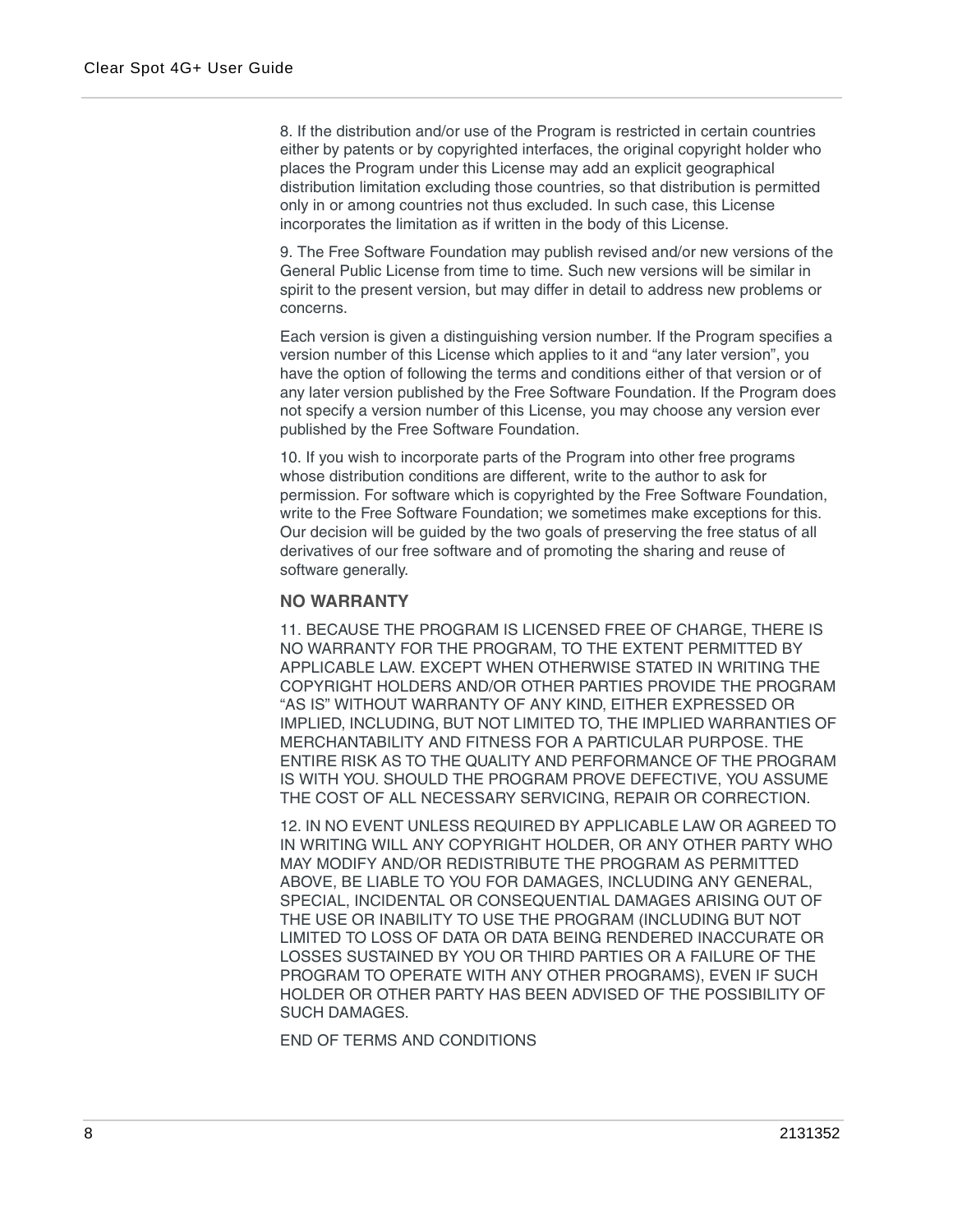#### **How to Apply These Terms to Your New Programs**

If you develop a new program, and you want it to be of the greatest possible use to the public, the best way to achieve this is to make it free software which everyone can redistribute and change under these terms.

To do so, attach the following notices to the program. It is safest to attach them to the start of each source file to most effectively convey the exclusion of warranty; and each file should have at least the "copyright" line and a pointer to where the full notice is found.

<one line to give the program's name and a brief idea of what it does.>

Copyright (C) <year> <name of author>

This program is free software; you can redistribute it and/or modify it under the terms of the GNU General Public License as published by the Free Software Foundation; either version 2 of the License, or (at your option) any later version.

This program is distributed in the hope that it will be useful, but WITHOUT ANY WARRANTY; without even the implied warranty of MERCHANTABILITY or FITNESS FOR A PARTICULAR PURPOSE. See the GNU General Public License for more details.

You should have received a copy of the GNU General Public License along with this program; if not, write to the Free Software Foundation, Inc., 51 Franklin St, Fifth Floor, Boston, MA 02110-1301 USA

Also add information on how to contact you by electronic and paper mail.

If the program is interactive, make it output a short notice like this when it starts in an interactive mode:

Gnomovision version 69, Copyright (C) year name of author Gnomovision comes with ABSOLUTELY NO WARRANTY; for details type 'show w'. This is free software, and you are welcome to

redistribute it under certain conditions; type 'show c' for details.

The hypothetical commands 'show w' and 'show c' should show the appropriate parts of the General Public License. Of course, the commands you use may be called something other than 'show w' and 'show c'; they could even be mouseclicks or menu items--whatever suits your program.

You should also get your employer (if you work as a programmer) or your school, if any, to sign a "copyright disclaimer" for the program, if necessary. Here is a sample; alter the names:

Yoyodyne, Inc., hereby disclaims all copyright interest in the program 'Gnomovision' (which makes passes at compilers) written by James Hacker.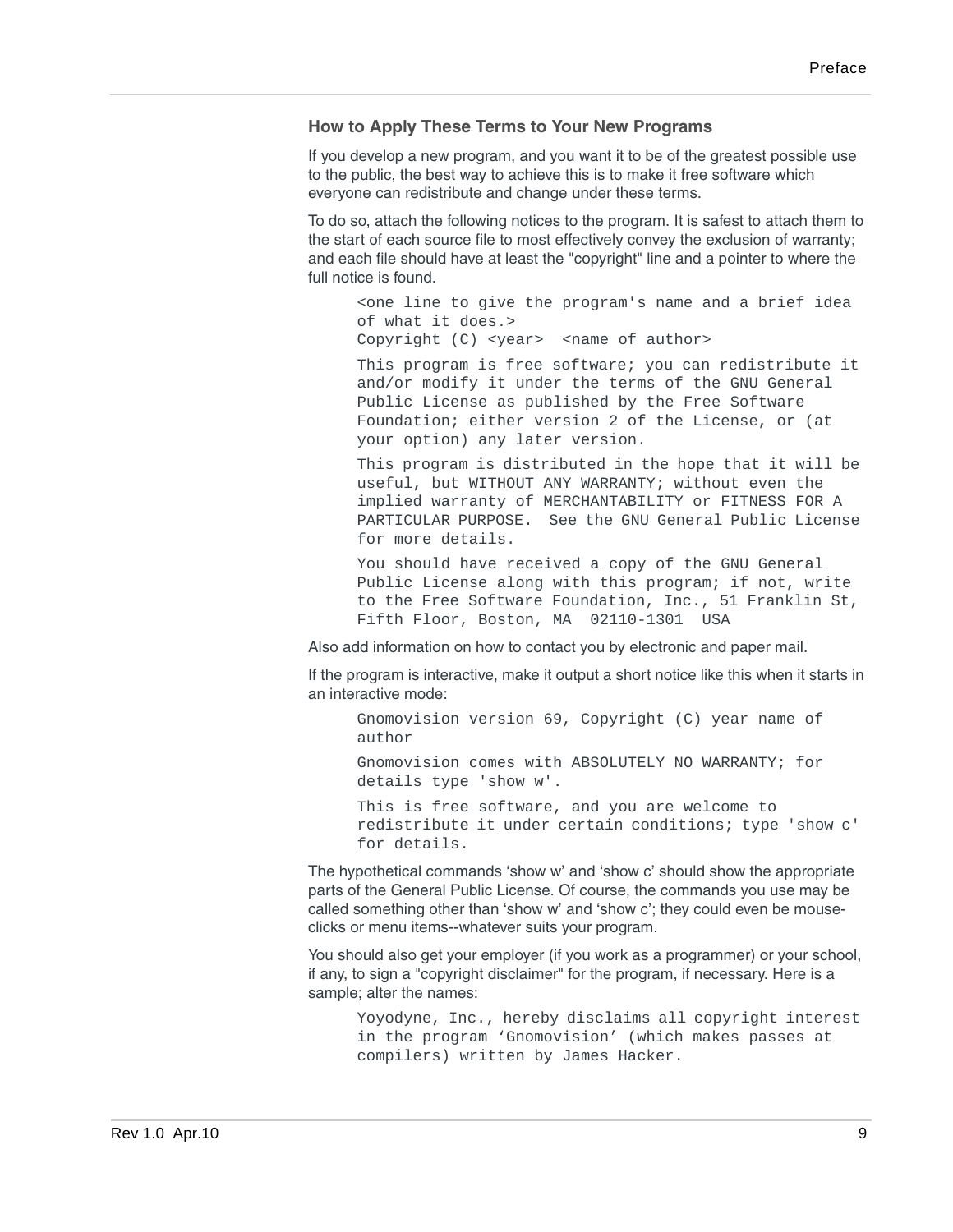<signature of Ty Coon>, 1 April 1989 Ty Coon, President of Vice

This General Public License does not permit incorporating your program into proprietary programs. If your program is a subroutine library, you may consider it more useful to permit linking proprietary applications with the library. If this is what you want to do, use the GNU Library General Public License instead of this License.

#### <span id="page-9-0"></span>**iPerf License**

Copyright (c) 1999-2007, The Board of Trustees of the University of Illinois All Rights Reserved.

Iperf performance test Mark Gates Ajay Tirumala Jim Ferguson Jon Dugan Feng Qin Kevin Gibbs John Estabrook National Laboratory for Applied Network Research National Center for Supercomputing Applications University of Illinois at Urbana-Champaign http://www.ncsa.uiuc.edu

Permission is hereby granted, free of charge, to any person obtaining a copy of this software (Iperf) and associated documentation files (the "Software"), to deal in the Software without restriction, including without limitation the rights to use, copy, modify, merge, publish, distribute, sublicense, and/or sell copies of the Software, and to permit persons to whom the Software is furnished to do so, subject to the following conditions:

Redistributions of source code must retain the above copyright notice, this list of conditions and the following disclaimers.

Redistributions in binary form must reproduce the above copyright notice, this list of conditions and the following disclaimers in the documentation and/or other materials provided with the distribution.

Neither the names of the University of Illinois, NCSA, nor the names of its contributors may be used to endorse or promote products derived from this Software without specific prior written permission. THE SOFTWARE IS PROVIDED "AS IS", WITHOUT WARRANTY OF ANY KIND, EXPRESS OR IMPLIED, INCLUDING BUT NOT LIMITED TO THE WARRANTIES OF MERCHANTABILITY, FITNESS FOR A PARTICULAR PURPOSE AND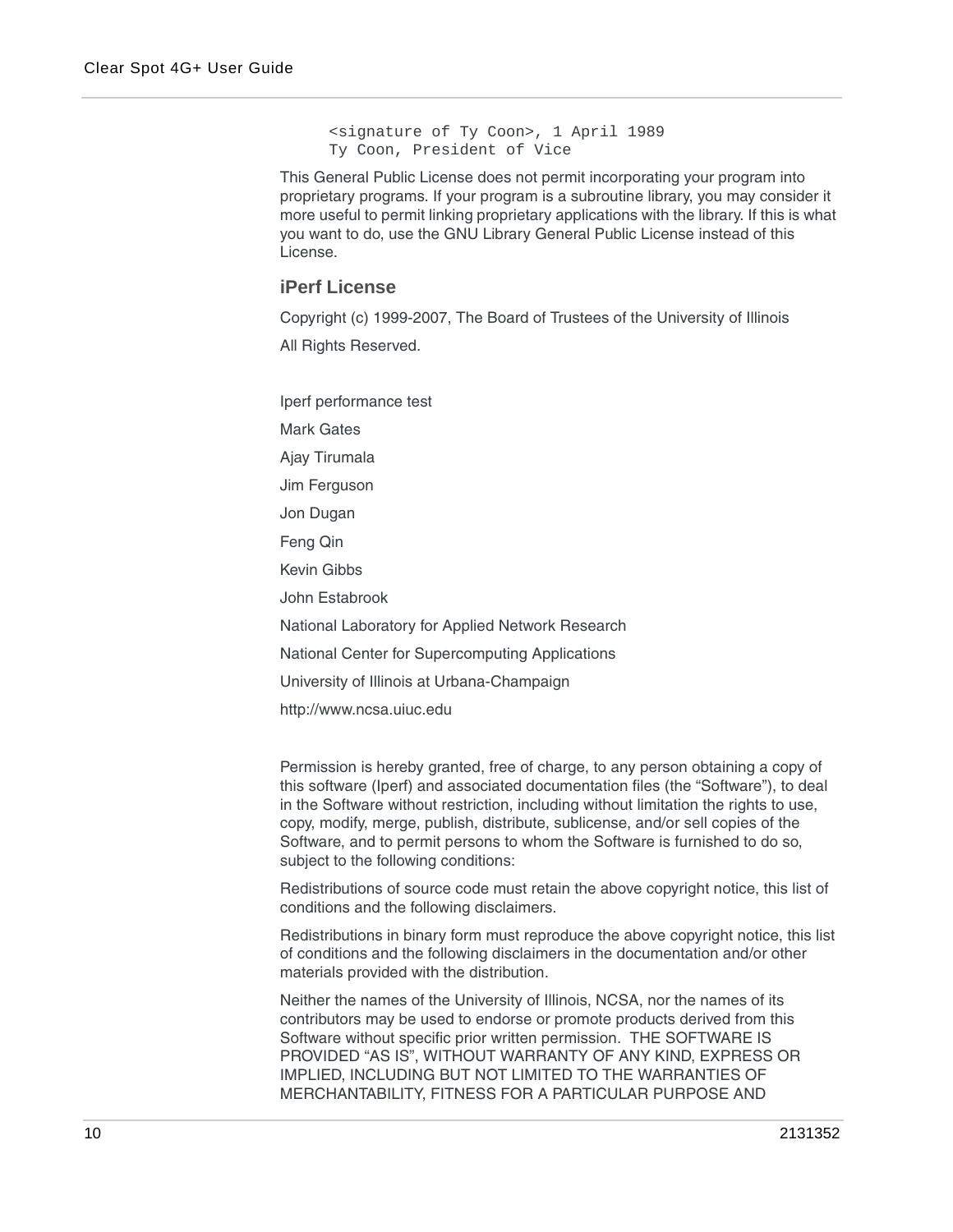NONINFRINGEMENT. IN NO EVENT SHALL THE CONTIBUTORS OR COPYRIGHT HOLDERS BE LIABLE FOR ANY CLAIM, DAMAGES OR OTHER LIABILITY, WHETHER IN AN ACTION OF CONTRACT, TORT OR OTHERWISE, ARISING FROM, OUT OF OR IN CONNECTION WITH THE SOFTWARE OR THE USE OR OTHER DEALINGS IN THE SOFTWARE.

#### **miniupnpd License**

Copyright (c) 2006-2008, Thomas BERNARD

All rights reserved.

Redistribution and use in source and binary forms, with or without modification, are permitted provided that the following conditions are met:

- **•** Redistributions of source code must retain the above copyright notice, this list of conditions and the following disclaimer.
- **•** Redistributions in binary form must reproduce the above copyright notice, this list of conditions and the following disclaimer in the documentation and/or other materials provided with the distribution.
- **•** The name of the author may not be used to endorse or promote products derived from this software without specific prior written permission.

THIS SOFTWARE IS PROVIDED BY THE COPYRIGHT HOLDERS AND CONTRIBUTORS "AS IS" AND ANY EXPRESS OR IMPLIED WARRANTIES, INCLUDING, BUT NOT LIMITED TO, THE IMPLIED WARRANTIES OF MERCHANTABILITY AND FITNESS FOR A PARTICULAR PURPOSE ARE DISCLAIMED. IN NO EVENT SHALL THE COPYRIGHT OWNER OR CONTRIBUTORS BE LIABLE FOR ANY DIRECT, INDIRECT, INCIDENTAL, SPECIAL, EXEMPLARY, OR CONSEQUENTIAL DAMAGES (INCLUDING, BUT NOT LIMITED TO, PROCUREMENT OF SUBSTITUTE GOODS OR SERVICES; LOSS OF USE, DATA, OR PROFITS; OR BUSINESS INTERRUPTION) HOWEVER CAUSED AND ON ANY THEORY OF LIABILITY, WHETHER IN CONTRACT, STRICT LIABILITY, OR TORT (INCLUDING NEGLIGENCE OR OTHERWISE) ARISING IN ANY WAY OUT OF THE USE OF THIS SOFTWARE, EVEN IF ADVISED OF THE POSSIBILITY OF SUCH DAMAGE.

### **OpenSSL License**

Copyright (c) 1998-2007 The OpenSSL Project. All rights reserved.

Redistribution and use in source and binary forms, with or without modification, are permitted provided that the following conditions are met:

- **1.** Redistributions of source code must retain the above copyright notice, this list of conditions and the following disclaimer.
- **2.** Redistributions in binary form must reproduce the above copyright notice, this list of conditions and the following disclaimer in the documentation and/or other materials provided with the distribution.
- **3.** All advertising materials mentioning features or use of this software must display the following acknowledgment:
- **4.** "This product includes software developed by the OpenSSL Project for use in the OpenSSL Toolkit. (http://www.openssl.org/)"
- **5.** The names "OpenSSL Toolkit" and "OpenSSL Project" must not be used to endorse or promote products derived from this software without prior written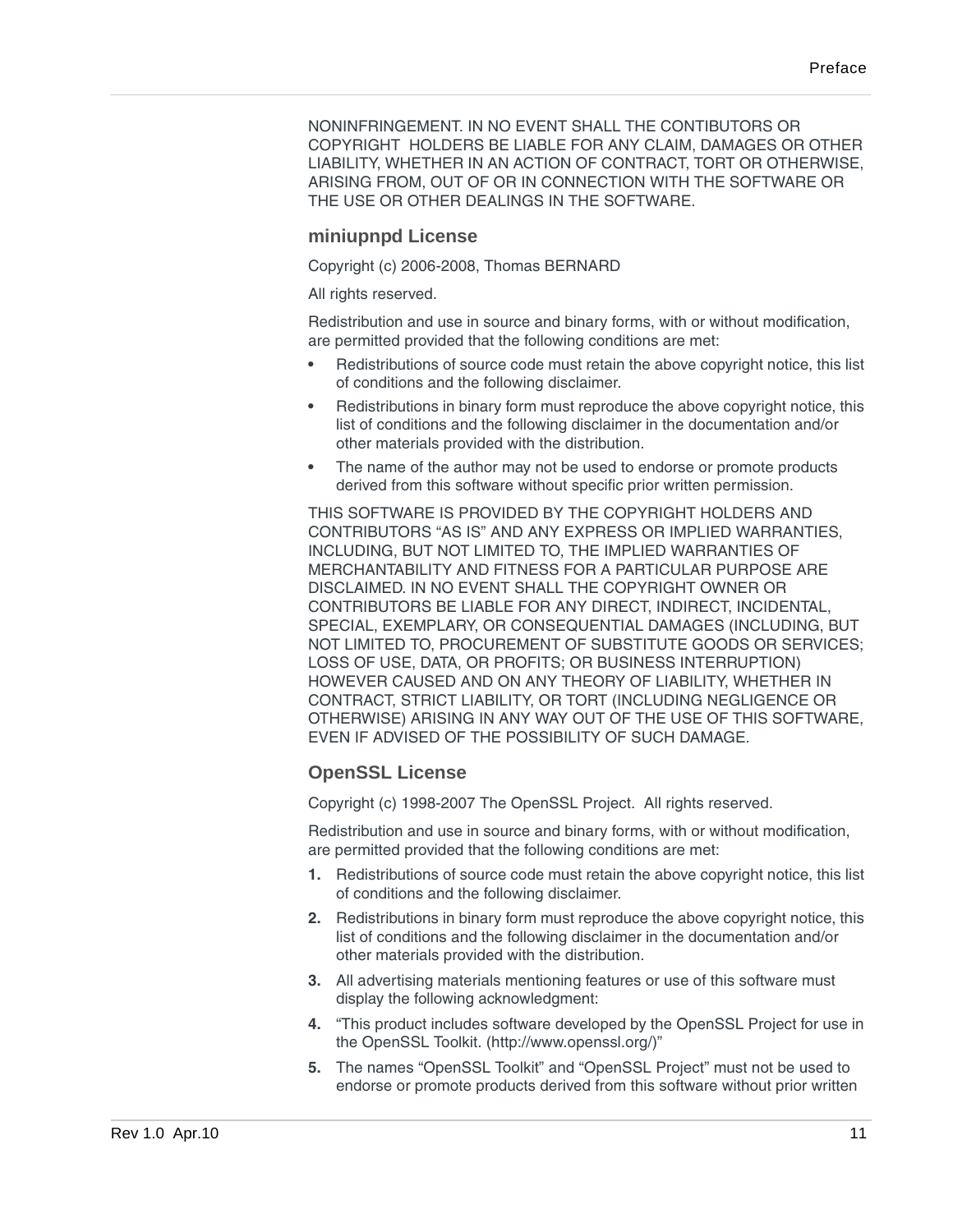permission. For written permission, please contact opensslcore@openssl.org.

- **6.** Products derived from this software may not be called "OpenSSL" nor may "OpenSSL" appear in their names without prior written permission of the OpenSSL Project.
- **7.** Redistributions of any form whatsoever must retain the following acknowledgment:

"This product includes software developed by the OpenSSL Project for use in the OpenSSL Toolkit (http://www.openssl.org/)"

THIS SOFTWARE IS PROVIDED BY THE OpenSSL PROJECT "AS IS" AND ANY EXPRESSED OR IMPLIED WARRANTIES, INCLUDING, BUT NOT LIMITED TO, THE IMPLIED WARRANTIES OF MERCHANTABILITY AND FITNESS FOR A PARTICULAR PURPOSE ARE DISCLAIMED. IN NO EVENT SHALL THE OpenSSL PROJECT OR ITS CONTRIBUTORS BE LIABLE FOR ANY DIRECT, INDIRECT, INCIDENTAL, SPECIAL, EXEMPLARY, OR CONSEQUENTIAL DAMAGES (INCLUDING, BUT NOT LIMITED TO, PROCUREMENT OF SUBSTITUTE GOODS OR SERVICES; LOSS OF USE, DATA, OR PROFITS; OR BUSINESS INTERRUPTION) HOWEVER CAUSED AND ON ANY THEORY OF LIABILITY, WHETHER IN CONTRACT, STRICT LIABILITY, OR TORT (INCLUDING NEGLIGENCE OR OTHERWISE) ARISING IN ANY WAY OUT OF THE USE OF THIS SOFTWARE, EVEN IF ADVISED OF THE POSSIBILITY OF SUCH DAMAGE.

This product includes cryptographic software written by Eric Young (eay@cryptsoft.com). This product includes software written by Tim Hudson (tjh@cryptsoft.com).

### **Original SSLeay License**

Copyright (C) 1995-1998 Eric Young (eay@cryptsoft.com)

All rights reserved.

This package is an SSL implementation written by Eric Young (eay@cryptsoft.com).

The implementation was written so as to conform with Netscapes SSL.

This library is free for commercial and non-commercial use as long as the following conditions are aheared to. The following conditions apply to all code found in this distribution, be it the RC4, RSA, lhash, DES, etc., code; not just the SSL code. The SSL documentation included with this distribution is covered by the same copyright terms except that the holder is Tim Hudson (tjh@cryptsoft.com).

Copyright remains Eric Young's, and as such any Copyright notices in the code are not to be removed. If this package is used in a product, Eric Young should be given attribution as the author of the parts of the library used. This can be in the form of a textual message at program startup or in documentation (online or textual) provided with the package.

Redistribution and use in source and binary forms, with or without modification, are permitted provided that the following conditions are met: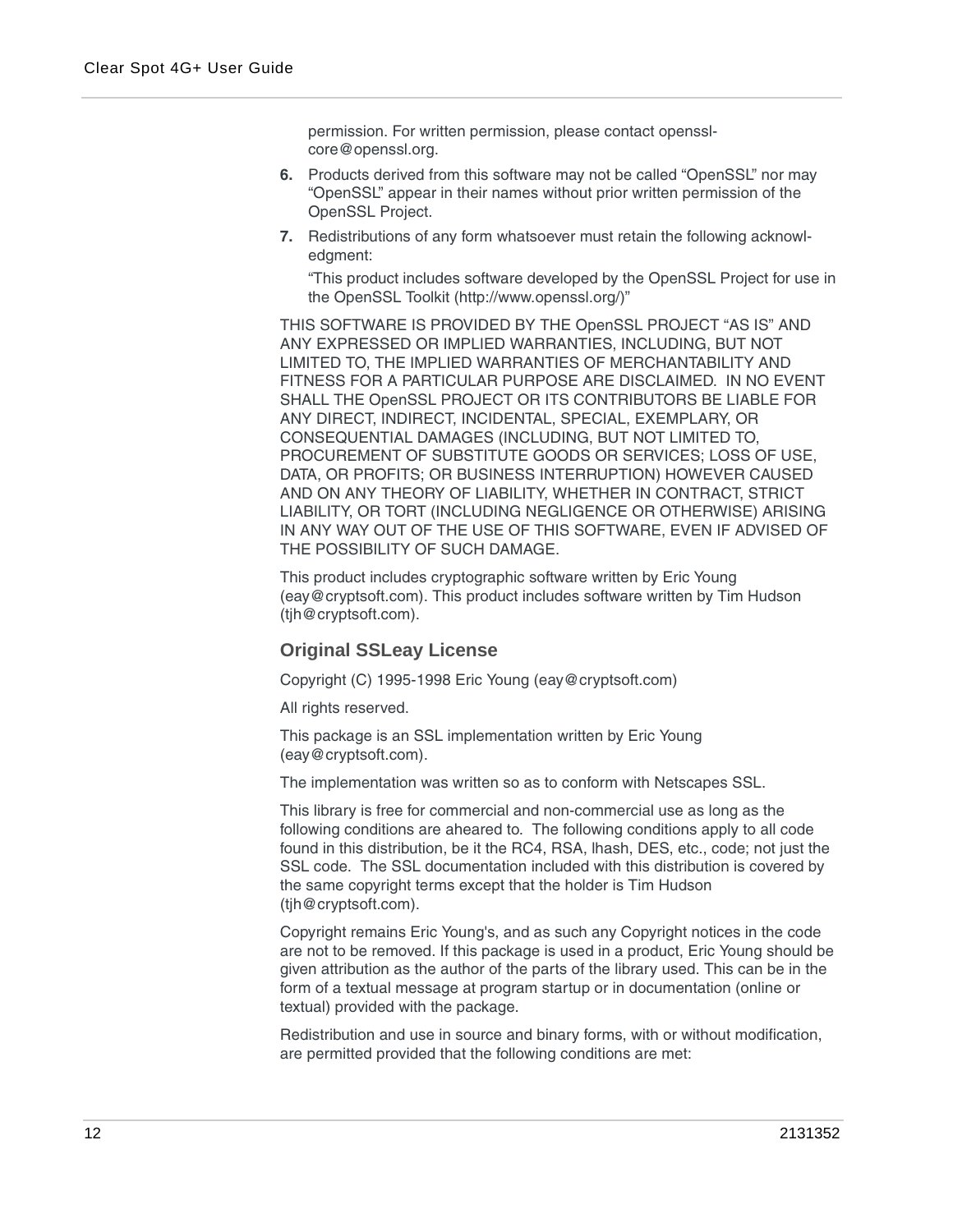- **1.** Redistributions of source code must retain the copyright notice, this list of conditions and the following disclaimer.
- **2.** Redistributions in binary form must reproduce the above copyright notice, this list of conditions and the following disclaimer in the documentation and/or other materials provided with the distribution.
- **3.** All advertising materials mentioning features or use of this software must display the following acknowledgement:

"This product includes cryptographic software written by Eric Young (eay@cryptsoft.com)"

The word 'cryptographic' can be left out if the rouines from the library being used are not cryptographic related :-).

**4.** If you include any Windows specific code (or a derivative thereof) from the apps directory (application code) you must include an acknowledgement:

"This product includes software written by Tim Hudson (tjh@cryptsoft.com)"

THIS SOFTWARE IS PROVIDED BY ERIC YOUNG "AS IS" AND ANY EXPRESS OR IMPLIED WARRANTIES, INCLUDING, BUT NOT LIMITED TO, THE IMPLIED WARRANTIES OF MERCHANTABILITY AND FITNESS FOR A PARTICULAR PURPOSE ARE DISCLAIMED. IN NO EVENT SHALL THE AUTHOR OR CONTRIBUTORS BE LIABLE FOR ANY DIRECT, INDIRECT, INCIDENTAL, SPECIAL, EXEMPLARY, OR CONSEQUENTIAL DAMAGES (INCLUDING, BUT NOT LIMITED TO, PROCUREMENT OF SUBSTITUTE GOODS OR SERVICES; LOSS OF USE, DATA, OR PROFITS; OR BUSINESS INTERRUPTION) HOWEVER CAUSED AND ON ANY THEORY OF LIABILITY, WHETHER IN CONTRACT, STRICT LIABILITY, OR TORT (INCLUDING NEGLIGENCE OR OTHERWISE) ARISING IN ANY WAY OUT OF THE USE OF THIS SOFTWARE, EVEN IF ADVISED OF THE POSSIBILITY OF SUCH DAMAGE.

The licence and distribution terms for any publically available version or derivative of this code cannot be changed. i.e. this code cannot simply be copied and put under another distribution licence [including the GNU Public Licence.]

#### **PPPD License**

Copyright (c) 1984-2000 Carnegie Mellon University. All rights reserved.

Redistribution and use in source and binary forms, with or without modification, are permitted provided that the following conditions are met:

- **1.** Redistributions of source code must retain the above copyright notice, this list of conditions and the following disclaimer.
- **2.** Redistributions in binary form must reproduce the above copyright notice, this list of conditions and the following disclaimer in the documentation and/or other materials provided with the distribution.
- **3.** The name "Carnegie Mellon University" must not be used to endorse or promote products derived from this software without prior written permission. For permission or any legal details, please contact

Office of Technology Transfer

Carnegie Mellon University

5000 Forbes Avenue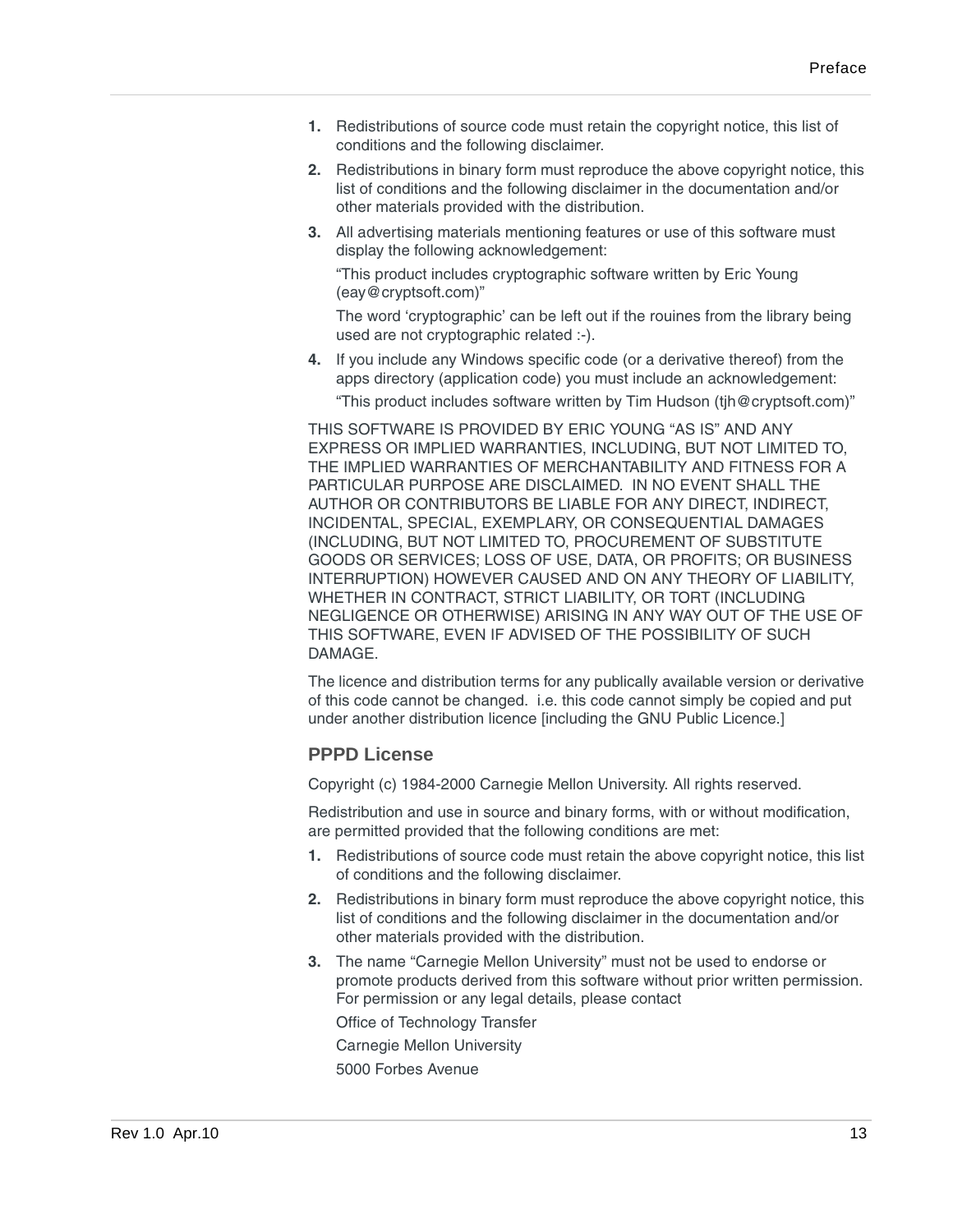Pittsburgh, PA 15213-3890 (412) 268-4387, fax: (412) 268-7395 tech-transfer@andrew.cmu.edu

**4.** Redistributions of any form whatsoever must retain the following acknowledgment:

"This product includes software developed by Computing Services at Carnegie Mellon University (http://www.cmu.edu/computing/)."

CARNEGIE MELLON UNIVERSITY DISCLAIMS ALL WARRANTIES WITH REGARD TO THIS SOFTWARE, INCLUDING ALL IMPLIED WARRANTIES OF MERCHANTABILITY AND FITNESS, IN NO EVENT SHALL CARNEGIE MELLON UNIVERSITY BE LIABLE FOR ANY SPECIAL, INDIRECT OR CONSEQUENTIAL DAMAGES OR ANY DAMAGES WHATSOEVER RESULTING FROM LOSS OF USE, DATA OR PROFITS, WHETHER IN AN ACTION OF CONTRACT, NEGLIGENCE OR OTHER TORTIOUS ACTION, ARISING OUT OF OR IN CONNECTION WITH THE USE OR PERFORMANCE OF THIS SOFTWARE.

Copyright (c) 1999-2004 Paul Mackerras. All rights reserved.

Redistribution and use in source and binary forms, with or without modification, are permitted provided that the following conditions are met:

- **1.** Redistributions of source code must retain the above copyright notice, this list of conditions and the following disclaimer.
- **2.** The name(s) of the authors of this software must not be used to endorse or promote products derived from this software without prior written permission.
- **3.** Redistributions of any form whatsoever must retain the following acknowledgment:

"This product includes software developed by Paul Mackerras <paulus@samba.org>".

THE AUTHORS OF THIS SOFTWARE DISCLAIM ALL WARRANTIES WITH REGARD TO THIS SOFTWARE, INCLUDING ALL IMPLIED WARRANTIES OF MERCHANTABILITY AND FITNESS, IN NO EVENT SHALL THE AUTHORS BE LIABLE FOR ANY SPECIAL, INDIRECT OR CONSEQUENTIAL DAMAGES OR ANY DAMAGES WHATSOEVER RESULTING FROM LOSS OF USE, DATA OR PROFITS, WHETHER IN AN ACTION OF CONTRACT, NEGLIGENCE OR OTHER TORTIOUS ACTION, ARISING OUT OF OR IN CONNECTION WITH THE USE OR PERFORMANCE OF THIS SOFTWARE.

#### **PPPStats License**

Copyright (c) 1989 Regents of the University of California.

All rights reserved.

Redistribution and use in source and binary forms are permitted provided that the above copyright notice and this paragraph are duplicated in all such forms and that any documentation, advertising materials, and other materials related to such distribution and use acknowledge that the software was developed by the University of California, Berkeley. The name of the University may not be used to endorse or promote products derived from this software without specific prior written permission.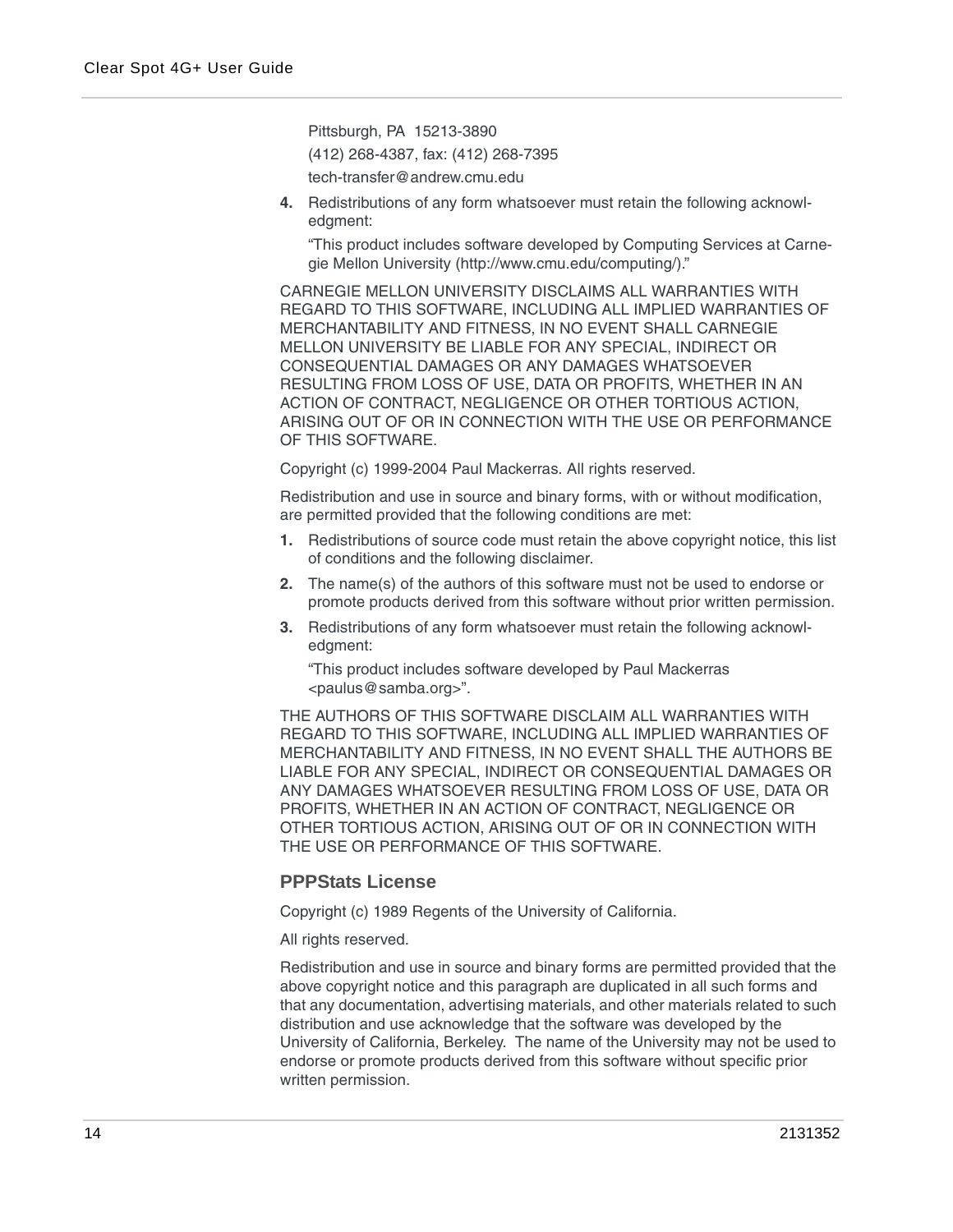THIS SOFTWARE IS PROVIDED "AS IS" AND WITHOUT ANY EXPRESS OR IMPLIED WARRANTIES, INCLUDING, WITHOUT LIMITATION, THE IMPLIED WARRANTIES OF MERCHANTIBILITY AND FITNESS FOR A PARTICULAR PURPOSE.

#### **PPPDump License**

Copyright (c) 1999 Paul Mackerras. All rights reserved.

Redistribution and use in source and binary forms, with or without modification, are permitted provided that the following conditions are met:

- **1.** Redistributions of source code must retain the above copyright notice, this list of conditions and the following disclaimer.
- **2.** Redistributions in binary form must reproduce the above copyright notice, this list of conditions and the following disclaimer in the documentation and/or other materials provided with the distribution.
- **3.** The name(s) of the authors of this software must not be used to endorse or promote products derived from this software without prior written permission.
- **4.** Redistributions of any form whatsoever must retain the following acknowledgment:

"This product includes software developed by Paul Mackerras <paulus@samba.org>".

THE AUTHORS OF THIS SOFTWARE DISCLAIM ALL WARRANTIES WITH REGARD TO THIS SOFTWARE, INCLUDING ALL IMPLIED WARRANTIES OF MERCHANTABILITY AND FITNESS, IN NO EVENT SHALL THE AUTHORS BE LIABLE FOR ANY SPECIAL, INDIRECT OR CONSEQUENTIAL DAMAGES OR ANY DAMAGES WHATSOEVER RESULTING FROM LOSS OF USE, DATA OR PROFITS, WHETHER IN AN ACTION OF CONTRACT, NEGLIGENCE OR OTHER TORTIOUS ACTION, ARISING OUT OF OR IN CONNECTION WITH THE USE OR PERFORMANCE OF THIS SOFTWARE.

#### **SSH2 License**

Copyright (c) 2004-2007 Sara Golemon <sarag@libssh2.org>

Copyright (C) 2006-2007 The Written Word, Inc.

All rights reserved.

Redistribution and use in source and binary forms, with or without modification, are permitted provided that the following conditions are met:

Redistributions of source code must retain the above copyright notice, this list of conditions and the following disclaimer.

Redistributions in binary form must reproduce the above copyright notice, this list of conditions and the following disclaimer in the documentation and/or other materials provided with the distribution.

Neither the name of the copyright holder nor the names of any other contributors may be used to endorse or promote products derived from this software without specific prior written permission.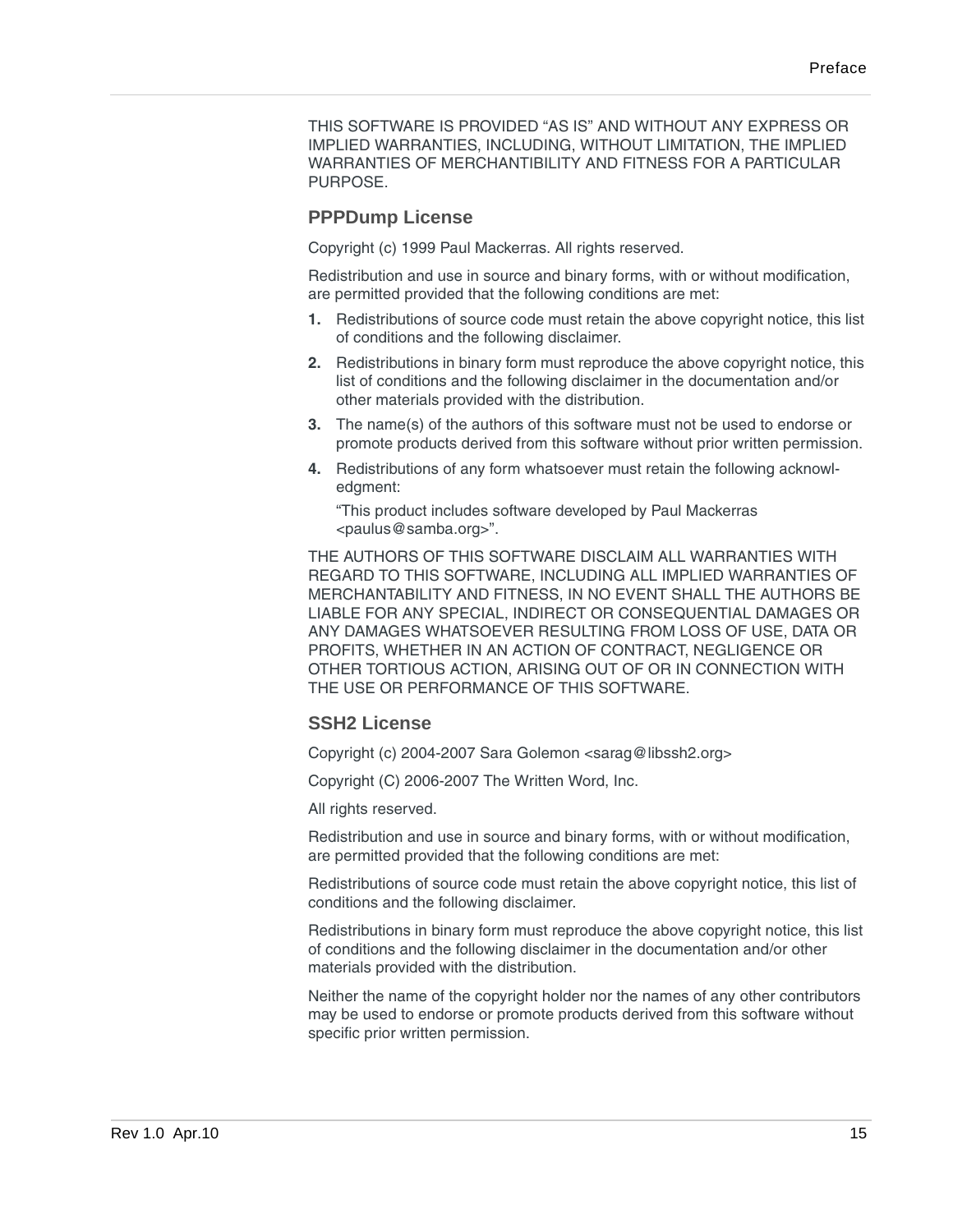THIS SOFTWARE IS PROVIDED BY THE COPYRIGHT HOLDERS AND CONTRIBUTORS "AS IS" AND ANY EXPRESS OR IMPLIED WARRANTIES, INCLUDING, BUT NOT LIMITED TO, THE IMPLIED WARRANTIES OF MERCHANTABILITY AND FITNESS FOR A PARTICULAR PURPOSE ARE DISCLAIMED. IN NO EVENT SHALL THE COPYRIGHT OWNER OR CONTRIBUTORS BE LIABLE FOR ANY DIRECT, INDIRECT, INCIDENTAL, SPECIAL, EXEMPLARY, OR CONSEQUENTIAL DAMAGES (INCLUDING, BUT NOT LIMITED TO, PROCUREMENT OF SUBSTITUTE GOODS OR SERVICES; LOSS OF USE, DATA, OR PROFITS; OR BUSINESS INTERRUPTION) HOWEVER CAUSED AND ON ANY THEORY OF LIABILITY, WHETHER IN CONTRACT, STRICT LIABILITY, OR TORT (INCLUDING NEGLIGENCE OR OTHERWISE) ARISING IN ANY WAY OUT OF THE USE OF THIS SOFTWARE, EVEN IF ADVISED OF THE POSSIBILITY OF SUCH DAMAGE.

#### **UUID License**

Copyright (c) 2004-2008 Ralf S. Engelschall <rse@engelschall.com>

Copyright (c) 2004-2008 The OSSP Project <http://www.ossp.org/>

This file is part of OSSP uuid, a library for the generation of UUIDs which can found at http://www.ossp.org/pkg/lib/uuid/

Permission to use, copy, modify, and distribute this software for any purpose with or without fee is hereby granted, provided that the above copyright notice and this permission notice appear in all copies.

THIS SOFTWARE IS PROVIDED "AS IS" AND ANY EXPRESSED OR IMPLIED WARRANTIES, INCLUDING, BUT NOT LIMITED TO, THE IMPLIED WARRANTIES OF MERCHANTABILITY AND FITNESS FOR A PARTICULAR PURPOSE ARE DISCLAIMED.

IN NO EVENT SHALL THE AUTHORS AND COPYRIGHT HOLDERS AND THEIR CONTRIBUTORS BE LIABLE FOR ANY DIRECT, INDIRECT, INCIDENTAL, SPECIAL, EXEMPLARY, OR CONSEQUENTIAL DAMAGES (INCLUDING, BUT NOT LIMITED TO, PROCUREMENT OF SUBSTITUTE GOODS OR SERVICES; LOSS OF USE, DATA, OR PROFITS; OR BUSINESS INTERRUPTION) HOWEVER CAUSED AND ON ANY THEORY OF LIABILITY, WHETHER IN CONTRACT, STRICT LIABILITY, OR TORT (INCLUDING NEGLIGENCE OR OTHERWISE) ARISING IN ANY WAY OUT OF THE USE OF THIS SOFTWARE, EVEN IF ADVISED OF THE POSSIBILITY OF SUCH DAMAGE.

#### **Zlib License**

Copyright (C) 1995-2010 Jean-loup Gailly and Mark Adler

This software is provided 'as-is', without any express or implied warranty. In no event will the authors be held liable for any damages arising from the use of this software.

Permission is granted to anyone to use this software for any purpose, including commercial applications, and to alter it and redistribute it freely, subject to the following restrictions:

**1.** The origin of this software must not be misrepresented; you must not claim that you wrote the original software. If you use this software in a product, an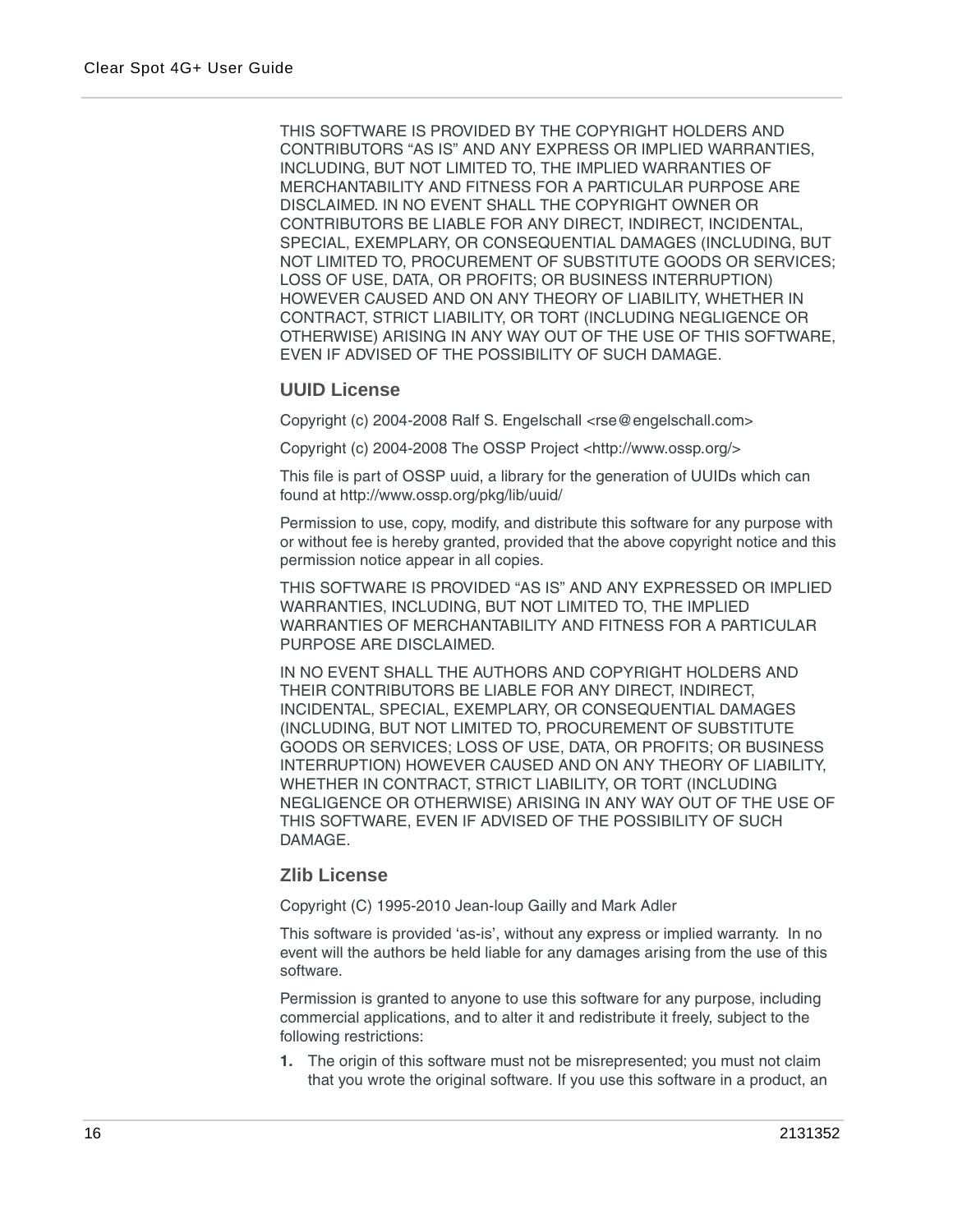|                   |                | acknowledgment in the product documentation would be appreciated but is<br>not required.                                                                                                                                                          |
|-------------------|----------------|---------------------------------------------------------------------------------------------------------------------------------------------------------------------------------------------------------------------------------------------------|
|                   |                | 2. Altered source versions must be plainly marked as such, and must not be<br>misrepresented as being the original software.                                                                                                                      |
|                   | 3 <sub>1</sub> | This notice may not be removed or altered from any source distribution.                                                                                                                                                                           |
|                   |                | Jean-loup Gailly                                                                                                                                                                                                                                  |
|                   |                | Mark Adler                                                                                                                                                                                                                                        |
|                   |                |                                                                                                                                                                                                                                                   |
| <b>Copyright</b>  |                | © 2010 Sierra Wireless. All rights reserved.                                                                                                                                                                                                      |
|                   |                |                                                                                                                                                                                                                                                   |
| <b>Trademarks</b> |                | AirCard and "Heart of the Wireless Machine" are registered trademarks of Sierra<br>Wireless. AirPrime, AirLink, AirVantage, Sierra Wireless, the Sierra Wireless logo,<br>TRU-Install, and the red wave design are trademarks of Sierra Wireless. |
|                   |                | Windows <sup>®</sup> and Windows Vista <sup>®</sup> are registered trademarks of Microsoft<br>Corporation.                                                                                                                                        |
|                   |                | Macintosh and Mac OS are trademarks of Apple Inc., registered in the U.S. and<br>other countries.                                                                                                                                                 |
|                   |                | QUALCOMM® is a registered trademark of QUALCOMM Incorporated. Used<br>under license.                                                                                                                                                              |
|                   |                | Linux <sup>®</sup> is the registered trademark of Linus Torvalds in the U.S. and other<br>countries.                                                                                                                                              |
|                   |                | Wi-Fi, WPA, and WPA2 are registered marks of the Wi-Fi Alliance.                                                                                                                                                                                  |
|                   |                | QUALCOMM® is a registered trademark of QUALCOMM Incorporated.                                                                                                                                                                                     |
|                   |                | Other trademarks are the property of their respective owners.                                                                                                                                                                                     |
|                   |                |                                                                                                                                                                                                                                                   |
|                   |                |                                                                                                                                                                                                                                                   |

## **Contact Information**

| Sales Desk: | Phone:                                                                            | 1-604-232-1488                  |  |
|-------------|-----------------------------------------------------------------------------------|---------------------------------|--|
|             | Hours:                                                                            | 8:00 AM to 5:00 PM Pacific Time |  |
|             | E-mail:                                                                           | sales@sierrawireless.com        |  |
| Post:       | Sierra Wireless<br>13811 Wireless Way<br>Richmond, BC<br>Canada<br><b>V6V 3A4</b> |                                 |  |
| Fax:        | 1-604-231-1109                                                                    |                                 |  |
| Web:        | www.sierrawireless.com                                                            |                                 |  |

## **Additional Information and Updates**

For up-to-date product descriptions, documentation, application notes, firmware upgrades, troubleshooting tips, and press releases, visit [www.sierrawireless.com.](http://www.sierrawireless.com/)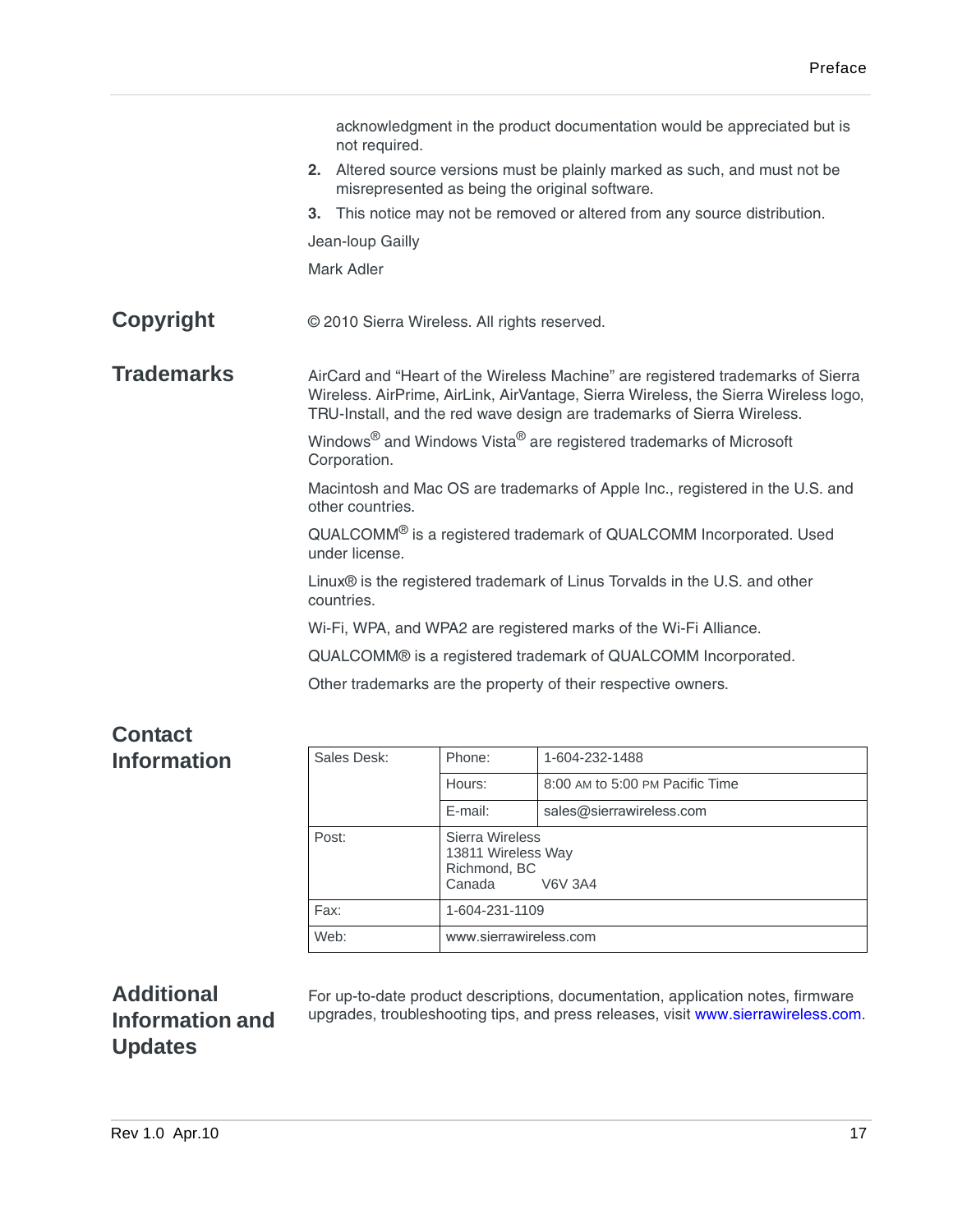## **Revision History**

| <b>Revision Release</b><br>number | date   | <b>Changes</b>  |
|-----------------------------------|--------|-----------------|
| 1.0                               | Apr 10 | Initial release |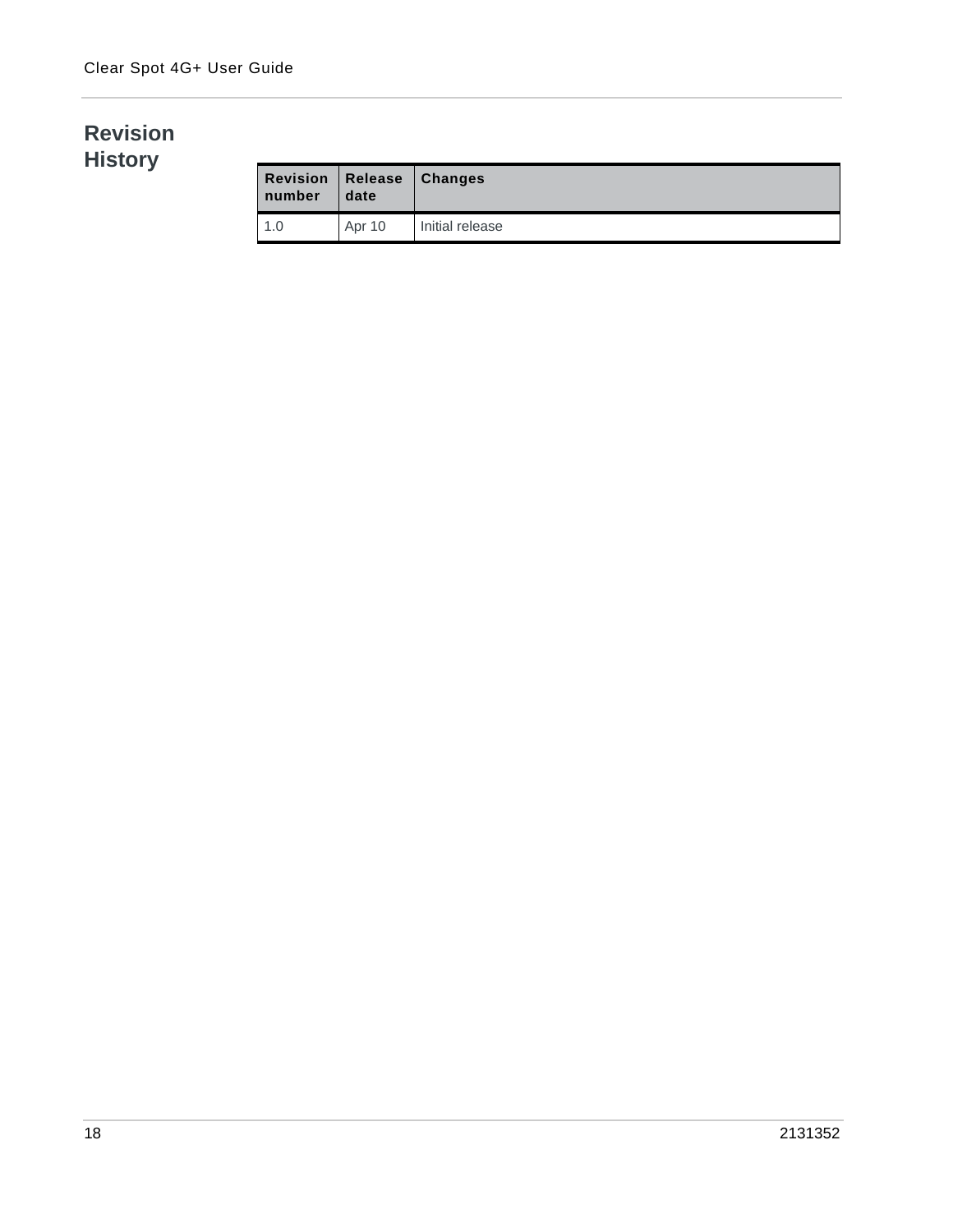# **Contents**

| Using the AC Charger with USB Port 32                   |  |
|---------------------------------------------------------|--|
|                                                         |  |
|                                                         |  |
|                                                         |  |
|                                                         |  |
| Using the Power Button to Determine the Device State 34 |  |
|                                                         |  |
|                                                         |  |
|                                                         |  |
|                                                         |  |
|                                                         |  |
|                                                         |  |
|                                                         |  |
|                                                         |  |
| Changing the Password and Settings 38                   |  |
|                                                         |  |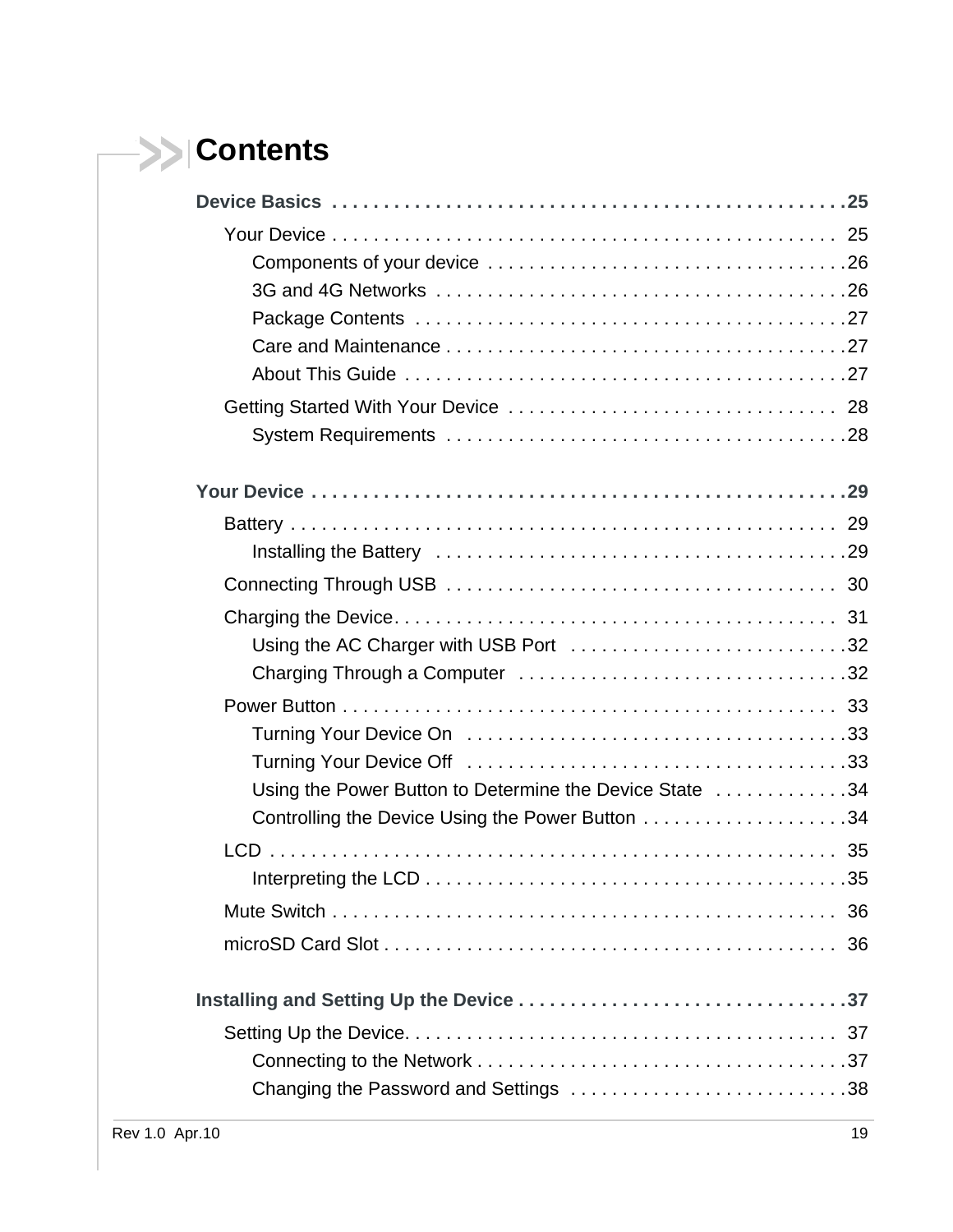| Activating and Using Your Network Service  40 |  |
|-----------------------------------------------|--|
|                                               |  |
|                                               |  |
|                                               |  |
| Requirements for a USB Tethered Connection 43 |  |
|                                               |  |
|                                               |  |
| Displaying the Home Page of the Device  46    |  |
| Logging On as an Administrator  46            |  |
|                                               |  |
|                                               |  |
|                                               |  |
|                                               |  |
|                                               |  |
|                                               |  |
|                                               |  |
|                                               |  |
|                                               |  |
|                                               |  |
| Launching Your Network Connection  51         |  |
|                                               |  |
|                                               |  |
|                                               |  |
|                                               |  |
| Mobile Broadband Information and Settings 53  |  |
|                                               |  |
|                                               |  |
|                                               |  |
|                                               |  |
|                                               |  |
|                                               |  |
|                                               |  |
| Buttons Along the Top of the Home Page 59     |  |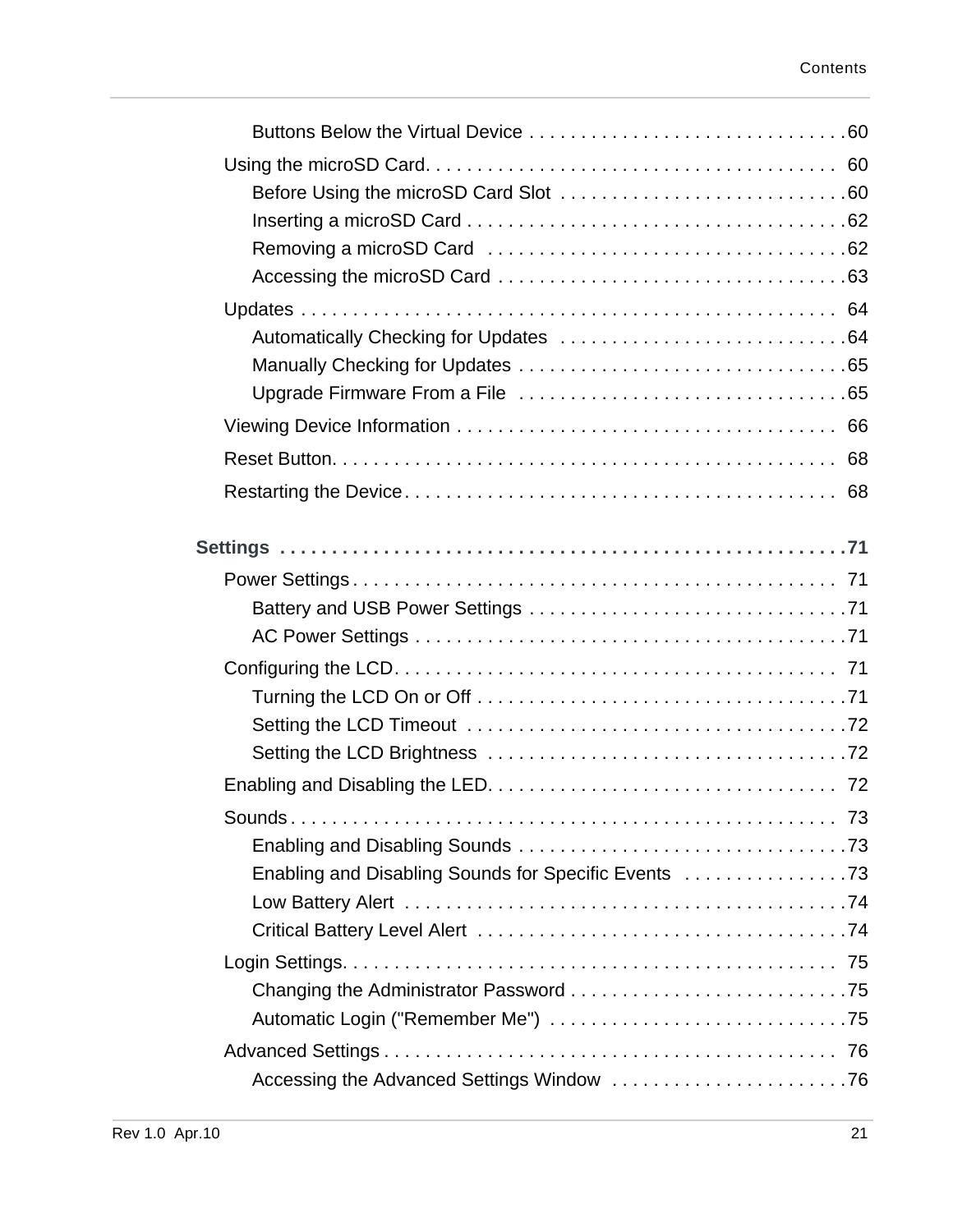| Disabling Wi-Fi When Connected Through USB 91            |
|----------------------------------------------------------|
|                                                          |
|                                                          |
|                                                          |
| Resetting the 3G/4G Configuration to Default Settings 92 |
|                                                          |
|                                                          |
|                                                          |
|                                                          |
|                                                          |
|                                                          |
|                                                          |
|                                                          |
|                                                          |
|                                                          |
|                                                          |
|                                                          |
|                                                          |
|                                                          |
|                                                          |
|                                                          |
| Welcome to Your Device Window - Select an Option 108     |
|                                                          |
|                                                          |
| 109                                                      |
|                                                          |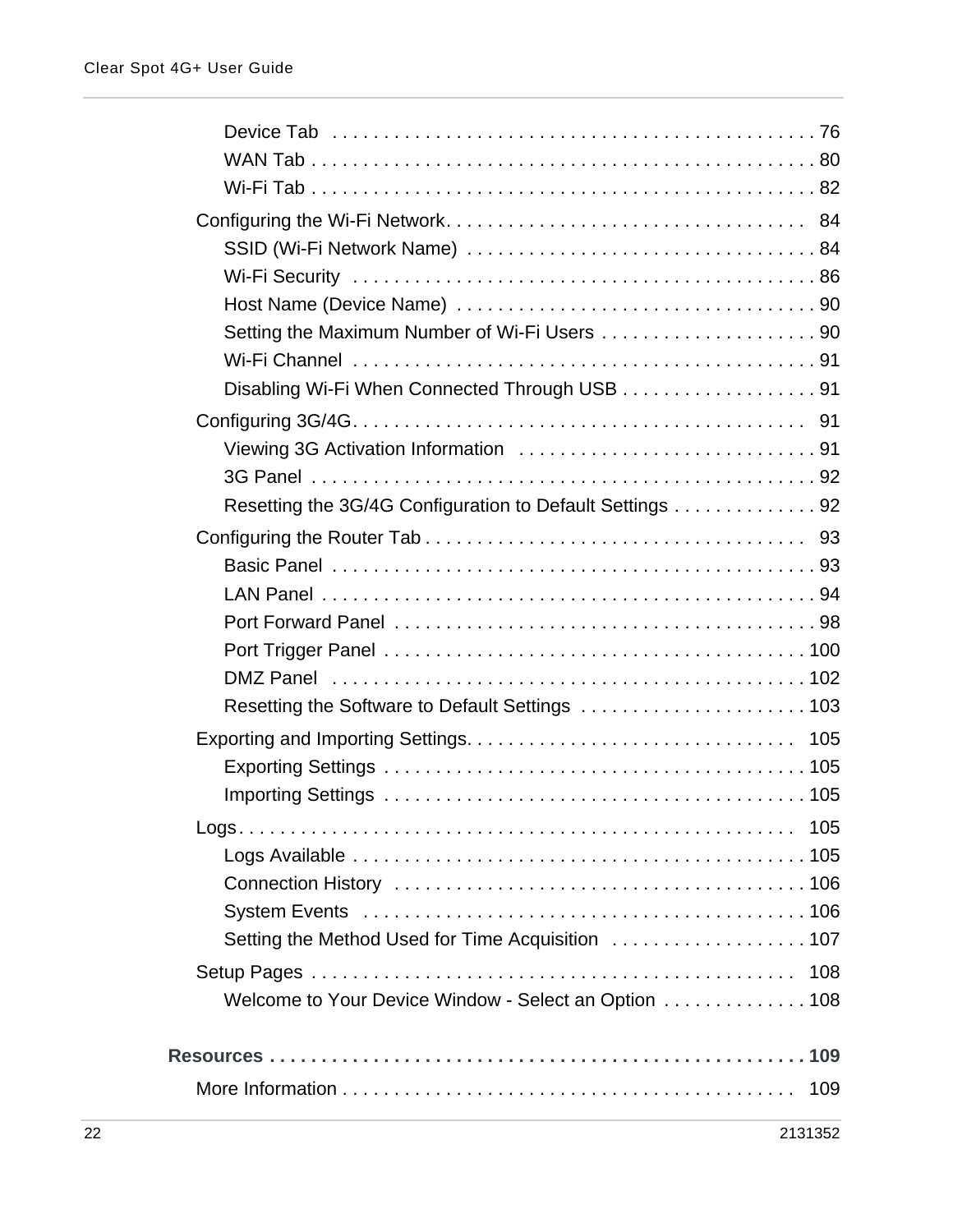| How Can I Tell I'm Connected to 3G/4G? 110                         |
|--------------------------------------------------------------------|
|                                                                    |
| What Do I Do if I Forgot the Wi-Fi Password? 110                   |
| What Do I Do if I Forgot the Administrator Password? 111           |
| How Do I Access My Corporate Network Through a VPN? 111            |
| Are Terminal Sessions Supported? 111                               |
|                                                                    |
|                                                                    |
|                                                                    |
|                                                                    |
|                                                                    |
|                                                                    |
|                                                                    |
|                                                                    |
|                                                                    |
|                                                                    |
|                                                                    |
|                                                                    |
|                                                                    |
|                                                                    |
|                                                                    |
|                                                                    |
| Cannot Connect to the 3G/4G Network 120                            |
|                                                                    |
| Sounds are Enabled, but the Device Doesn't Generate Any Sounds 120 |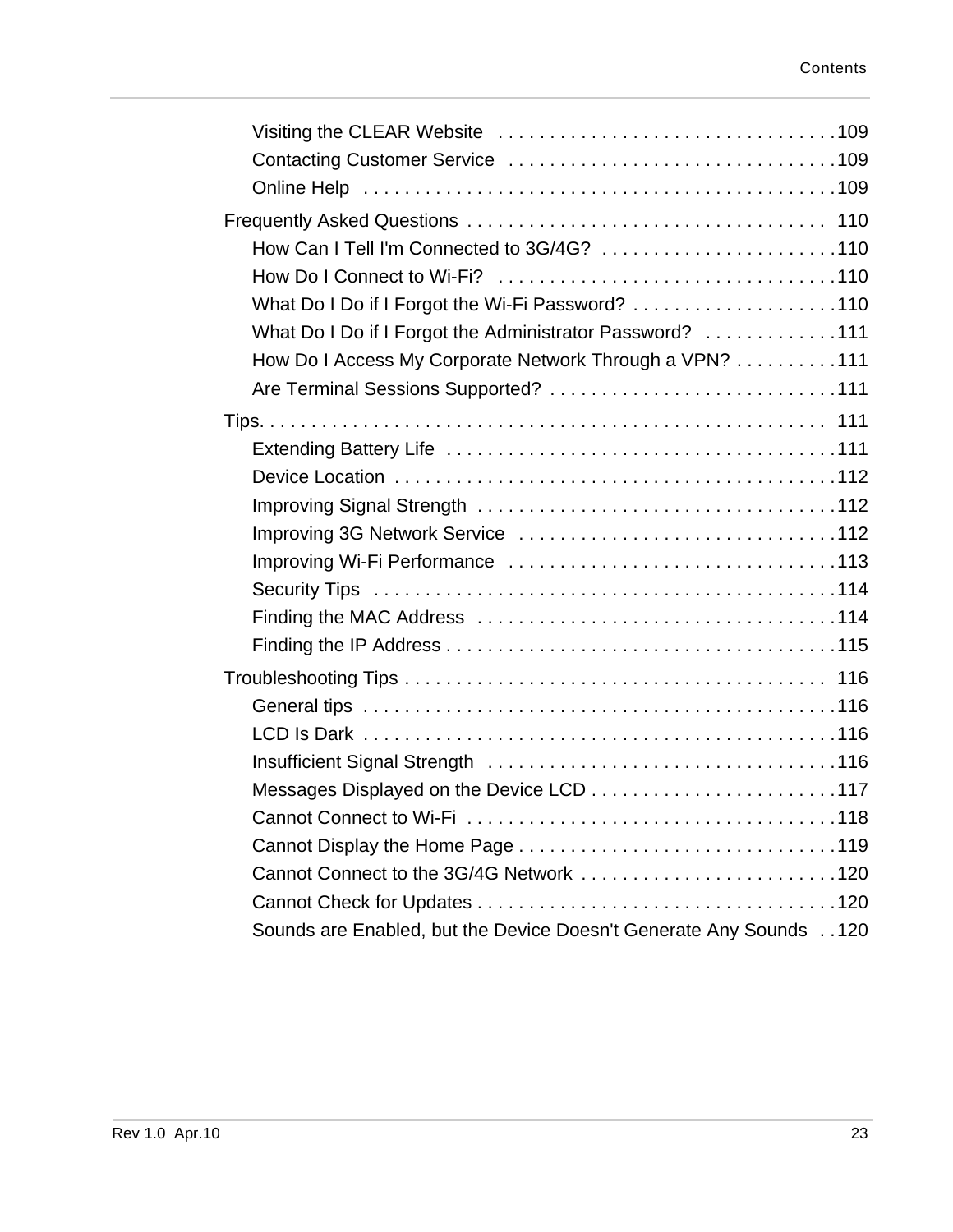| <b>Technical Specifications, Safety Information, and</b> |
|----------------------------------------------------------|
|                                                          |
|                                                          |
| Radio Frequency and Electrical Specifications 121        |
|                                                          |
|                                                          |
|                                                          |
|                                                          |
|                                                          |
|                                                          |
|                                                          |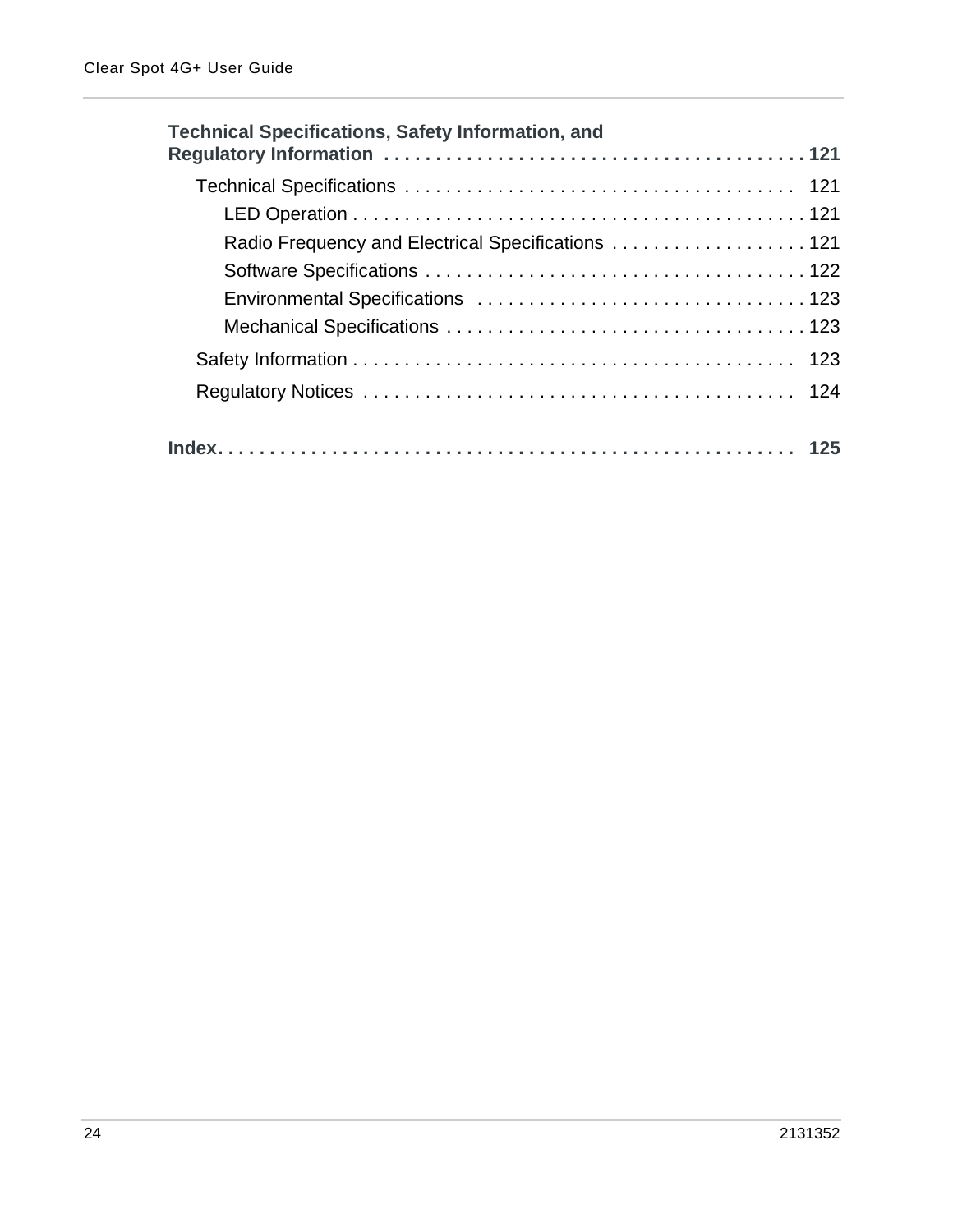# <span id="page-24-0"></span>**1: Device Basics 1: Device Basics**

Your Clear Spot 4G+ personal hotspot allows you to easily connect to the Internet and to share your 3G/4G connection with others.

This user guide describes how to set up your device and use the browser interface to:

- **•** View the status of your device.
- **•** View and change the settings of your device and the browser interface.

It also describes your device (its various connectors and buttons).

## <span id="page-24-1"></span>**Your Device**

The Clear Spot 4G+ personal hotspot provides a simple way to use your 3G/4G Internet connection with any Wi-Fi-enabled device, and to share your Internet connection with friends and family.

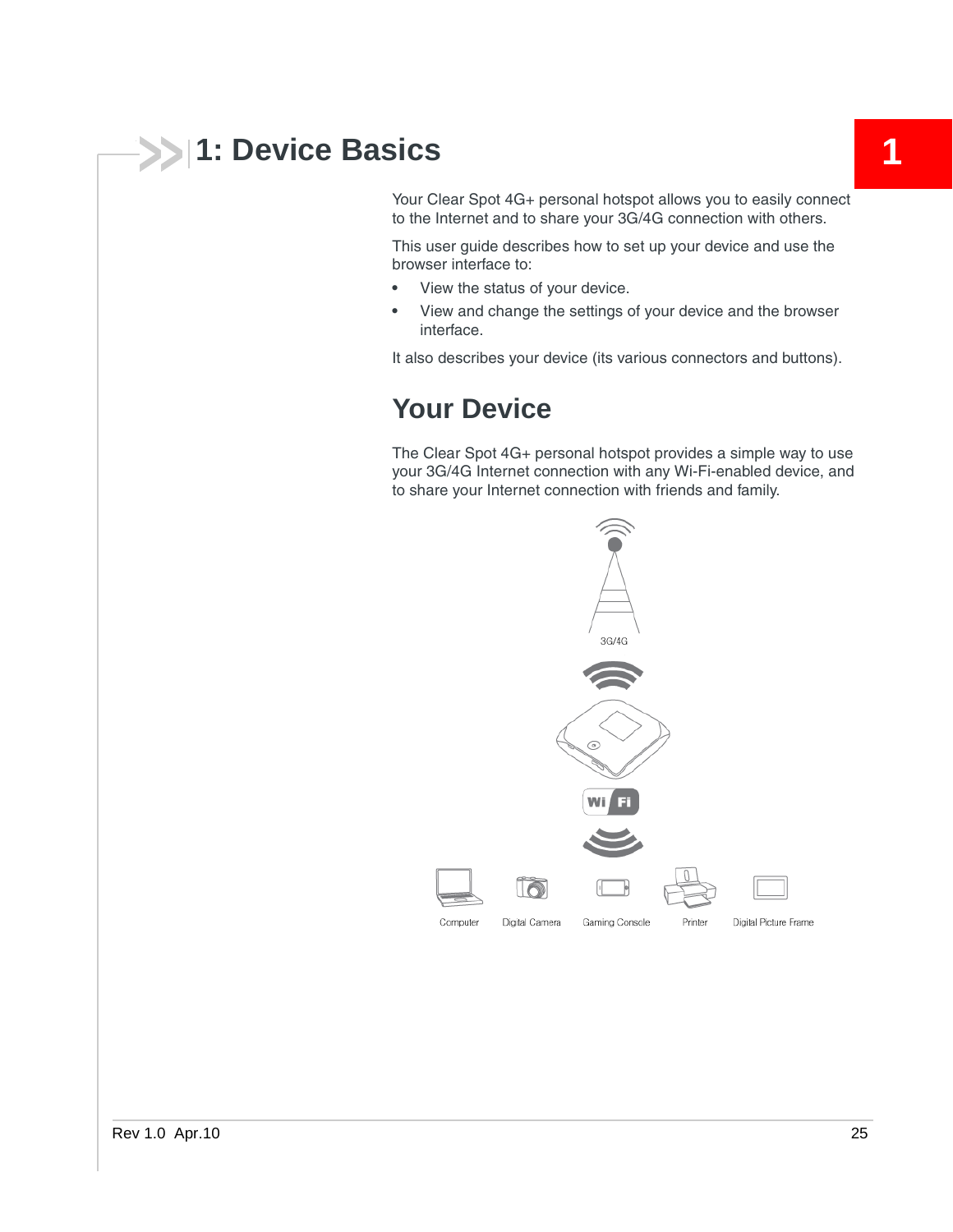## <span id="page-25-0"></span>**Components of your device**

Your device consists of these main components:

**•** Wi-Fi access point

The Wi-Fi access point connects your computers and other Wi-Fi-enabled devices to your device.

**•** 3G modem

The 3G modem connects your device to the Internet via the 3G (CDMA 1X/ EVDO) network (more widely available, compared to 4G).

**•** 4G modem

The 4G modem connects your device to the Internet via the 4G (WiMAX) network (newer technology and faster speeds, compared to 3G).

**•** Routing hardware

The routing hardware handles traffic between the 3G/4G modems, the Wi-Fi access point, and the Wi-Fi network.

## <span id="page-25-1"></span>**3G and 4G Networks**

These wireless networks connect you to the Internet. Depending on your coverage area, you may have:

- **•** Both 3G and 4G coverage
- **•** Only 3G coverage
- **•** Only 4G coverage.

Your device automatically connects to the fastest network that is available to you. If you have both 3G and 4G coverage and your connection happens to get disrupted, your device can automatically switch to the other network. For more information, see ["Configuring the 3G/4G Connection Preferences" on page 54.](#page-53-1)

#### **Download speeds**

Actual speeds depend on several factors, including network conditions.

| Wireless mode    | <b>Maximum downlink</b><br>speeds | <b>Typical downlink</b><br>speeds |
|------------------|-----------------------------------|-----------------------------------|
| 3G (EV-DO Rev 0) | 2.4 Mbps                          | 400-700 kbps                      |
| 3G (EV-DO Rev A) | 3 Mbps                            | $0.6 - 1.4$ Mbps                  |
| 4G               | 10 Mbps                           | 3-6 Mbps                          |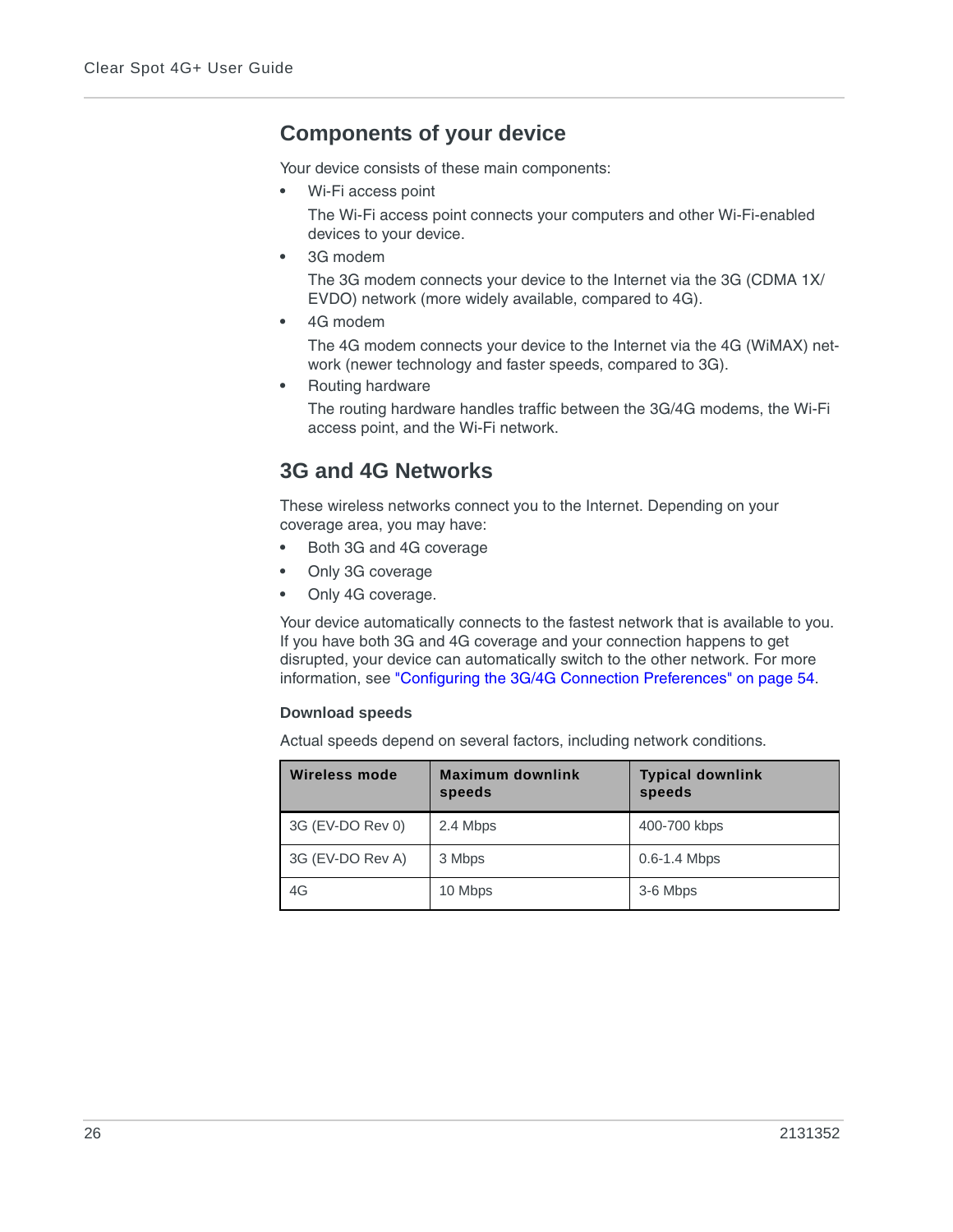### <span id="page-26-0"></span>**Package Contents**

Your package includes:

- **•** Clear Spot 4G+ personal hotspot by Sierra Wireless
- **•** Battery compartment cover
- **•** Rechargeable battery
- **•** Power adapter
- **•** USB cable
- **•** Quick Start guide

## <span id="page-26-1"></span>**Care and Maintenance**

As with any electronic device, you should handle this device with care to ensure reliable operation. Follow these guidelines in using and storing the device:

- **•** Protect the device from liquids, dust, and excessive heat.
- **•** Do not handle or operate the device while driving or operating a vehicle. Doing so may distract you from properly operating the vehicle. In some jurisdictions, operating communication devices while in control of a vehicle is a criminal offense.
- **•** Do not apply adhesive labels to the device. They may cause the device to overheat and may alter the antenna's performance.

## <span id="page-26-2"></span>**About This Guide**

This user guide provides you with all the information you'll need to install and use your Clear Spot 4G+ personal hotspot.

The printed Quick Start guide that comes with the Clear Spot 4G+ personal hotspot should be sufficient for most installations.

- **•** Chapter 1 (which you are reading) gives you an overview of the device.
- **•** Chapter 2 describes the buttons, connectors, and other components of the device. (See ["Your Device" on page 29\)](#page-28-3).
- **•** Chapter 3 provides step-by-step instructions for setting up the device. (See ["Installing and Setting Up the Device" on page 37\)](#page-36-3).
- **•** Chapter 4 describes common tasks for your device. (See ["Using Your Device"](#page-42-5)  [on page 43](#page-42-5)).
- **•** Chapter 5 describes advanced configuration of the device and the browser interface. (See ["Settings" on page 71\)](#page-70-6).
- **•** Chapter 6 contains frequently asked questions, troubleshooting tips, and resources for getting help. (See ["Resources" on page 109\)](#page-108-5).
- **•** Chapter 7 lists the electrical, radio frequency, and other parameters of the device for those who require technical information, as well as safety information and regulatory information. (See ["Technical Specifications, Safety](#page-120-4)  [Information, and Regulatory Information" on page 121](#page-120-4)).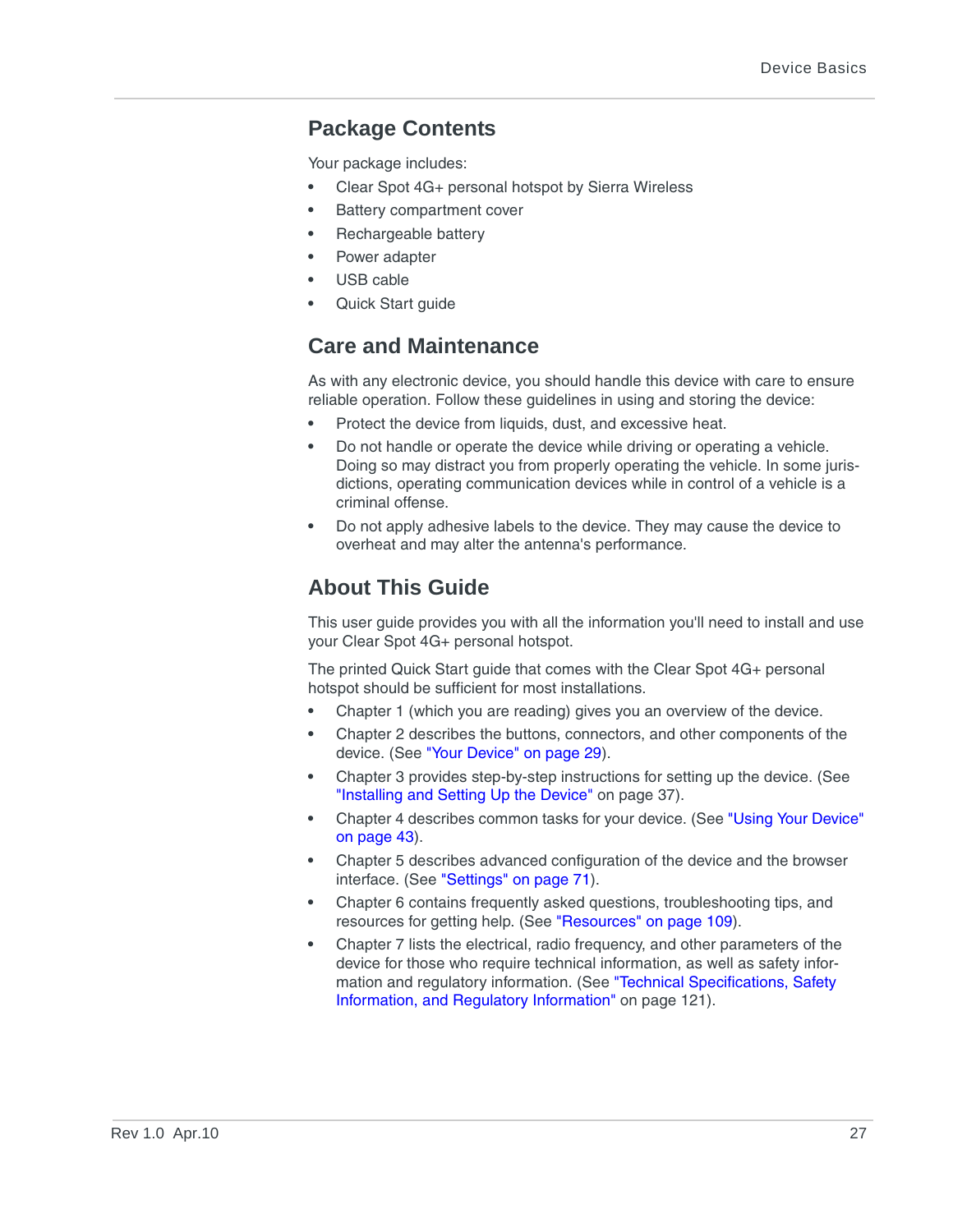# <span id="page-27-0"></span>**Getting Started With Your Device**

## <span id="page-27-1"></span>**System Requirements**

- **•** One or more computers that support Wi-Fi (802.11b/g)
- **•** Web browser (required if you'll be using the browser interface to view status and to configure settings). The following browsers are supported:
	- **·** Internet Explorer (version 6.0 or higher)
	- **·** Mozilla Firefox (version 2.0 or higher)
	- **·** Google Chrome (version 2.0.172.28 or higher)
	- **·** Apple Safari (version 2.0 or higher)
	- **·** Opera version 9.64
- **•** If you'll be connecting the device through USB:
	- **·** Computer running Windows 7, Windows Vista, Windows XP, or Mac (OS X 10.4.x or higher)
	- **·** USB 2.0 slot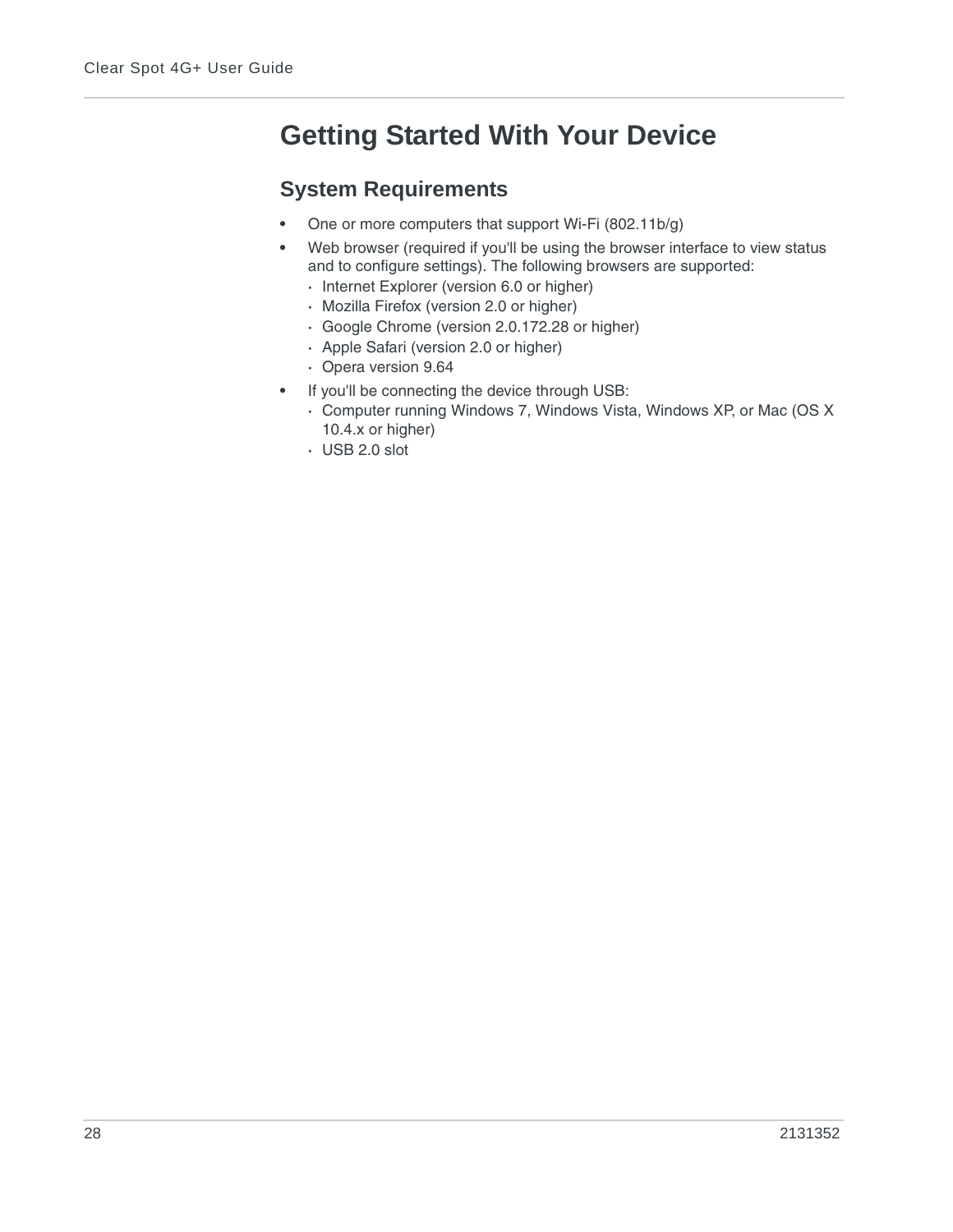<span id="page-28-3"></span><span id="page-28-0"></span>

# <span id="page-28-1"></span>**Battery**

The battery compartment is on the back of the device. The battery is replaceable.

If you need a new battery, visit the Sierra Wireless online store at <https://www.sierrawireless.com/eStore/>.

## <span id="page-28-2"></span>**Installing the Battery**

**1.** Remove the battery compartment cover.

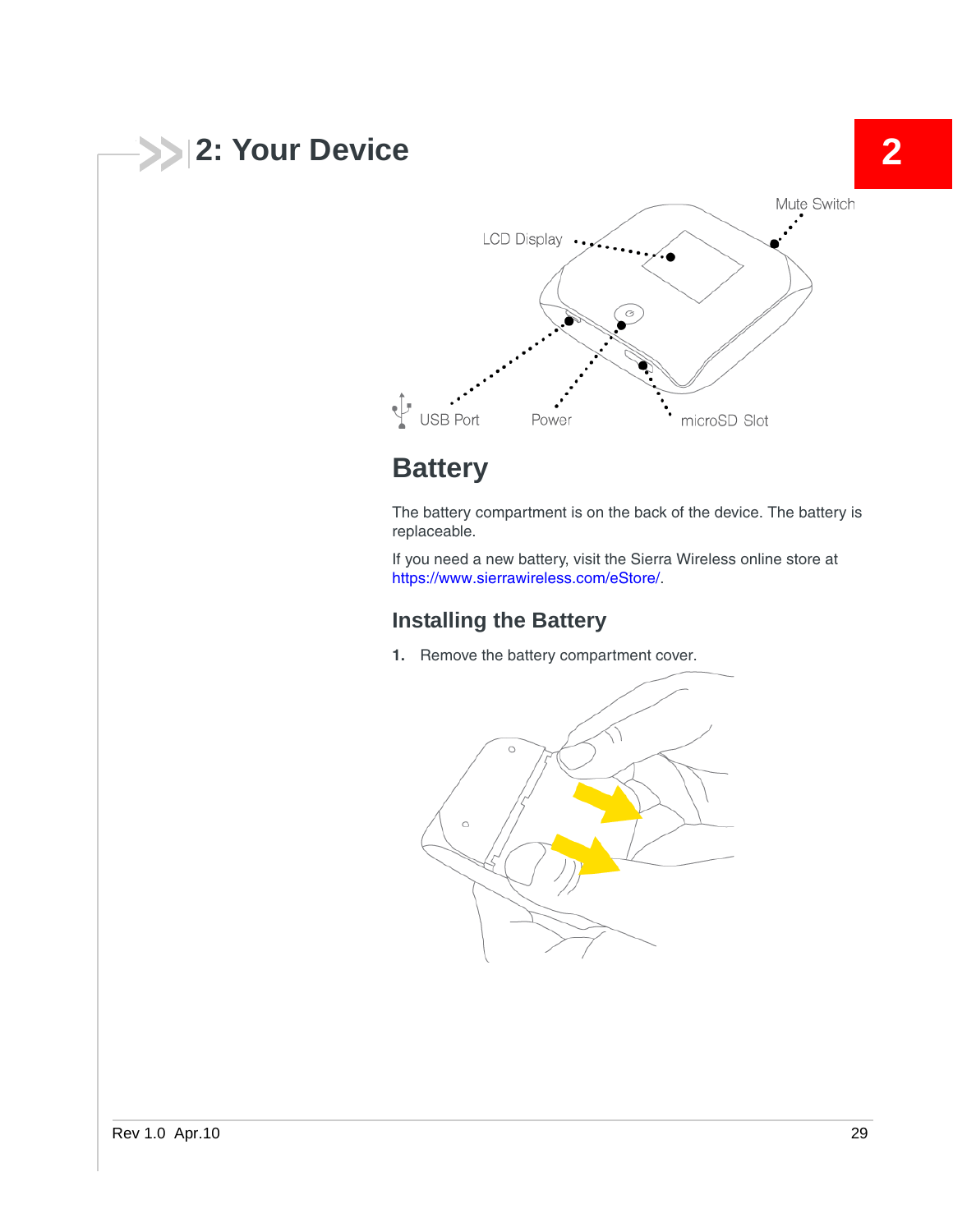



**3.** Replace the battery compartment cover.



<span id="page-29-0"></span>**Connecting Through USB**



*Note: If you'll be using USB for data transfer (and not just for charging the device), you must install the device driver. See* ["Making a Tethered Connection" on page 43](#page-42-6)*.*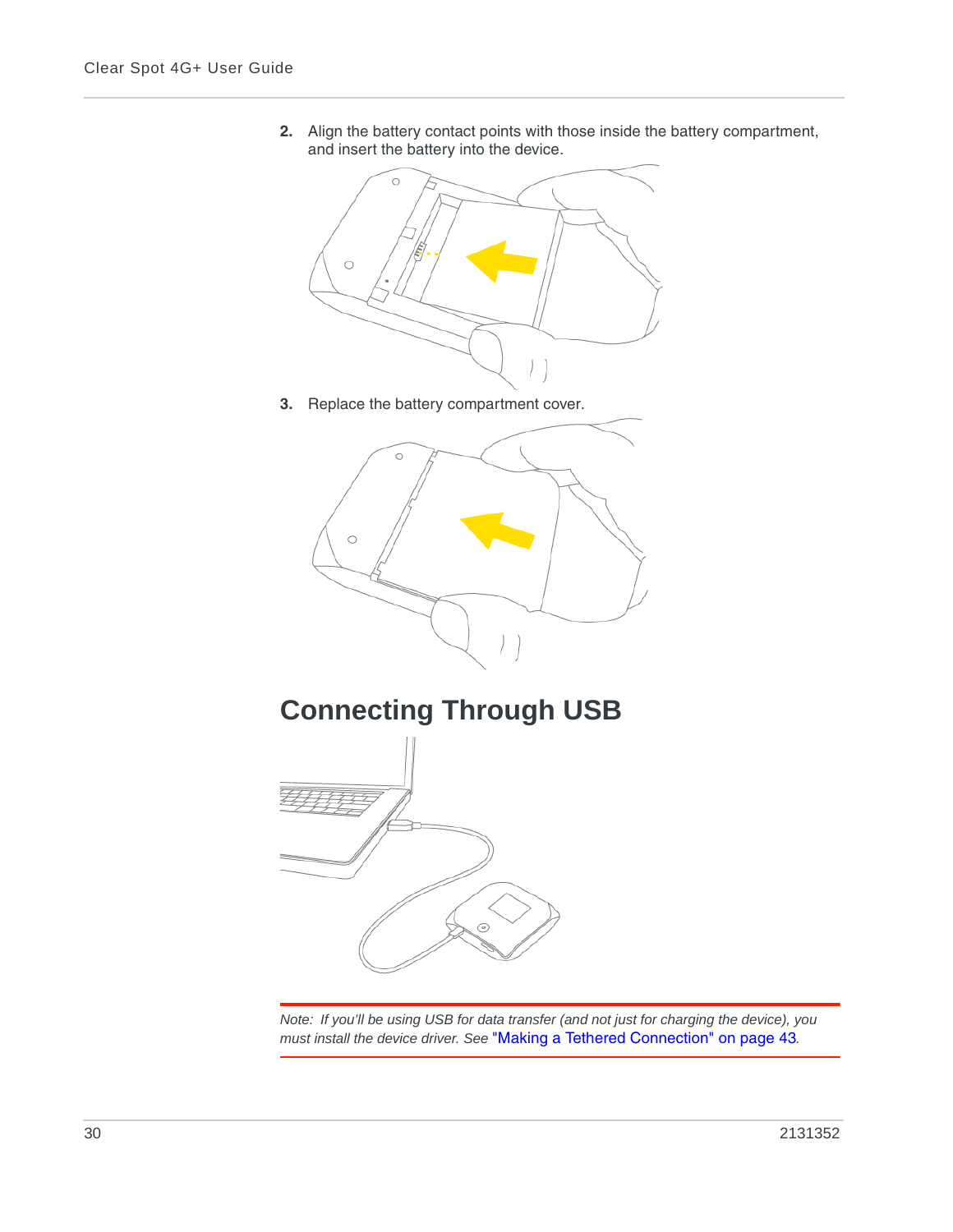Use the USB cable to connect the device to your computer when:

- **•** You want to charge the device, but you don't want to use the power adapter, or the power adapter is not available.
- **•** Your computer does not have Wi-Fi.
- **•** You want to block others from using the device. (See ["Disabling Wi-Fi When](#page-90-4)  [Connected Through USB" on page 91](#page-90-4).)

To connect the device to your computer:

- **1.** Insert the larger (USB) end of the USB cable into the computer.
- **2.** Insert the other (Micro B) end of the USB cable into the USB connector on the side of the device.

# <span id="page-30-0"></span>**Charging the Device**

You need to recharge your device's battery periodically. You can continue using your device while it is charging.

<span id="page-30-1"></span>To charge the battery, you have two options, as shown in the drawing that follows — you can connect the device to an AC charger (faster way to charge). See ["Using the AC Charger with USB Port" on page 32.](#page-31-0) Alternatively, you can connect the device to a computer (slower way to charge). See "Charging Through a [Computer" on page 32](#page-31-1).

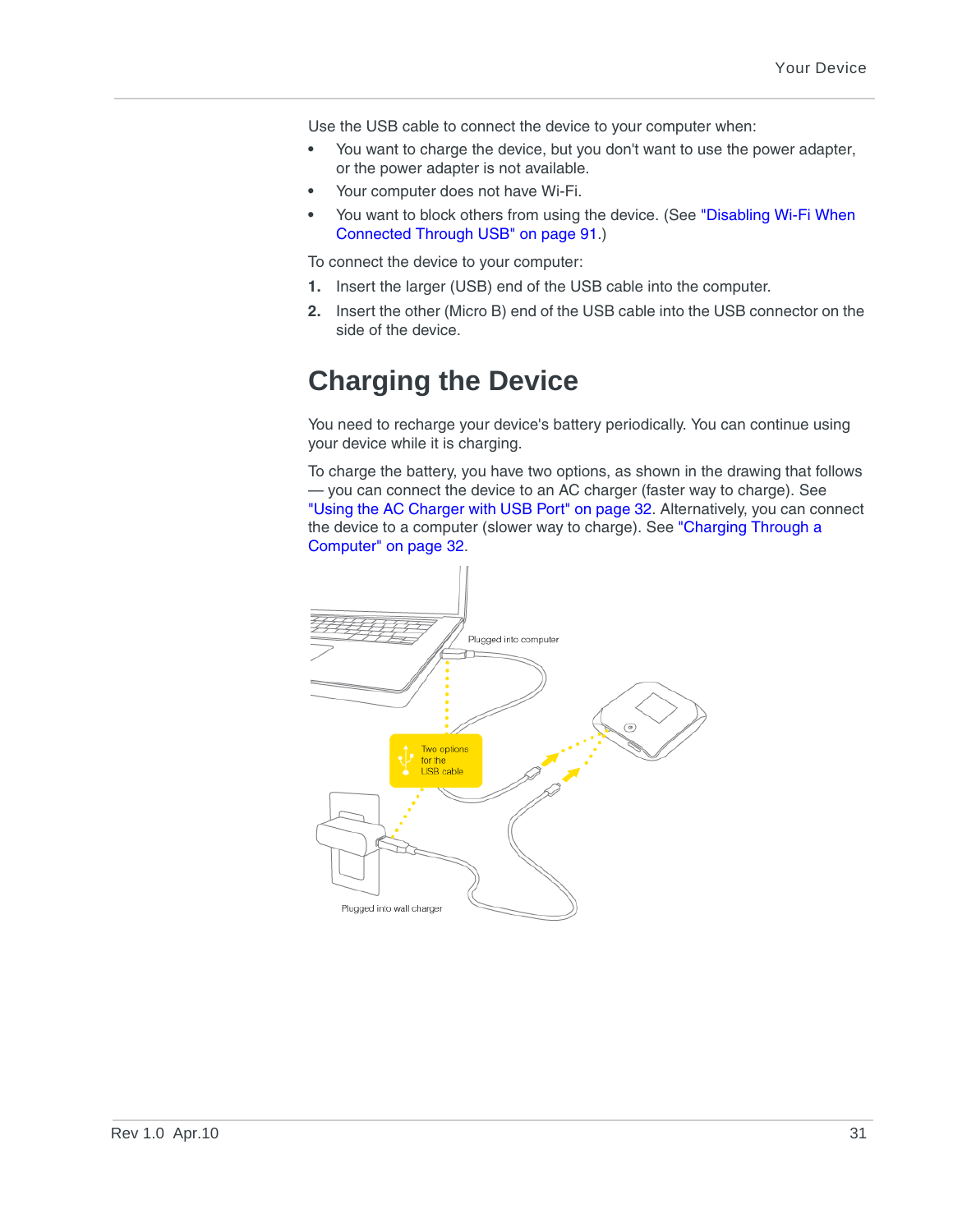## <span id="page-31-0"></span>**Using the AC Charger with USB Port**



- **1.** Insert the smaller (Micro B) end of the USB cable into the USB connector on the side of the device.
- **2.** Insert the other (USB) end of the USB cable into the power adapter.
- **3.** Insert the power adapter into an electrical outlet.

When charging, the LCD shows  $\Box$  and, if the device is off, displays a message "Charging... xx% complete".

When the device is charged, the LCD shows:

- **•** (if the device is on)
- **•** and the message "Fully charged" (if the device is off).

## <span id="page-31-1"></span>**Charging Through a Computer**



*Note: Charging through a computer usually takes longer than charging through the power adapter.*

*Note: If you'll be using USB for data transfer (and not just for charging the device), you must install the device driver. See* ["Making a Tethered Connection" on page 43](#page-42-6)*.*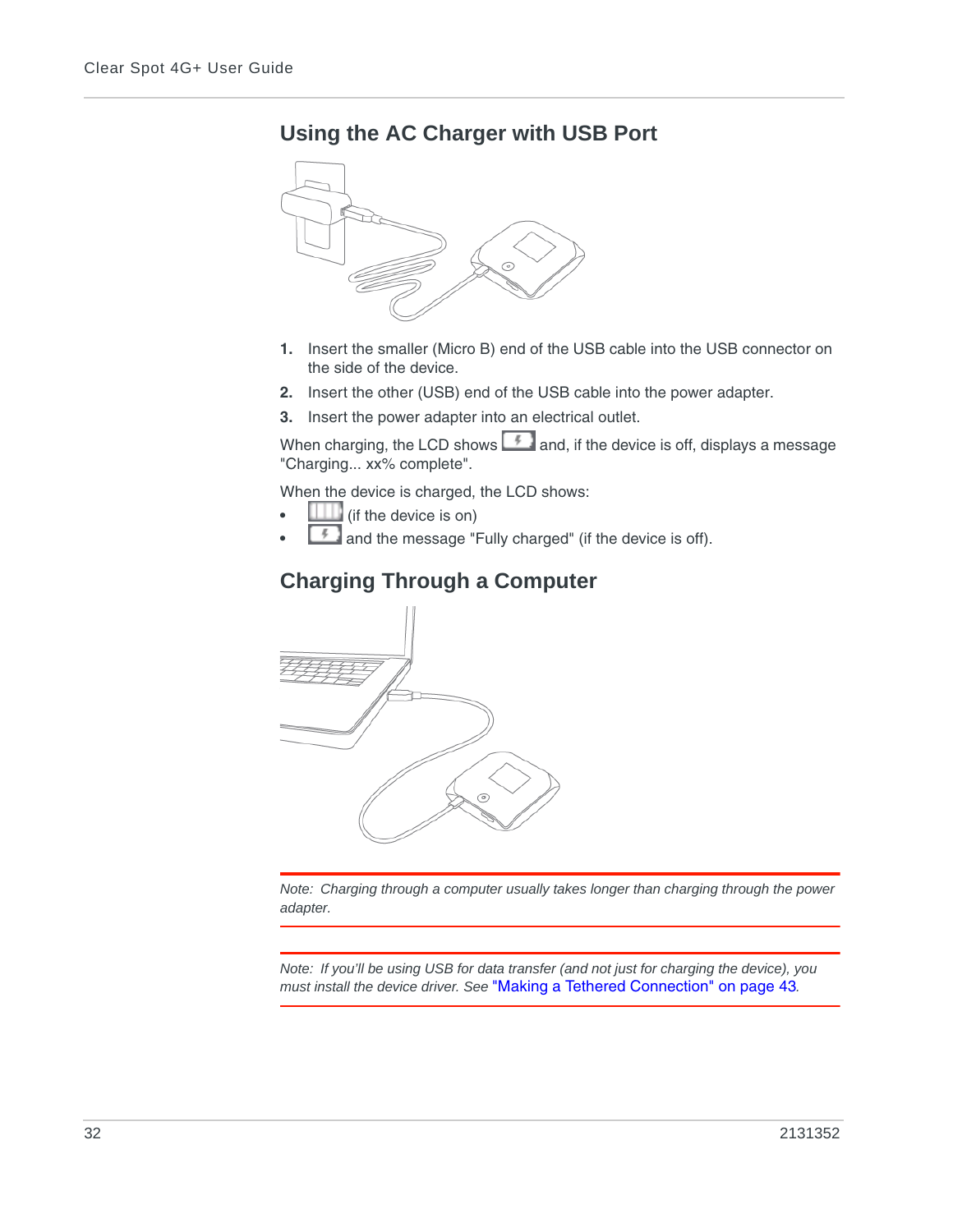*Note: If you're using Mac OS X 10.4.x, after you connect the device you may see a warning message that your computer is running on UPS backup battery and that you should perform a computer shutdown. You can continue with your work. To prevent this message from being displayed, install the device driver. See* ["Making a Tethered](#page-42-6)  [Connection" on page 43](#page-42-6)*.*

- **1.** Ensure the computer is turned on.
- **2.** Insert the larger (USB) end of the USB cable into the computer.
- **3.** Insert the other (Micro B) end of the USB cable into the USB connector on the side of the device.

When charging, the LCD shows USB

When the device is charged, the LCD shows  $\boxed{111}$ .

# <span id="page-32-0"></span>**Power Button**

## <span id="page-32-1"></span>**Turning Your Device On**

- **1.** Ensure that:
	- **·** The device has a charged battery inserted.

 $-$  or  $-$ 

- **·** The device is connected to the power adapter or a computer (through the USB cable), as shown in the drawing on [page 31](#page-30-1).
- **2.** If the device LCD is blank, press and hold the power button  $\bigcirc$  for two seconds.



## <span id="page-32-2"></span>**Turning Your Device Off**

Press and hold the power button  $\Phi$  for 2 seconds.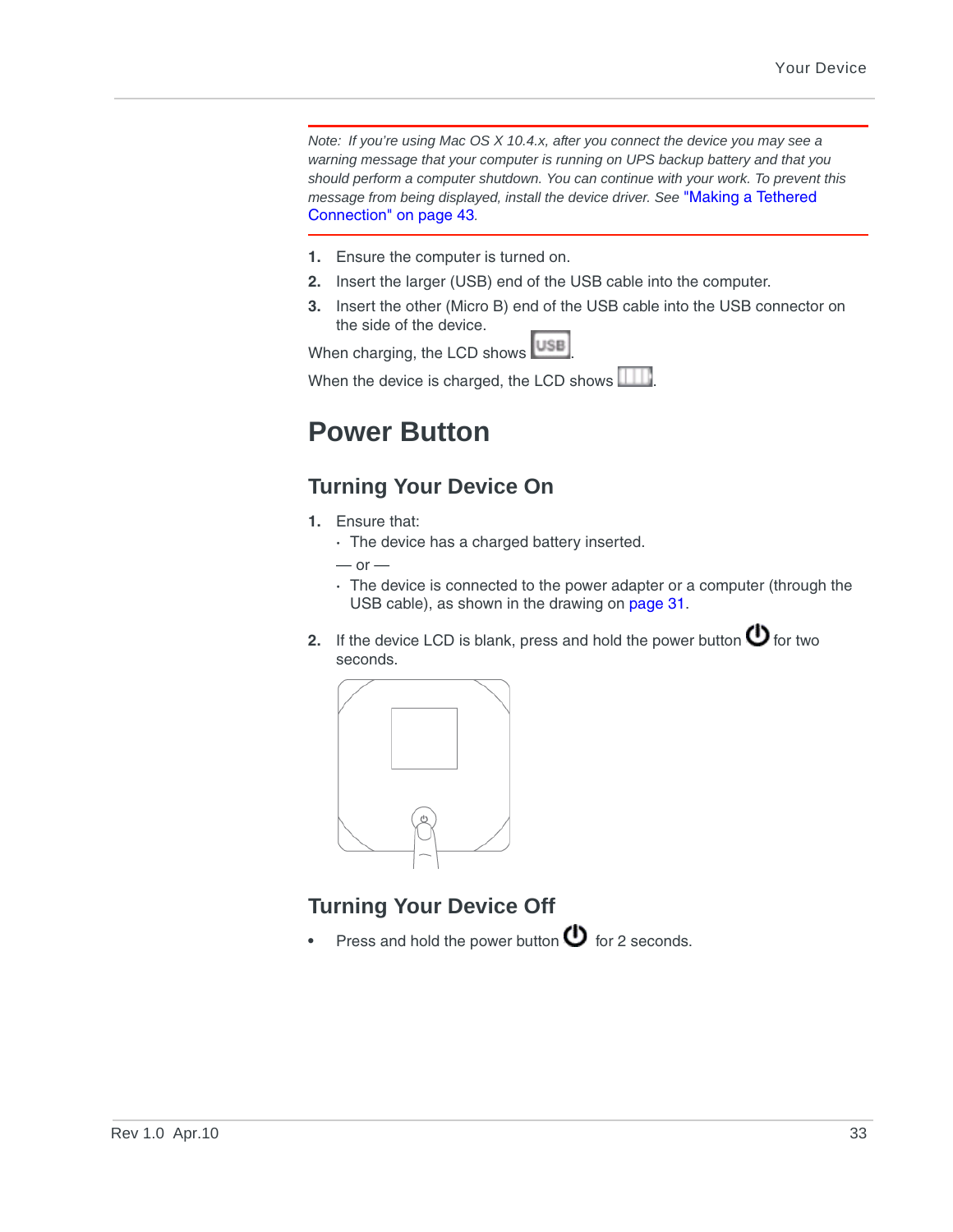## <span id="page-33-0"></span>**Using the Power Button to Determine the Device State**

The power button  $\bigcirc$  on the device also indicates the device's status, as shown in the following table.

| Power button (                                       | <b>Description</b>                                                                                                                                                              | <b>Your action</b>                                                                                                                                                                      |
|------------------------------------------------------|---------------------------------------------------------------------------------------------------------------------------------------------------------------------------------|-----------------------------------------------------------------------------------------------------------------------------------------------------------------------------------------|
| Not lit                                              | The device is turned off, and may or<br>may not be charging.<br>The device is turned on, but you have<br>turned off the LED.                                                    | To turn the device on, press and hold the<br>٠<br>power button (1) for two seconds.<br>[OPTIONAL]: Turn on the LED. See<br>$\bullet$<br>"Enabling and Disabling the LED" on<br>page 72. |
| Lit, flashing<br>(approximately every<br>4 seconds)  | The device is turned on, and the LED is<br>enabled.                                                                                                                             | No action required.                                                                                                                                                                     |
| Lit, flashing<br>(approximately every<br>30 seconds) | The device is in standby (low power) mode.<br>The following are off: LCD, Wi-Fi radio, 3G/<br>4G radios.<br>For more information, see "Standby (Low<br>Power) Mode" on page 56. | To exit standby mode:<br>Connect the device to the power adapter or<br>computer, through the USB cable.<br>$-$ or $-$<br>Press the power button $\mathbf{U}$ .                          |

## <span id="page-33-1"></span>**Controlling the Device Using the Power Button**

| Type of press                                  | <b>Result</b>                                                                                                                                                                                                                                                                                                                                |
|------------------------------------------------|----------------------------------------------------------------------------------------------------------------------------------------------------------------------------------------------------------------------------------------------------------------------------------------------------------------------------------------------|
| Quick press                                    | The device leaves standby (low power) mode.<br>٠<br>The LCD wakes up (turns on) if it was enabled but dormant. (The LCD turns dark,<br>$\bullet$<br>after a configurable time of inactivity.)<br>A displayed message is confirmed or acknowledged.<br>٠<br>Display of the Wi-Fi network name (SSID) and password is turned off.<br>$\bullet$ |
| Quick double-press                             | The LCD wakes up (turns on) if it was enabled but dormant. (The LCD turns dark,<br>٠<br>after a configurable time of inactivity.)<br>The Wi-Fi network name (SSID) and password are briefly displayed. See "Wi-Fi<br>٠<br>Password Reminder" on page 88.                                                                                     |
| Long press (press and hold<br>for two seconds) | The device turns on or off.                                                                                                                                                                                                                                                                                                                  |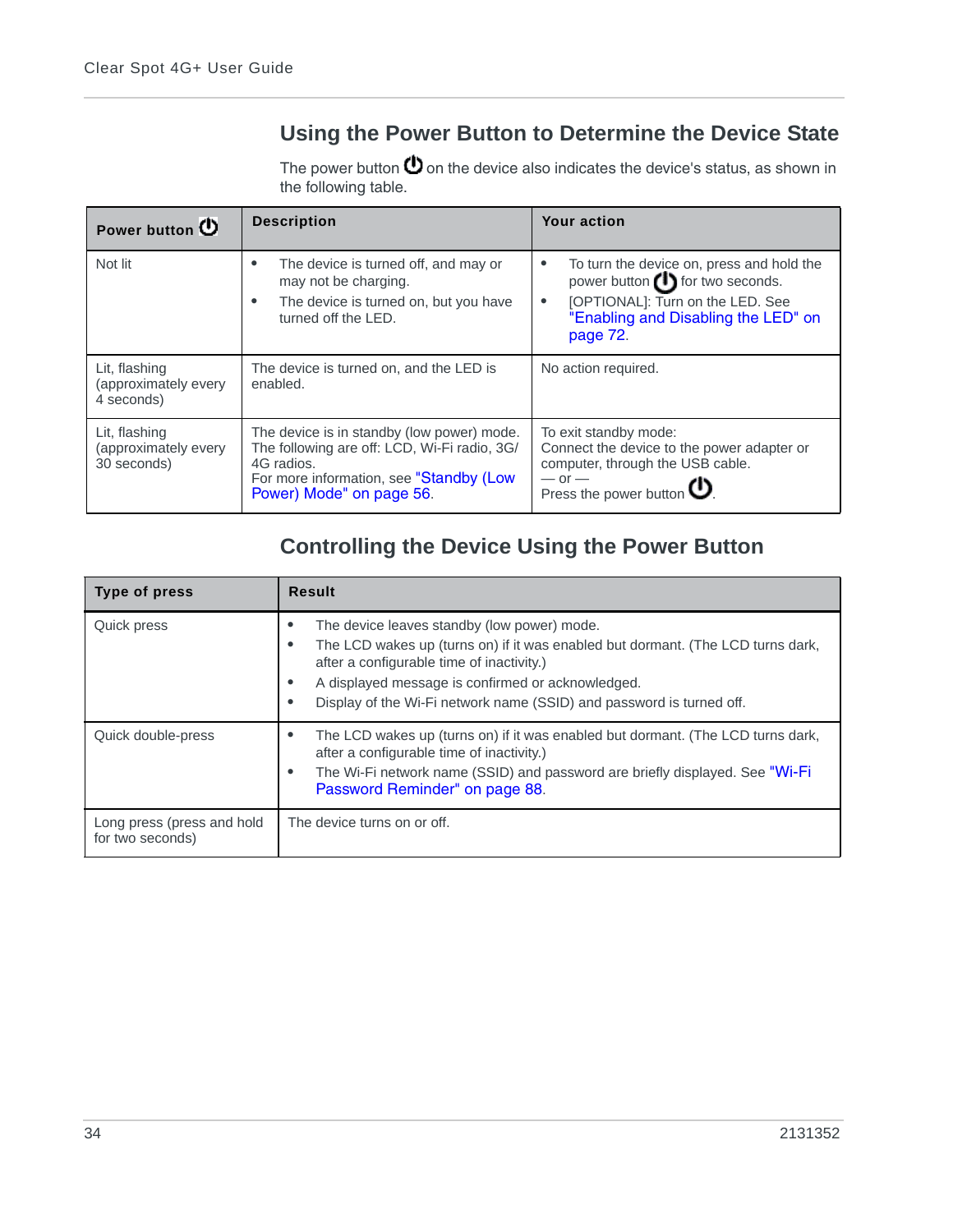# <span id="page-34-0"></span>**LCD**

If the LCD is not lit, see ["Turning Your Device On" on page 33.](#page-32-1)

## <span id="page-34-1"></span>**Interpreting the LCD**

The LCD shows icons and text that reflect the status of the device and your connection.



| A            | Signal strength                                                |  |
|--------------|----------------------------------------------------------------|--|
| B            | 3G/4G status                                                   |  |
| $\mathsf{C}$ | Alerts                                                         |  |
| D            | Number of Wi-Fi users                                          |  |
| E            | Battery status                                                 |  |
| F            | Device name. Message area.                                     |  |
| G            | Amount of data transferred; connection duration. Message area. |  |

**Tip:** *Most of the LCD icons and messages are also shown on the Virtual Device [\(page 47\)](#page-46-2) and Mini Window ([page 47](#page-46-3)). See also* ["Messages Displayed on the Device LCD" on](#page-116-1)  [page 117](#page-116-1)*.*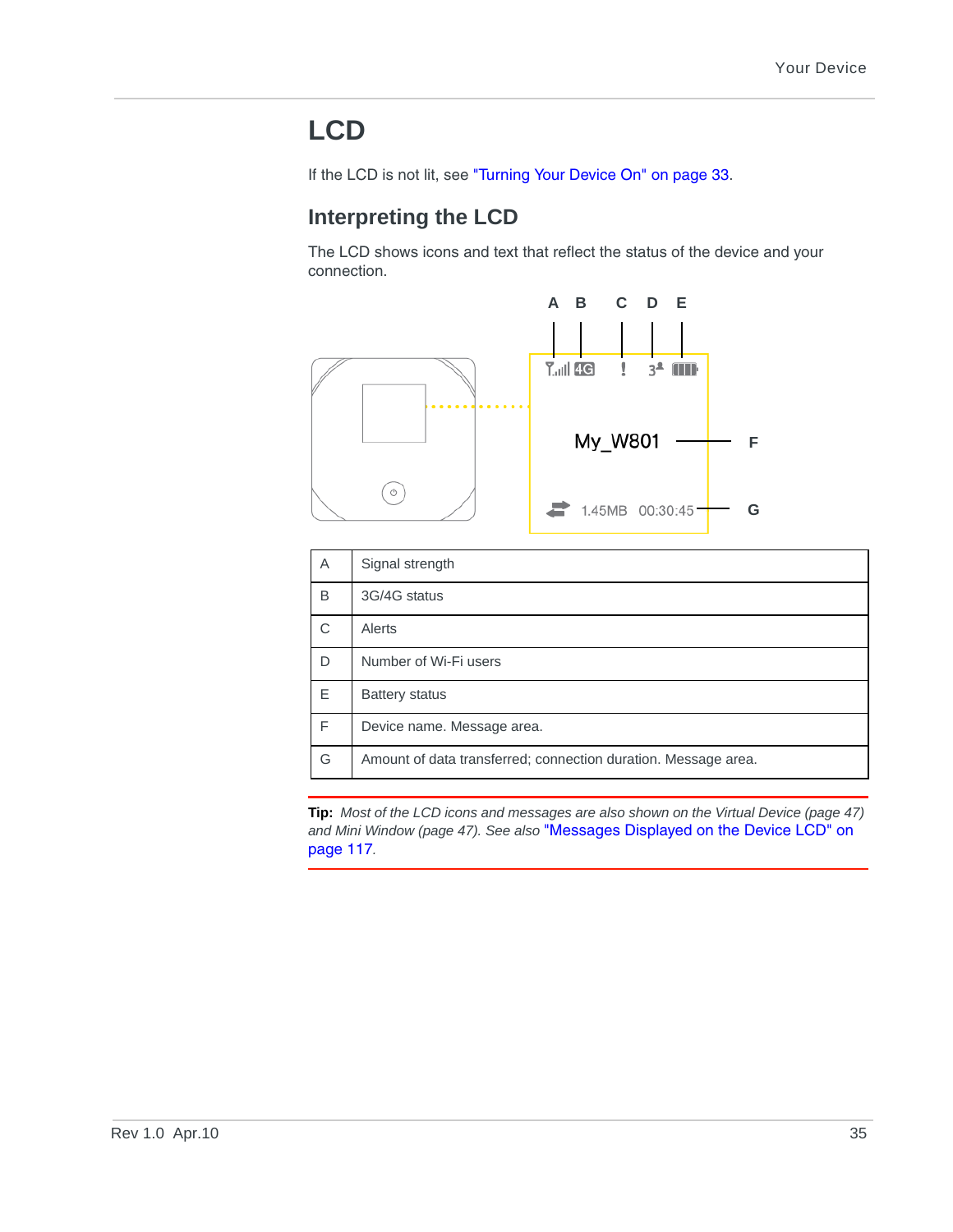## <span id="page-35-0"></span>**Mute Switch**

The mute switch is used to turn on or off sounds from the device. The mute switch is located on the side of the device:



**Tip:** *You can also disable sounds through the home page. See* ["Sounds Information](#page-57-1)  [and Settings" on page 58](#page-57-1)*.*

# <span id="page-35-1"></span>**microSD Card Slot**

Your device supports a microSD™ card (sold separately) for file sharing and transfer or storage. The microSD slot is located on the same side of the device as the USB connector. Your computer recognizes the microSD card as a removable storage device. The device supports microSD cards up to 16 GB.

*Note: Using microSD cards larger than 16 GB can cause data loss and damage your device.*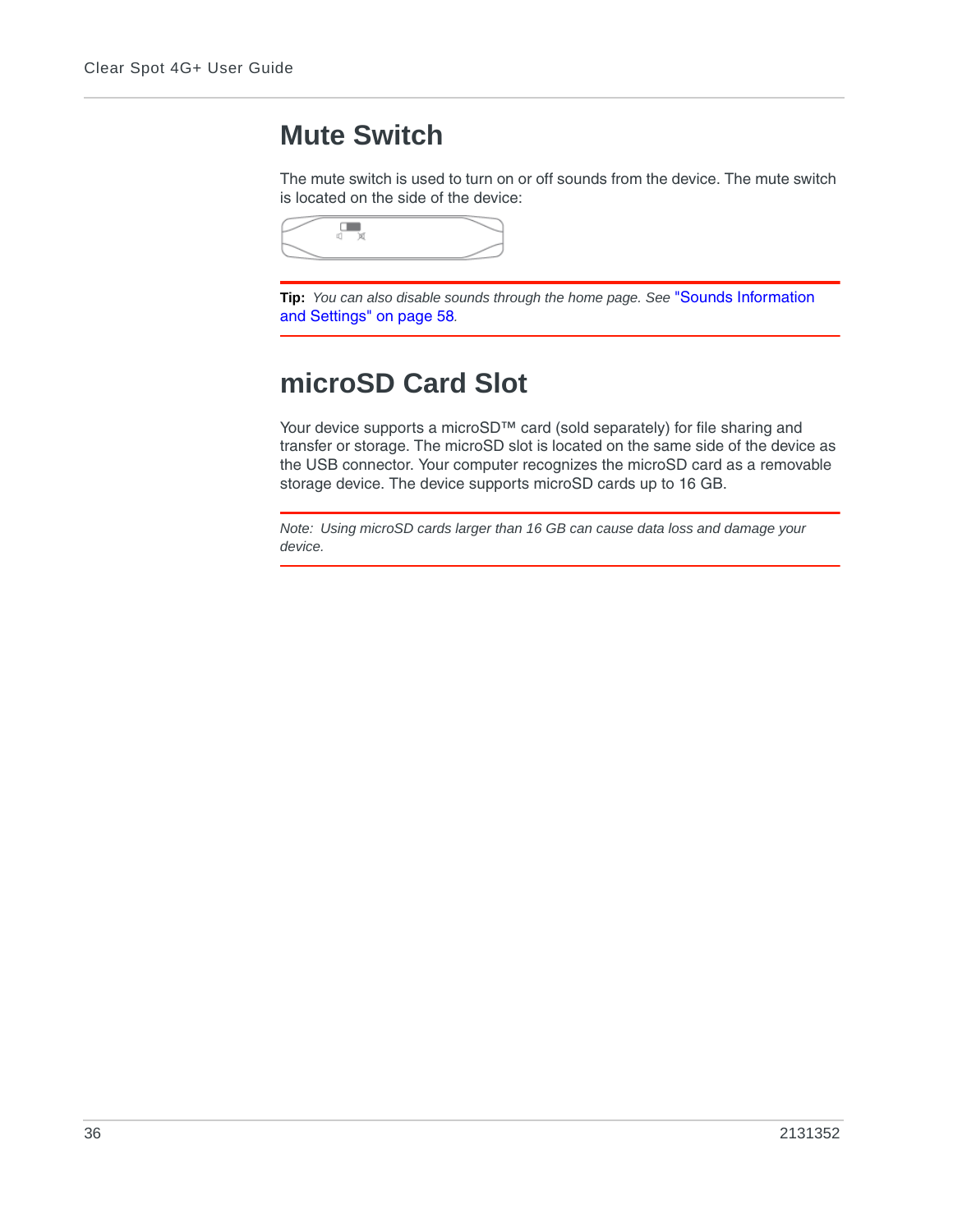# **3: Installing and Setting Up the Device 3**

## <span id="page-36-0"></span>**Setting Up the Device**

- **1.** Install the battery, as described in ["Installing the Battery" on](#page-28-0)  [page 29](#page-28-0).
- **2.** Connect the device to the AC charger, as described in ["Using the](#page-31-0)  [AC Charger with USB Port" on page 32.](#page-31-0)
- **3.** Plug the AC charger into an electrical outlet.
- **4.** Important: Charge the device until the battery icon is full ( $\Box\Box$ ).

## **Connecting to the Network**

- **1.** Ensure you are in the CLEAR 3G or 4G coverage area.
- **2.** If you have a LAN connection, disconnect it.
- **3.** Ensure your computer's Wi-Fi is turned on.
- **4.** If the device LCD displays "Charging", "Charged", or "Powered off", press and hold the power button  $\mathbf \Theta$  for two seconds.



- **5.** Wait until the device LCD displays "Connect your computer to Wi-Fi network," followed by the network name (SSID) and password. This may take several seconds.
- **6.** On your computer, connect to the Wi-Fi network listed on the device LCD. If you don't know how to do this, see ["How Do](#page-109-0)  [I Connect to Wi-Fi?" on page 110](#page-109-0). After you've connected to the Wi-Fi network, the device LCD displays "Open any web page to continue setup."
- **7.** Open your Web browser. The "Welcome to your Clear Spot 4G+" window opens.

*Note: This window displays the administrator password and the address of the device home page. Please remember this information or write it down in a safe place.*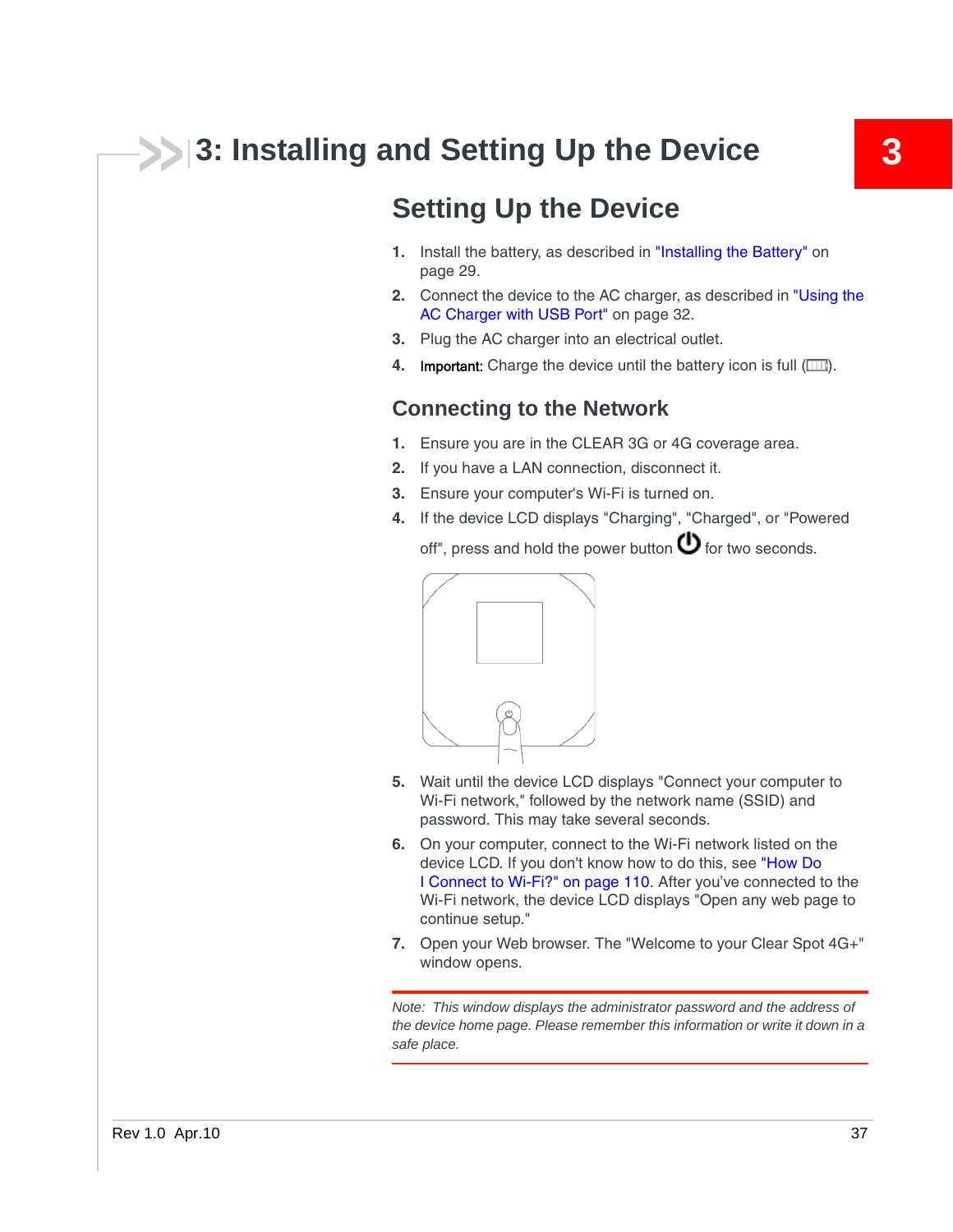This window provides several options.

- **•** To keep the default settings of the device, click one of the following:
	- **·** The Internet (to start surfing)
	- **·** My Clear Spot 4G+'s home page (to view the device status, customize settings). Proceed to ["Using Your Device" on page 43](#page-42-0).
- **•** To change security settings, click Set up my Clear Spot 4G+.

## **Changing the Password and Settings**

During the device setup, you can select Set up my Clear Spot 4G+ to change the settings for the:

**•** Administrator password

This password is used to log in to the home page, where you can view and customize your device settings. The default password is "*admin*". Choose something easy-to-remember (yet not easily guessed by others). If you forget this password, you'll need to reset the device to its default settings and go through the device setup (as described in ["Setting Up the Device" on page 37\)](#page-36-0). Your administrator password must be 1–20 characters long.

**•** Wi-Fi network name (SSID)

This name is visible to other Wi-Fi-enabled devices, and is used to identify your Wi-Fi network. The length of the Wi-Fi network name (SSID) depends on other settings of the browser interface. (See the Help bubble that's displayed when you move the cursor to the SSID input field.)

**•** Wi-Fi security

The default setting is WEP 64 Bit Open. To select another option, click More options. See ["Wi-Fi Security Options" on page 39](#page-38-0).

**•** Wi-Fi password

The maximum length of this field is determined by the Wi-Fi security option (the previous item). (See the Help bubble that's displayed when you move the cursor to the Wi-Fi password field.)

If you'll be sharing your Internet connection with others, you'll have to give the Wi-Fi password to others; don't use your banking or other important passwords. Also, don't use a password that's easily guessed by others.

From this window you can also enable the Password Reminder feature, which is useful if you forget the Wi-Fi password. See ["Wi-Fi Password Reminder" on](#page-87-0)  [page 88](#page-87-0).

**Tip:** *Help information on each field appears (in a bubble) when you move the cursor into the field.*

*You can display this window any time, by clicking* Admin Setup *( ) in the browser interface.*

After you change the settings and click **Submit**, the device restarts and displays updated information on its LCD. Follow the instructions on the LCD, and proceed to ["Your Device is Now Restarting" on page 40](#page-39-0).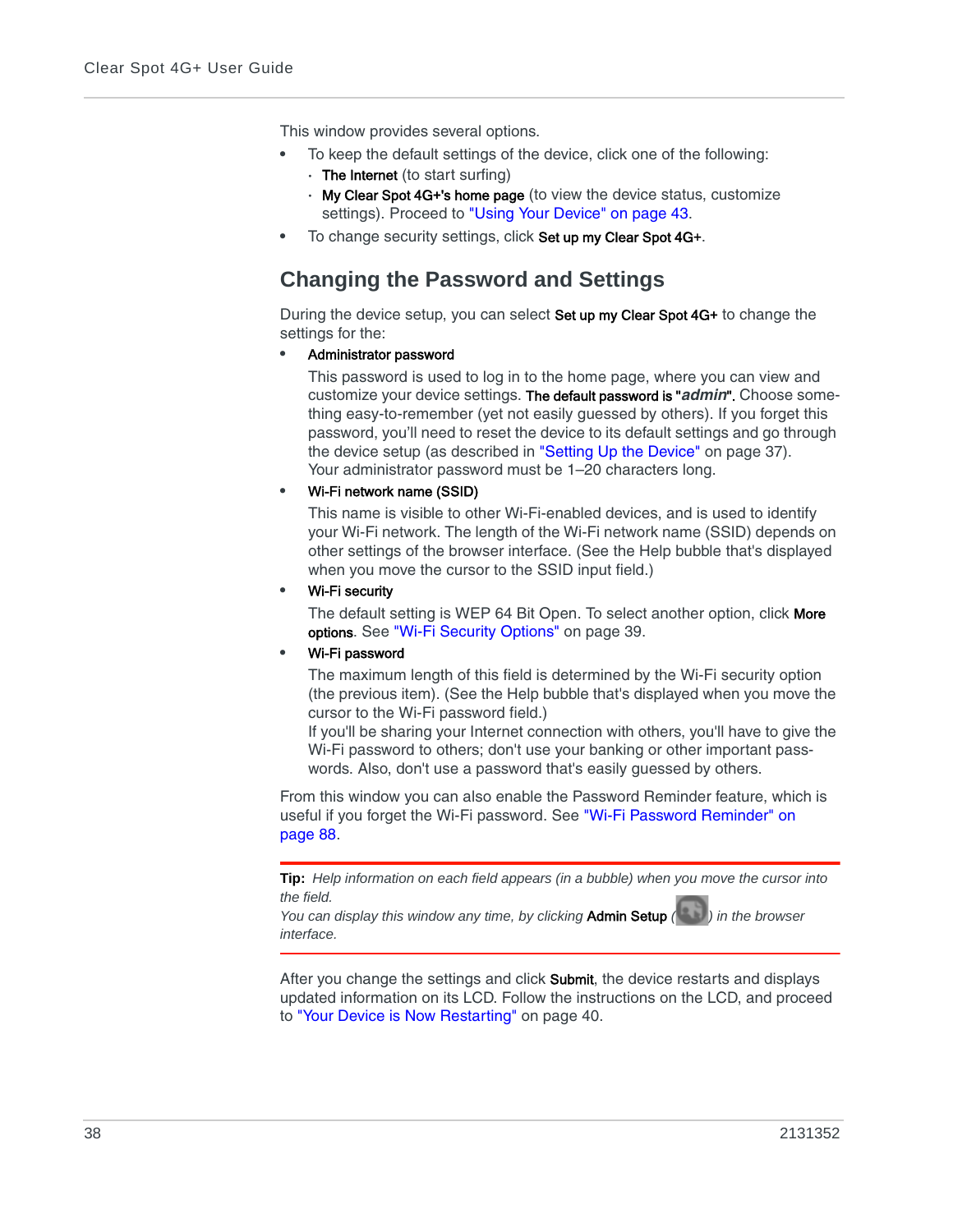#### <span id="page-38-0"></span>**Wi-Fi Security Options**

If you click More options (after having clicked Set up my Clear Spot 4G+, during the device setup), a window with four Wi-Fi security options opens.

*Note: All the devices used with the Clear Spot 4G+ personal hotspot must support the selected security type.* 

Going from no security to stronger security, the options are:

**•** None

No security (no password is required to access the Wi-Fi network); not recommended. Anyone may access your device and use your Internet connection (you are responsible for payment for data usage).

**•** WEP-64 Bit

Lower security. Works with older and newer Wi-Fi devices. Recommended only if any of your devices don't support WPA or WPA2.

**•** WPA-Personal

A strong security standard, supported by most Wi-Fi devices.

**•** WPA2-Personal

A stronger, newer security standard. Limited to newer Wi-Fi devices.

If the above options don't meet your requirements, click I don't see what I want....

#### **Expanded Wi-Fi Security Options**

If you display the Security panel of the Wi-Fi tab of the Advanced Settings window or if you click **I don't see what I want...** (from the Wi-Fi Security Options window during the device setup), a window with an expanded list of Wi-Fi security options opens.

*Note: All the devices used with the Clear Spot 4G+ personal hotspot must support the selected security type.* 

The options are:

**•** None

No security (no password is required to access the Wi-Fi network); not recommended. Anyone may access your device and use your Internet connection (you are responsible for payment for data usage).

**•** WEP-64 Bit - Shared

Lower security. Works with older and newer Wi-Fi devices. Recommended only if any of your devices don't support WPA or WPA2.

Shared WEP uses the same key for encryption and authentication; some consider shared WEP to be less secure than open WEP.

#### **•** WEP-128 Bit - Shared

Lower security. Works with older and newer Wi-Fi devices. Recommended only if any of your devices don't support WPA or WPA2. Shared WEP uses the same key for encryption and authentication; some consider shared WEP to be less secure than open WEP.

**•** WEP-64 Bit - Open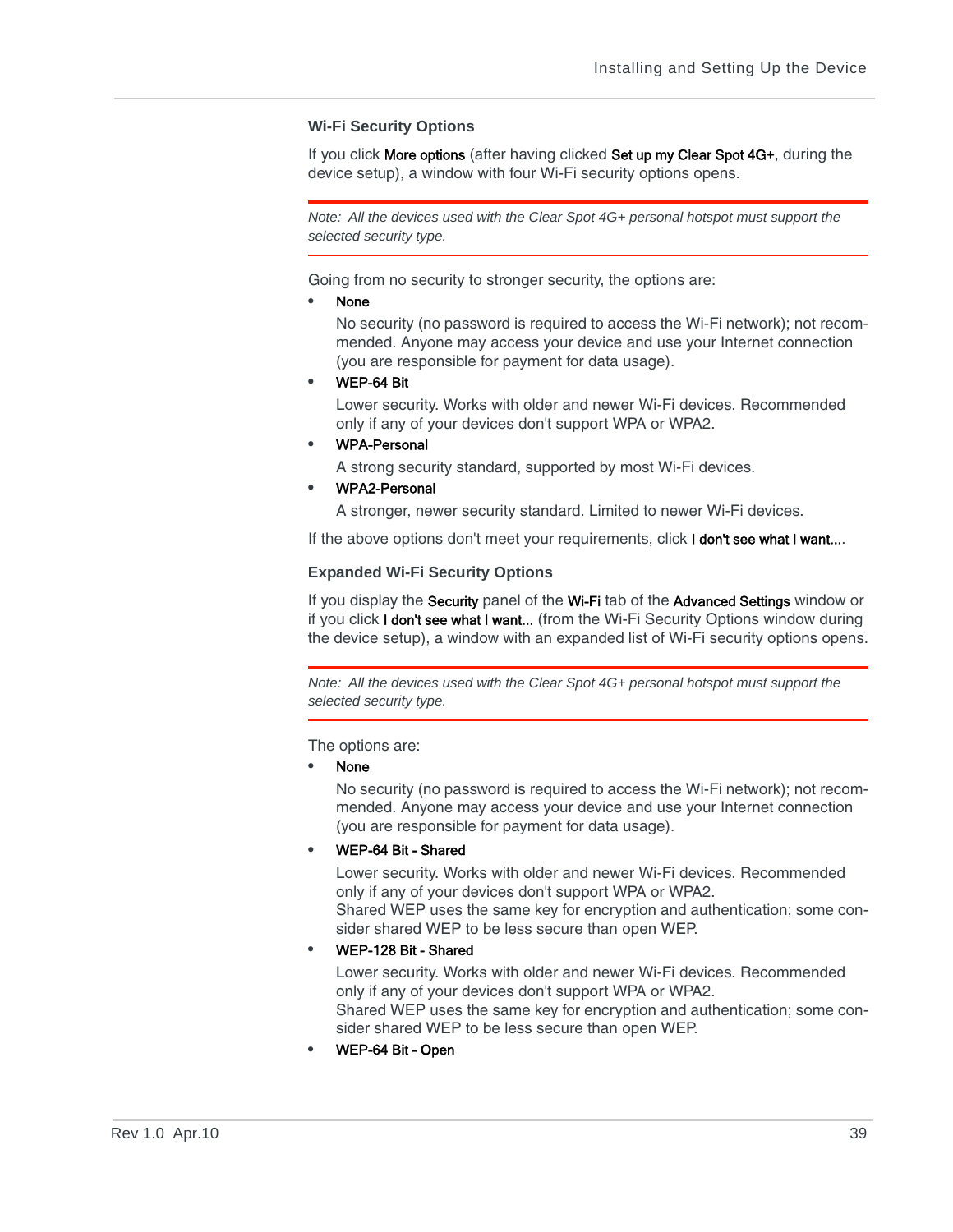Lower security. Works with older and newer Wi-Fi devices. Recommended only if any of your devices don't support WPA or WPA2. Open WEP uses the key for encryption, but not for authentication.

**•** WEP-128 Bit - Open

Lower security. Works with older and newer Wi-Fi devices. Recommended only if any of your devices don't support WPA or WPA2. Open WEP uses the key for encryption, but not for authentication.

**•** WPA-Personal - TKIP

A strong security standard, supported by most Wi-Fi devices.

**•** WPA-Personal - TKIP/AES

A strong security standard, supported by most Wi-Fi devices.

**•** WPA2-Personal - AES

A stronger, newer security standard. Limited to newer Wi-Fi devices.

- **•** WPA2-Personal TKIP/AES
	- A stronger, newer security standard. Limited to newer Wi-Fi devices.
- **•** WPA/WPA2 Personal (recommended setting) Wi-Fi devices that use either WPA or WPA2 can connect to the device. Supported by most Wi-Fi devices.

#### <span id="page-39-0"></span>**Your Device is Now Restarting**

The "Your device is now restarting" window opens if you've clicked the Set up my Clear Spot 4G+ option and then clicked Submit.

The changes take effect after the device restarts automatically.

It's recommended you write down the following information that's displayed in the window:

- **•** Wi-Fi network name
- **•** Wi-Fi password

As described in the window,

- **1.** Wait until the device LCD displays "Connect your computer to Wi-Fi Network".
- **2.** Connect your computer to the Wi-Fi network, using the information you've written down. (If you don't know how to do this, see "How Do I Connect to [Wi-Fi?" on page 110\)](#page-109-0).
- **3.** After the Wi-Fi connection was successfully established, click the **Click here** text in the window.

## **Activating and Using Your Network Service**

*Note: If you're able to connect to 3G, you are already set up to use CLEAR service on the 3G network; no further action is needed. Proceed to* ["Using Your Device" on page 43](#page-42-0)*.*

Before using your device, you must have a CLEAR wireless network account set up. The process of setting up an account is called activation. When the device starts up, it will detect whether the device has been configured with an account ("preactivated"). If it has not, the activation process starts automatically.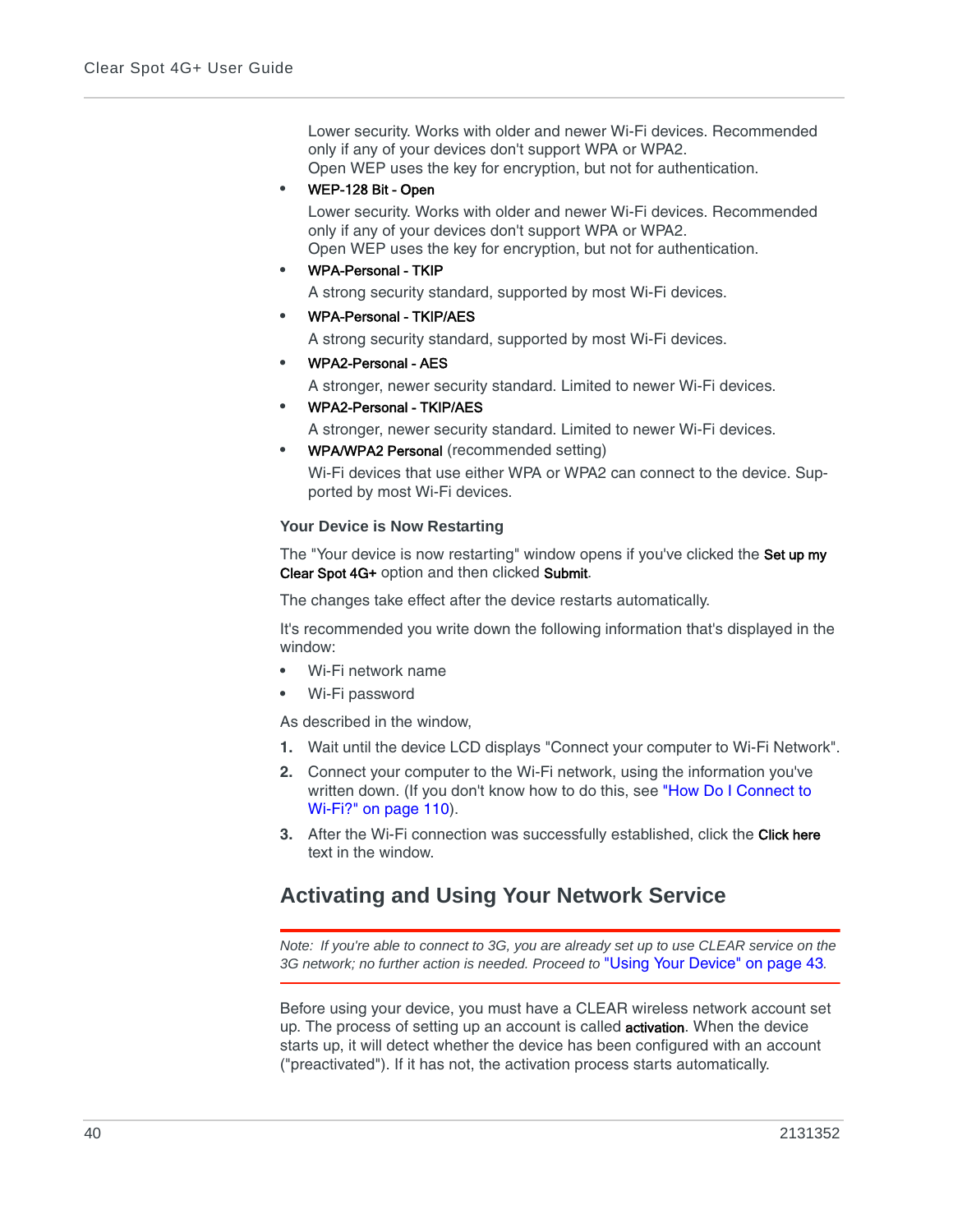In most cases, the activation process will be seamless, not requiring any action from your part; in some cases, you won't even see any activation-related messages displayed on the device LCD.

#### **Initiating Activation of Your Device for 3G**

In rare cases, the device LCD and the home page may indicate that activation is required:

- **•** The LCD displays "3G Activation failed".
- **•** The home page displays the alert "3G Activation Required".

*Note: You will still be able to connect to the Internet, when you have 4G coverage.*

To activate your device for 3G:

- **1.** In the Admin Login section (in the upper left area of the home page), enter the administrator password (1–20 characters/numbers). (The default password is "admin".)
- **2.** Click OK.
- **3.** Click the alerts icon  $\mathbf{I}$  to display the alert window.
- **4.** If more than one alert is available, use the and buttons (at the top of the alert window) to browse to the "3G Activation Required" alert.
- **5.** In the alert, click Activate now.

If the activation fails, contact CLEAR. See ["Contacting Customer Service" on](#page-108-0)  [page 109.](#page-108-0)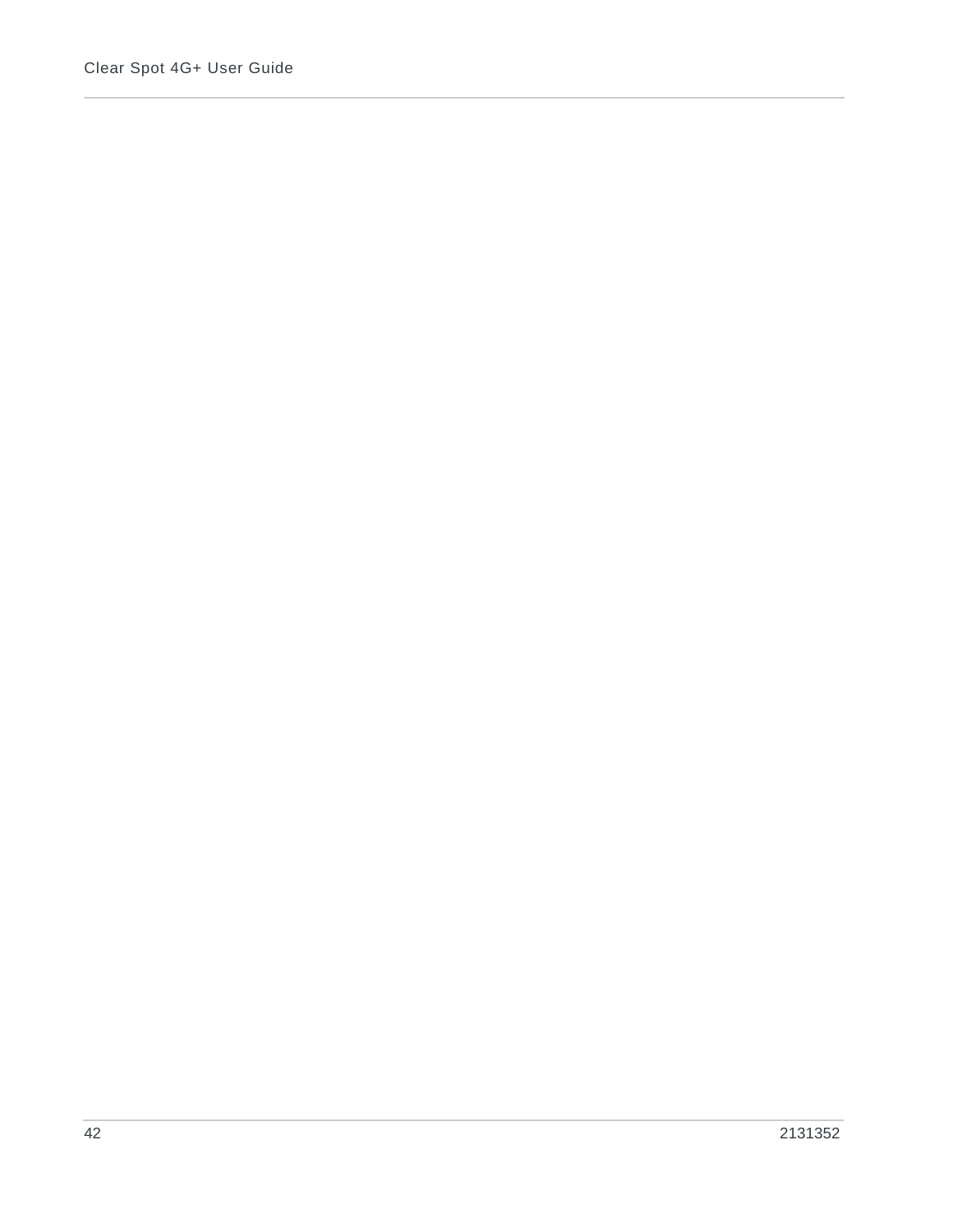# <span id="page-42-0"></span>**4: Using Your Device 4**

## **TRU-Install**

TRU-Install™ is a Sierra Wireless feature that installs the necessary drivers the first time you connect the device to your Windows or Mac computer through the USB cable. (For details, see ["Making a](#page-42-1)  [Tethered Connection"](#page-42-1) below.) An installation CD is not required.

By default, TRU-Install is enabled.

To change the setting:

- **1.** Ensure you're logged in to the home page.
- **2.** Click Advanced settings > Device > Basic.
- **3.** Select a value for TRU-Install.

### **Requirements for a USB Tethered Connection**

Your device supports a direct connection through a USB cable to a Windows or Mac computer. (This is commonly referred to as a "tethered" connection.)

## <span id="page-42-1"></span>**Making a Tethered Connection**



*Note: If you'll be using USB for data transfer (and not just for charging the device), you must install the device driver (see below). No installation CD is required — the device supports the Sierra Wireless TRU-Install feature.*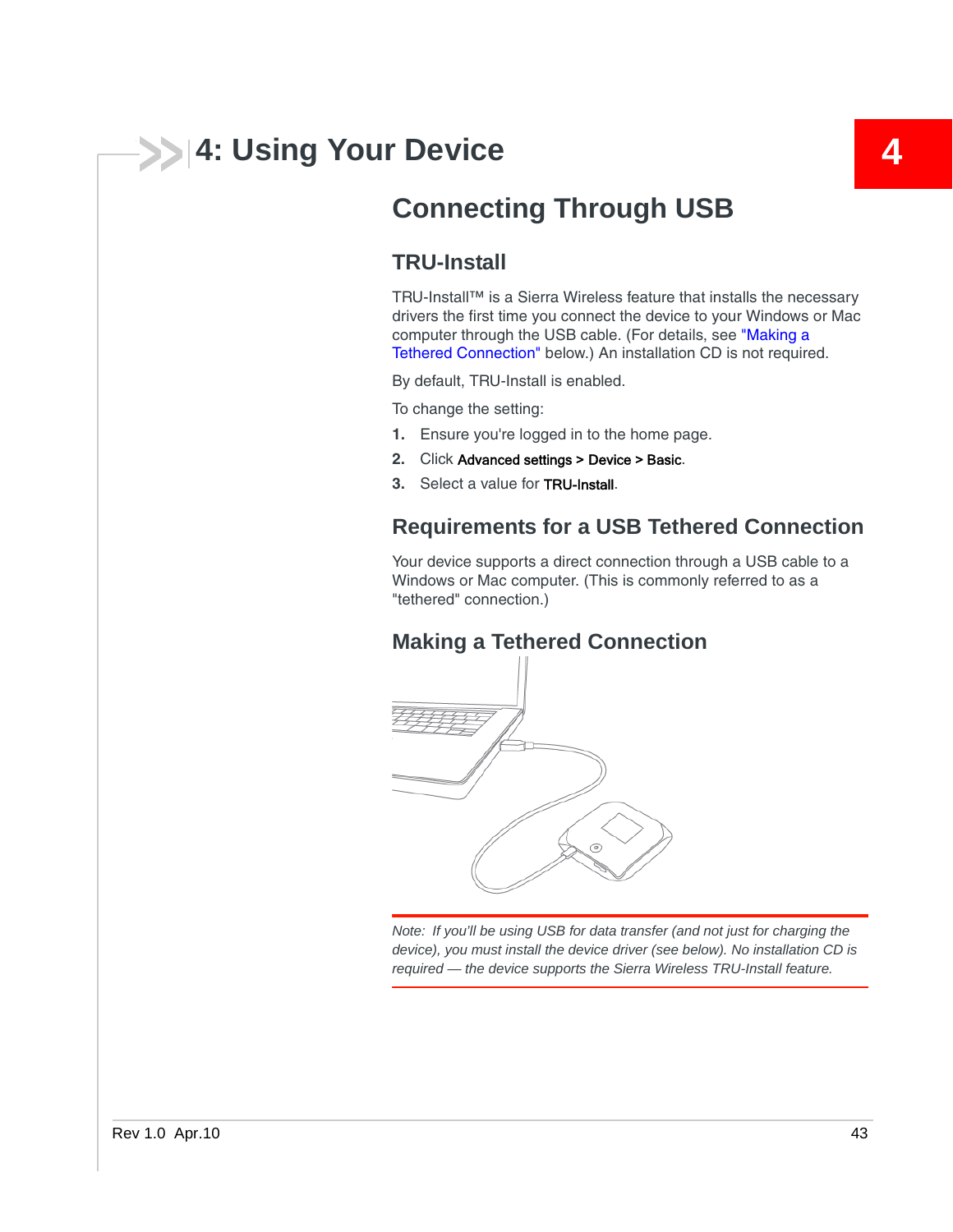*Note: If you're using Mac OS X 10.4.x, after you connect the device you may see a warning message that your computer is running on UPS backup battery and that you should perform a computer shutdown. You can continue with your work. To prevent this message from being displayed, install the device driver (see ["Mac",](#page-43-0) below).*

#### **Windows**

- **1.** Ensure the device is turned on.
- **2.** Connect the device to your computer through the USB cable.
- **3.** If the TRU-Install window is not displayed, in Windows Explorer browse to the

**Foll TRU-Install** entry (under My Computer), then browse to the Win folder and run Setup.exe.

 $-$  or  $-$ 

If you're running Windows Vista and the AutoPlay window opens, click Run setup.exe.

- **4.** In the TRU-Install window, click OK.
- **5.** Go through the installation of the Sierra Wireless USB driver. (Follow the instructions on the screen.)

#### <span id="page-43-0"></span>**Mac**

- **1.** Ensure the device is turned on.
- **2.** Connect the device to your computer through the USB cable.
- **3.** In the window that appears, double-click the .pkg file.
- **4.** Go through the installation of the Sierra Wireless USB driver. (Follow the instructions on the screen.)
- **5.** When prompted for your password, enter your Mac password.

#### **Connecting the Device to Your Computer**

- **1.** Insert the larger (USB) end of the USB cable into your computer.
- **2.** Insert the other (Micro B) end of the USB cable into the USB connector on the side of the device.

## **Browser Interface Home Page**

The home page is the entry page of the browser interface that lets you:

- **•** Display status information for your device and your data connection.
- **•** Launch and end a network connection
- **•** Change the settings for your device and your data connections (if you're logged in).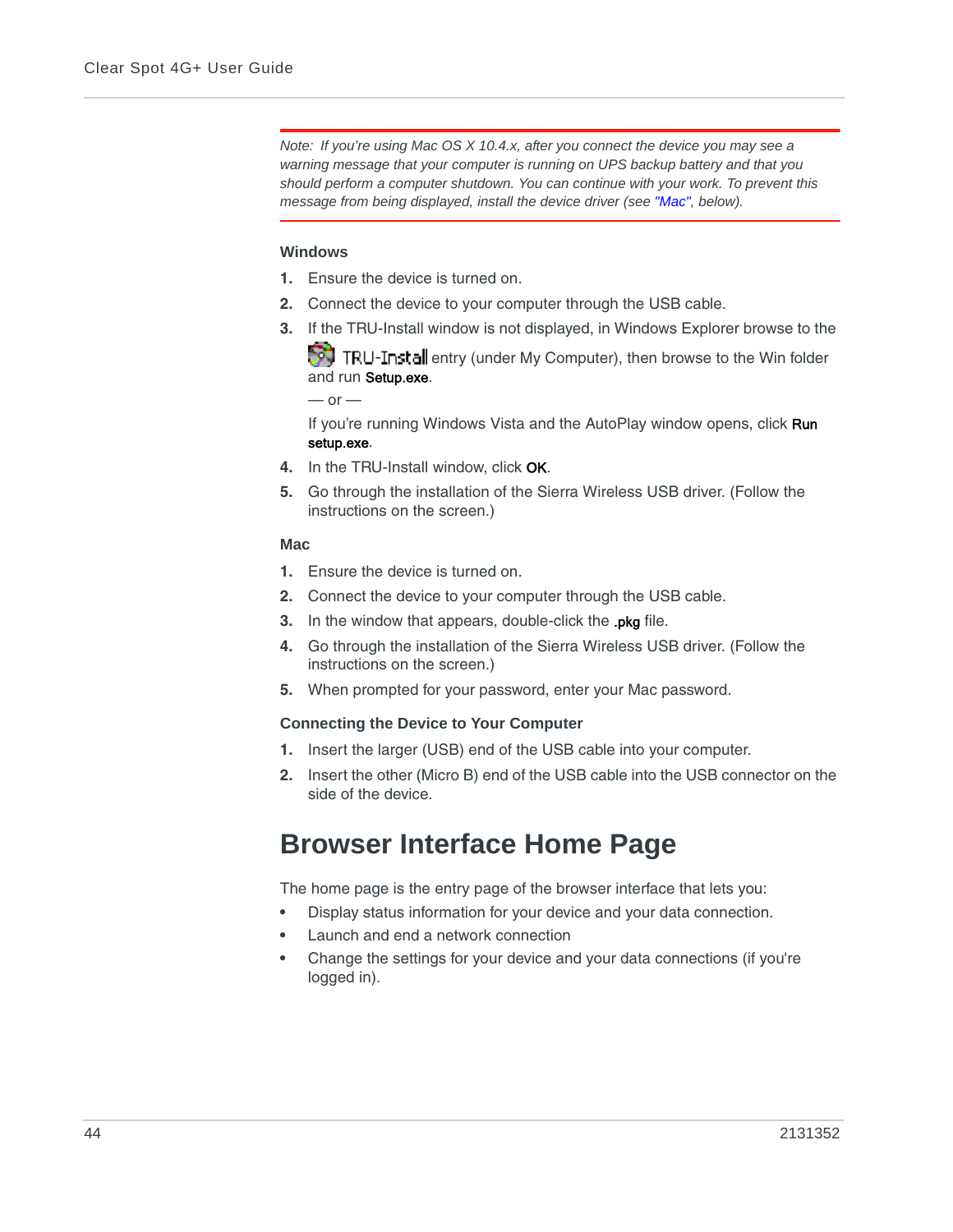**•** Access additional resources (the user guide and the Important Information document).



| A  | When you click an icon or the text next to it, a window opens to the right (see the<br>screenshot on page 52). The window contains additional status information and,<br>if you're logged in, commonly-used configurable settings.<br>See "Vertical Row (of Icons and Text)" on page 52. |
|----|------------------------------------------------------------------------------------------------------------------------------------------------------------------------------------------------------------------------------------------------------------------------------------------|
| B. | Use this area to enter the administrator password and log in. When you're logged<br>in, you can change settings.<br>See "Logging On as an Administrator" on page 46.                                                                                                                     |
| C. | Clicking one of these buttons displays a window or a menu. See "Buttons Along"<br>the Top of the Home Page" on page 59.                                                                                                                                                                  |
| D. | This is the Virtual Device; it reflects the status of your Clear Spot 4G+ personal<br>hotspot. If you click the image, a movable Mini Window is opened.<br>See "Virtual Device" on page 47 and "Mini Window" on page 47.                                                                 |
| F  | A handy way to turn the device off, especially if, for example, you're in an airplane<br>before takeoff, and the device is in your overhead bag.<br>Available only if you're logged in.                                                                                                  |
| F  | Disconnects a connection, or connects (if currently there's no connection).<br>Available only if you're logged in.                                                                                                                                                                       |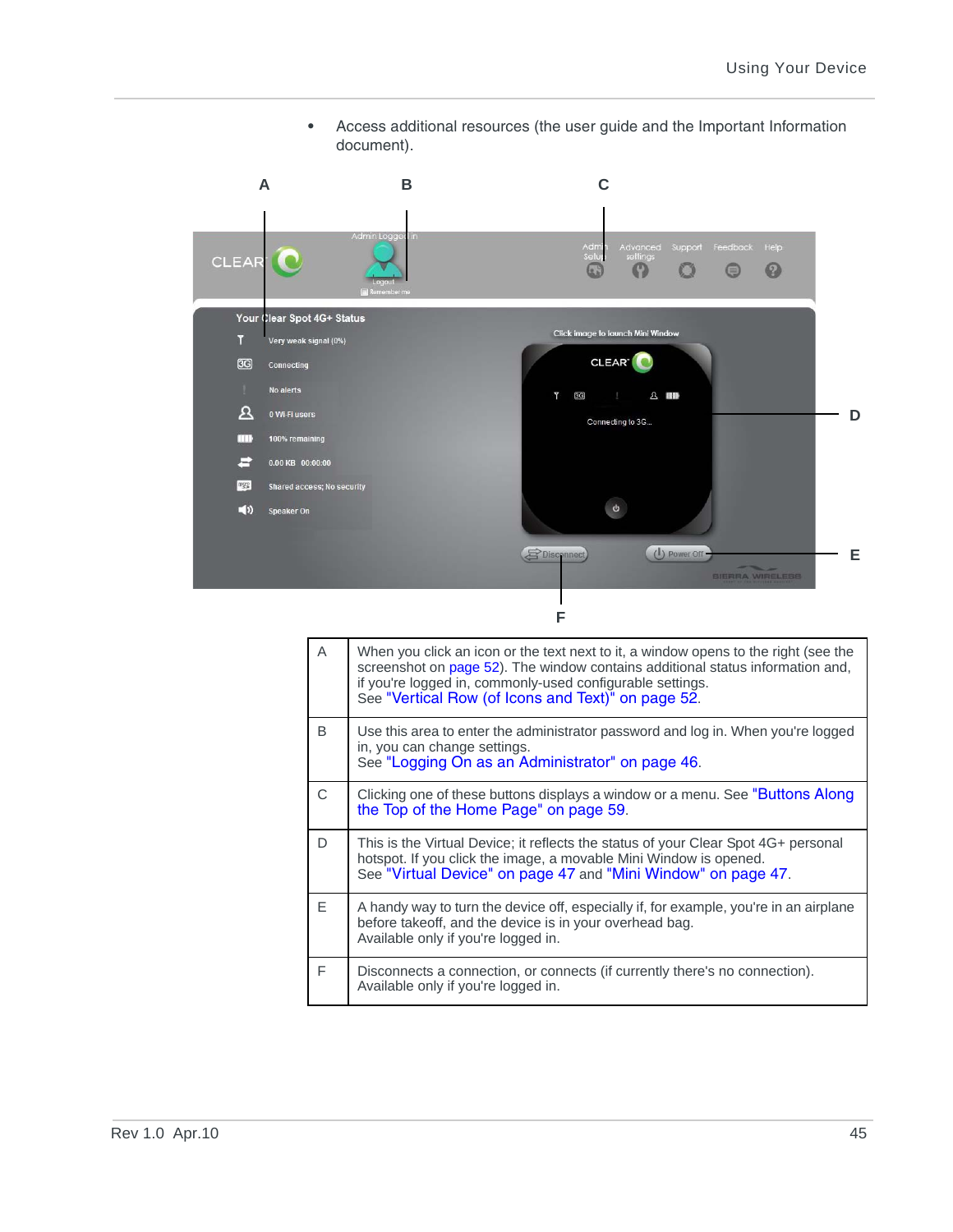## **Displaying the Home Page of the Device**

*Note: You can display the home page only when your device is turned on and you have established a connection to it (through Wi-Fi or through the USB cable).*

To display the home page, type one of the following in the address bar of your Web browser:

- **•** http://clearspot
- **SSID** value (field in Advanced settings > Wi-Fi > Network and also in Advanced settings > Router > LAN).

*Note: If you're using the Google Chrome Web browser, after typing in the address bar, press the Down Arrow key and then the Enter key. (If you press only the Enter key, a Google search is started, using the information you typed in.)*

If your Web browser displays an error message, see "Cannot Display the Home [Page" on page 119.](#page-118-0)

## <span id="page-45-0"></span>**Logging On as an Administrator**

You don't need to log in to access and use the home page. However, when you're logged in:

- **•** Additional information appears in the window that appears when you click an item on the left side of the home page. See ["Vertical Row \(of Icons and Text\)"](#page-51-1)  [on page 52.](#page-51-1)
- **•** You can access the Advanced Settings window, where you can modify additional settings.
- You can rerun the device setup, if required (Admin Setup
- **•** You can install updates.

To log in:

- **1.** Ensure that nobody else is already logged in other people can use the home page at the same time, but only one user can be logged in.
- **2.** In the Admin Login section (in the upper left area of the home page), enter the administrator password (1–20 characters/numbers). (The default password is "admin". It's recommended you change the password, if you haven't already.)
- **3.** Click OK.

After a certain time, you will be automatically logged off (timeout security feature), unless you select Remember me (below the password field). For more information, see ["Automatic Login \("Remember Me"\)" on page 75.](#page-74-0)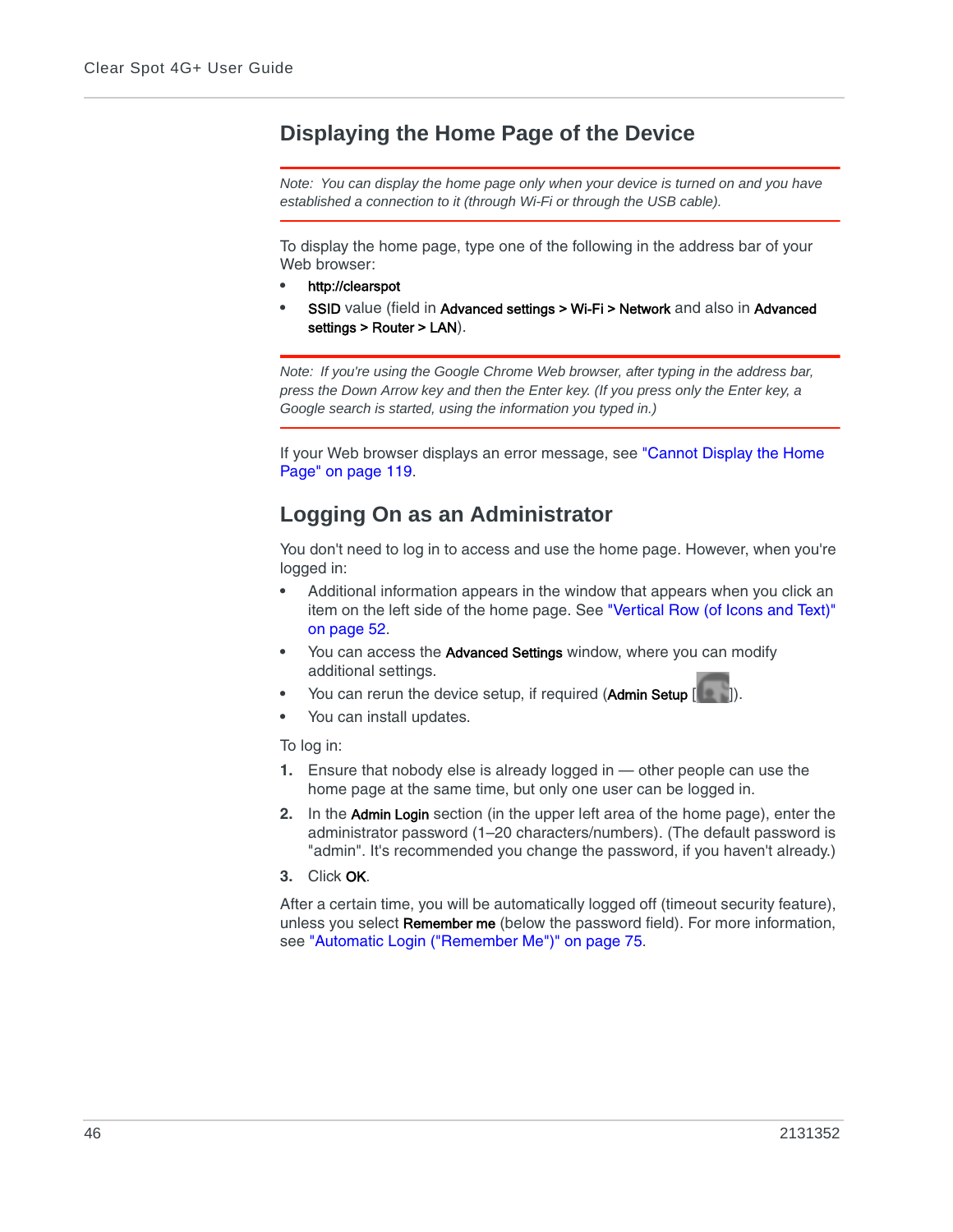## <span id="page-46-0"></span>**Virtual Device**

The right half of the home page contains an image of your device.



This is a "virtual device" — it reflects most of the icons and text displayed on the real device.

## <span id="page-46-1"></span>**Mini Window**

If you click the virtual device on the home page, the Mini Window opens — an image of the device in a separate Web browser window.



Similar to the virtual device, the Mini Window reflects most of the icons and text displayed on the real device.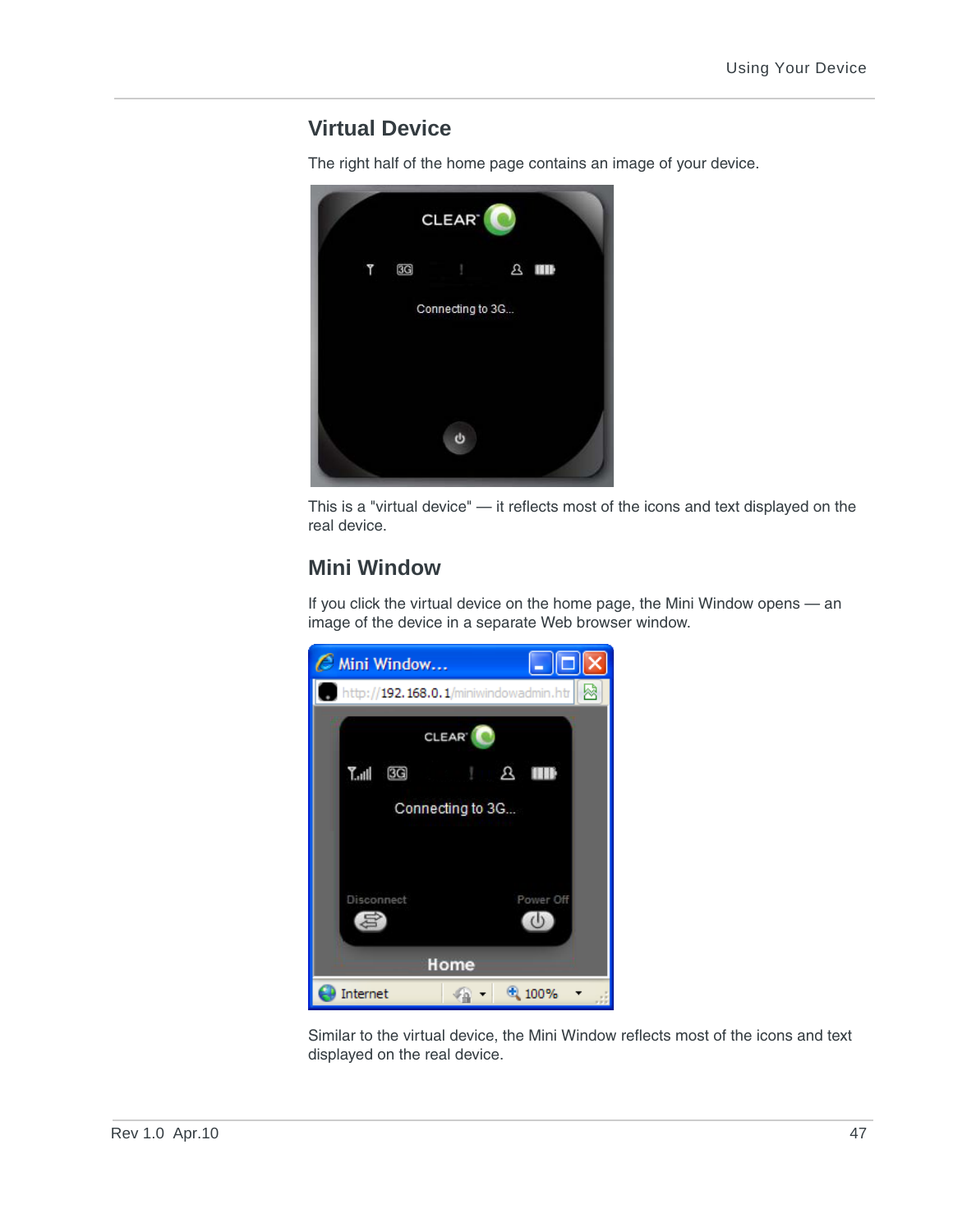To save space on your monitor, you can close the home page and move the Mini Window to the side of your monitor. Then you can use the window to keep an eye on the status of your device and connection. (To reopen the home page, click the Home link.)

If you're logged in, the window has a **Connect** or **Disconnect** button, and a Power Off button.

## **Turning Your Device Off**

From the Home page:

- **1.** Ensure you're logged in to the home page.
- **2.** Click Power Off (below the Virtual Device).

From the Mini Window:

- **1.** Ensure you're logged in to the home page.
- **2.** Click Power Off.

From the device:

**1.** Press and hold the power button  $\bullet$  for 2 seconds.

*Note: You can turn the device on only by using the device power button.*

## <span id="page-47-0"></span>**Alerts**

## **Displaying Alerts**

The alerts icon  $\mathsf H$  indicates whether there are any alerts (messages that require your attention).

The icon is on the left side of the home page.

Click the icon to display the Alert window. If more than one alert is available:

- **•** The higher priority alert opens.
- **•** When you close an alert, the next alert opens.
- **Figure 2** You can use the and buttons (at the top of the alert window) to view other alerts.

The options and instructions shown in the alert window depend on the alert event. Please read the instructions carefully. They may state, for example, that you have to reconnect to Wi-Fi after an update is installed.

### **3G Activation Required**

If only 3G coverage is available, you won't be able to connect to the Internet until 3G activation has been completed.

To activate 3G on your device:

**1.** Ensure you have 3G coverage.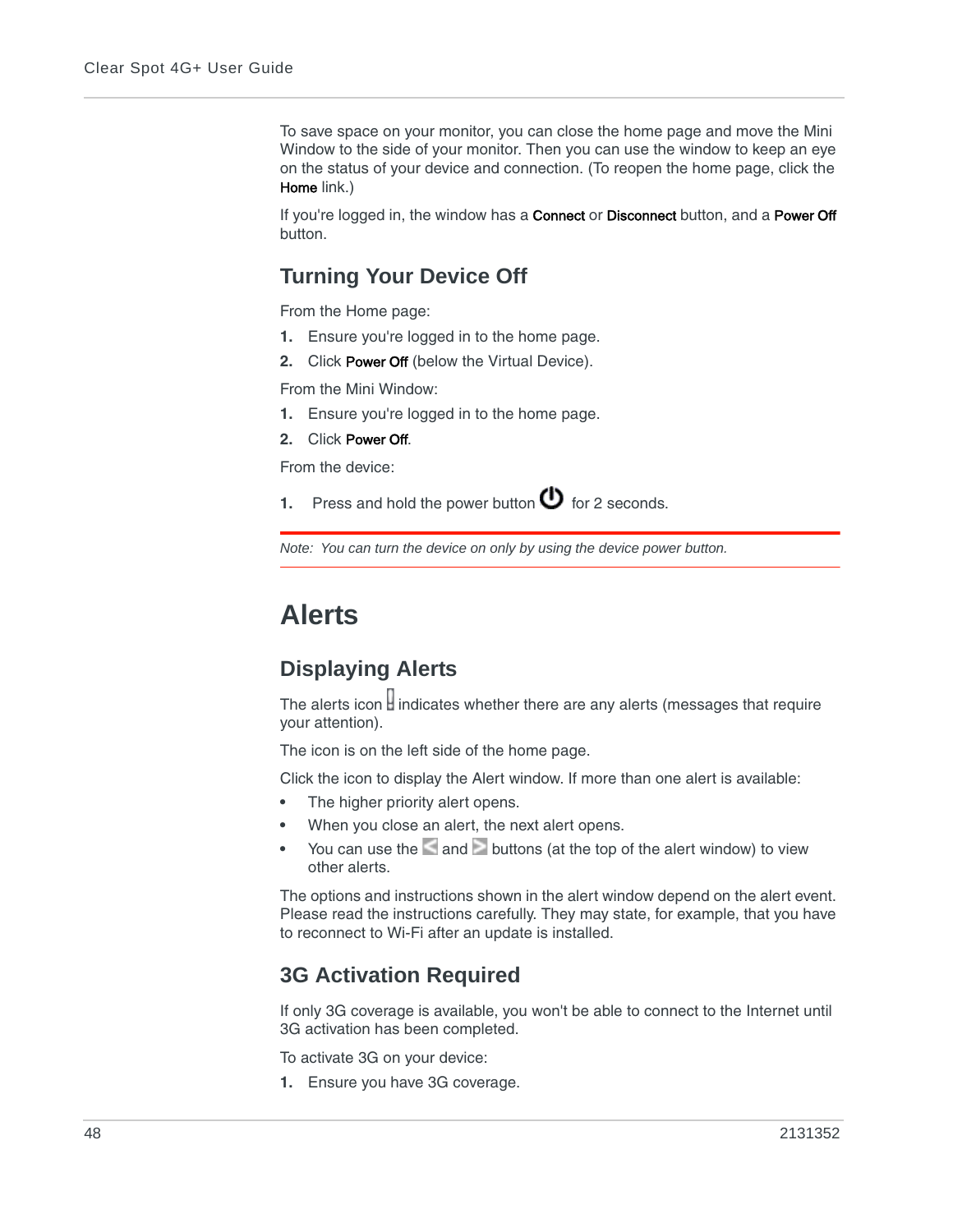- **2.** In the Admin Login section (in the upper left area of the home page), enter the administrator password (1–20 characters/numbers). (The default password is "admin".)
- **3.** Click OK.
- **4.** Click the alerts icon  $\frac{1}{2}$  to display the alert window.
- **5.** If more than one alert is available, use the and buttons (at the top of the alert window) to browse to the "3G Activation Required" alert.
- **6.** In the 3G Activation Required alert window, click Activate now. (Activation is then performed over the network; no user interaction is required.)
- **•** If activation is successful, "Activation complete!" is displayed. You can now connect to the 3G network. If the connection is not established automatically, click Connect on the home page or Mini Window.
- **•** If activation was not successful, "Activation failed" is displayed. Retry the activation. If it is not successful, prepare the following, and contact CLEAR:
	- **·** Your billing information.
	- **·** ESN of the device (displayed on the packaging, on the device [under the battery], and at Advanced settings > Device > About).

## <span id="page-48-0"></span>**3G Network Update Available**

The 3G Network Update Available alert appears if a PRL update or 3G profile update is available for your device. The update may improve your 3G network service.

*Note: During installation of the update:*

*• DO NOT turn off or unplug the device.*

*• Your 3G connection won't be available. (Your 4G connection won't be affected.)*

To install the update:

- **1.** Ensure you have 3G coverage.
- **2.** In the Admin Login section (in the upper left area of the home page), enter the administrator password (1–20 characters/numbers). (The default password is "admin".)
- **3.** Click OK.
- **4.** Click the alerts icon  $\theta$  to display the alert window.
- **5.** If more than one alert is available, use the  $\leq$  and  $\geq$  buttons (at the top of the alert window) to browse to the "3G Activation Required" alert.
- **6.** In the 3G Network Update Available alert window, click Update now.

## **SD Card Error**

If you're having problems reading from the microSD card, or if the SD Card Error alert window opens or the device LCD displays "SD Card error", try the following:

- **1.** Remove and reinsert the microSD card.
- **2.** If the card is still not working, try it in the microSD slot of another computer.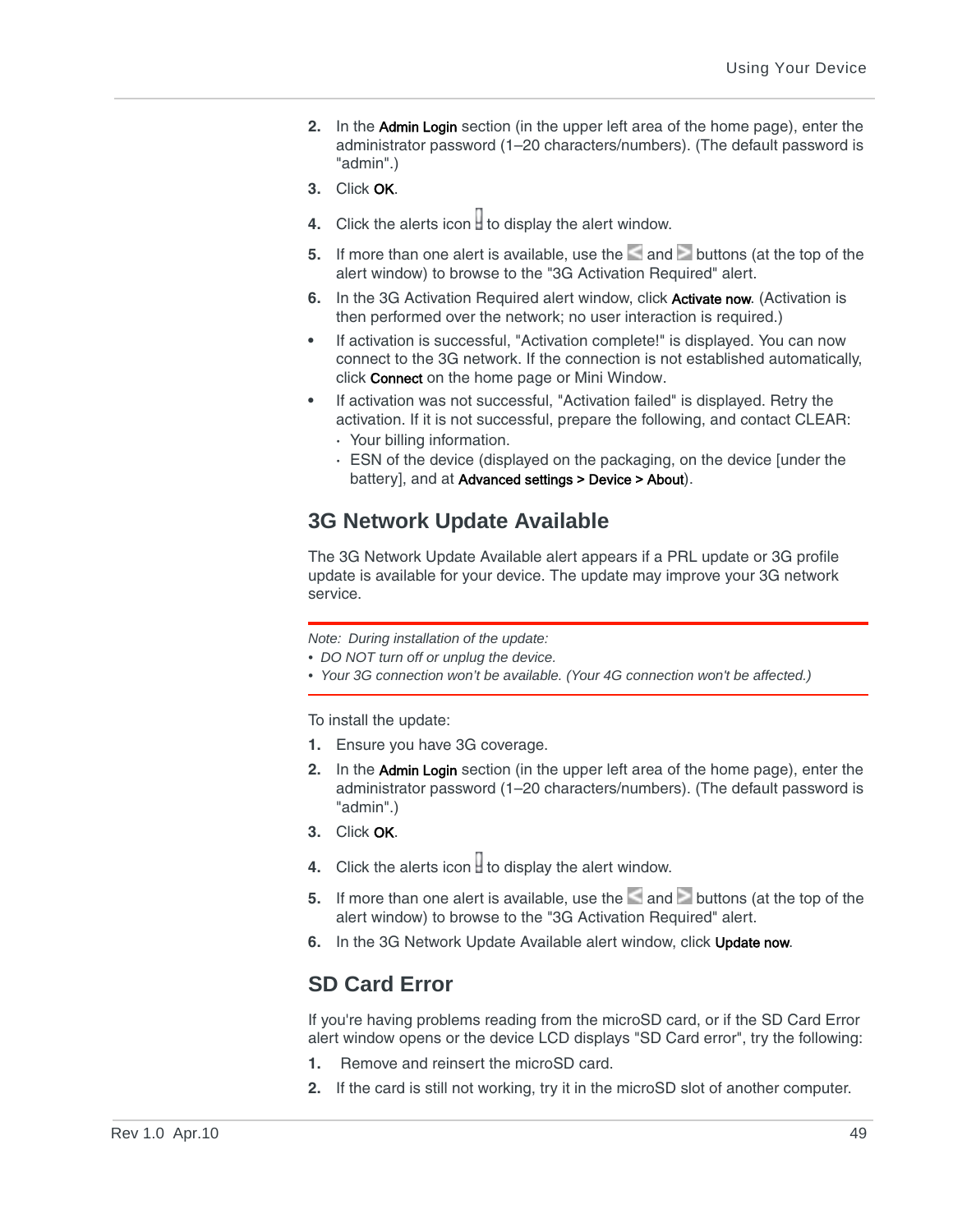If it works in the other device, the card slot on your Clear Spot 4G+ personal hotspot may have a problem.

If the card doesn't work in the other computer, try one of the following:

- **·** Use a different microSD card.
- **·** Reformat your card.

*Note: The formatting procedure erases all the data on the microSD card, after which the*  files CANNOT be retrieved. To prevent the loss of important data, please check the *contents before you format the microSD card.*

## <span id="page-49-0"></span>**Software Update Available**

The update may improve performance and add or modify features.

*Note: During installation of the update, your Internet and Wi-Fi connections won't be available.*

*When the installation is complete, you will need to reconnect to Wi-Fi.*

To install the update:

**1.** Ensure your device is connected to the power adapter or computer, through the USB cable.

*Note: If you'll be using USB for data transfer (and not just for charging the device), you must install the device driver. See* ["Making a Tethered Connection" on page 43](#page-42-1)*.*

- **2.** In the Admin Login section (in the upper left area of the home page), enter the administrator password (1–20 characters/numbers). (The default password is "admin".)
- **3.** Click OK.
- **4.** Click the alerts icon  $\mathbf{F}$  to display the alert window.
- **5.** If more than one alert is available, use the and buttons (at the top of the alert window) to browse to the "3G Activation Required" alert.
- **6.** In the Software Update Available alert window, click Update Options.
- **7.** Read the information in the Software Installation Options window.
- **8.** To install the updates, click Download and install now.

 $-$  or  $-$ 

If you are not in a strong signal area, make a note of the URL displayed in the window and click I'll get the update later. At a later time, access the URL to download the update to your computer, and then ["Upgrade Firmware From a](#page-64-0)  [File" on page 65](#page-64-0).

**9.** When the installation is complete, reconnect to Wi-Fi. See ["How Do I Connect](#page-109-0)  [to Wi-Fi?" on page 110.](#page-109-0)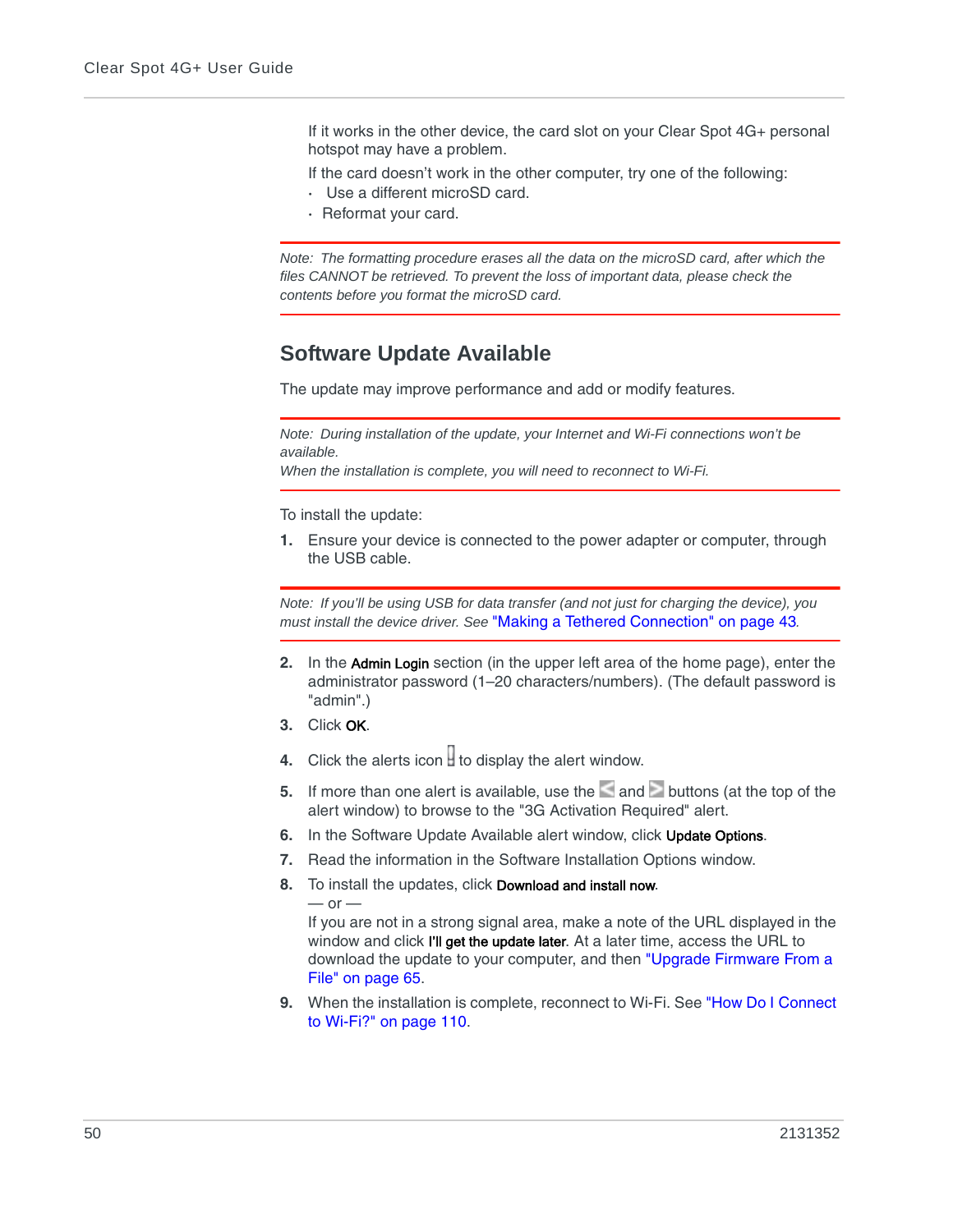## **Your Network Connection**

## **Launching Your Network Connection**

After the device powers on and boots up, a connection to the 3G/4G network is launched automatically, unless you've disabled Connect Automatically.

You will need to manually launch a connection if:

- **•** The connection was not successful.
- **•** You've disabled auto-connect.
- **•** You've manually ended a connection (by clicking Disconnect).

To launch a connection:

**•** Click Connect on the Virtual Device on the home page (you must be logged in).

```
- or -
```
Click Connect in the Mini Window (you must be logged in).

```
- or -
```
If the device LCD displays "Disconnected from 3G/4G network. Connect

now?", press the power button  $\mathbf \Theta$  on the device.

## **Sharing Your Connection**

For others to share your network connection:

- **1.** Provide the Wi-Fi network name and password to them.
- **2.** On their computer, users must connect to the Wi-Fi network of the Clear Spot 4G+ personal hotspot. See ["How Do I Connect to Wi-Fi?" on page 110](#page-109-0).

## **Ending Your Network Connection**

- **1.** Ensure you're logged in to the home page.
- **2.** Click Disconnect on the Virtual Device or in the Mini Window. See ["Virtual](#page-46-0)  [Device" on page 47](#page-46-0) and ["Mini Window" on page 47](#page-46-1).

*Note: The Wi-Fi connection is still available, so users can, for example, share files by using a microSD card.*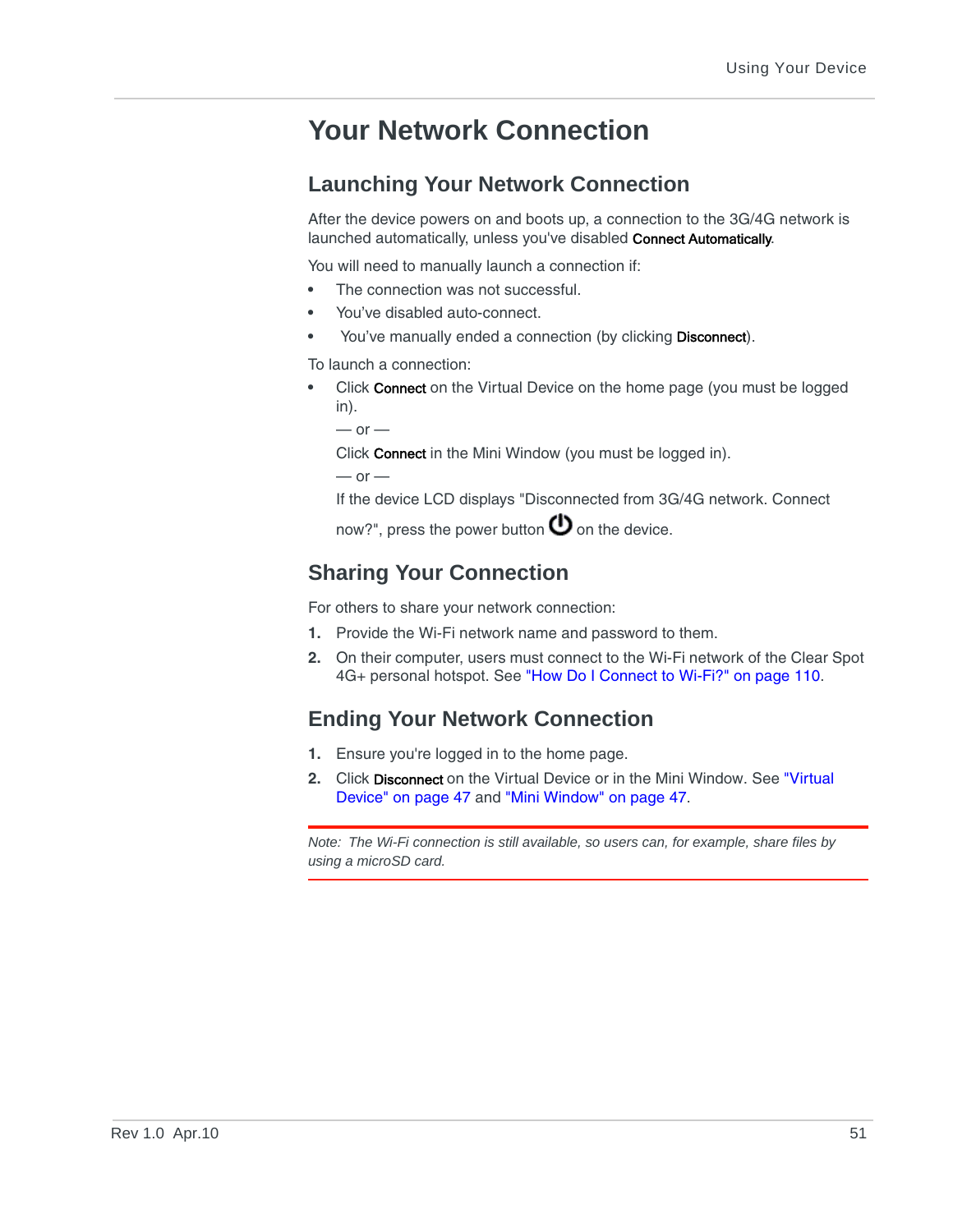## <span id="page-51-1"></span>**Vertical Row (of Icons and Text)**

The left part of the home page has a vertical row of icons and text, starting with the signal strength indicator  $\mathbf{r}_{\text{all}}$ .



Most of these icons are also shown on the physical device and Virtual Device [\(page 47](#page-46-0)). Hover the mouse over an icon; the corresponding icon on the Virtual Device is highlighted.

<span id="page-51-0"></span>If you click an icon or the text, a window opens with additional information, as shown in the following screenshot.



If you're logged in, the window may also display configurable settings.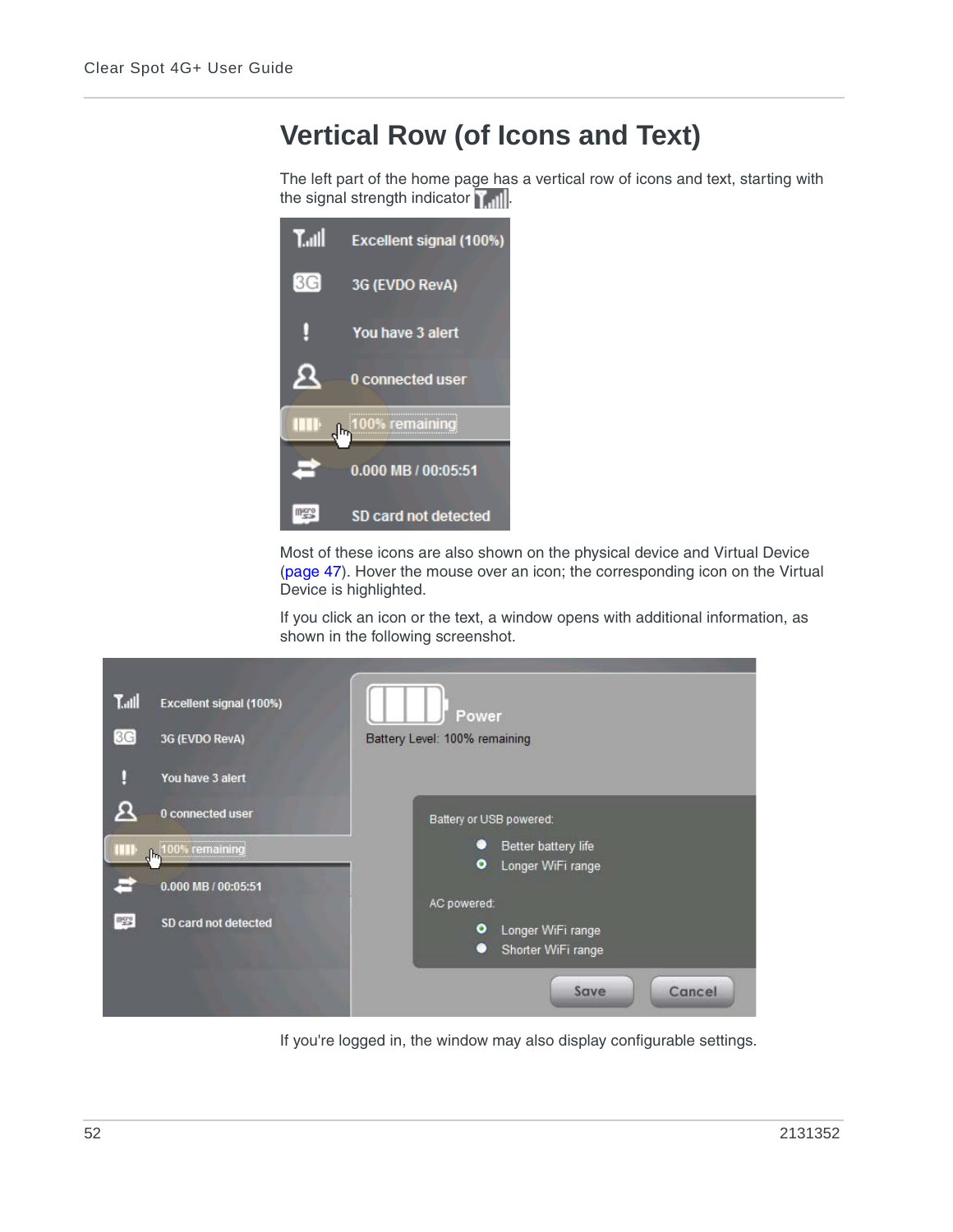**Tip:** *A more complete set of configurable settings is available in the Advanced Settings window. See* ["Advanced Settings" on page 59](#page-58-1)*.*

## **Signal Information**

| Icon | <b>Description</b>                                                                          |
|------|---------------------------------------------------------------------------------------------|
|      | No signal                                                                                   |
|      | Very weak signal                                                                            |
|      | The number of bars reflects the signal strength: the more bars, the<br>stronger the signal. |
|      | Excellent signal                                                                            |

Click the icon to display the Signal Quality window. The window displays:

- **•** The active network: the network that is currently being used for your data connection. For example: "3G (EVDO Rev A)".
- **•** 3G or 4G status:
	- **·** Connection status. For example: "Connected".
	- **·** Brief description of the signal strength. For example: "Good signal (60%)".
	- **·** Tables that show the coverage type, RSSI, and Ec/Io (for 3G) or CINR (for 4G).

RSSI reflects the signal strength of the network.

Ec/Io is a dimensionless ratio of the average power of a channel, typically the pilot channel, to the total signal power.

CINR stands for Carrier to Interference-plus-Noise Ratio, and is a measurement of signal effectiveness.

The first table also shows the type(s) of 3G service you have: 1X, 1xEV-DO, or both. (To determine whether you have EV-DO Rev. 0 or Rev. A service, use the text near the 3G icon; see ["Mobile Broadband Information and Settings"](#page-52-0)  [on page 53](#page-52-0).)

See also ["Improving Signal Strength" on page 112.](#page-111-0)

### <span id="page-52-0"></span>**Mobile Broadband Information and Settings**

The 3G or 4G icon indicates the service and connection state. Note that only one icon is shown (the active network).

| Icon        | <b>Description</b>                                                                                 |
|-------------|----------------------------------------------------------------------------------------------------|
| or          | You have no service. Try the suggestions in "Cannot Connect"<br>to the 3G/4G Network" on page 120. |
| <b>Krei</b> | You have service but are not connected.                                                            |
|             | You have service and are connected.                                                                |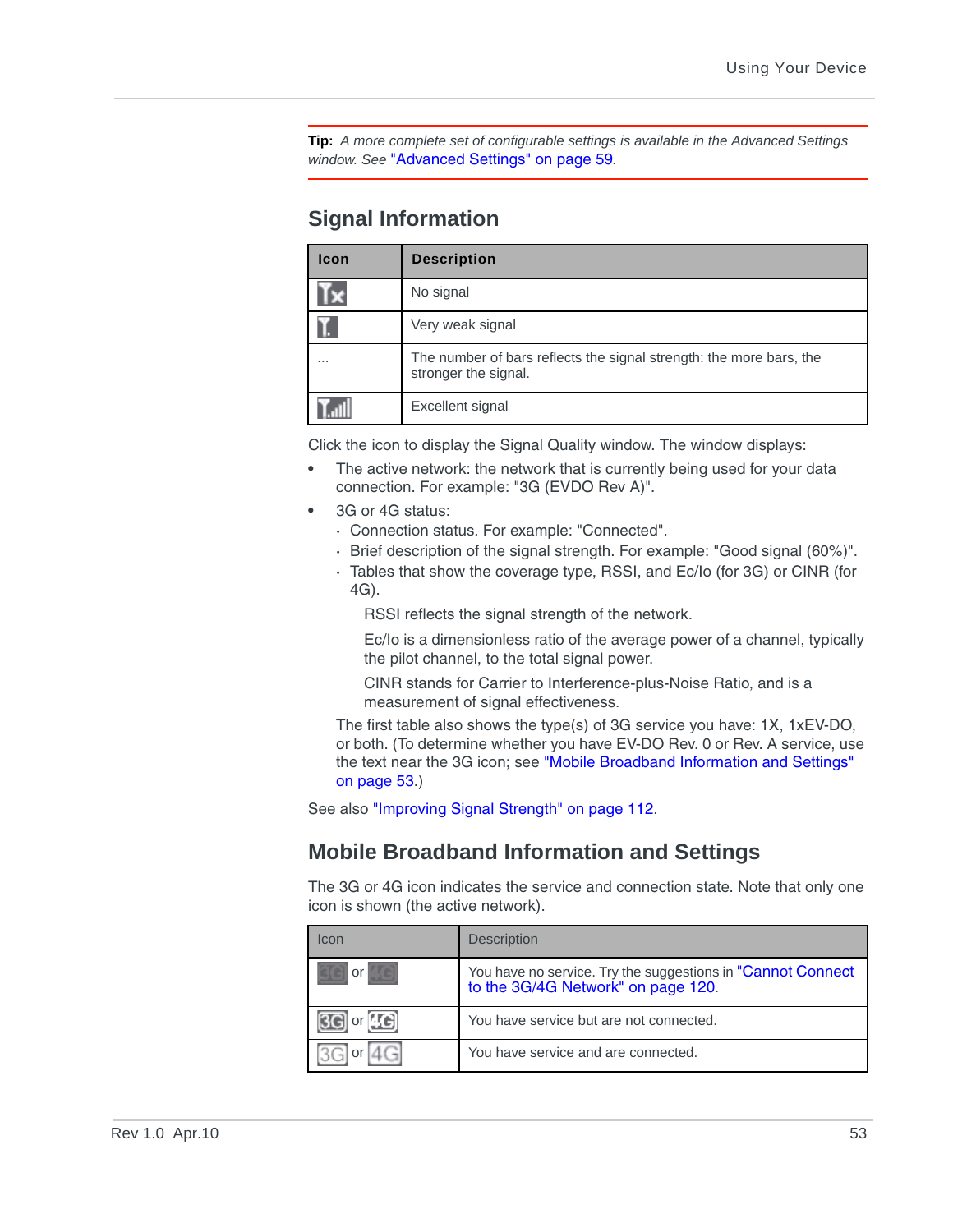The text next to the icon displays the connection status, for example: "No service", or "3G (EVDO Rev A)".

Click the icon or text to display the Mobile Broadband Information window. The window displays:

- **•** The active network: the network that is currently being used for your data connection. For example: "4G" or "3G (EVDO Rev A)".
- **•** 3G and 4G status:
	- **·** Connection status. For example: "Connected".
	- **·** Brief description of the signal strength. For example: "Good signal (60%)".
- **•** Connection Preferences (if you're logged in).

#### **Configuring the 3G/4G Connection Preferences**

The value determines which network(s) to connect to, and in what order:

- **•** 4G Preferred Connection can be established to either 3G or 4G; if both are available, 4G is used. This setting is recommended if your service provider has no data limit for 4G, but does for 3G, or you want to take advantage of the faster data transfer speeds of 4G.
- **•** 4G Only Connection can be established only to 4G.
- **3G Only** Connection can be established only to 3G.

If you don't have 4G coverage, you can save power by selecting "3G Only".

To automatically connect to the network upon loss of connection or when the device powers on, select Connect Automatically.

## <span id="page-53-0"></span>**Alert Information**

The alerts icon indicates whether there are any alerts (situations that require your attention).

*Note: To view alert information, you must be logged in. New alerts are checked upon device power-up. That is, if an event occurs, you won't be notified until the device is restarted.*

| <b>Icon</b> | <b>Description</b>              |
|-------------|---------------------------------|
|             | No alerts are available.        |
|             | One or more alert is available. |

The text next to the icon indicates the number of alerts.

Click the icon or text to display the Alert window.

For more information, see ["Alerts" on page 48.](#page-47-0)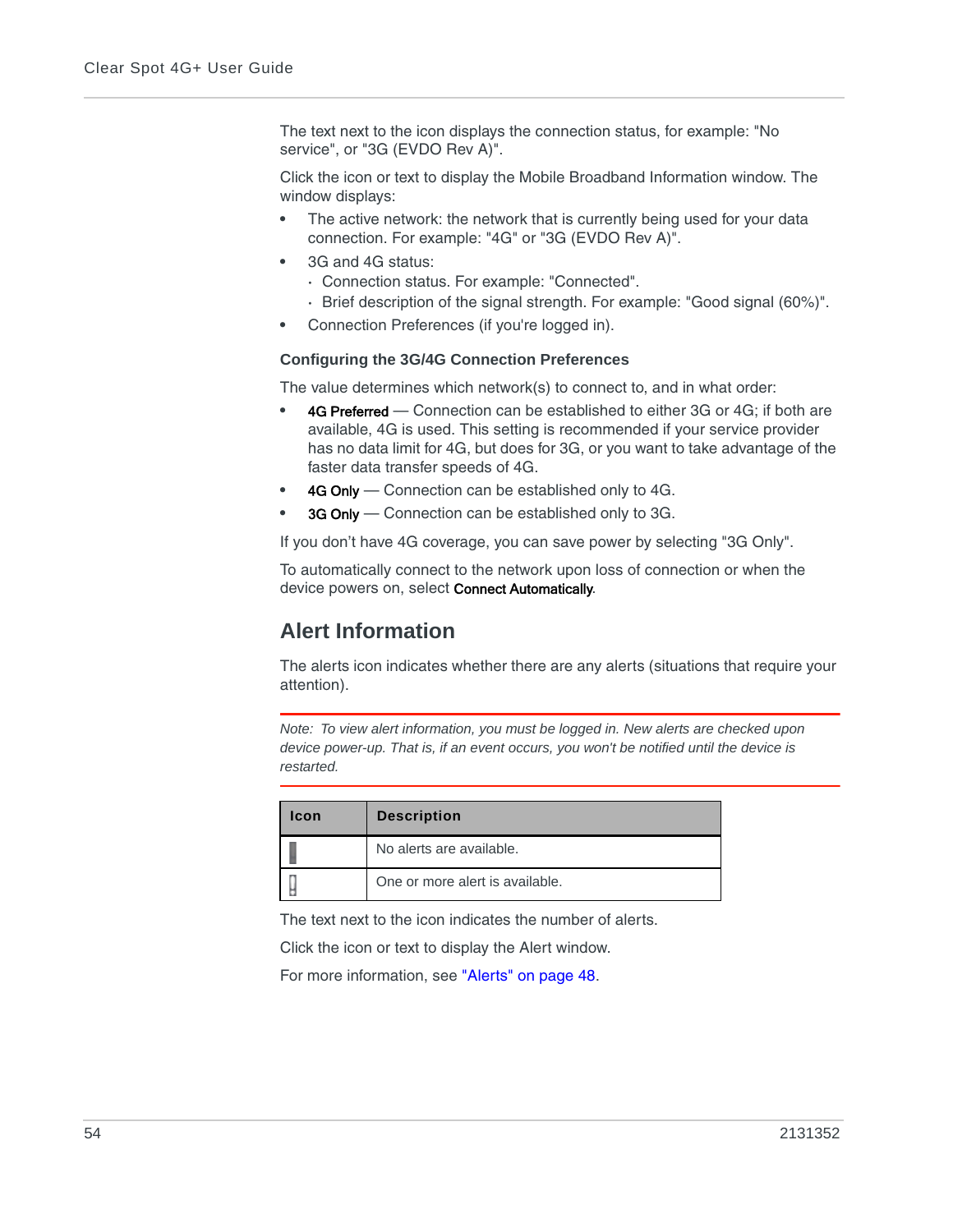## **Wi-Fi Users Information and Settings**

The Wi-Fi users icon shows how many Wi-Fi users are connected to the device.

| <b>Icon</b> | <b>Description</b>                                             |
|-------------|----------------------------------------------------------------|
|             | No Wi-Fi users are connected. (One user is connected via USB). |
|             | One user is connected via Wi-Fi.                               |
|             | The number indicates how many Wi-Fi users are connected.       |

Click the icon to display the Connected Users window.

#### **Connected User Information**

When you're logged in, the Connected Users window shows a table with information on computers currently connected to the device.

A row may optionally show one or both of these icons:

- **•** The user of this computer is logged in as administrator.
- **USB**  $-$  This computer is connected to the device through the USB cable.

MAC Address — Each wireless device has a unique MAC address (assigned by its manufacturer). On a Windows PC, the MAC address is called the "physical address"; on a Mac, it is called the "Ethernet ID". See ["Finding the MAC Address"](#page-113-0)  [on page 114.](#page-113-0)

Block — Used to block the computer's access to the device. You might want to do this if:

- **•** You don't recognize a listed computer.
- **•** You have lots of data to transfer (you want to be the sole user of the bandwidth).
- **•** You're approaching the data limit on your account.

*Note: You cannot block the administrator. (The row for the administrator has the icon).*

Max Wi-Fi users  $-$  Limits the number of Wi-Fi users that can connect to the device. A smaller number improves performance and security.

**Disable Wi-Fi when connected via USB** — Turns off the Wi-Fi of the device when connected to a computer through the USB cable. Only this computer will be able to use the device.

## **Battery Information and Settings**

The battery icon indicates the state of the battery of the device.

The text next to the icon displays additional information, for example, the charging status (% remaining or % complete).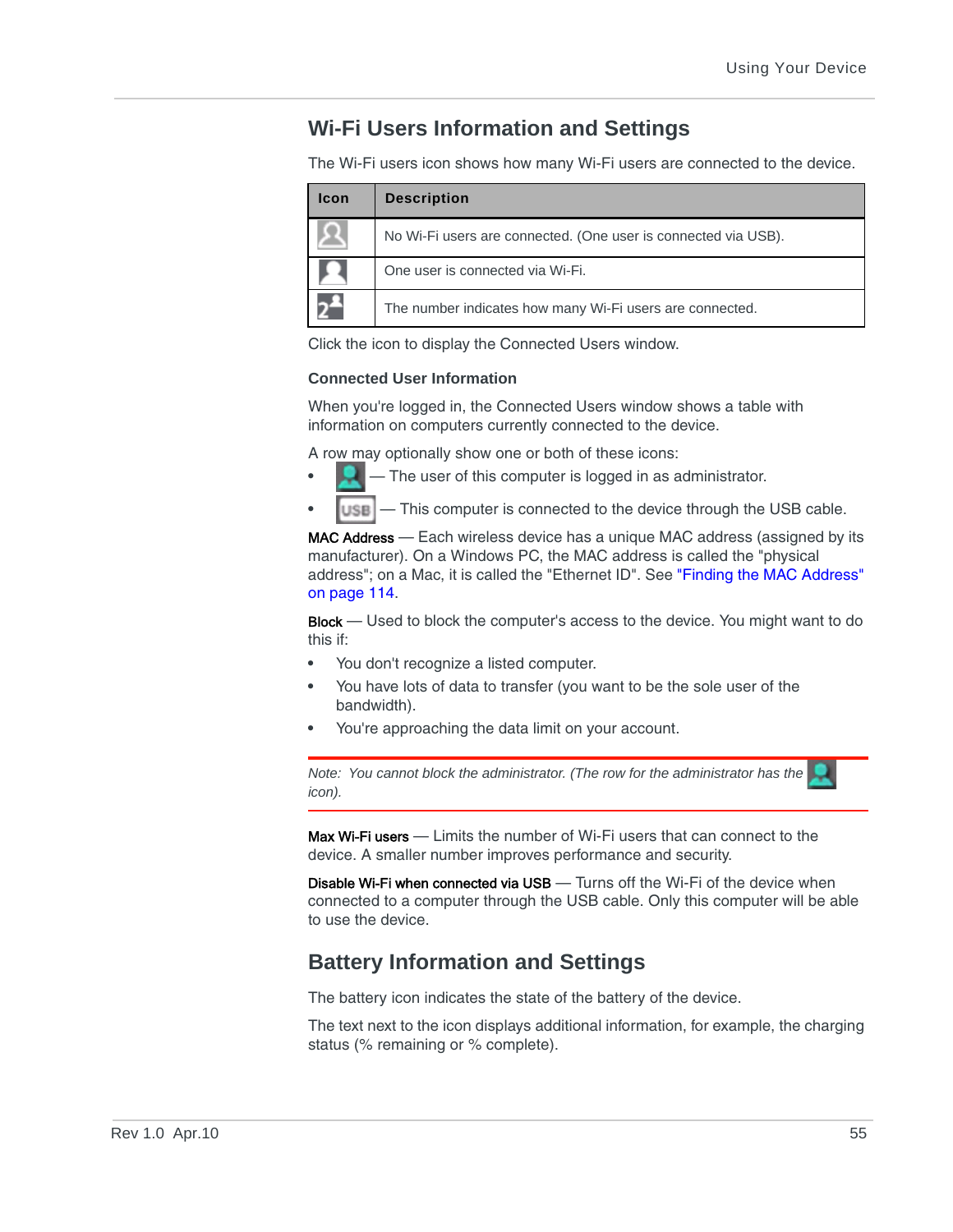**Tip:** *You can also check the battery icon from the Home page, Mini Window, and Device LCD.*

| <b>Icon</b>     | <b>Description</b>                                                                                 |
|-----------------|----------------------------------------------------------------------------------------------------|
|                 | Battery level is critical. Charge the device immediately. See "Charging the<br>Device" on page 31. |
|                 | No battery; connected to an electrical outlet (through the power adapter).                         |
|                 | Connected to USB. Battery is either charging, or is not inserted.                                  |
| $\frac{p}{p}$ . | Charging through the power adapter.                                                                |
|                 | Battery is low. Charge the device. See "Charging the Device" on page 31.                           |
| $\cdots$        | The more bars are shown, the more the battery is charged.                                          |
|                 | Battery is charged.                                                                                |

Click the icon to display the Battery Information and Settings window.

When you're logged in, you can set the behavior for when the device is:

- **Battery or USB powered.** Choose one of the following:
	- **·** Better battery life At the cost of shorter Wi-Fi range.
	- **·** Longer Wi-Fi range At the cost of shorter battery life.
	- **•** AC powered. Choose one of the following:
	- **·** Longer Wi-Fi range
	- **·** Shorter Wi-Fi range You have a designated wireless area and you need to minimize the effect of your network on other networks in the vicinity.

#### **Standby (Low Power) Mode**

When the device is in standby (low power) mode, the 3G/4G modem radios, the Wi-Fi radio, and the LCD are off, and the power button  $\bigoplus$  is flashing.

When you're logged in, you can set how soon the device goes into standby mode when no Wi-Fi users are connected to it (Standby Timer).

You can specify settings for battery power and AC power.

*Note: This setting has no effect when the device is connected to a computer through the USB cable.*

To exit standby mode:

**•** Connect the device to the power adapter or computer, through the USB cable.

 $-$  or  $-$ 

Press the power button  $\mathbf{\mathbf{\mathsf{U}}}$ .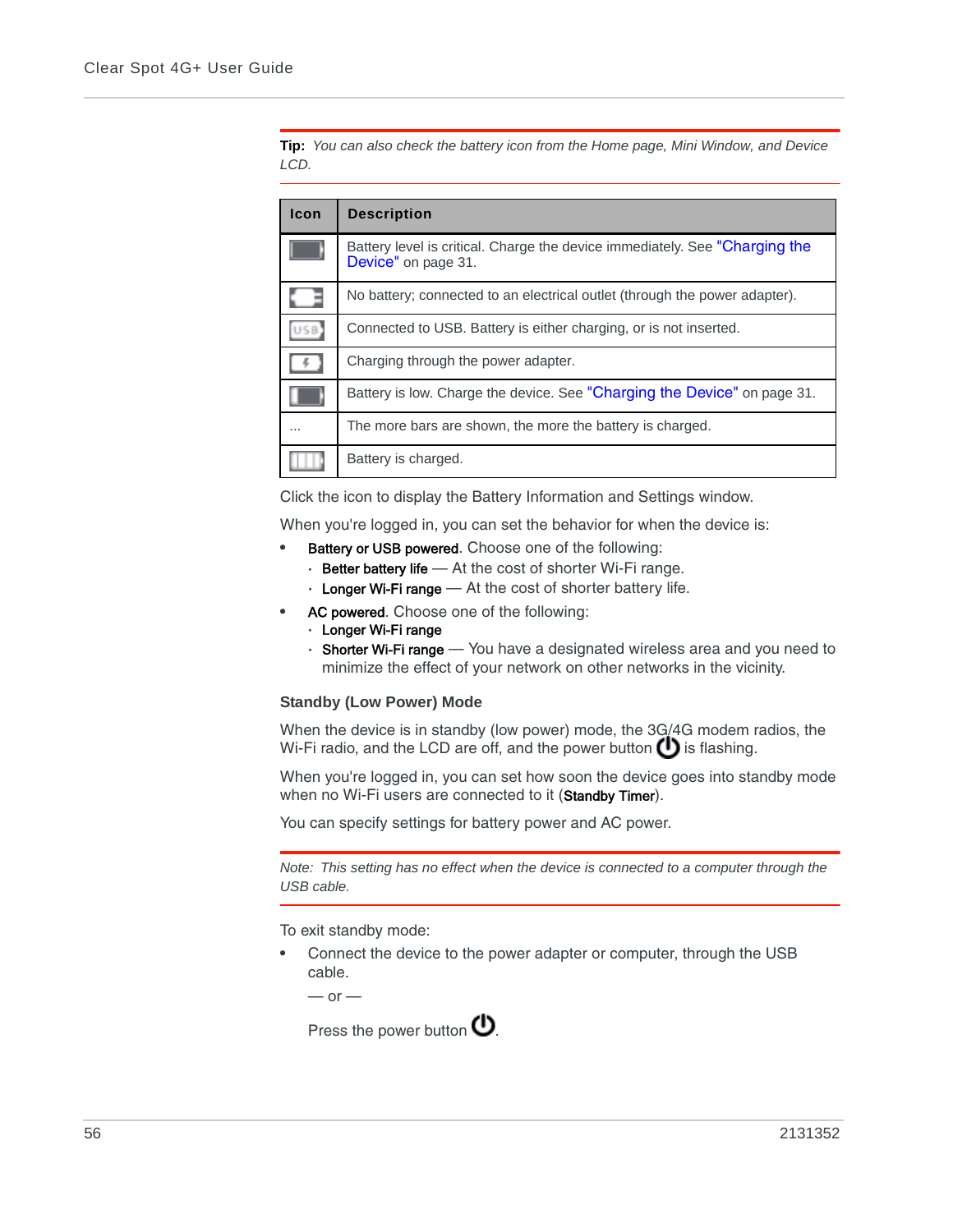## **Internet Connection Information**

*Note: Data usage amounts are approximate and should not be used for billing purposes. For accurate data usage amounts, check with CLEAR.*

Click the data icon  $\Box$  to display the Internet Connection Information window. The window displays:

- **•** Data statistics for the current connection session:
	- **·** Data sent
	- **·** Data received
	- **·** Total transferred
	- **·** Session duration
- **•** The WWAN IP address of the device the external IP address of the modem (3G or 4G) — that is, the IP address of the modem as seen from the Internet.

#### **Viewing and Configuring Detailed Internet Connection Information**

When you're logged in, the Internet Connection Information window displays a table showing data use:

- **•** In the currently billing cycle. These numbers get automatically reset to 0 on the day selected in the Starts on day list.
- **•** Over the lifetime of the device.
- **•** By network (3G/4G), and by sent/received/total.

From this window you can:

- **•** Reset the data usage figures for the current billing cycle. (Click Reset.)
- **•** Change the start day of the billing cycle (in the Starts on day list).

## <span id="page-56-0"></span>**microSD Card Information and Settings**

The text next to the icon indicates whether the card is:

- **•** Enabled
- **•** Detected
- **•** Accessible by all ("shared") or only the administrator
- **•** Accessible with or without a password (security)

Click the icon to display the SD Card Information and Settings window. The window displays:

- **•** The card status (see the above list)
- **•** Storage capacity of the card, and space available

When you're logged in, you can:

- **•** Enable or disable the microSD card slot. See ["Enabling the microSD Card](#page-60-0)  [Slot" on page 61.](#page-60-0)
- **•** Set up access to the card. See ["Setting Up Access to the microSD Card" on](#page-60-1)  [page 61](#page-60-1).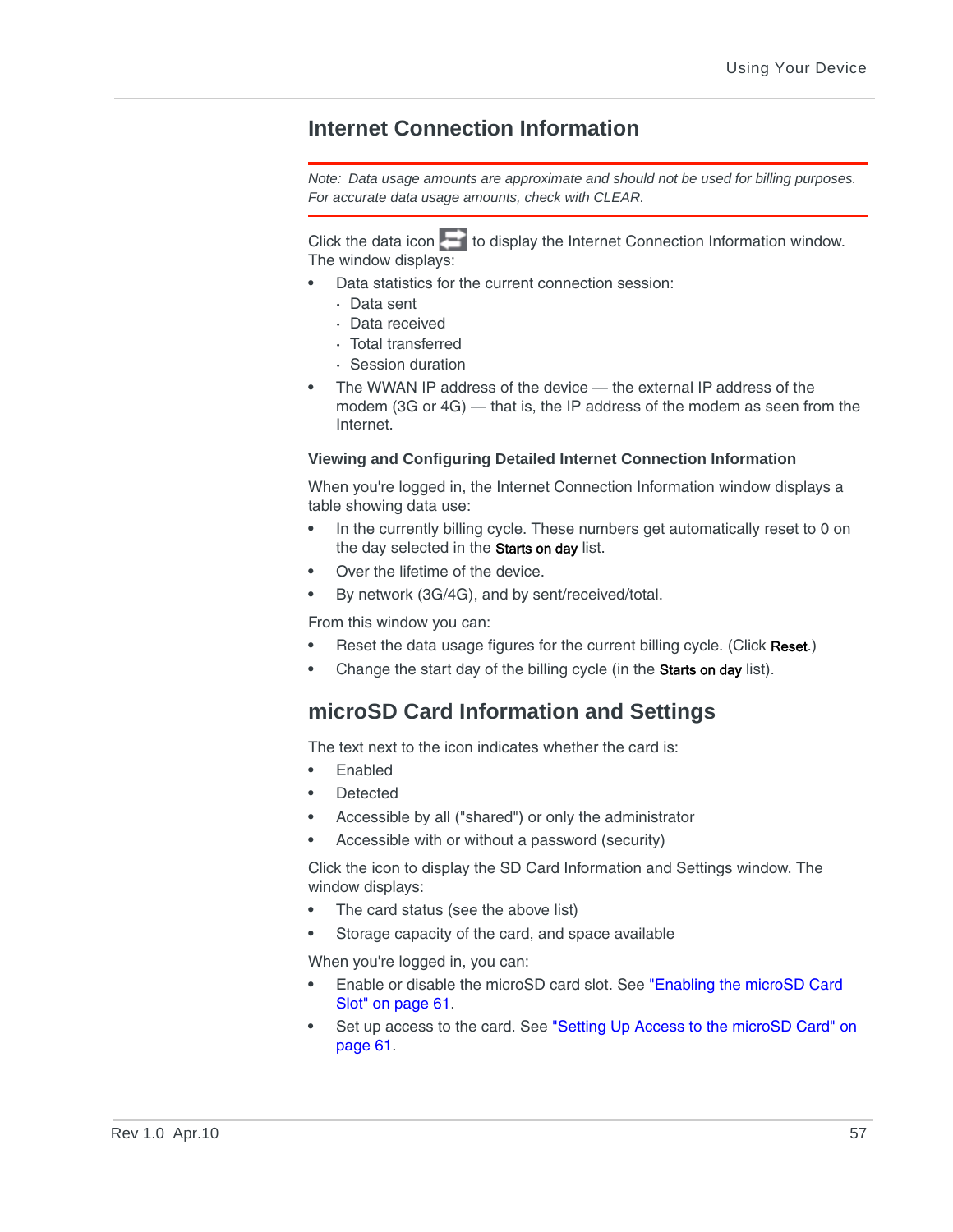## **Sounds Information and Settings**

The sounds icon  $(\Box)$  shows whether the device speaker is on.

| <b>Icon</b> | <b>Description</b>         |
|-------------|----------------------------|
|             | The device speaker is on.  |
|             | The device speaker is off. |

Click the icon to display the Sounds window. The window displays:

- **•** Status of the device speaker (on or off).
- **•** If you're logged in: check boxes to enable or disable sounds for the following events:
	- **·** Internet connected
	- **·** Internet disconnected
	- **·** Low battery Useful as a reminder to charge the device.
	- **·** System alerts When you hear the device beep, you can then use the device LCD or the Alerts window to get information about the alert. See ["Alert Information" on page 54.](#page-53-0)

*Note: System alerts include several types of events, for example:*

- *Critical battery*
- *Critical temperature*
- *Software update available*
- *Network update available*
- *Routing hardware settings reset*
- *Device startup failure*
	- **·** Wi-Fi user has joined Useful, for example, to detect an unwelcome Wi-Fi user if you're the only one using the device.
	- **·** Wi-Fi user has left
	- **·** Last user has left When you hear the device beep, you can turn off the device, if nobody will be using it for awhile.

**Tip:** *You can also disable all sounds through the mute switch on the device. See* ["Mute](#page-35-0)  Switch" *[on page 36](#page-35-0).*

*If you've enabled the sounds through the home page, but there are no sounds when an event occurs, check the position of the Mute switch.*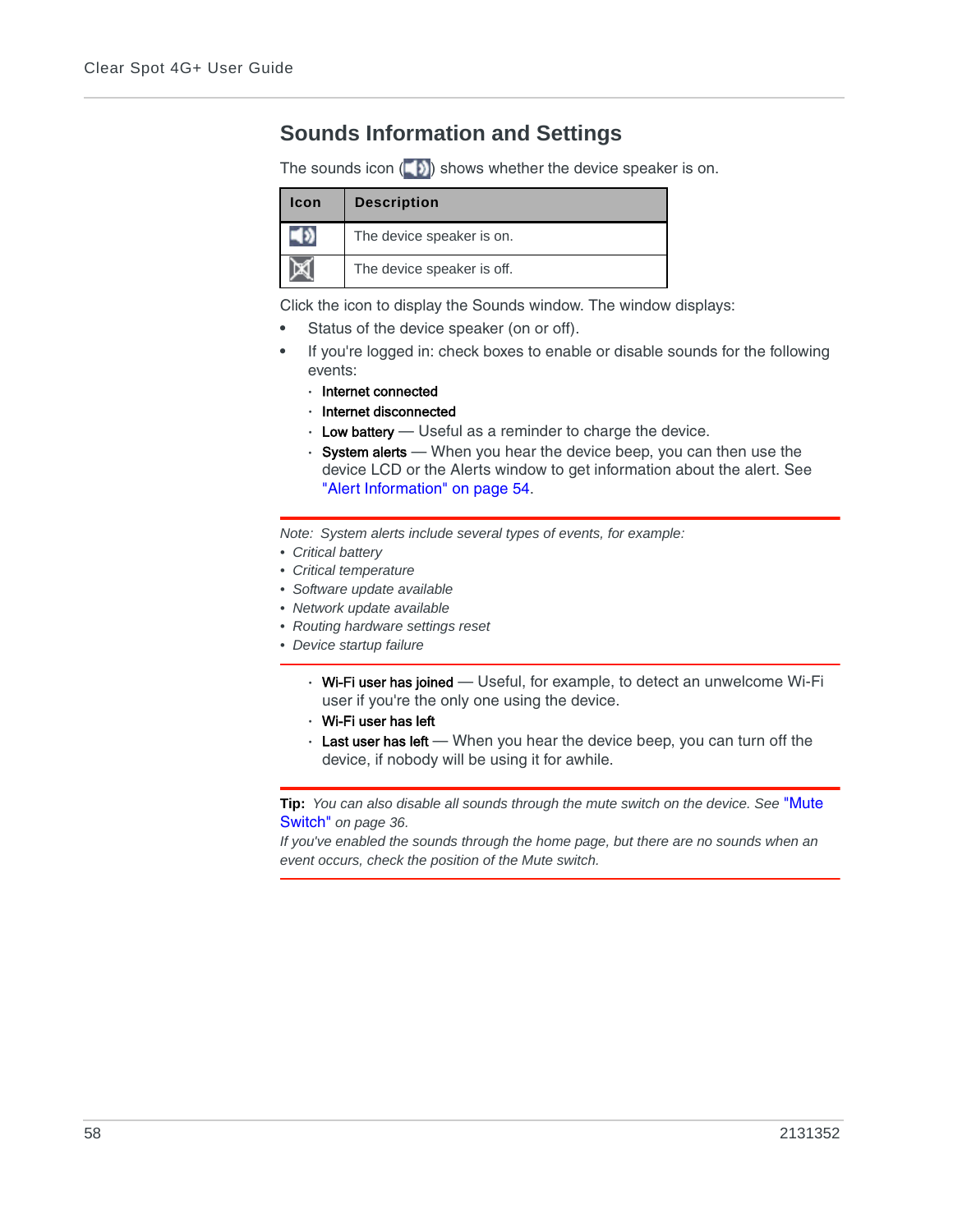## **Home Page Buttons**

## <span id="page-58-0"></span>**Buttons Along the Top of the Home Page**

The top horizontal part of the home page has the following areas and buttons:

- **•** Admin Login. See ["Logging On as an Administrator" on page 46](#page-45-0).
- **•** Admin Setup Rerun the device setup, for example, after you've reset the software to default settings. See ["Welcome to Your Device Window - Select](#page-107-0)  [an Option" on page 108](#page-107-0).
- **•** Advanced settings. See ["Advanced Settings" on page 59](#page-58-1).
- **•** Support. See ["Support Button" on page 59.](#page-58-2)
- **Feedback** Send your comments on the device. See ["Feedback" on page 60](#page-59-0).
- **•** Help Open the Help system, display the important information booklet, or download the user guide.

#### **Admin Setup Button**

This button displays a window where you can change the administrator password, Wi-Fi network name (SSID), Wi-Fi security type, and Wi-Fi password.

For more information, see ["Welcome to Your Device Window - Select an Option"](#page-107-0)  [on page 108.](#page-107-0)

#### <span id="page-58-1"></span>**Advanced Settings**

From the Advanced Settings window you can configure all the settings of the device and the browser interface.

The Advanced Settings window has the following tabs; each tab has several panels.

- **•** Device tab. See ["Device Tab" on page 76.](#page-75-0)
- **•** WAN tab. See ["WAN Tab" on page 80.](#page-79-0)
- **•** Wi-Fi tab. See ["Wi-Fi Tab" on page 82.](#page-81-0)
- **•** Router tab. See ["Configuring the Router Tab" on page 93.](#page-92-0)

For help on a tab, click **Help**  $(\Box)$ . For most fields and buttons, contextual (fieldlevel) Help appears to the right of the window, when you move the cursor over the item. For more information, see "Contextual Help in the Advanced Settings [Window" on page 109](#page-108-1).

*Accessing the Advanced Settings Window*

- **1.** Ensure you're logged in to the home page.
- **2.** Click Advanced settings (

#### <span id="page-58-2"></span>**Support Button**

The **Support** button opens, in a new Web browser window (or tab), the online support site for your device.

*Note: This button is available only when you're connected to the Internet.*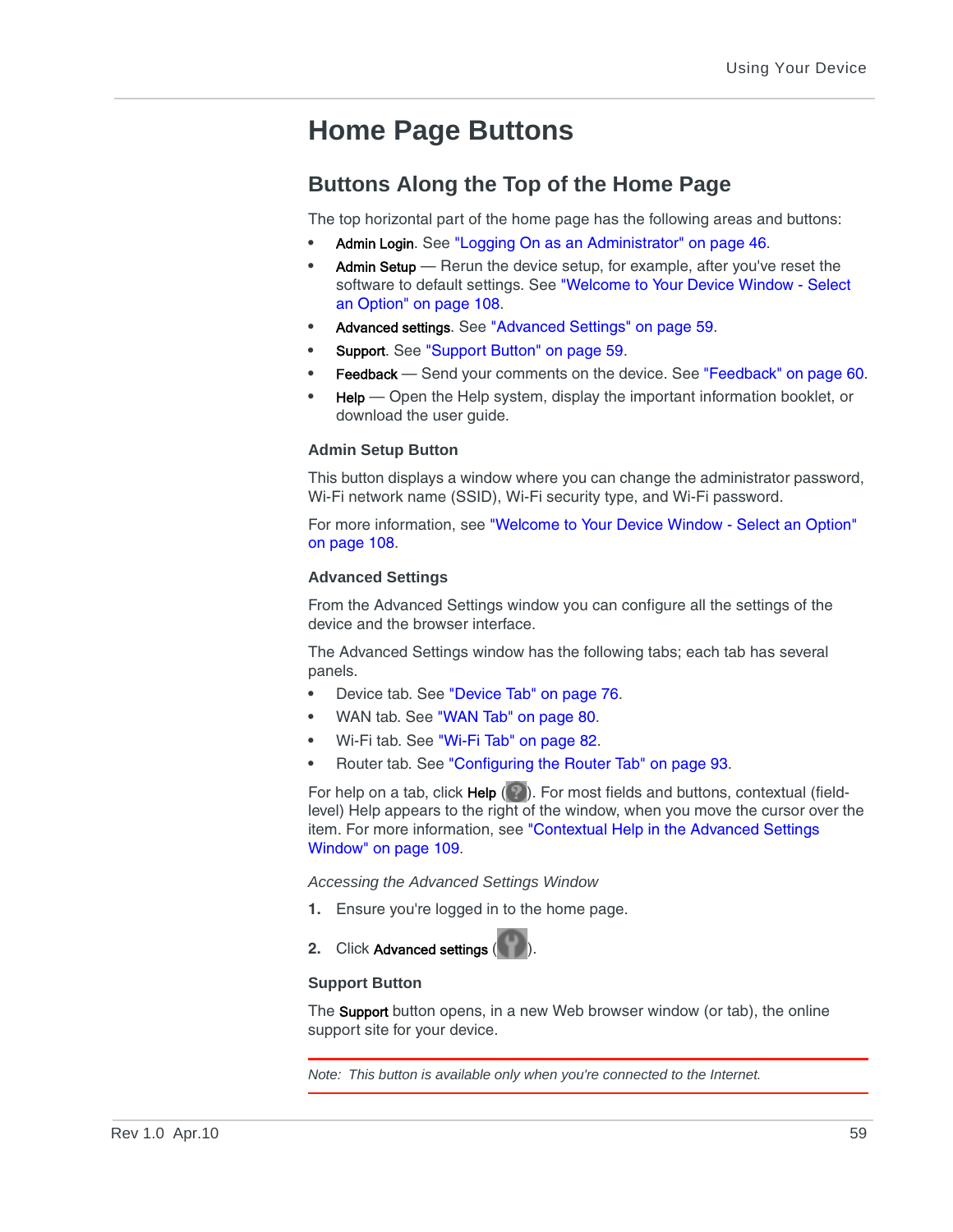#### <span id="page-59-0"></span>**Feedback**

The Feedback button opens, in a new Web browser window (or tab), the online feedback site for your device.

*Note: This button is available only when you're connected to the Internet.*

#### **Help Button**

This button displays a menu with options to:

- **•** Display the online Help.
- **•** Download the user guide.
- **•** View the important information booklet. This booklet contains warranty and other information.

### **Buttons Below the Virtual Device**

*Note: The buttons appear only when you're logged in.*

#### **Connect/Disconnect Button**

This button disconnects a connection, or connects (if currently there's no connection).

#### **Power Off Button**

This button turns the device off.

*Note: You can turn the device on by using the device power button.*

## **Using the microSD Card**

### **Before Using the microSD Card Slot**

- **1.** Enable the slot. See ["Enabling the microSD Card Slot" on page 61.](#page-60-0)
- **2.** Set up access to the slot. See ["Setting Up Access to the microSD Card" on](#page-60-1)  [page 61](#page-60-1).
- **3.** [OPTIONAL]: Rename the microSD Shared Folder Name. See ["microSD Shared](#page-60-2)  [Folder Name" on page 61.](#page-60-2)
- **4.** Inform others how they can access the card. See ["Accessing the microSD](#page-62-0)  [Card" on page 63](#page-62-0).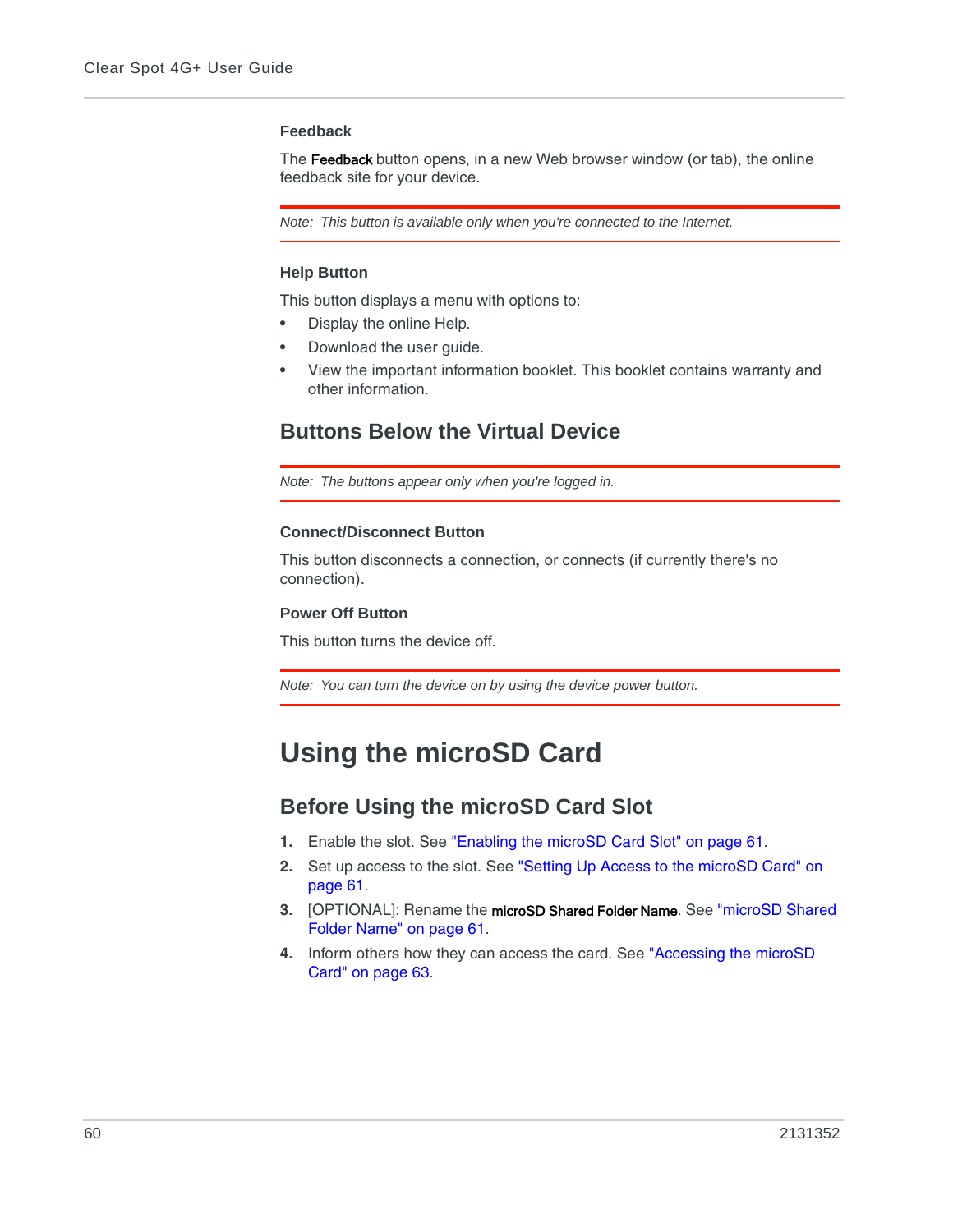#### <span id="page-60-0"></span>**Enabling the microSD Card Slot**

Before computers can recognize the microSD card, you must enable the microSD slot on the device.

- **1.** Ensure you're logged in to the home page.
- **2.** In the SD Card Information and Settings window, select Enable SD Card. (See ["microSD Card Information and Settings" on page 57.](#page-56-0))

 $-$  or  $-$ 

From Advanced settings > Device > microSD card, in the SD-Card Slot section select Enable.

#### <span id="page-60-1"></span>**Setting Up Access to the microSD Card**

If you've enabled access to the microSD card, you must also specify whether a username and password are required to access the card.

- **1.** Ensure you're logged in to the home page.
- **2.** In the SD Card Information and Settings window or from Advanced settings > Device > microSD card, under Username and Password Security, select one of the values:
	- **·** To have no security, select None.

Anyone can use the card; no username or password is required.

**·** To allow only the administrator to use the card, select Administrator Only.

When prompted for the username (when you try to use the card), enter "admin". For the password, enter the home page login password.

- **·** To allow non-administrators to use the card, select Administrator + Guest.
- **3.** If you've selected Administrator + Guest:
	- **a.** [OPTIONAL]: Change the Set Guest Username and Set Guest Password fields (up to 20 characters each; spaces are allowed).
	- **b.** Give the guest username and password to people whom you want to allow access to the card.

#### <span id="page-60-2"></span>**microSD Shared Folder Name**

You can optionally change the name of the folder that the microSD card shows up as (in the file browser program); the default folder name is "shared".

- **1.** Ensure you're logged in to the home page.
- **2.** Click Advanced settings > Device > MicroSD card.
- **3.** In the MicroSD Shared Folder Name field, type the new name.

You can use up to 32 letters, numbers, and spaces in any combination.

For information on how this folder name is used, see ["Accessing the microSD](#page-62-0)  [Card" on page 63.](#page-62-0)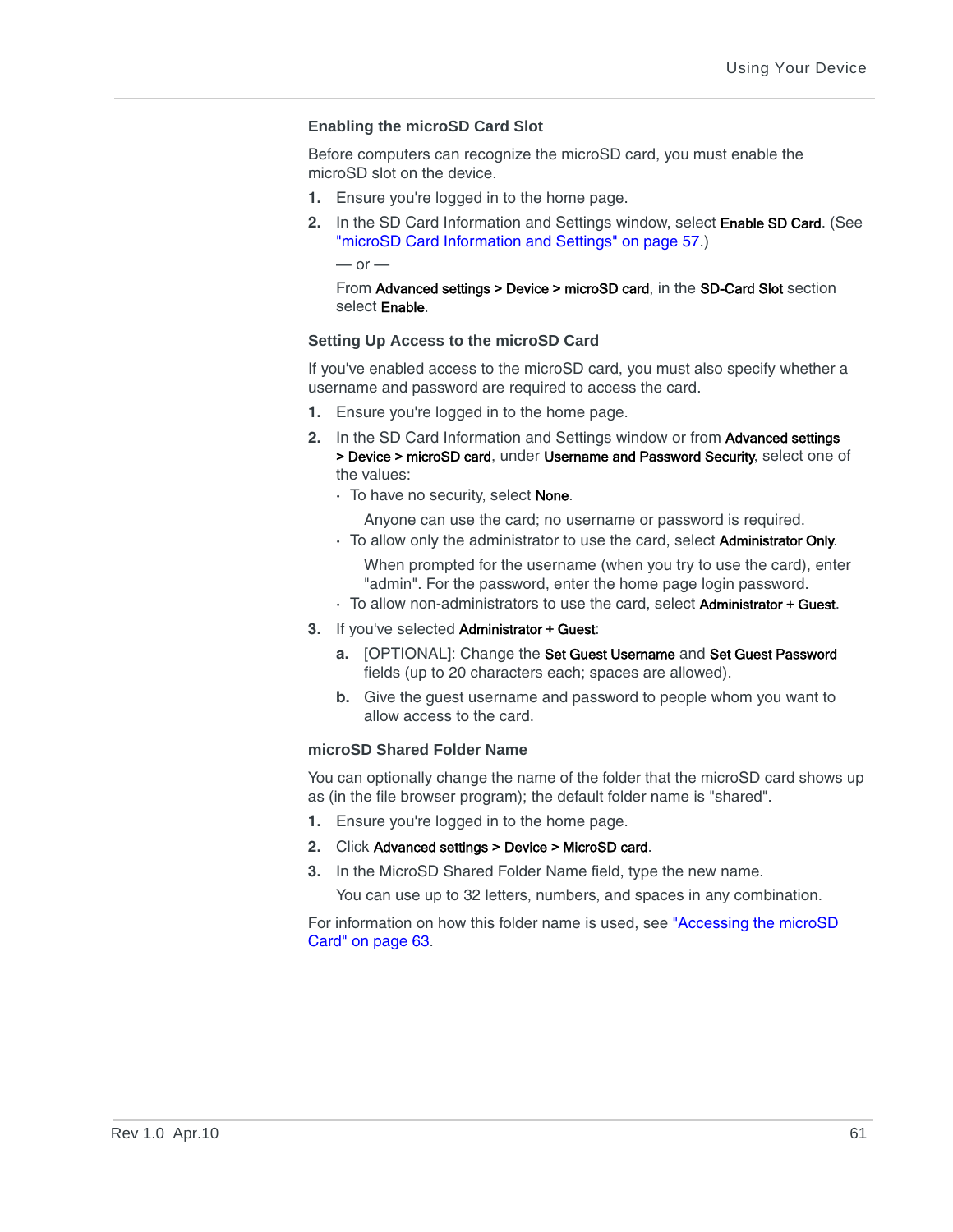## **Inserting a microSD Card**

To insert the microSD card:

**1.** Gently flip open the tab labelled "microSD" on the side of the device.



**2.** Gently insert the microSD card (label facing up) into the slot on the side of the device, until the microSD card clicks into place.

*Note: If your microSD card has not been formatted, or is in a format that your computer does not recognize, you may be prompted to format the microSD card. The formatting procedure erases all the data on the microSD card, after which the files CANNOT be retrieved. To prevent the loss of important data, please check the contents before you format the microSD card.*

**3.** Check the status of the microSD card. See ["microSD Card Information and](#page-56-0)  [Settings" on page 57](#page-56-0).

## **Removing a microSD Card**

- **1.** Ensure you and other users have completed any file transfers.
- **2.** Gently flip open the tab labelled "microSD" on the side of the device.



- **3.** Using your fingernail or a thin blunt object, gently press the microSD card in and then release; it should partially pop out of its slot, as shown in the drawing above.
- **4.** Remove the microSD card and store it in a safe place.
- **5.** Close the tab over the microSD slot of the device.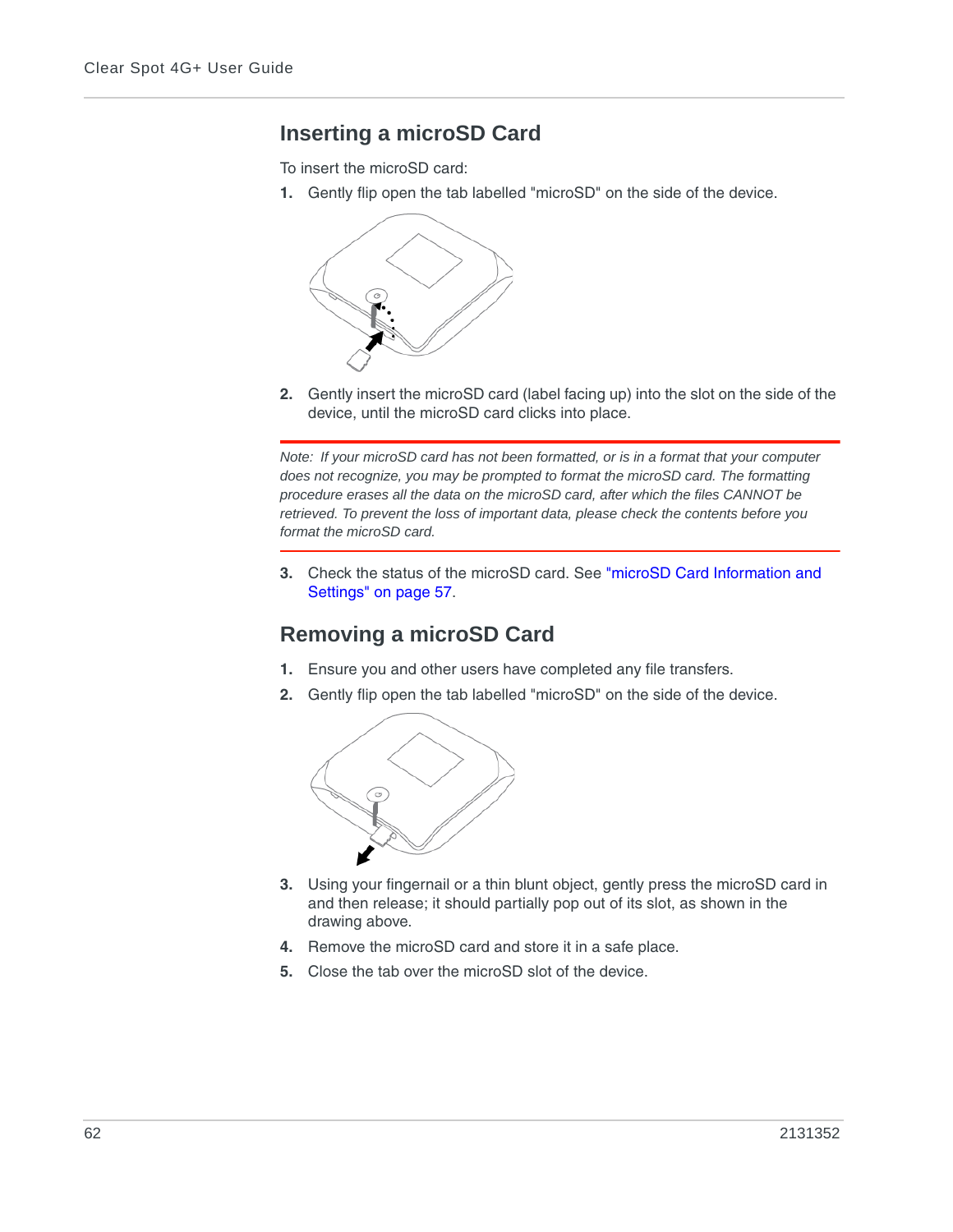## <span id="page-62-0"></span>**Accessing the microSD Card**

If the microSD slot is enabled, an inserted card appears in your file browser as a shared network drive.

The way to access the card varies, depending on your operating system.

*Note: In the information that follows,* <Hostname> *is the value of the* Hostname *field (in*  Advanced settings > Wi-Fi > Network *and also in* Advanced settings > Router > LAN*).*

#### **Windows**

- **1.** In Windows Explorer or Internet Explorer, type one of the following:
	- **·** \\clearspot\
	- **·** \\<Router IP address>\ (field in Advanced settings > Router > LAN)
		- For example: \\192.168.0.1\
	- **·** \\<Hostname>\

For example: \\MyDeviceName\

 $-$  or  $-$ 

From the Windows start menu, click start > Run, and then type one of the following:

- **·** \\clearspot\
- **·** \\<Hostname>\
- **2.** Double-click the shared folder.

#### **Mac**

- **1.** In Finder, select Go > Connect to Server.
- **2.** Type one of the following:
	- **·** smb://clearspot/
	- **·** smb://<Router IP address>/
	- **·** smb://<Hostname>/
- **3.** When prompted, select the shared drive as the folder to mount.

#### **Linux**

- **1.** Open the run menu (Alt+F2) or a file browser, and type one of the following: **·** smb://clearspot/
	- **·** smb://<Router IP address>/
	- **·** smb://<Hostname>/
- **2.** Double-click the shared folder.

#### **Other operating systems**

Please see the user documentation for your operating system or computer.

If security has been enabled for the microSD card, you will be prompted to enter the username and password for the microSD card. (See ["Setting Up Access to](#page-60-1)  [the microSD Card" on page 61\)](#page-60-1).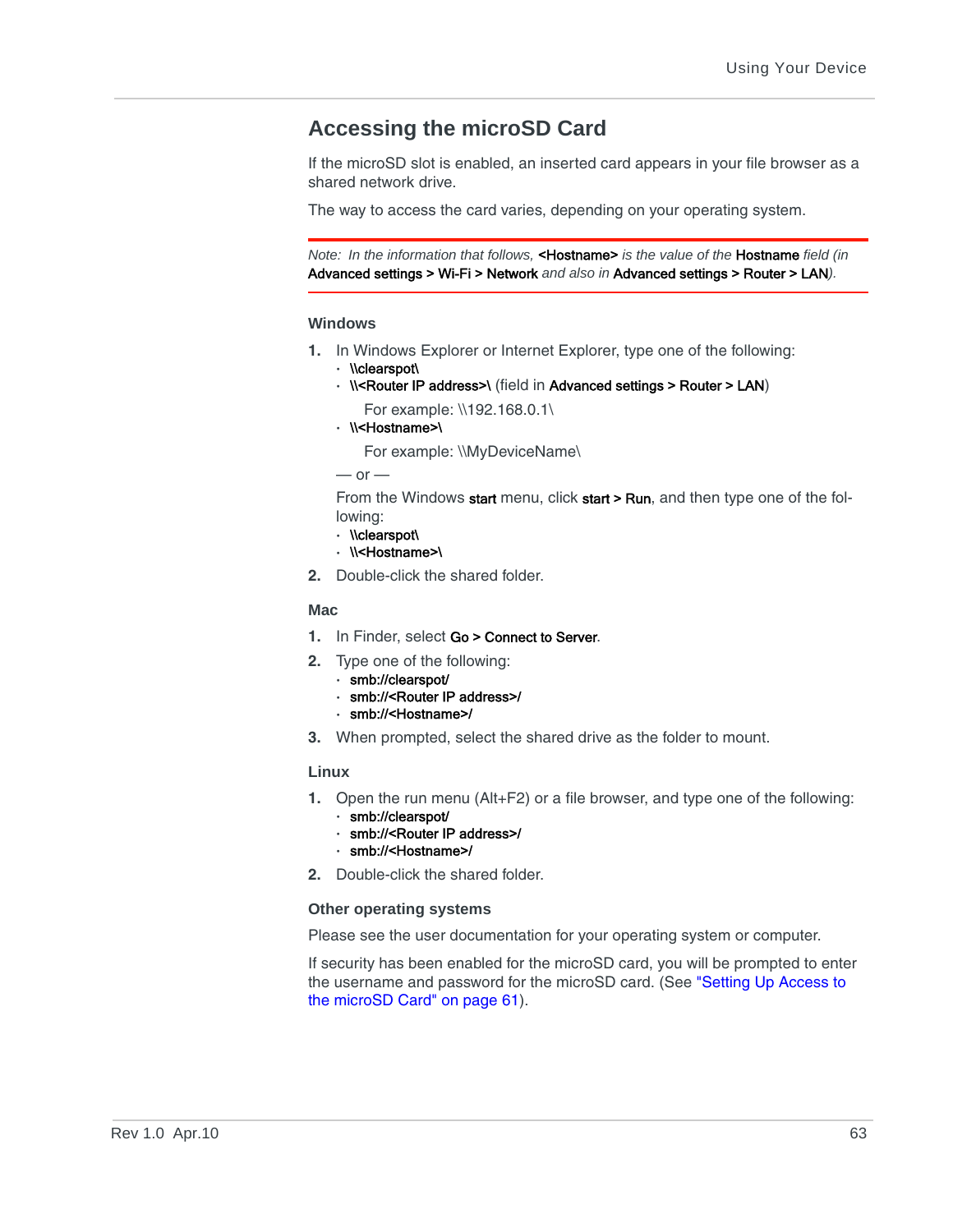## **Updates**

*Note: If a software update, 3G network update, or 3G profile update is available, the device LCD displays a message, and an alert is available from the home page. See*  ["Software Update Available" on page 50](#page-49-0) *and* ["3G Network Update Available" on](#page-48-0)  [page 49](#page-48-0)*.*

The update may improve performance and add or modify features. The updates may include the following:

- **•** Device firmware
- **•** 3G network update
- **•** The browser interface
- **•** Help files
- **•** Other files

You can:

- **•** Manually check for updates. See ["Manually Checking for Updates" on](#page-64-1)  [page 65](#page-64-1).
- **•** Set the browser interface to automatically check for updates. See the next section.

## **Automatically Checking for Updates**

To specify how often the browser interface checks for updates:

- **1.** Log in to the home page.
- **2.** Click Advanced settings (
- **3.** Click Device > Basic.
- **4.** In the Check for Updates list, click an option.

*Note: If* Check for Updates *is not available, your device supports the Guaranteed Update feature, which automatically checks for updates, at a pre-determined frequency. This feature requires 4G coverage.*

**Tip:** *When updates are available, an alert is shown in the browser interface. See* ["Alert](#page-53-0)  [Information" on page 54](#page-53-0)*.*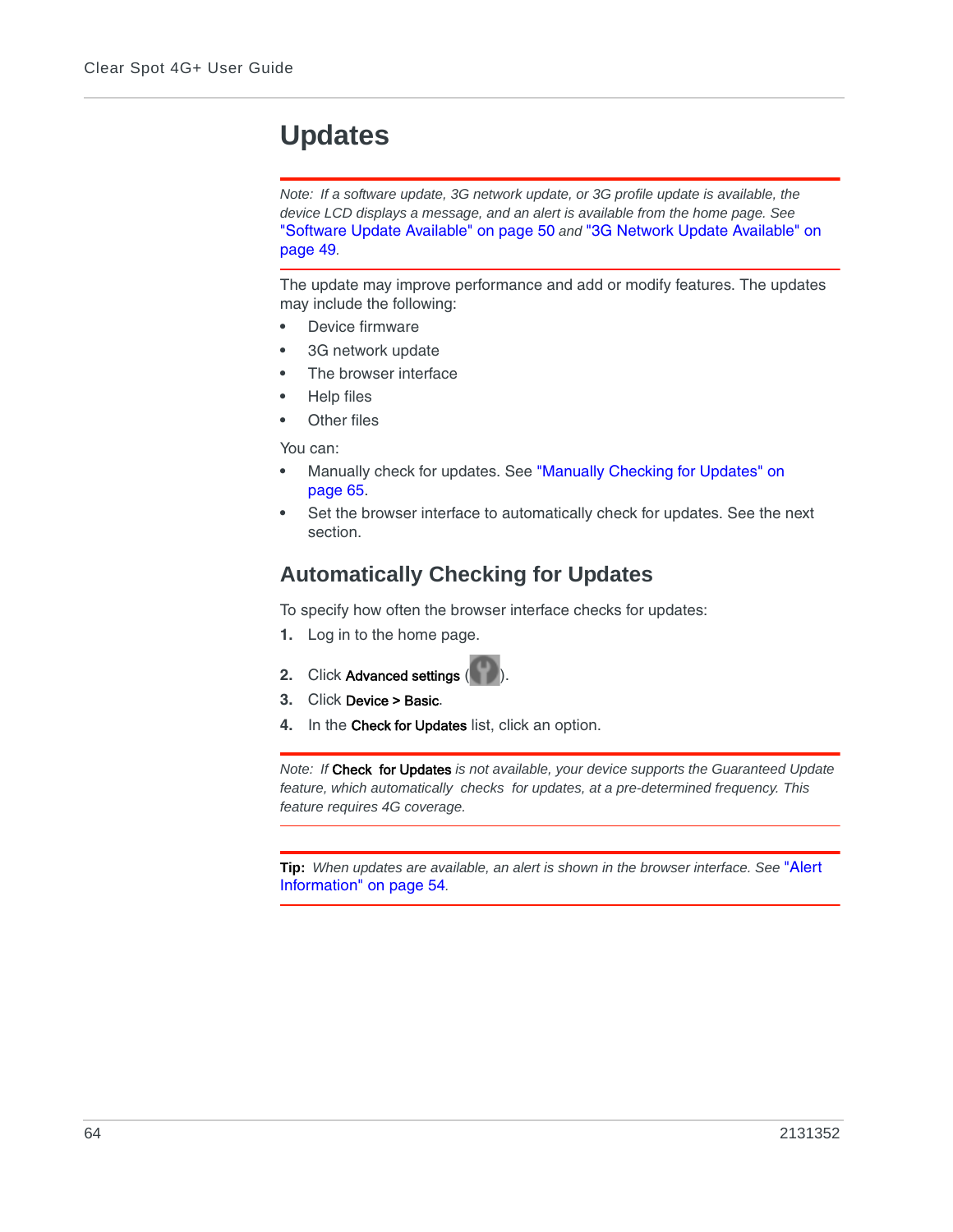### <span id="page-64-1"></span>**Manually Checking for Updates**

*Note: During installation of the update:*

*• DO NOT turn off or unplug the device.*

*• Your Wi-Fi and Internet connections won't be available.*

*When the installation is complete, you will need to reconnect to Wi-Fi. (See* "How Do [I Connect to Wi-Fi?" on page 110](#page-109-0)*).*

#### **Checking for updates**

- **1.** Log in to the home page.
- **2.** Ensure you're connected to 3G/4G.
- **3.** Click Advanced settings(
- **4.** Click Device > Basic.
- **5.** Click Check for updates now. (The message next to the button indicates whether updates are available.)

#### **Installing the updates**

If updates are available, after you've manually checked for updates:

**1.** Ensure your device is connected to the power adapter or computer, through the USB cable.

*Note: If you'll be using USB for data transfer (and not just for charging the device), you must install the device driver. See* ["Making a Tethered Connection" on page 43](#page-42-1)*.*

#### **2.** Click Update options.

 $-$  or  $-$ 

- **3.** Read the information in the Software Installation Options window.
- **4.** To install the updates, click Download and install now.

If you are not in a strong signal area, make a note of the URL displayed in the window and click I'll get the update later. At a later time, access the URL to download the update to your computer, and then follow the steps in ["Upgrade](#page-64-0)  [Firmware From a File" on page 65.](#page-64-0)

**5.** When the installation is complete, reconnect to Wi-Fi. See ["How Do I Connect](#page-109-0)  [to Wi-Fi?" on page 110.](#page-109-0)

## <span id="page-64-0"></span>**Upgrade Firmware From a File**

Use this option when you have an updated firmware file that you've, for example, downloaded from the CLEAR or Sierra Wireless website.

*Note: During installation of the update:*

- *DO NOT turn off or unplug the device.*
- *Your Wi-Fi and Internet connections won't be available.*

*When the installation is complete, you will need to reconnect to Wi-Fi. (See* ["How Do](#page-109-0)  [I Connect to Wi-Fi?" on page 110](#page-109-0)*).*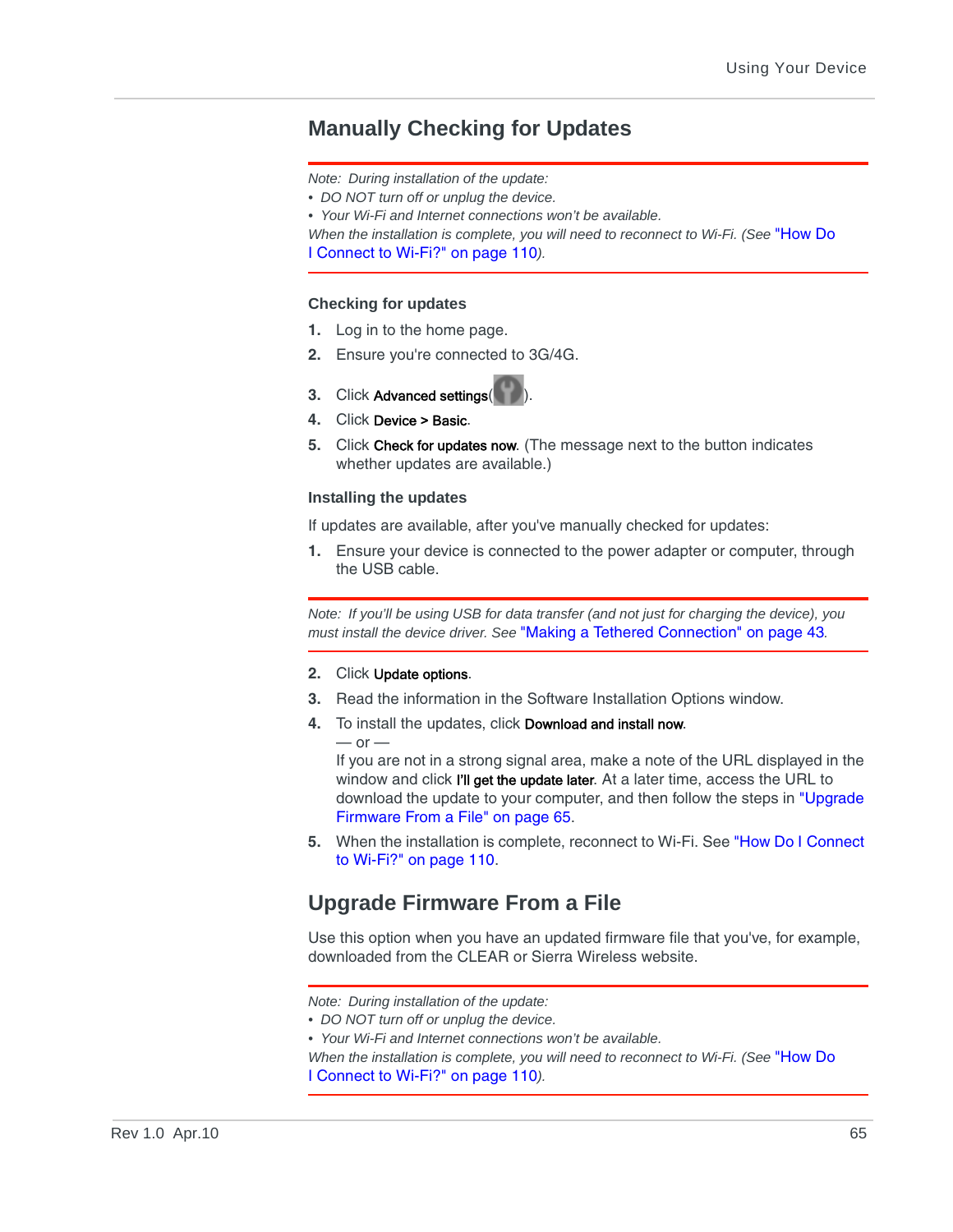To upgrade the device firmware from a file:

- **1.** Log in to the home page.
- **2.** Ensure Disable Wi-Fi when connected via USB is selected. See ["Disabling Wi-Fi](#page-90-0)  [When Connected Through USB" on page 91.](#page-90-0)
- **3.** Ensure your device is connected to the power adapter or computer, through the USB cable.



- **5.** If you want to later confirm that the upgrade was successful, write down the current version information (shown in Device > About):
	- **·** Software version
	- **·** Firmware version (in the 3G section)
	- **·** Firmware version (in the 4G section)
- **6.** Click Device > Basic.
- **7.** [OPTIONAL]: Save the current configuration (recommended).
	- **a.** Click Export.
	- **b.** Save the file. Note the filename and path.
- **8.** Click Browse next to the Update Firmware From File field, and click the firmware file to upload to the device.
- **9.** Click Update.

Please wait while the upgrade occurs; this may take several minutes. The device LCD shows the upgrade status. The device will restart (possibly several times).

Once the upgrade is complete, the LCD device shows the usual icons and text (for example, the device name).

- **10.** Compare the current version information (in Device > About) to the values you wrote down in step 5 to confirm that the upgrade was successful.
- **11.** If you've saved the current configuration, reload it.
	- **a.** Click Browse next to the Import Router Settings field, and click the file you've saved.
	- **b.** Click Import.
- **12.** Reconnect to Wi-Fi. See ["How Do I Connect to Wi-Fi?" on page 110](#page-109-0).

## **Viewing Device Information**

- **1.** Log in to the home page.
- **2.** Click Advanced settings (
- **3.** Click Device > About.

*Note: 4G information is not available if* WAN mode *is "3G only". (*WAN mode *is in*  Advanced settings > WAN > Setup*.)*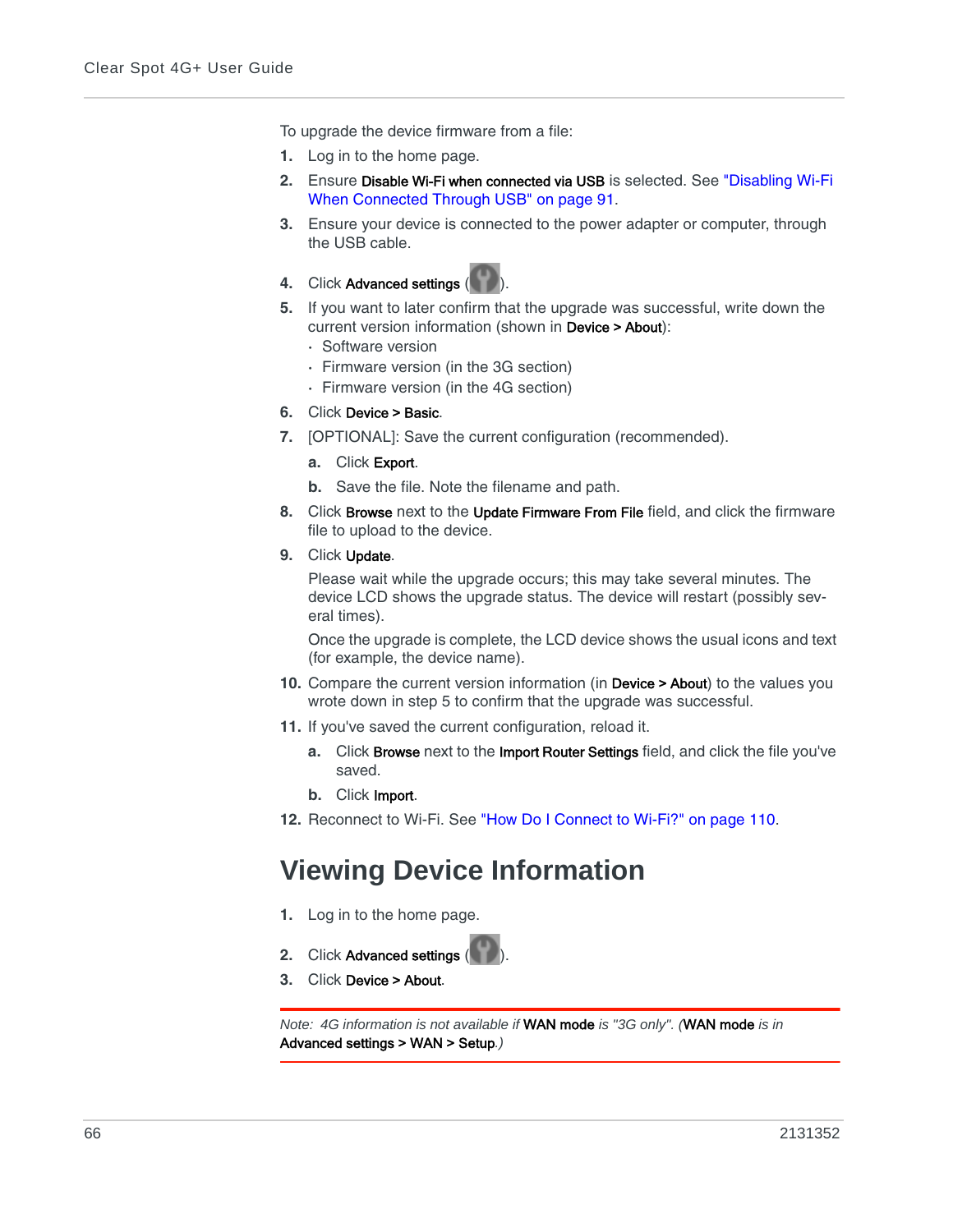The following information is displayed:

- **•** Model Number
- **•** Manufacturer
- **•** Software Version.

Firmware version for the routing hardware component of the device.

**•** Activation Status.

3G activated, or not activated.

**•** Activation Date.

Date that the 3G modem was first activated.

**•** Network Operator.

The carrier that your device was activated for.

- **•** Wi-Fi Firmware Version
- **•** Router PRI Version.

PRI version for the routing hardware component of the device. The PRI (Product Release Instructions) is a file that contains the settings used to configure wireless products for a particular service provider, customer, or purpose.

**ESN or MEID (3G).** 

The ESN (Electronic Serial Number) is the unique first-generation serial number assigned to the 3G component of the device.

The MEID (Mobile Equipment Identifier) is the unique second-generation serial number assigned to the 3G component of the device.

**•** PRI Version.

PRI version of the 3G component of the device. The PRI (Product Release Instructions) is a file that contains the settings used to configure wireless products for a particular service provider, customer, or purpose.

**•** MSID (Mobile Station ID)

The MSID is also known as IMSI (International Mobile Station Identity) — an identifier of a device on the 3G network.

**•** PRL Version.

The PRL (Preferred Roaming List) is an account configuration item set by your service provider. It controls the radio channels and network carrier used by the 3G modem. An updated PRL may improve your 3G network service.

**•** Firmware Version.

Firmware version of the 3G component of the device.

**•** MAC Address.

MAC address of the 4G module. Each wireless device has a unique MAC address (assigned by its manufacturer).

**•** Firmware Version.

Firmware version of the 4G component of the device.

The window also has buttons to:

- **•** Save the information to a text file.
- **•** Reset the 3G/4G configuration of the device to default settings. See ["Resetting the 3G/4G Configuration to Default Settings" on page 92](#page-91-0).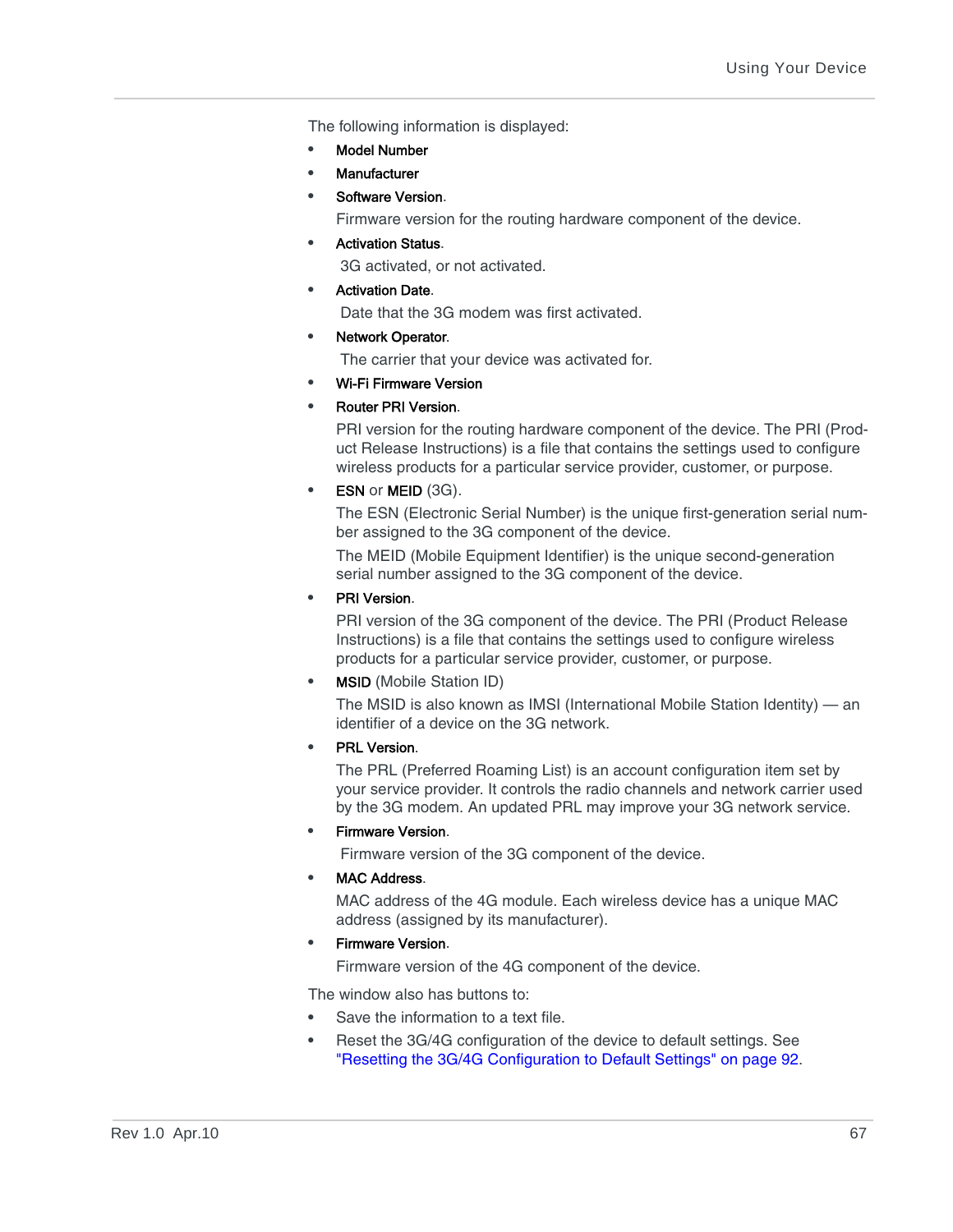## **Reset Button**

The reset button is inside the hole located below and to the right of the battery compartment as shown below.



For information on using this button, see ["Restarting the Device" on page 68](#page-67-0) and ["Resetting the Software to Default Settings \(Through the Reset Button\)" on](#page-102-0)  [page 103.](#page-102-0)

## <span id="page-67-0"></span>**Restarting the Device**

**Tip:** *Alternatively, you may be able to restart the device by pressing and holding the power*  button **b** on the device for three to four seconds.

If the device or the home page seems to stop responding, you can reset (restart) the device:

**1.** Remove the battery compartment cover.

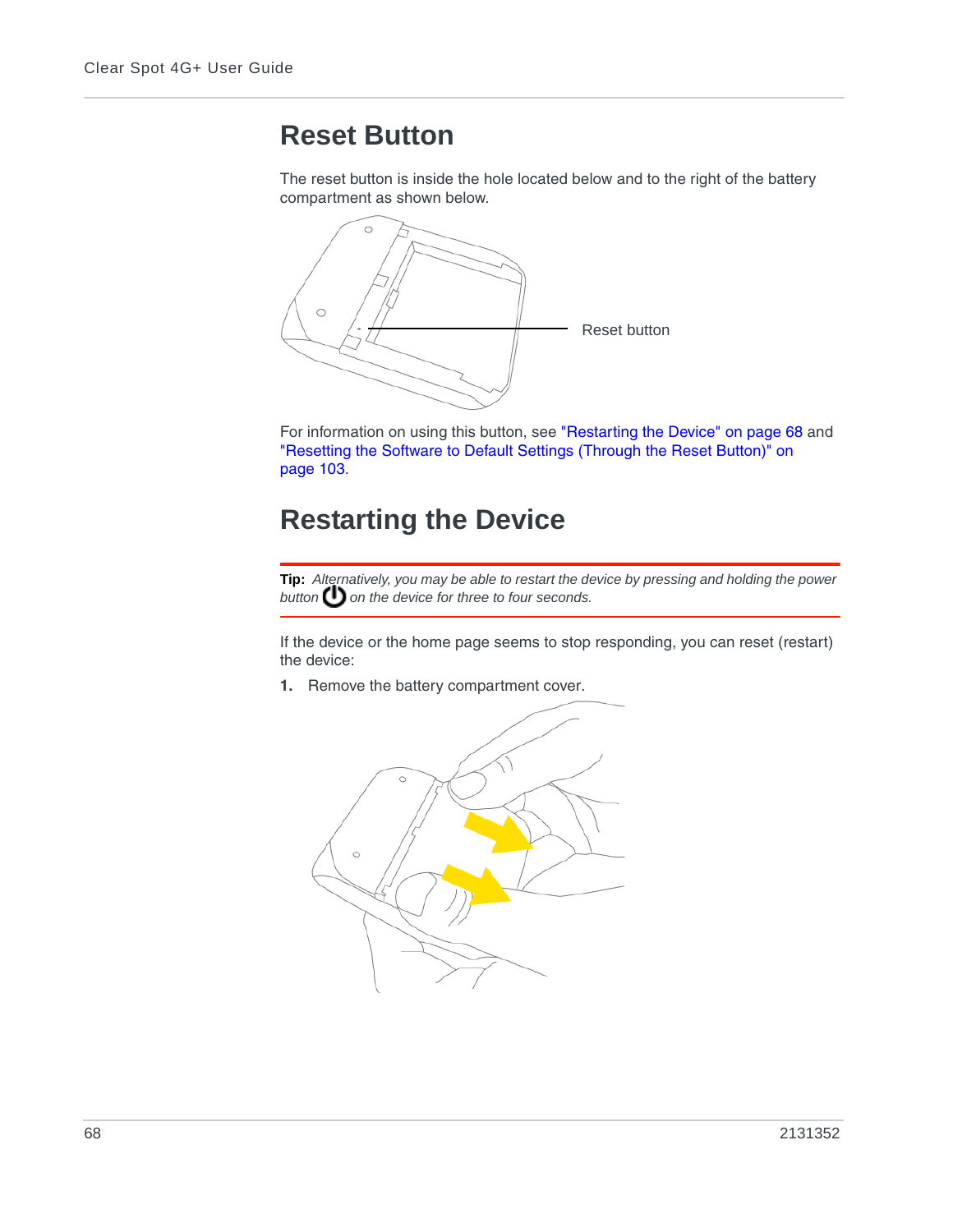**2.** Find the small hole below and to the right of the battery compartment. The reset button is inside this hole.



- **3.** Insert a thin object (for example, the end of a paper clip) into the hole, and lightly press on the bottom of the hole for about a second).
- **4.** Replace the battery compartment cover.

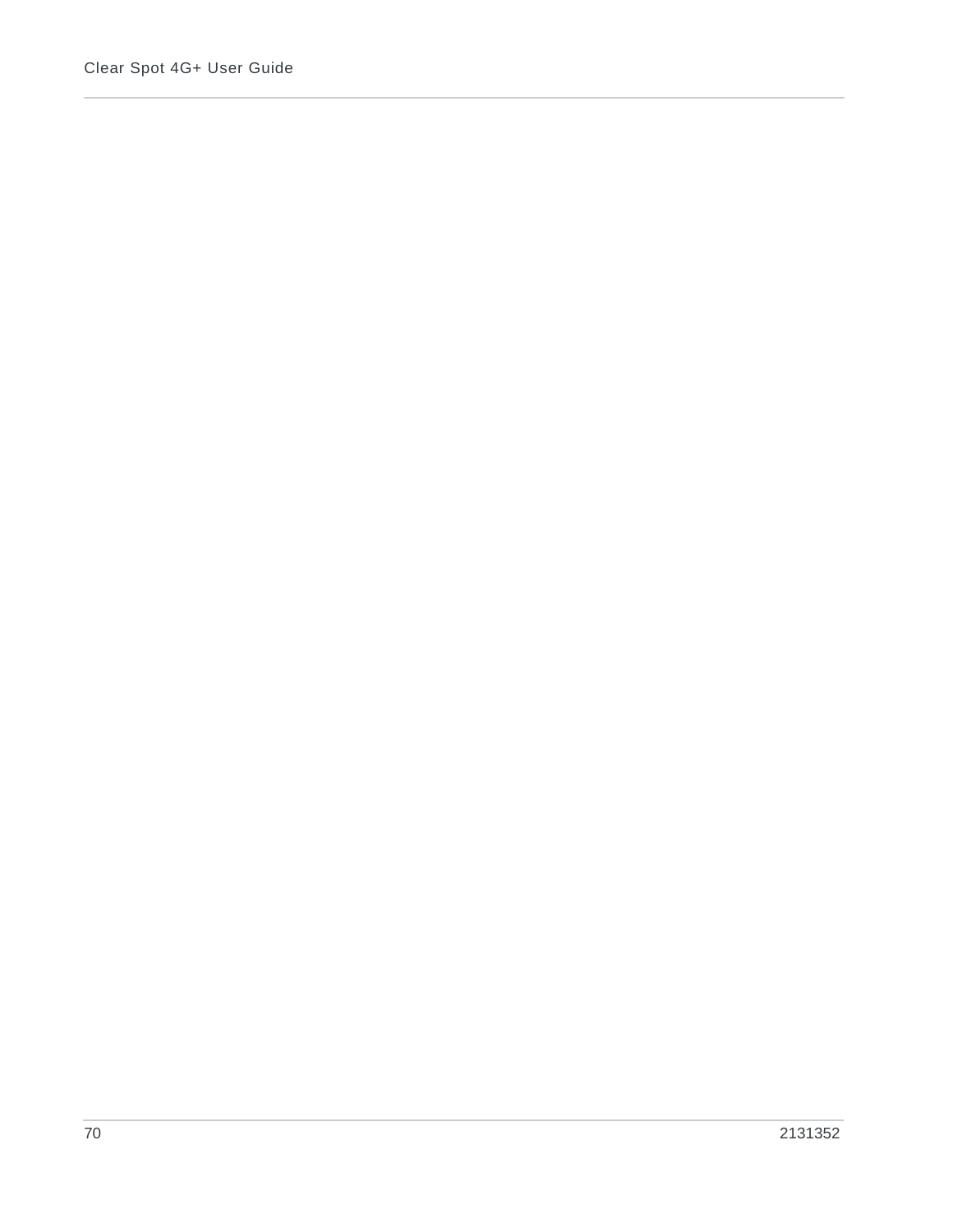# **5: Settings 5**

## **Power Settings**

## **Battery and USB Power Settings**

You can specify the settings for battery and USB power:

- **Better battery life** At the cost of a shorter Wi-Fi range.
- **Longer Wi-Fi range** At the cost of a shorter battery life.

To choose an option:

- **1.** Ensure you're logged in to the home page.
- **2.** Click the battery icon **10 B**. The Battery Information and Settings window opens.

 $-$  or  $-$ 

#### Click Advanced settings > Wi-Fi > Network.

**3.** Select an option in the Battery or USB Powered section.

### **AC Power Settings**

You can specify the settings for AC power:

- **•** Longer Wi-Fi range
- **•** Shorter Wi-Fi range

To choose an option:

- **1.** Ensure you're logged in to the home page.
- **2.** Click the battery icon **1** The Battery Information and Settings window opens.

 $-$  or  $-$ 

#### Click Advanced settings > Wi-Fi > Network.

**3.** Select an option in the AC Powered section.

## **Configuring the LCD**

## <span id="page-70-0"></span>**Turning the LCD On or Off**

- **1.** Log in to the home page.
- **2.** Click Advanced settings (
- **3.** Click Device > Display.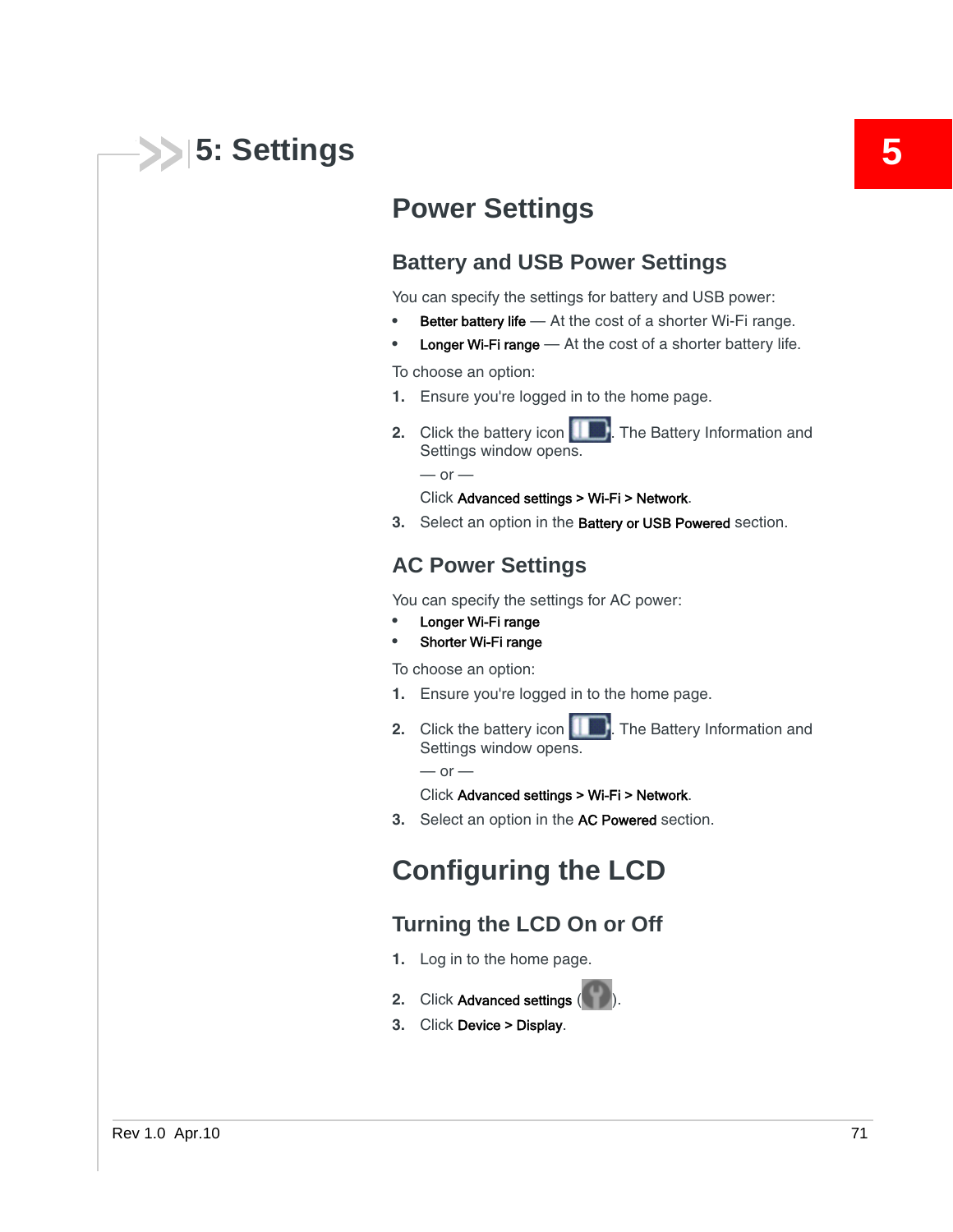**4.** Set the LCD Backlight field to On or Off. (Off helps prolong the battery life, but you can't check the LCD for status icons and messages.)

## **Setting the LCD Timeout**

**Tip:** *Alternatively, you can permanently turn off the LCD, in which case it will never become lit and will not display text and icons. See* ["Turning the LCD On or Off" on](#page-70-0)  [page 71](#page-70-0)*.*

To set the amount of time, after which the LCD of the device temporarily turns off:

- **1.** Ensure you're logged in to the home page.
- **2.** Click Advanced settings > Device > Display.
- **3.** Ensure LCD Backlight is set to On.
- **4.** In the Turn Off Backlight list, click a value. (A smaller value helps prolong the battery life.)

*Note: The LCD turns on if an important system event occurs.*

## **Setting the LCD Brightness**

- **1.** Ensure you're logged in to the home page.
- **2.** Click Advanced settings > Device > Display.
- **3.** Ensure LCD Backlight is set to On.
- **4.** Select a value for On Battery/USB Power. (A lower brightness prolongs the battery life.)
- **5.** Select a value for On AC Power.

## **Enabling and Disabling the LED**

The power button  $\mathbf 0$  on the device acts as an LED/status indicator, and may or may not be lit. For more information, see ["Using the Power Button to Determine](#page-33-0)  [the Device State" on page 34](#page-33-0).

To enable or disable the lighting of the power button  $\mathbf{\mathbf{\mathbb{O}}}.$ 

- **1.** Log in to the home page.
- **2.** Click Advanced settings
- **3.** Click Device > Display.
- **4.** Set the Power Button LED field to On or Off.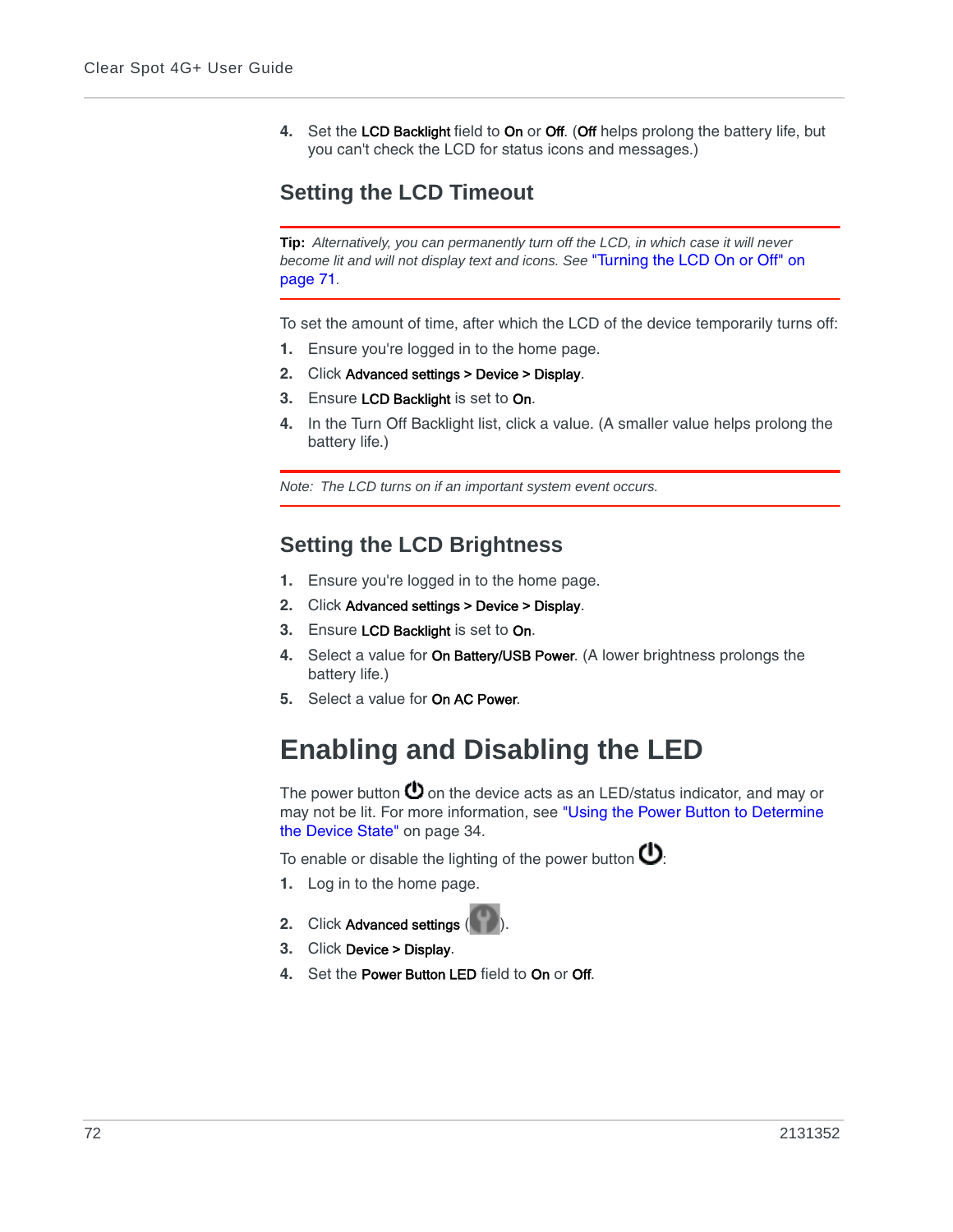# **Sounds**

# **Enabling and Disabling Sounds**

You can enable or disable sounds of the device through:

- **•** The mute switch on the device (disables all sounds). See ["Mute Switch" on](#page-35-0)  [page 36](#page-35-0).
- **•** The browser interface (selectively disables sounds). See ["Sounds Information](#page-57-0)  [and Settings" on page 58](#page-57-0) and ["Enabling and Disabling Sounds for Specific](#page-72-0)  [Events" on page 73.](#page-72-0)

# <span id="page-72-0"></span>**Enabling and Disabling Sounds for Specific Events**

- **1.** Log in to the home page.
- **2.** Click Advanced settings (
- **3.** Click Device > Sounds.
- **4.** Next to each of the event types, select Enable or Disable.

Sounds for the following events can be individually enabled or disabled:

**•** Low Battery

Useful as a reminder to charge the device. In the Alert When list, you can select a battery level to trigger the alert.

**•** System Alerts

When you hear the device beep, use the device LCD or the Alerts window to get information about the alert. See ["Alert Information" on page 54.](#page-53-0)

*Note: System alerts include several types of events, for example:*

- *Critical battery*
- *Critical temperature*
- *Software update available*
- *Network update available*
- *Routing hardware settings reset*
- *Device startup failure*
- **•** Internet Connected
- **•** Internet Disconnected
- **•** Wi-Fi User Has Joined

Useful, for example, if you're the only one using the device, to detect an intruder.

- **•** Wi-Fi User Has Left
- **•** Last User Has Left

You can turn off the device if nobody will be using it for a while.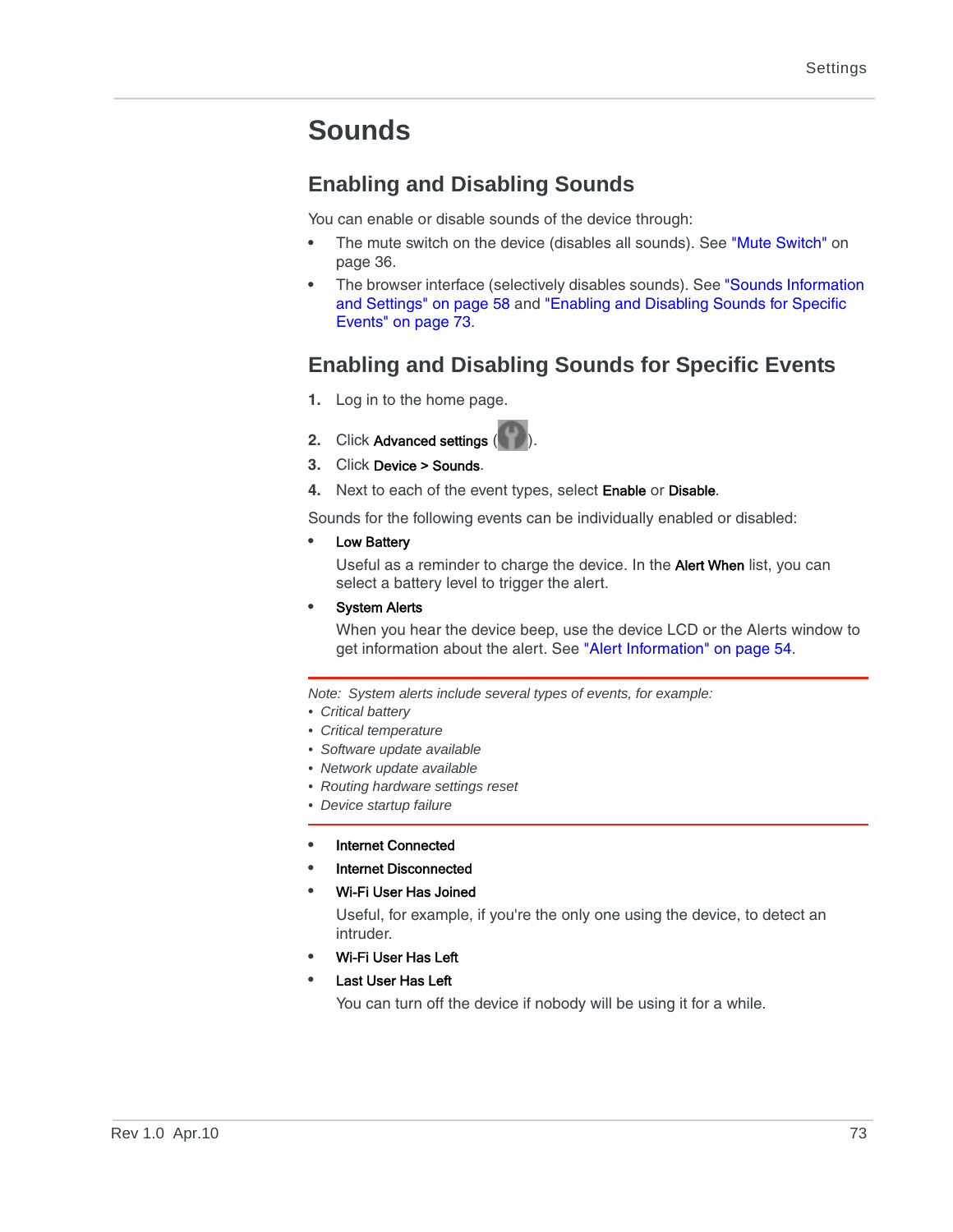# **Low Battery Alert**

You can set an alert to sound when the battery level is low.

### **Setting the Alert From the Home Page**

- **1.** Ensure you're logged in to the home page.
- **2.** Click the Sounds icon (
- **3.** In the Sounds window, select Low battery.

### **Setting the Alert From the Advanced Settings Window**

- **1.** Log in to the home page.
- **2.** Click Advanced settings (
- **3.** Click Device > Sounds.
- **4.** For the Low Battery field, select Enable.
- **5.** In the Alert When list, click a battery level to trigger the alert.

# **Critical Battery Level Alert**

You can enable an alert to sound when the battery level is critical (that is, dangerously low).

- **1.** Log in to the home page.
- **2.** Click Advanced settings (
- **3.** Click Device > Sounds.
- **4.** For the System Alerts field, select Enable.

*Note: System alerts include several types of events, for example:*

- *Critical battery*
- *Critical temperature*
- *Software update available*
- *Network update available*
- *Routing hardware settings reset*
- *Device startup failure*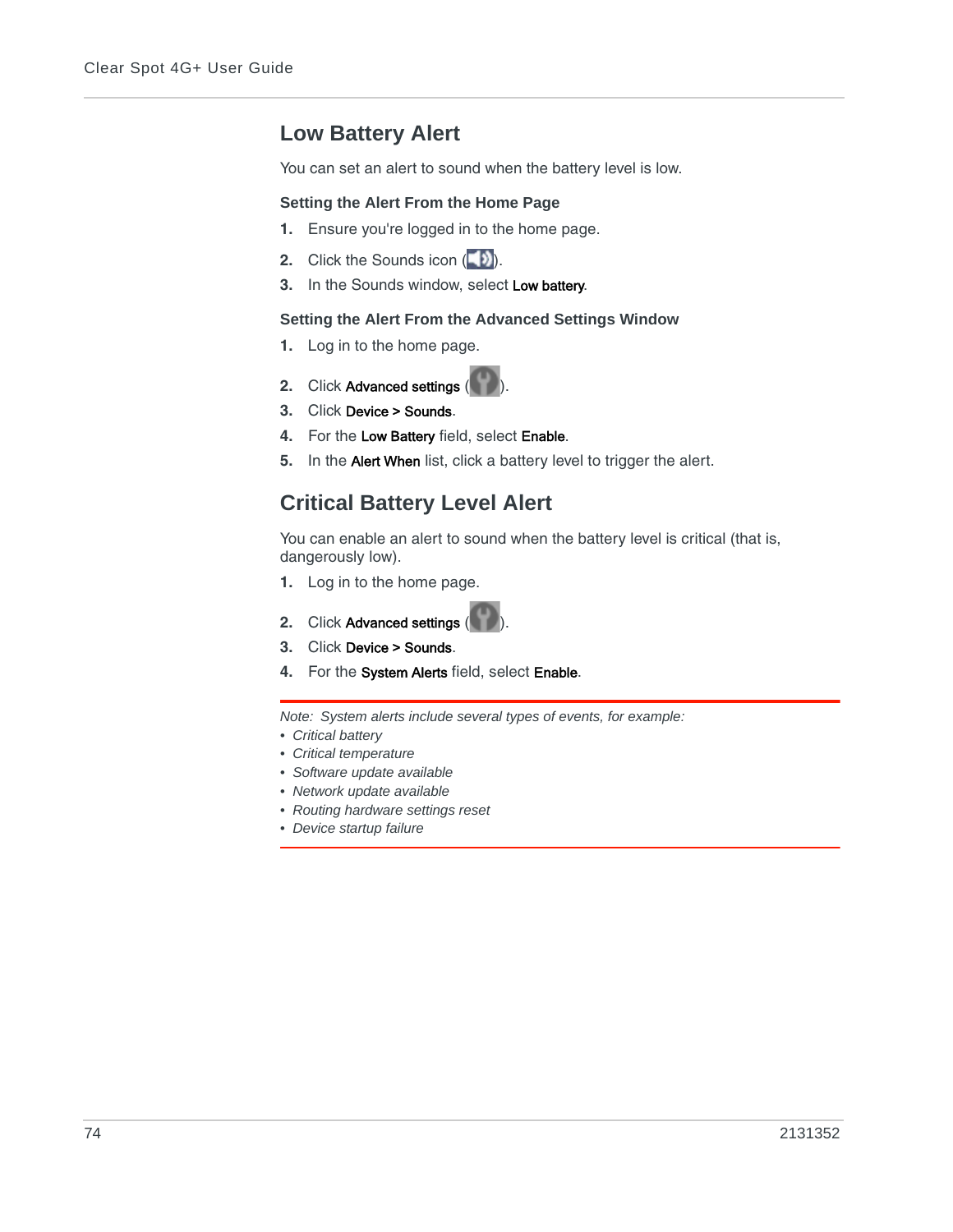# **Login Settings**

# <span id="page-74-0"></span>**Changing the Administrator Password**

*Note: If you forget the Admin login password, you'll need to reset the device to its default settings and go through the device setup. See* ["What Do I Do if I Forgot the Adminis](#page-110-0)[trator Password?" on page 111](#page-110-0)*.*

- **1.** Log in to the home page.
- **2.** Click Advanced settings (
- **3.** Click Device > Basic.
- **4.** In the Admin Password field, type the new password (1–20 characters/ numbers).

# <span id="page-74-1"></span>**Automatic Login ("Remember Me")**

If you enable automatic login:

- **•** Anyone who uses the computer will automatically be logged in to the home page (as long as no one else has already logged in from another computer); entering the administrator password is not required.
- **•** The timeout security feature is disabled you will never be automatically logged off.

To enable automatic login:

- **1.** From the computer that you want to enable automatic login, log in to the home page.
- **2.** In the login area, select the Remember me check box.

You can repeat the above steps on other computers; however, since only one administrator can be logged in at a time, only the first person to display the home page will be logged in.

## **Viewing Computers That Are Set to Automatically Log In as Administrator**

- **1.** Log in to the home page.
- **2.** Click Advanced settings
- **3.** Click Device > Basic.
- **4.** Next to Remember Me Client List, click show list.

**Disabling Automatic Login For a Specific Computer**

- **1.** Log in to the home page.
- **2.** Click Advanced settings
- **3.** Click Device > Basic.
- **4.** Next to Remember Me Client List, click show list.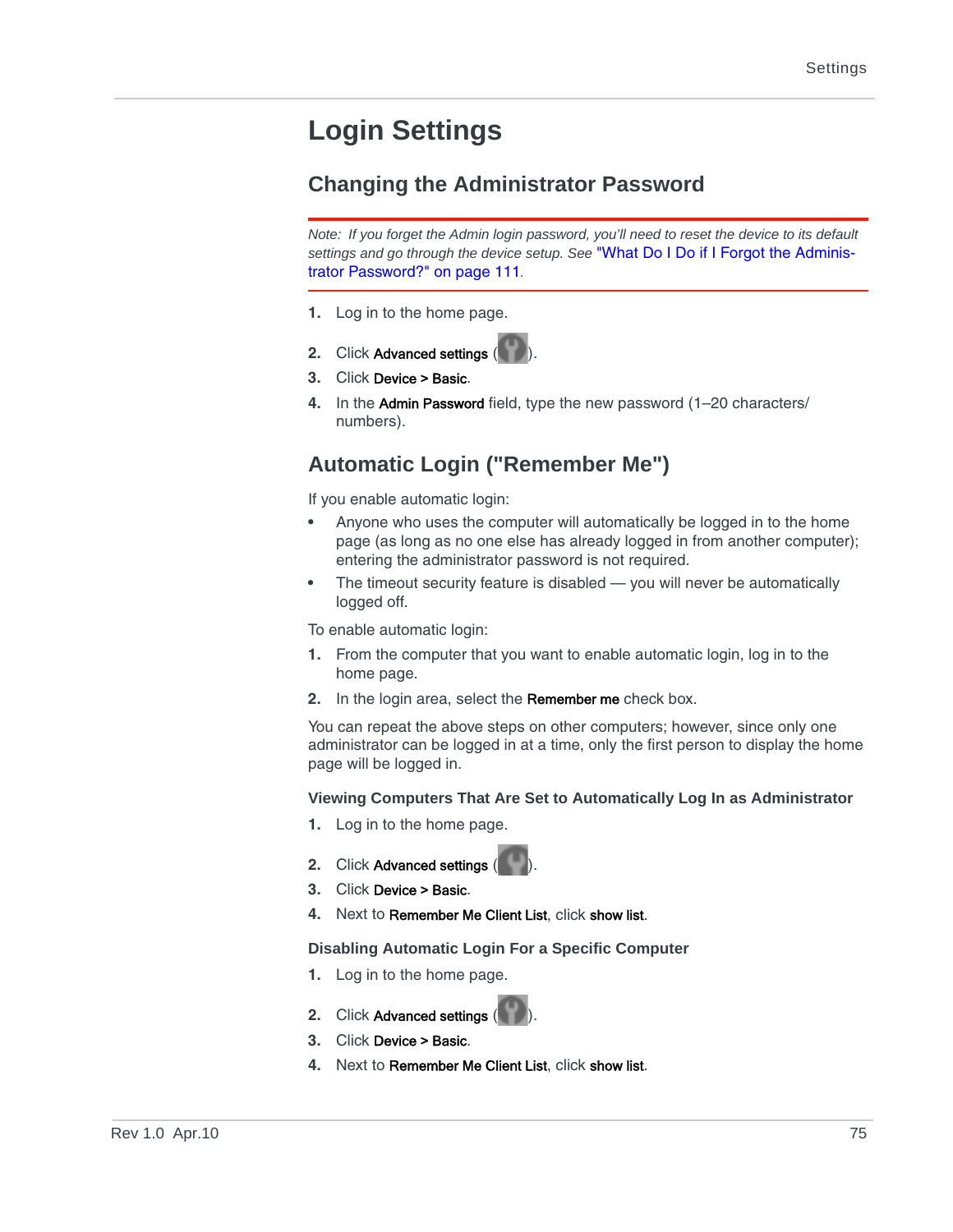**5.** In the row for the computer that you want to disable automatic login, click Remove.

# **Advanced Settings**

From the Advanced Settings window you can configure all the settings of the device and the browser interface.

The Advanced Settings window has the following tabs; each tab has several panels.

- **•** Device tab. See ["Device Tab" on page 76.](#page-75-0)
- **•** WAN tab. See ["WAN Tab" on page 80.](#page-79-0)
- **•** Wi-Fi tab. See ["Wi-Fi Tab" on page 82.](#page-81-0)
- **•** Router tab. See ["Configuring the Router Tab" on page 93.](#page-92-0)

For help on a tab, click Help  $(2)$ . For most fields and buttons, contextual (fieldlevel) Help appears to the right of the window, when you move the cursor over the item. For more information, see ["Contextual Help in the Advanced Settings](#page-108-0)  [Window" on page 109](#page-108-0).

# **Accessing the Advanced Settings Window**

- **1.** Ensure you're logged in to the home page.
- **2.** Click Advanced settings (

# <span id="page-75-0"></span>**Device Tab**

## **Basic Panel**

- **1.** Log in to the home page.
- **2.** Click Advanced settings ( ).
- **3.** Click Device > Basic.

From this window, you can view and adjust settings, or perform the following actions:

- **•** Admin Password Login password. See ["Changing the Administrator](#page-74-0)  [Password" on page 75](#page-74-0).
- **Remember Me Client List** View a list of computers that are set to automatically log in. See ["Automatic Login \("Remember Me"\)" on page 75.](#page-74-1)
- **•** Help for Advanced Settings Enable or disable contextual Help in the Advanced Settings window. See ["Contextual Help in the Advanced Settings](#page-108-0)  [Window" on page 109](#page-108-0).
- **Import Router Settings** Import configuration settings. See "Importing [Settings" on page 105.](#page-104-0)
- **Export Router Settings** Export configuration settings. See "Exporting [Settings" on page 105.](#page-104-1)
- **•** Update Firmware From File. See ["Upgrade Firmware From a File" on page 65.](#page-64-0)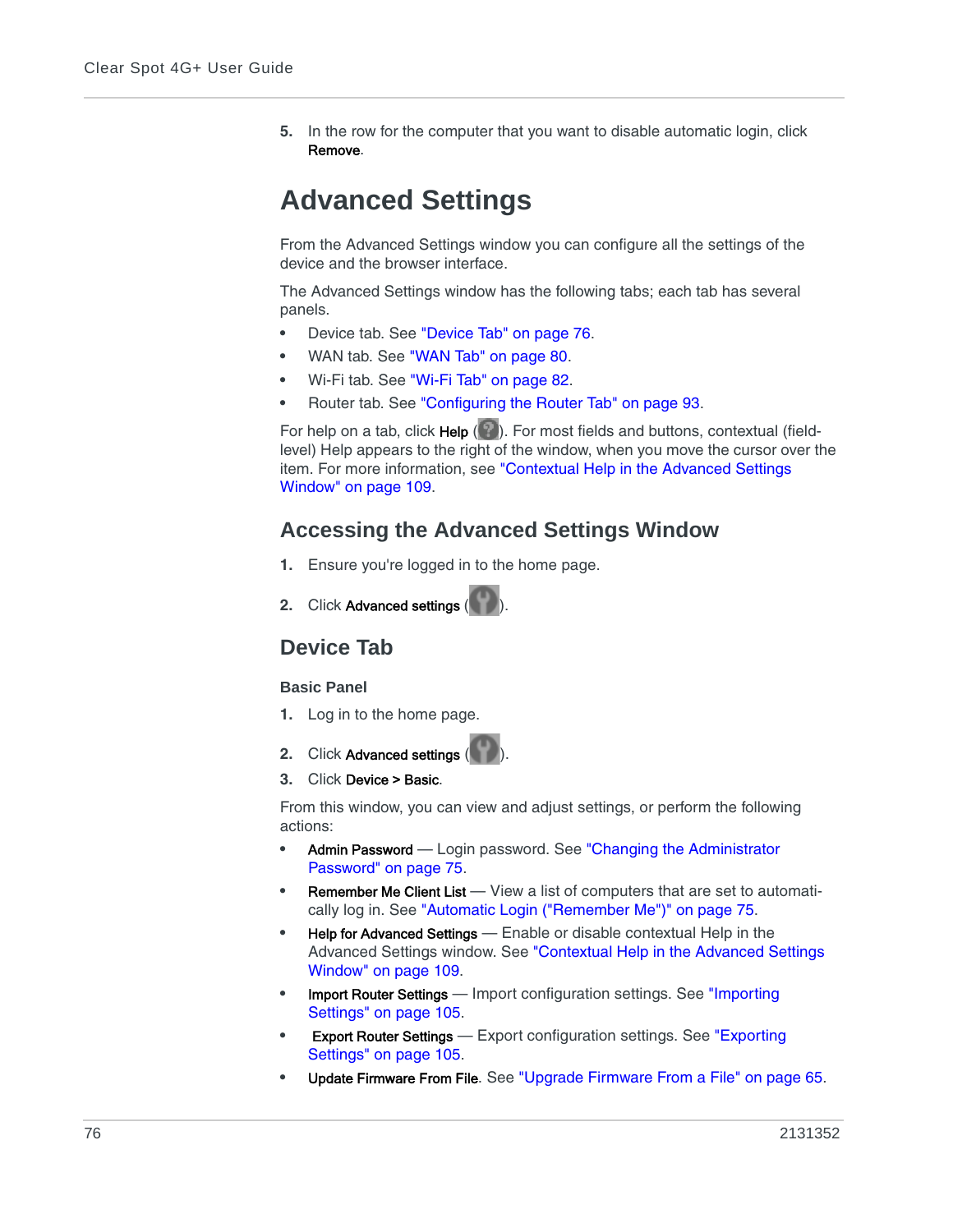- Standby Timer on Battery or USB and On AC Power Enable standby (low power) mode. See ["Standby \(Low Power\) Mode" on page 56](#page-55-0).
- **•** Check for Updates automatically and Check for updates now. See ["Automatically](#page-63-0)  [Checking for Updates" on page 64](#page-63-0) and ["Manually Checking for Updates" on](#page-64-1)  [page 65](#page-64-1).
- **TRU-Install** Installs the necessary drivers the first time you connect the Clear Spot 4G+ personal hotspot to your Windows or Mac computer. For information on this feature, see ["TRU-Install" on page 43.](#page-42-0)

### **Display Panel**

From the Display panel of the Device tab, you can configure settings for the device LCD.

- **1.** Log in to the home page.
- **2.** Click Advanced settings ( ).
- **3.** Click Device > Display.

From this window, you can view or adjust these settings:

- Lighting of the power button  $\bigoplus$  on the device (Power Button LED). See ["Enabling and Disabling the LED" on page 72.](#page-71-0)
- **•** Turn the LCD on or off (LCD Backlight). See ["Turning the LCD On or Off" on](#page-70-0)  [page 71](#page-70-0).
- **•** LCD timeout how soon the LCD goes dormant (Turn Off Backlight). See ["Setting the LCD Timeout" on page 72](#page-71-1).
- **•** Brightness of the LCD (Backlight Settings). See ["Setting the LCD Brightness"](#page-71-2)  [on page 72](#page-71-2).

### **microSD Card Panel**

- **1.** Log in to the home page.
- **2.** Click Advanced settings
- **3.** Click Device > microSD Card.

From this window, you can view and adjust settings, or perform the following actions:

- **•** Status of the microSD card slot.
- **•** Enable the microSD card slot. See ["Enabling the microSD Card Slot" on](#page-60-0)  [page 61](#page-60-0).
- **•** Folder name for the shared micro SD card. See ["microSD Shared Folder](#page-60-1)  [Name" on page 61.](#page-60-1)
- **•** Set up access to the microSD Card. See ["Setting Up Access to the microSD](#page-60-2)  [Card" on page 61.](#page-60-2)

### **Sounds Panel**

From the Sounds panel of the Device tab, you can enable or disable sounds for specific types of events.

**1.** Log in to the home page.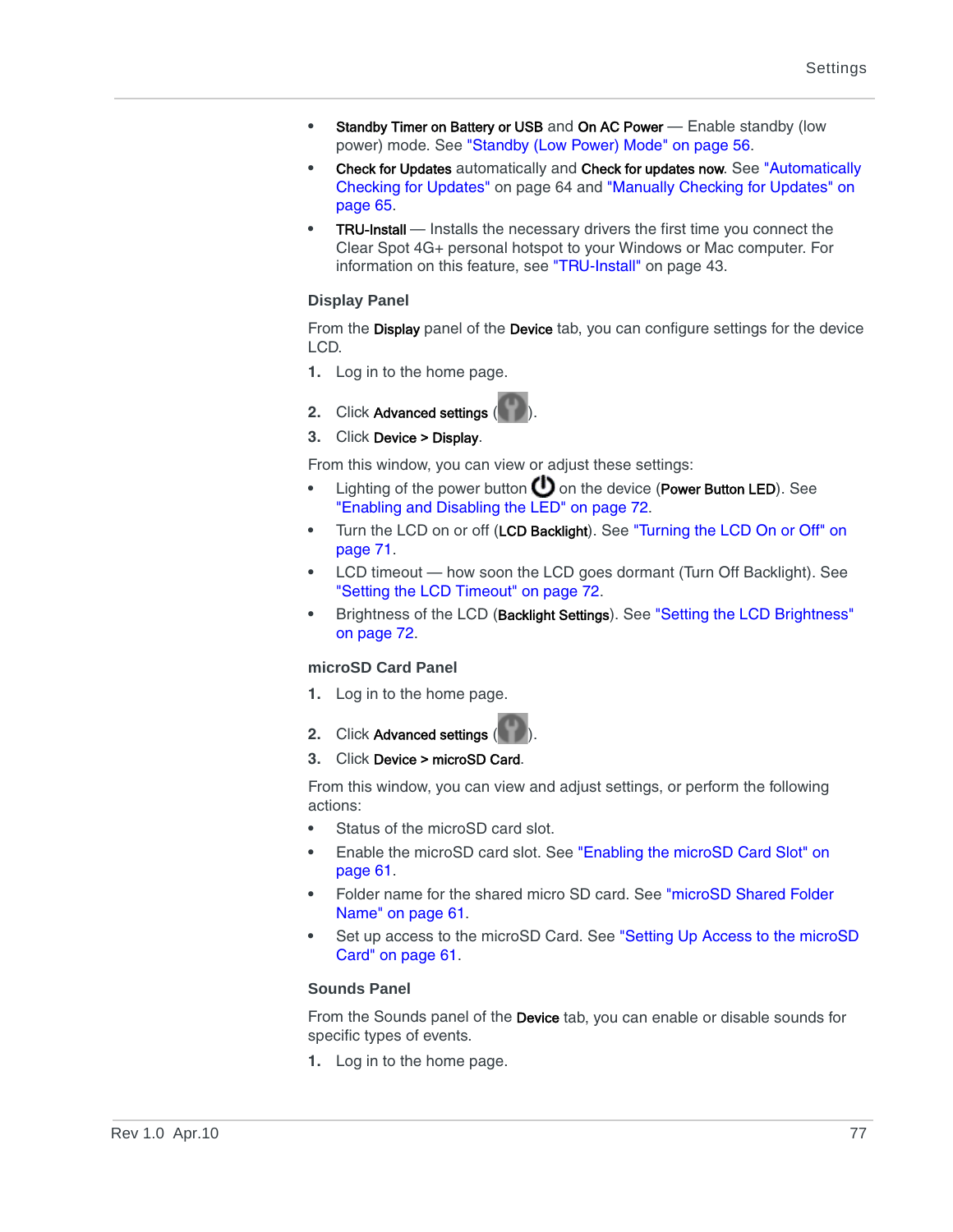- **2.** Click Advanced settings (**12.** )
- **3.** Click Device > Sounds.
- **4.** Next to each of the event types, select Enable or Disable.

Sounds for the following events can be individually enabled or disabled:

**•** Low Battery

Useful as a reminder to charge the device. In the Alert When list, you can select a battery level to trigger the alert.

**•** System Alerts

When you hear the device beep, use the device LCD or the Alerts window to get information about the alert. See ["Alert Information" on page 54.](#page-53-0)

*Note: System alerts include several types of events, for example:*

- *Critical battery*
- *Critical temperature*
- *Software update available*
- *Network update available*
- *Routing hardware settings reset*
- *Device startup failure*
- **•** Internet Connected
- **•** Internet Disconnected
- **•** Wi-Fi User Has Joined

Useful, for example, if you're the only one using the device, to detect an intruder.

- **•** Wi-Fi User Has Left
- **•** Last User Has Left

You can turn off the device if nobody will be using it for a while.

#### **About Panel**

- **1.** Log in to the home page.
- **2.** Click Advanced settings (
- **3.** Click Device > About.

*Note: 4G information is not available if* WAN mode *is "3G only". (*WAN mode *is in*  Advanced settings > WAN > Setup*.)*

The following information is displayed:

- **•** Model Number
- **•** Manufacturer
- **•** Software Version.

Firmware version for the routing hardware component of the device.

**•** Activation Status. 3G activated, or not activated.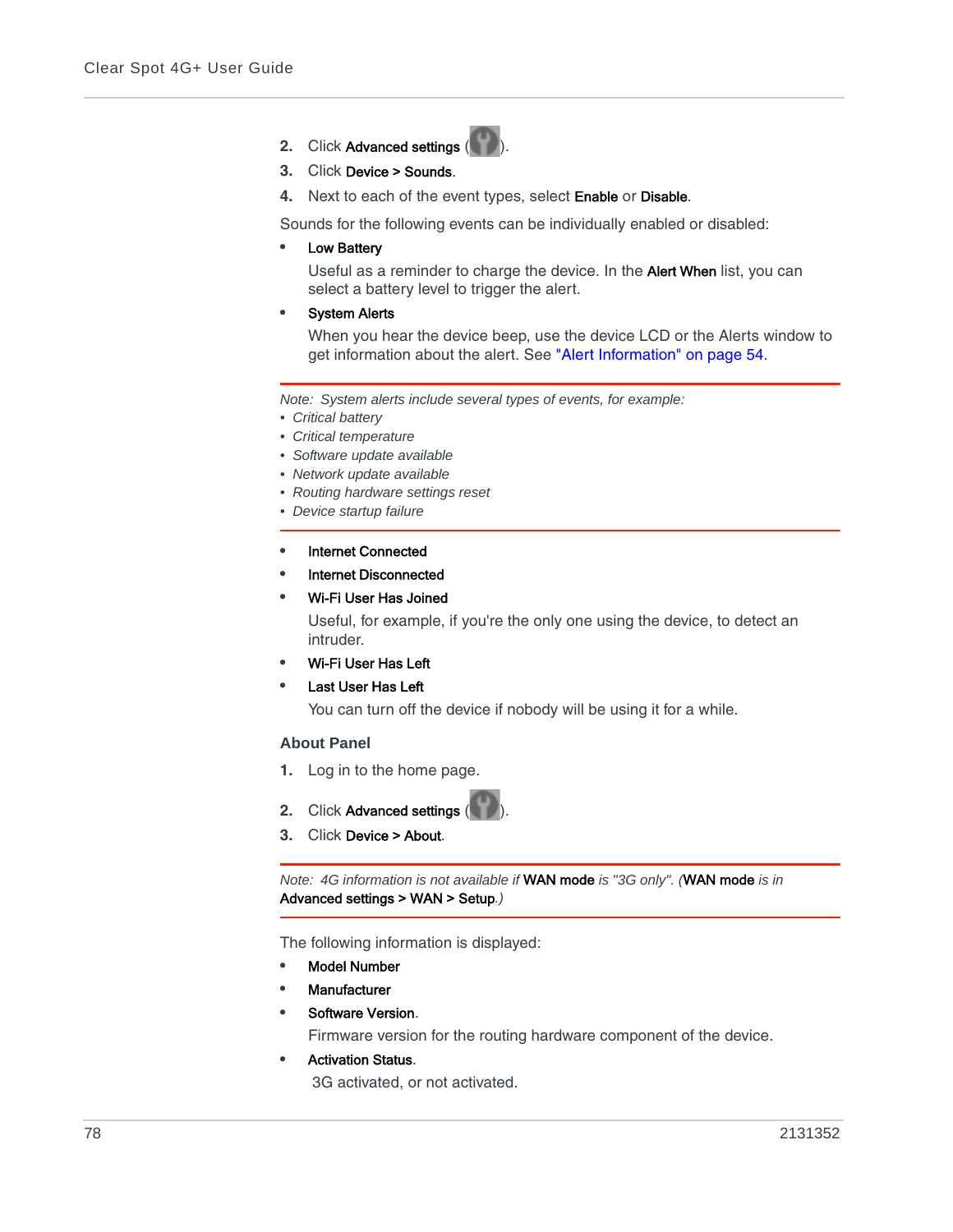**•** Activation Date.

Date that the 3G modem was first activated.

**•** Network Operator.

The carrier that your device was activated for.

- **•** Wi-Fi Firmware Version
- **•** Router PRI Version.

PRI version for the routing hardware component of the device. The PRI (Product Release Instructions) is a file that contains the settings used to configure wireless products for a particular service provider, customer, or purpose.

**ESN or MEID (3G).** 

The ESN (Electronic Serial Number) is the unique first-generation serial number assigned to the 3G component of the device.

The MEID (Mobile Equipment Identifier) is the unique second-generation serial number assigned to the 3G component of the device.

**•** PRI Version.

PRI version of the 3G component of the device. The PRI (Product Release Instructions) is a file that contains the settings used to configure wireless products for a particular service provider, customer, or purpose.

**•** MSID (Mobile Station ID)

The MSID is also known as IMSI (International Mobile Station Identity) — an identifier of a device on the 3G network.

**•** PRL Version.

The PRL (Preferred Roaming List) is an account configuration item set by your service provider. It controls the radio channels and network carrier used by the 3G modem. An updated PRL may improve your 3G network service.

**•** Firmware Version.

Firmware version of the 3G component of the device.

**•** MAC Address.

MAC address of the 4G module. Each wireless device has a unique MAC address (assigned by its manufacturer).

**•** Firmware Version.

Firmware version of the 4G component of the device.

The window also has buttons to:

- **•** Save the information to a text file.
- **•** Reset the 3G/4G configuration of the device to default settings. See ["Resetting the 3G/4G Configuration to Default Settings" on page 92](#page-91-0).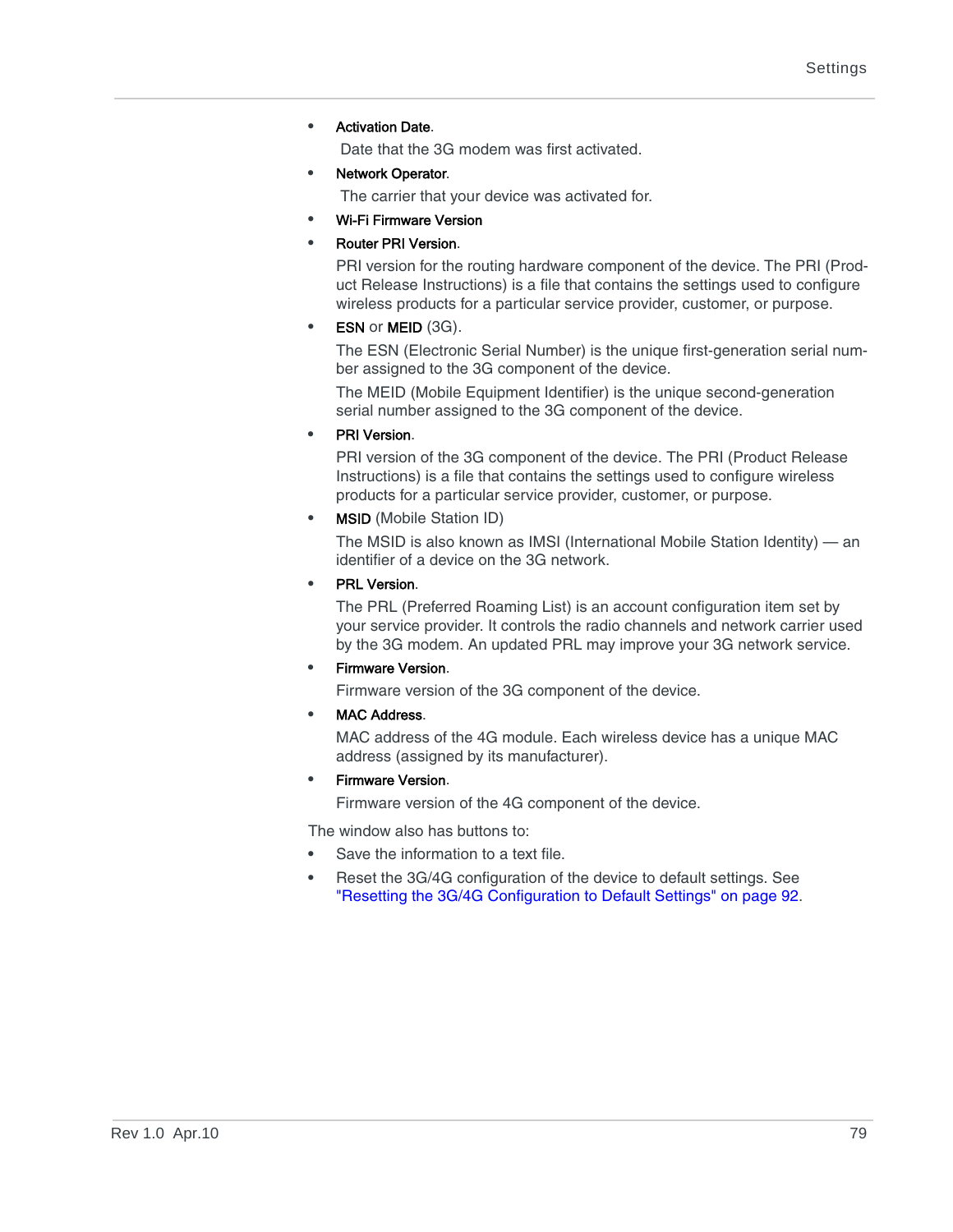### **Log Panel**

- **1.** Log in to the home page.
- **2.** Click Advanced settings (
- **3.** Click Device > Log.

From this window, you can:

- **•** Enable logging of system events. See ["Enabling and Disabling Logging of](#page-106-0)  [System Events" on page 107](#page-106-0).
- **•** Enable logging of connects/disconnects. See ["Enabling and Disabling](#page-105-0)  [Logging of Connect/Disconnects" on page 106.](#page-105-0)
- **•** Export logs. See ["Exporting System Events" on page 107](#page-106-1) and ["Exporting the](#page-105-1)  [Connection History" on page 106.](#page-105-1)
- **•** Clear logs. See ["Clearing the System Events Log" on page 107](#page-106-2) and ["Clearing](#page-105-2)  [the Connection History" on page 106](#page-105-2).
- **•** Set the method used for time acquisition. See ["Setting the Method Used for](#page-106-3)  [Time Acquisition" on page 107](#page-106-3).

# <span id="page-79-0"></span>**WAN Tab**

See also ["3G Panel" on page 92.](#page-91-1)

### **Setup Panel**

- **1.** Log in to the home page.
- **2.** Click Advanced settings (
- **3.** Click WAN > Setup.

From this window, you can view and adjust settings, or perform the following actions:

- **•** Active Network Network that is currently being used for your data connection: 3G, 4G, or none.
- **•** Network Operator.

The carrier that your device was activated for.

- **Session Duration** How long you've been connected to the network.
- **Session Total Data** Amount of data transferred over the lifetime of the device (by network type) and in the current session.
- **WAN Mode** Network(s) to connect to, and in what order.
	- **·** 4G Preferred Connection can be established to either 3G or 4G; if both are available, 4G is used. This setting is recommended if your service provider has no data limit for 4G, but does for 3G, or you want to take advantage of the faster data transfer speeds of 4G.
	- **·** 4G Only Connection can be established only to 4G.
	- **·** 3G Only Connection can be established only to 3G.

If you don't have 4G coverage, you can save power by selecting "3G Only".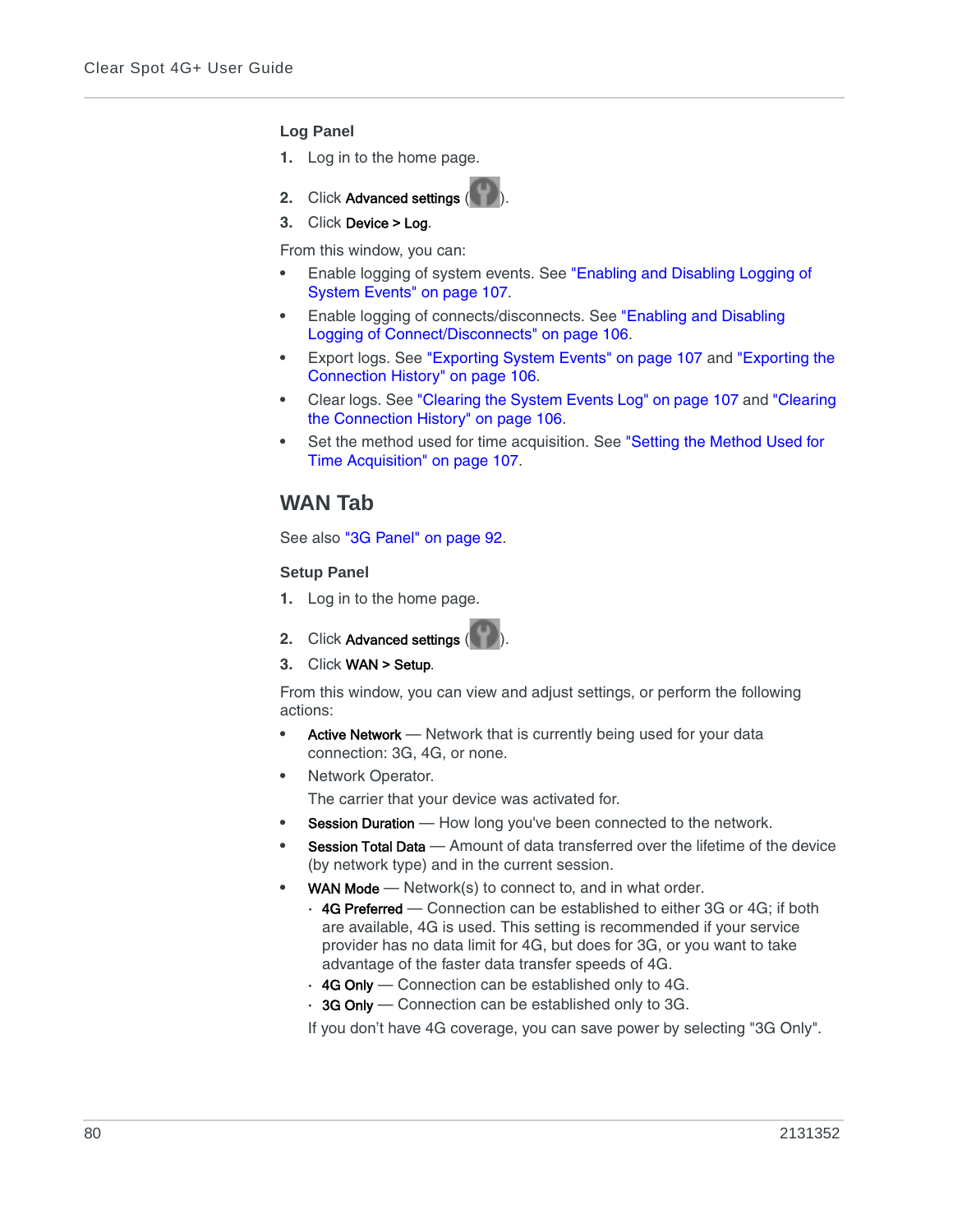- **Connect Automatically** to the network when the Clear Spot 4G+ personal hotspot powers on.
- **Failover wait time** How long the device should wait, after it loses the connection with the preferred network, before it attempts to connect to the other network (not available if WAN mode is "3G only" or "4G only").
- **Switchback wait time** How long the device should wait, when the lesspreferred network is connected and the preferred network becomes available, before switching to the preferred network (not available if WAN mode is "3G only" or "4G only").
- Update 3G PRL Check whether an updated PRL is available.

The PRL (Preferred Roaming List) is an account configuration item set by your service provider. It controls the radio channels and network carrier used by the 3G modem. An updated PRL may improve your 3G network service.

*Note: A 3G connection to the Internet won't be available until the update is complete. (The 4G connection won't be affected).*

**•** Update 3G Profile — Check whether an updated profile for your 3G connection is available.

An updated profile may improve your 3G network service.

### **4G Panel**

To access this panel:

- **1.** Log in to the home page.
- **2.** Click Advanced settings
- **3.** Click WAN > 4G.

*Note: 4G information is not available if* WAN mode *is "3G only". (*WAN mode *is in*  Advanced settings > WAN > Setup*.)*

From this window, you can view this 4G information:

- **Connection Status** connected, or not connected.
- **Coverage Type** 4G, 4G Off, or no service.
- **•** RSSI and CINR.

RSSI reflects the signal strength of the network.

CINR stands for Carrier to Interference-plus-Noise Ratio, and is a measurement of signal effectiveness. For the receiver to decode the carrier signal, the latter must be in an acceptable CINR range.

- **Tx Power** Transmitter power. A higher number is better.
- **Center Frequency** Frequency of the 4G channel used for the data connection.
- **NSP-ID** ID of the 4G Network Service Provider.
- **NAP-ID** ID of the 4G Network Access Provider.
- **•** BSID Base Station ID.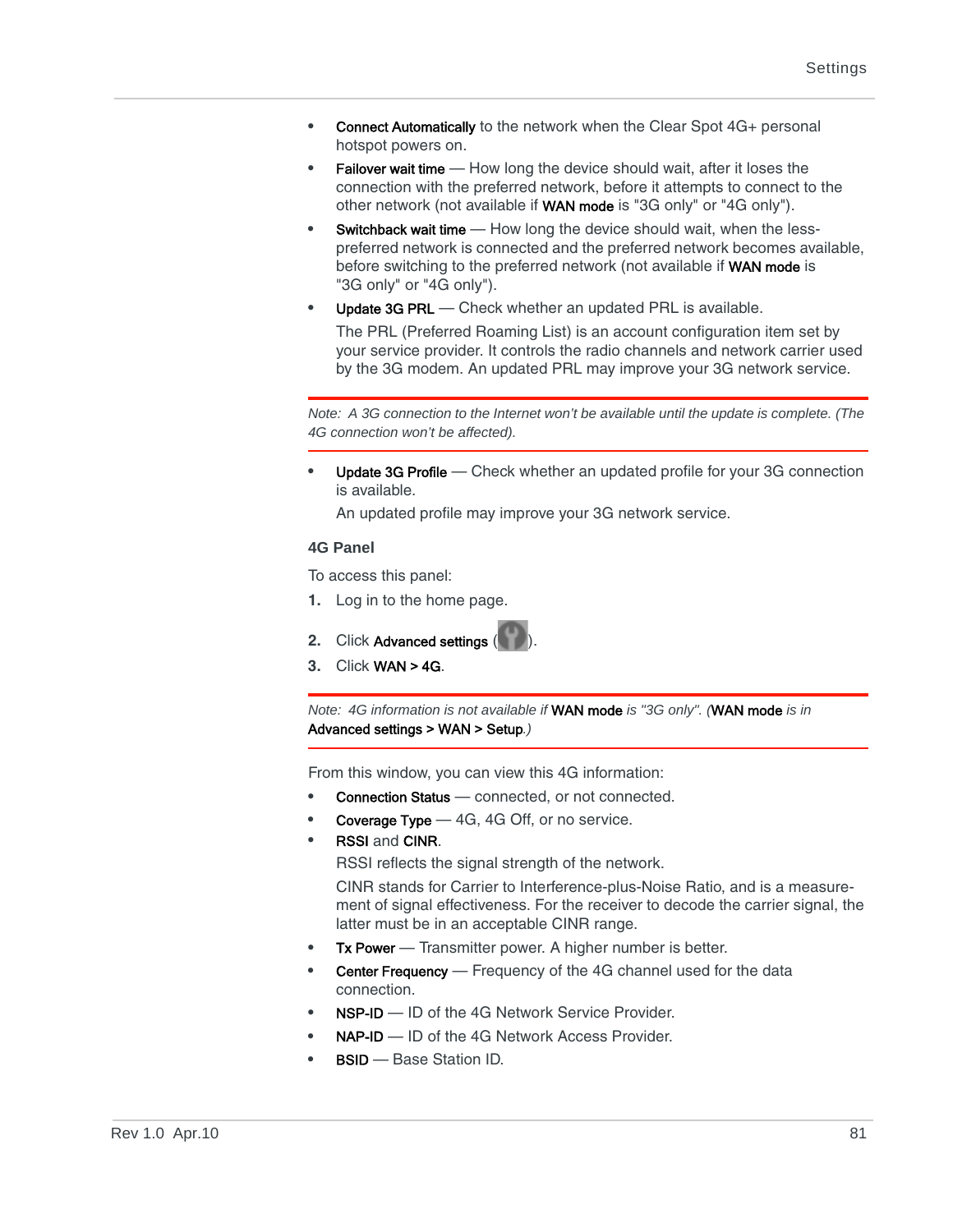- **Preable** Preamble ID of the current base station that the modem is listening to.
- **Realm** Login address used for 4G service (user@realm).
- **•** Certificate information

# <span id="page-81-0"></span>**Wi-Fi Tab**

## <span id="page-81-1"></span>**Network Panel**

- **1.** Log in to the home page.
- **2.** Click Advanced settings (
- **3.** Click Wi-Fi > Network.

From this window, you can view and adjust settings, or perform the following actions:

- **Disable Wi-Fi upon USB-PC** Only a computer that is connected to the device through the USB cable can use the device. See "Disabling Wi-Fi When [Connected Through USB" on page 91](#page-90-0).
- **SSID** Wi-Fi network name; identifies your Wi-Fi network and is visible to other Wi-Fi-enabled devices. See ["SSID \(Wi-Fi Network Name\)" on page 84.](#page-83-0)
- **Hostname** Device name. See ["Host Name \(Device Name\)" on page 90](#page-89-0) and ["Displaying the Home Page of the Device" on page 46](#page-45-0).
- **•** Link SSID and Hostname. See ["Linking the SSID and the Host Name" on](#page-84-0)  [page 85](#page-84-0).

If you link the SSID (Wi-Fi network name) and the Hostname (name of your device):

- **•** The SSID becomes whatever the Hostname is (you cannot change the SSID — only the Hostname).
- **•** You only need to remember one name when selecting the Wi-Fi network, accessing the browser interface, or accessing the microSD card.
- **•** SSID Broadcast.

If broadcast is enabled, the wireless network is displayed in the list of Wi-Fi networks available in the local area. For increased security, set this field to **Disable**. You will need to give the SSID to the people who will be accessing your network.

**•** Max Number of Users

Limits the number of Wi-Fi users that can connect to the device. A smaller number improves performance and security.

- **Battery or USB Powered** (power settings)
	- **·** Better battery life At the cost of a shorter Wi-Fi range.
	- **·** Longer Wi-Fi range At the cost of a shorter battery life.
- **•** AC Powered (power settings)
	- **·** Longer Wi-Fi range
	- **·** Shorter Wi-Fi range
- **•** Wi-Fi Channel

The Wi-Fi channel is the active channel of the Wi-Fi access point. If your network is having performance issues (possibly caused by other Wi-Fi networks in the vicinity using the same channel), try a different Wi-Fi channel.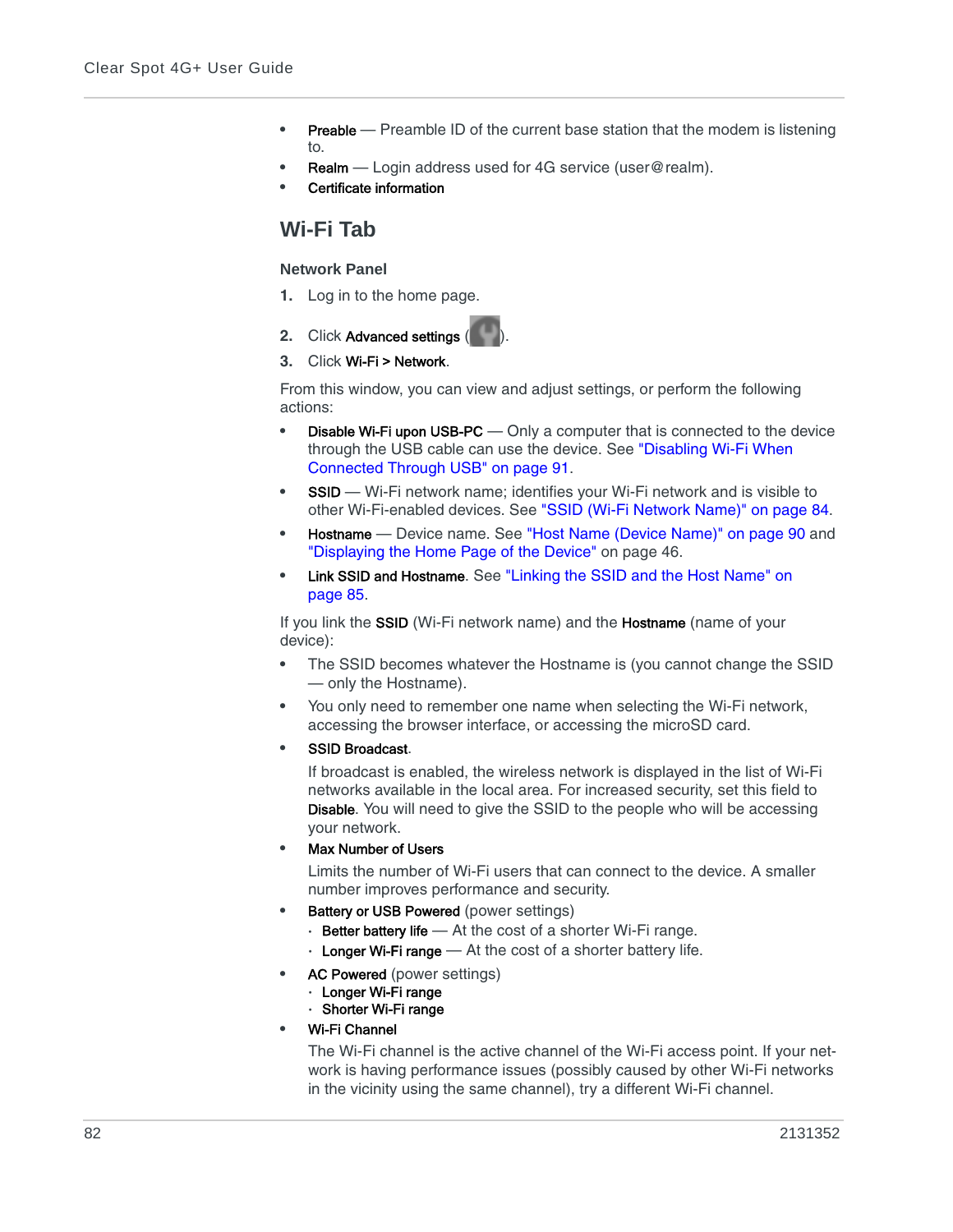**•** Basic Rate — Type of wireless devices connected to your network.

If you're certain that all of the Wi-Fi devices used with your device support 802.11g, then select 802.11g only (this ensures faster Wi-Fi speeds); otherwise, select 802.11b/g compatibility.

**•** RTS Threshold

Specifies the smallest packet size, in bytes, for which RTS/CTS (Request to Send/Clear to Send) handshaking is used. The recommended value is 2347.

Change this value only if you're experiencing inconsistent data flow. Make only minor changes to this value.

**•** Fragmentation Threshold

Specifies the largest allowable size, in bytes, for a packet. If the packet is larger than this, it is fragmented into multiple packet before it is transmitted. To prevent poor network performance, it's recommended to keep this value as large as possible (up to 2346).

**List of connected devices** — Display a window that shows connected computers.

A row may optionally show one or both of these icons:

- The user of this computer is logged in as administrator.
- **•** This computer is connected to the device through the USB cable.

### **Security Panel**

- **1.** Log in to the home page.
- **2.** Click Advanced settings (
- **3.** Click Wi-Fi > Security.

From this window, you can set the:

- **•** Wi-Fi security type. See ["Wi-Fi Security" on page 86.](#page-85-0)
- **•** Wi-Fi password. See ["Wi-Fi Password" on page 87.](#page-86-0)
- **•** Wi-Fi Password Reminder feature. See ["Wi-Fi Password Reminder" on](#page-87-0)  [page 88](#page-87-0).

## **MAC Filter Panel**

The MAC (Media Access Control) filter is used to grant ("whitelist") or block ("blacklist") wireless devices access to the Wi-Fi, 3G, and 4G networks. Access is based on the MAC address of each wireless device.

MAC filtering can prevent unauthorized wireless devices from connecting to your network.

MAC filtering increases security of your network. You can give access to your network, based on the MAC address of the wireless devices. This makes it harder for a hacker to use a MAC address to access your network.

To access this panel:

- **1.** Log in to the home page.
- **2.** Click Advanced settings
- **3.** Click Wi-Fi > MAC Filter.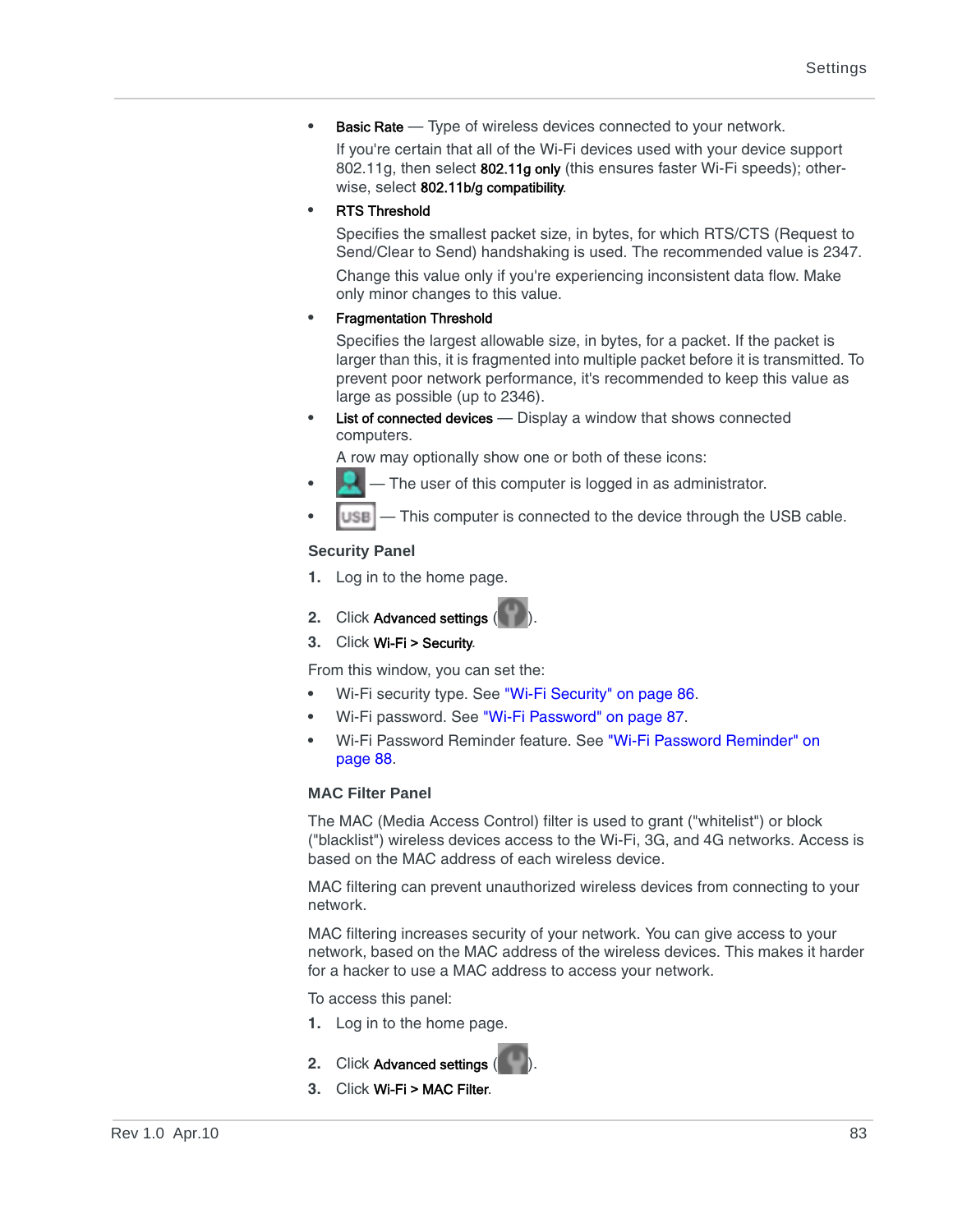From this window, you can:

- **•** Display a list of computers that are:
	- **·** Allowed to access the network (MAC Filter Mode = "Allow all in list")
	- **·** Not allowed to access the network (MAC Filter Mode = "Block all in list")
- **•** Add or remove a computer from the lists. See ["Specifying Computers That](#page-87-1)  [Can Access the Network" on page 88](#page-87-1) and ["Specifying Computers That Are](#page-88-0)  [Not Allowed to Access the Network" on page 89.](#page-88-0)
- **•** Display a list of computers that are currently connected through Wi-Fi. See ["Displaying a List of Currently Connected Computers" on page 90.](#page-89-1)

# **Configuring the Wi-Fi Network**

You can configure basic settings of the Wi-Fi network through the setup pages.

- **1.** Ensure you're logged in to the home page.
- **2.** Click Admin setup(

For more information, see ["Changing the Password and Settings" on page 38](#page-37-0).

You can configure basic and advanced settings of the Wi-Fi network through the Advanced settings window.

- **1.** Log in to the home page.
- **2.** Click Advanced settings (
- **3.** Click Wi-Fi > Network.

For more information, see ["Network Panel" on page 82](#page-81-1).

See also:

- **•** ["Disabling Wi-Fi When Connected Through USB" on page 91](#page-90-0).
- **•** ["Battery and USB Power Settings" on page 71.](#page-70-1)
- **•** ["AC Power Settings" on page 71](#page-70-2)

# <span id="page-83-0"></span>**SSID (Wi-Fi Network Name)**

The SSID identifies your Wi-Fi network and is visible to other Wi-Fi-enabled devices.

 It appears on your device's LCD screen; if more than one Clear Spot 4G+ personal hotspot is available, you can use this name to tell the devices apart.

You can display the home page by typing the SSID in your Web browser (if Link SSID and Hostname is selected; see "Linking the SSID and the Host Name" on [page 85](#page-84-0)).

You should make the SSID unique and change it on a regular basis for optimal security.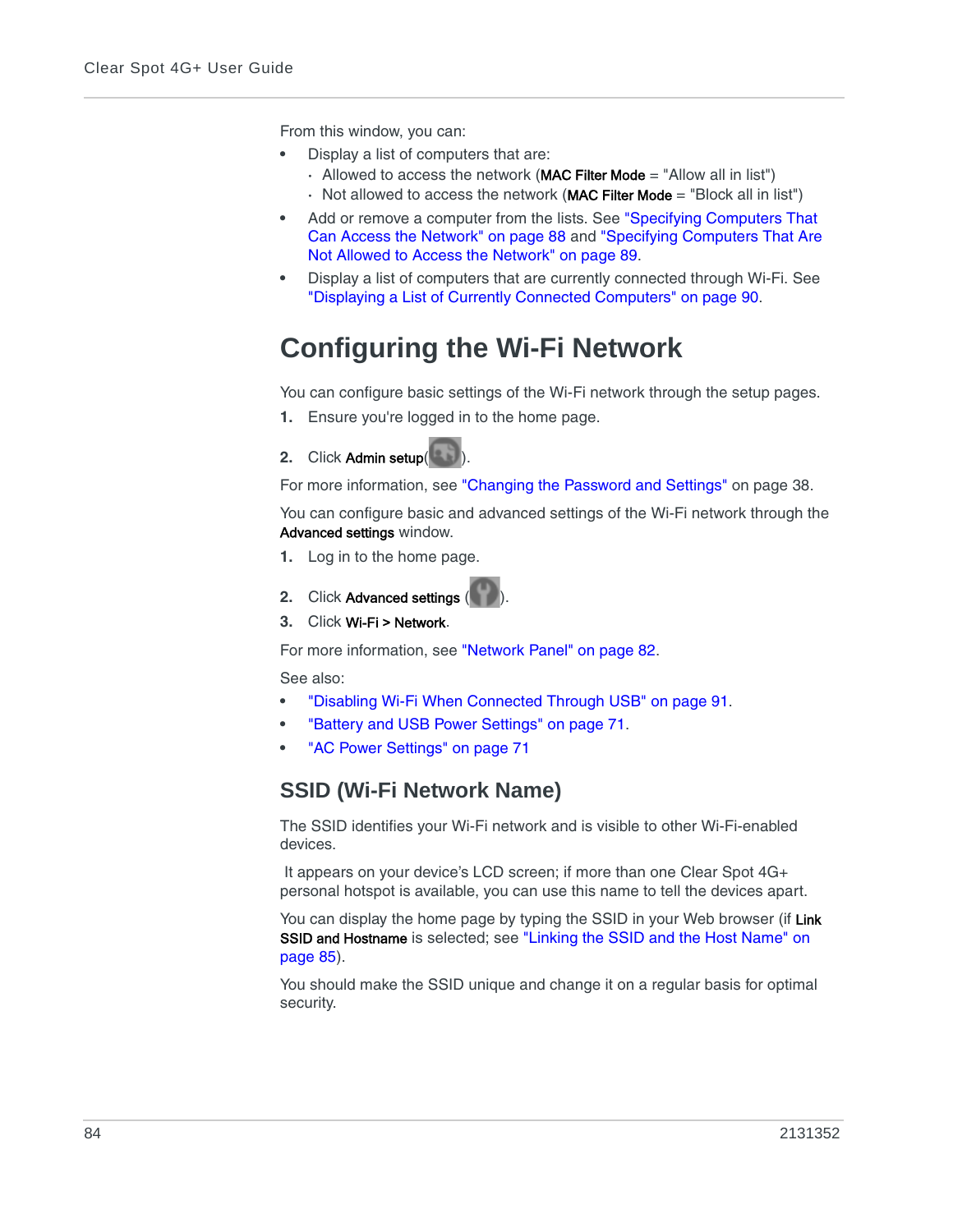To change the SSID:

- **1.** Log in to the home page.
- **2.** Click Advanced settings (
- **3.** Click Wi-Fi > Network.
- **4.** In the SSID field, enter the new name.

If the SSID field is not available, Link SSID and Hostname is enabled. You must either edit **Hostname** (and the SSID will get the same value), or disable Link SSID and Hostname and edit the SSID.

- **5.** Click Save.
- **6.** Reconnect to Wi-Fi: follow the instructions on-screen, and see ["How Do](#page-109-0)  [I Connect to Wi-Fi?" on page 110](#page-109-0).

*Note: If you're sharing your connection with others, they also must reconnect to Wi-Fi; provide them the new SSID. For security reasons, it's recommended you disable SSID Broadcast. See* ["Network](#page-81-1)  [Panel" on page 82](#page-81-1)*.*

## <span id="page-84-0"></span>**Linking the SSID and the Host Name**

If you link the SSID (Wi-Fi network name) and the Hostname (name of your device):

- **•** The SSID becomes whatever the Hostname is (you cannot change the SSID — only the Hostname).
- **•** You only need to remember one name when selecting the Wi-Fi network, accessing the browser interface, or accessing the microSD card.

To link the SSID and the Hostname:

- **1.** Log in to the home page.
- **2.** Click Advanced settings (
- **3.** Click Wi-Fi > Network or Router > LAN.
- **4.** Select the Link SSID and Hostname check box.

The SSID field gets the value of Hostname and becomes unavailable (grayed out).

**5.** Click Save.

The device resets, after which you must reconnect to Wi-Fi. See ["How Do](#page-109-0)  [I Connect to Wi-Fi?" on page 110](#page-109-0).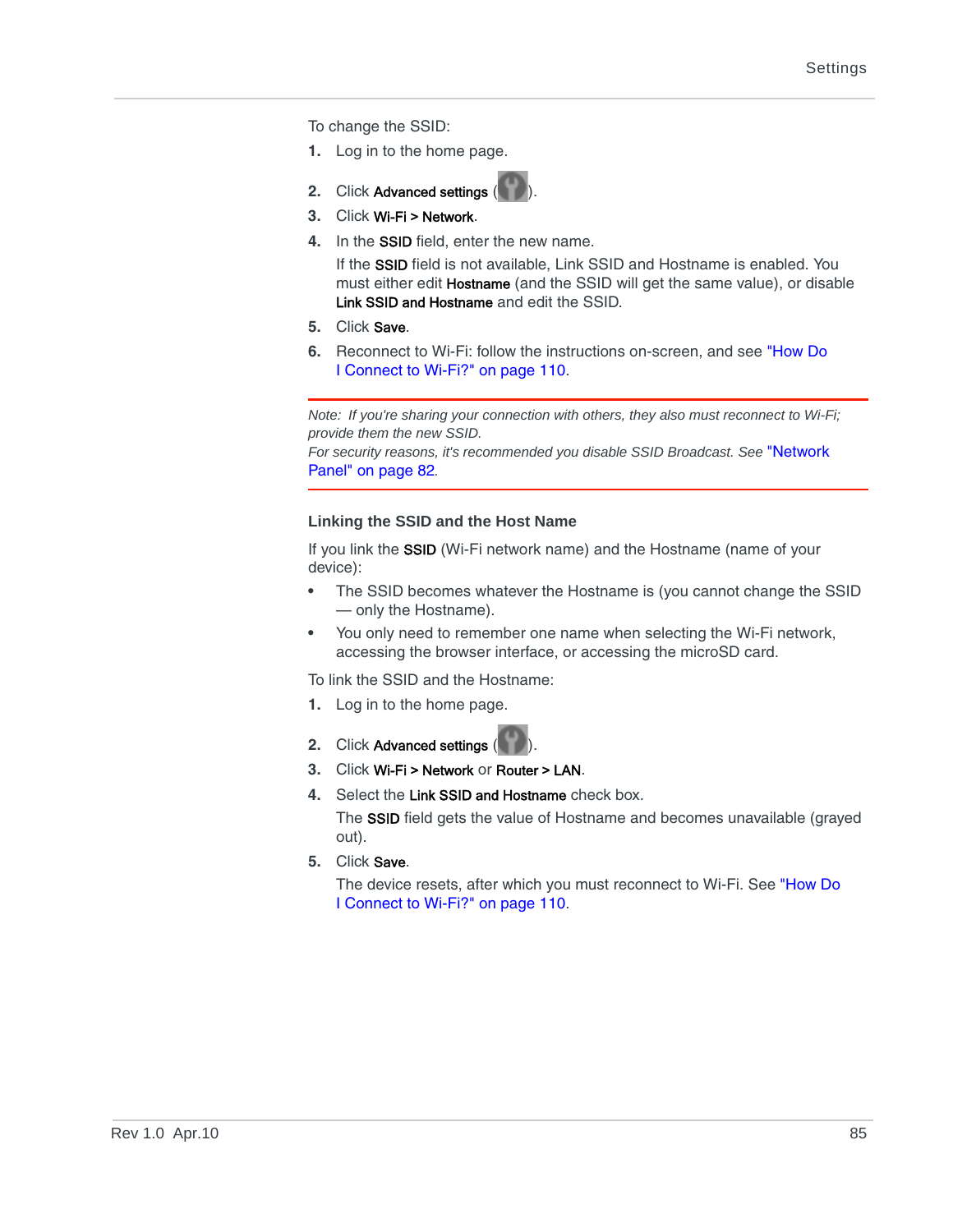# <span id="page-85-0"></span>**Wi-Fi Security**

By default, Wi-Fi security is enabled for your device and the Wi-Fi network.

*Note: All the devices used with the Clear Spot 4G+ personal hotspot must support the selected security type.* 

To change the security used by Wi-Fi:

- **1.** Log in to the home page.
- **2.** Click Advanced settings
- **3.** Click Wi-Fi > Security.
- **4.** Select one of the options:
- **•** None

No security (no password is required to access the Wi-Fi network); not recommended. Anyone may access your device and use your Internet connection (you are responsible for payment for data usage).

### **•** WEP-64 Bit - Shared

Lower security. Works with older and newer Wi-Fi devices. Recommended only if any of your devices don't support WPA or WPA2. Shared WEP uses the same key for encryption and authentication; some con-

sider shared WEP to be less secure than open WEP.

### **•** WEP-128 Bit - Shared

Lower security. Works with older and newer Wi-Fi devices. Recommended only if any of your devices don't support WPA or WPA2. Shared WEP uses the same key for encryption and authentication; some consider shared WEP to be less secure than open WEP.

**•** WEP-64 Bit - Open

Lower security. Works with older and newer Wi-Fi devices. Recommended only if any of your devices don't support WPA or WPA2. Open WEP uses the key for encryption, but not for authentication.

**•** WEP-128 Bit - Open

Lower security. Works with older and newer Wi-Fi devices. Recommended only if any of your devices don't support WPA or WPA2. Open WEP uses the key for encryption, but not for authentication.

**•** WPA-Personal - TKIP

A strong security standard, supported by most Wi-Fi devices.

**•** WPA-Personal - TKIP/AES

A strong security standard, supported by most Wi-Fi devices.

**•** WPA2-Personal - AES

A stronger, newer security standard. Limited to newer Wi-Fi devices.

**•** WPA2-Personal - TKIP/AES

A stronger, newer security standard. Limited to newer Wi-Fi devices.

**•** WPA/WPA2 Personal (recommended setting)

Wi-Fi devices that use either WPA or WPA2 can connect to the device. Supported by most Wi-Fi devices.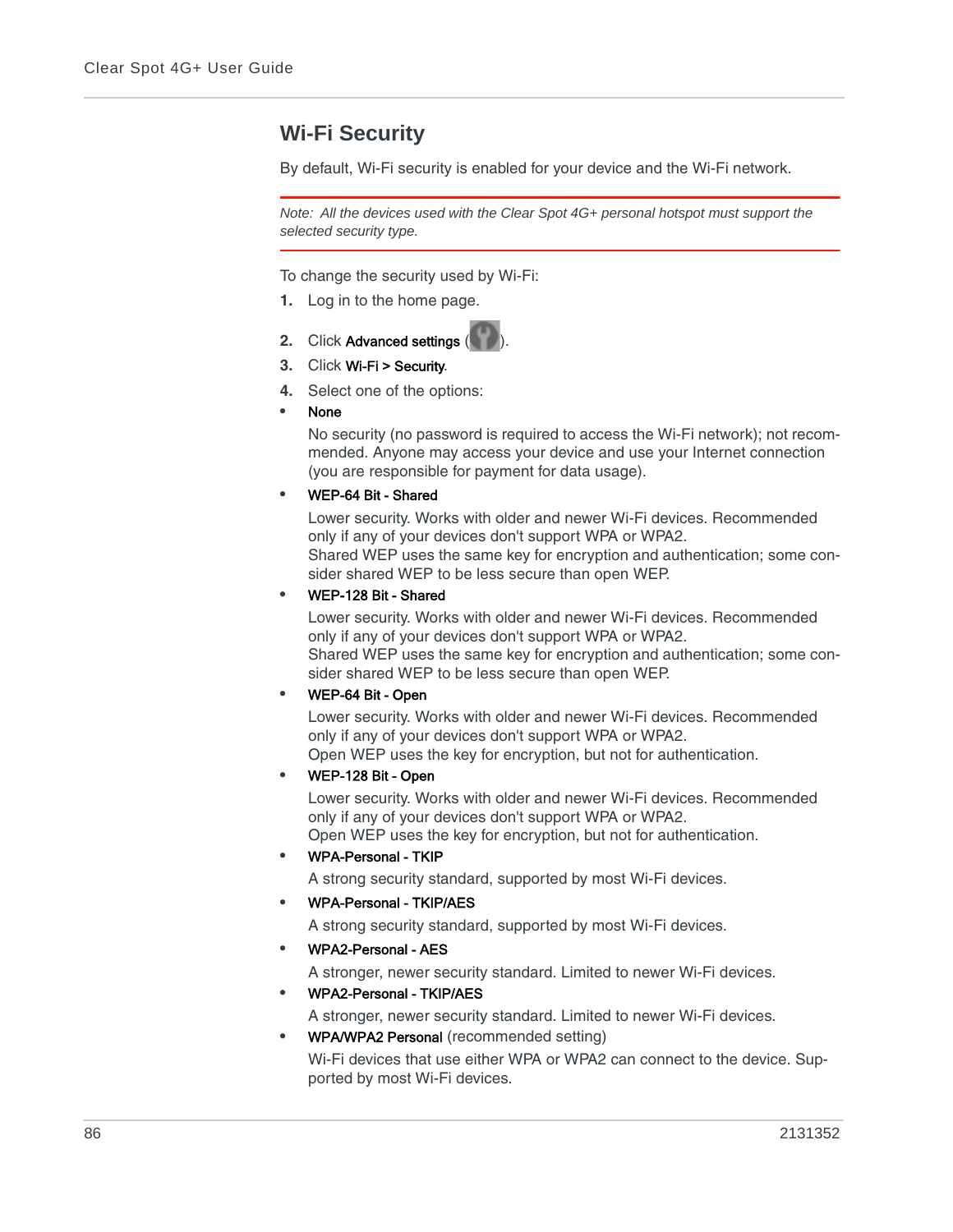### **5.** Click Save.

The option you select determines the Wi-Fi security used and also the maximum length of the Wi-Fi password.

### <span id="page-86-0"></span>**Wi-Fi Password**

If Wi-Fi security is enabled, a Wi-Fi password is required to connect to the Wi-Fi network.

Some general rules to make your password more secure:

- **•** Use letters and numbers
- Use special characters (for example,  $@)$
- **•** Use both uppercase and lowercase letters

To change the Wi-Fi password:

- **1.** Log in to the home page.
- **2.** Click Advanced settings (
- **3.** Click Wi-Fi > Security.
- **4.** In the Wi-Fi Password field, type the password; the maximum length depends on the Wi-Fi security type that you've selected.
- **•** None

No security (no password is required to access the Wi-Fi network); not recommended. Anyone may access your device and use your Internet connection (you are responsible for payment for data usage).

- **•** WEP-64 bit Shared 5 ASCII characters.
- **•** WEP-128 bit Shared

13 ASCII characters.

- **•** WEP-64 bit Open 5 ASCII characters.
- **•** WEP-128 bit Open 13 ASCII characters.
- **•** WPA-Personal TKIP ASCII string, 8 to 63 characters.
- **•** WPA-Personal TKIP/AES ASCII string, 8 to 63 characters.
- **•** WPA2-Personal AES ASCII string, 8 to 63 characters.
- **•** WPA2-Personal TKIP/AES
	- ASCII string, 8 to 63 characters. **•** WPA/WPA2 Personal
	- ASCII string, 8 to 63 characters.
- **5.** Click Save.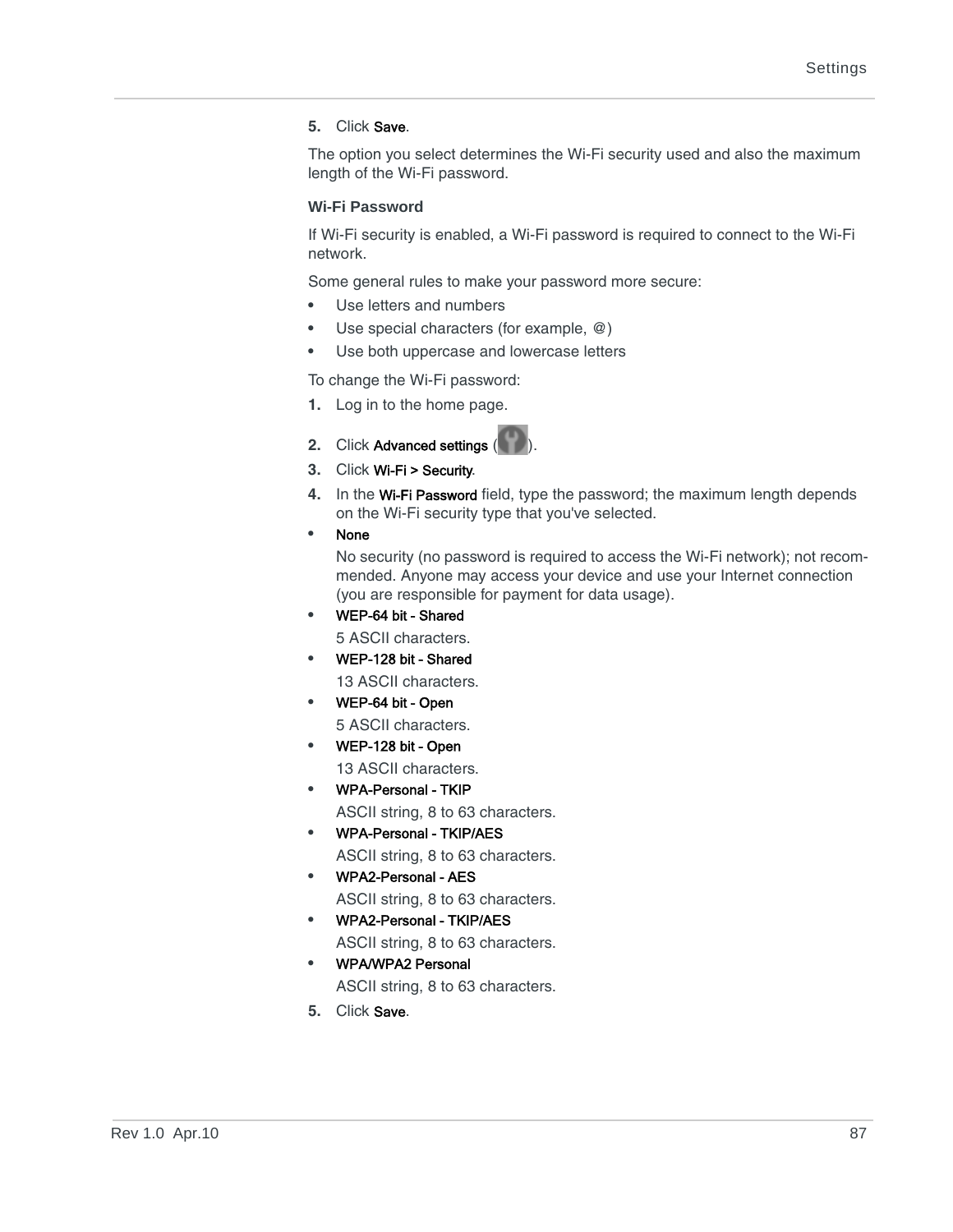### <span id="page-87-0"></span>*Wi-Fi Password Reminder*

When the Wi-Fi Password Reminder feature is enabled, you can display the Wi-Fi password on the LCD of the device:

- **1.** If the LCD is dark (no text or icons are displayed):
	- **a.** Ensure the LCD is enabled. See ["Turning the LCD On or Off" on page 71](#page-70-0).
	- **b.** Briefly press the power button  $\bullet$  on the device.
- **2.** Press the power button  $\bigcirc$  on the device twice, quickly (within 0.5 seconds).

The information is displayed for approximately 20 seconds. To clear the information before that, briefly press the power button  $\bigcup$  on the device.

#### *Enabling the Wi-Fi Password Reminder*

- **1.** Log in to the home page.
- **2.** Click Advanced settings
- **3.** Click Wi-Fi > Security.
- **4.** In the Password Reminder section, select On.
- **5.** Click Save.

### **Allowing or Denying Computers Access to the Network**

The MAC (Media Access Control) filter is used to grant ("whitelist") or block ("blacklist") wireless devices access to the Wi-Fi, 3G, and 4G networks. Access is based on the MAC address of each wireless device.

MAC filtering can prevent unauthorized wireless devices from connecting to your network.

You can choose one of three modes:

- **No filtering** All computers are allowed to access the network.
- **•** Allow all in list Only computers that are in this list are allowed to access the network.
- **Block all in list** All computers are allowed to access the network, unless they're in this list.

In any case, a user still needs to provide the correct Wi-Fi password to access the network.

<span id="page-87-1"></span>*Specifying Computers That Can Access the Network*

- **1.** Log in to the home page.
- **2.** Click Advanced settings
- **3.** Click Wi-Fi > MAC Filter.
- **4.** In the MAC Filter Mode list, click Allow all in list.
- **5.** Do one of the following:
- **•** If the computer you want to allow access is currently connected to the Clear Spot 4G+ personal hotspot, click List of connected devices. In the row for the computer, click Add.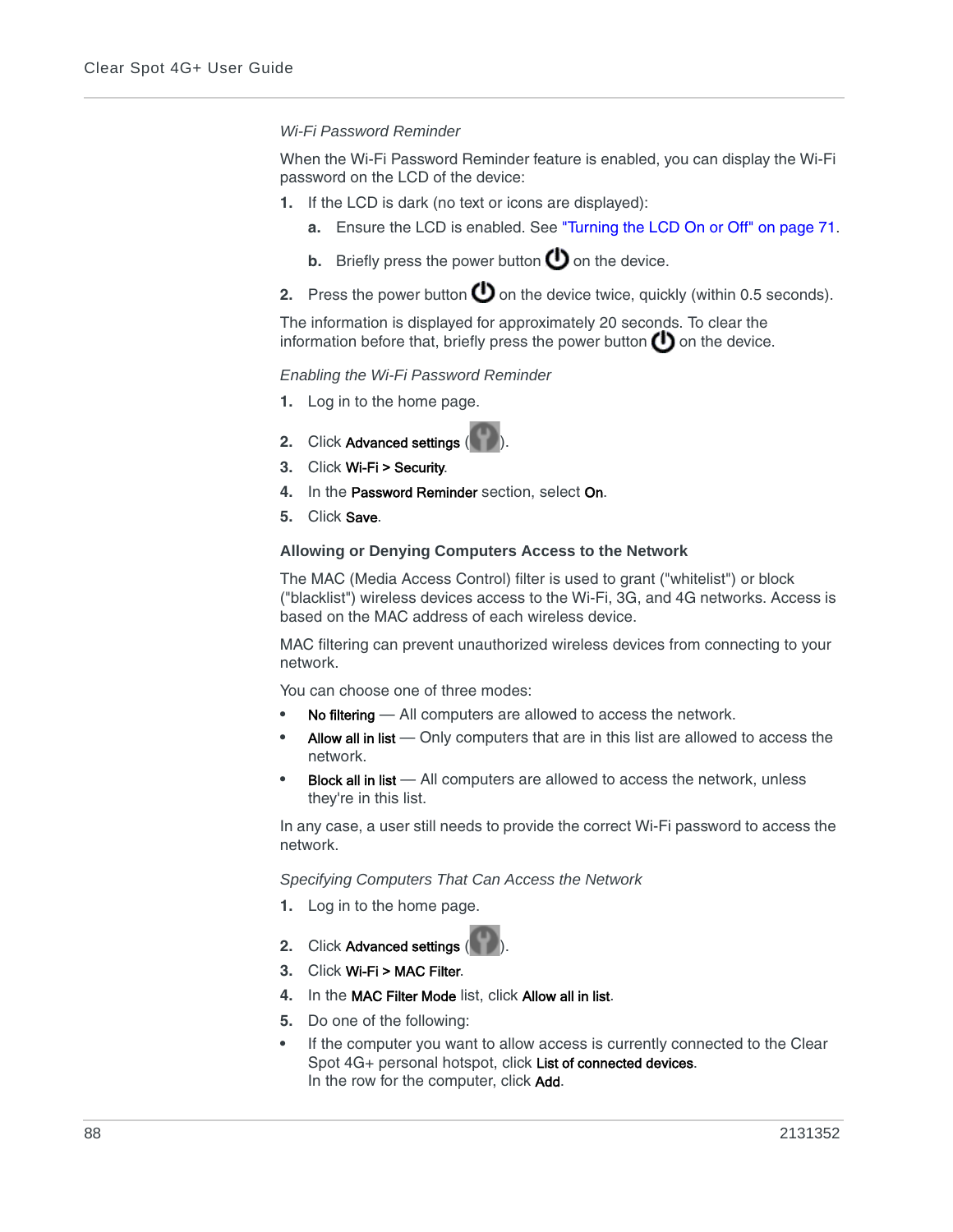**•** Click Add.

In the MAC Address field, enter the MAC address of the computer you're adding to the list. (If you don't know this address, see ["Finding the MAC](#page-113-0)  [Address" on page 114.](#page-113-0))

In the Name field, enter a name, for example "Amy's PC".

**6.** Repeat step 5 for each computer you want to allow access.

<span id="page-88-0"></span>*Specifying Computers That Are Not Allowed to Access the Network*

- **1.** Log in to the home page.
- **2.** Click Advanced settings (
- **3.** Click Wi-Fi > MAC Filter.
- **4.** In the MAC Filter Mode list, click Block all in list.
- **5.** Determine and block an undesired user of your network.
	- **a.** Click the List of connected devices link.
	- **b.** If you see a device you don't recognize, you can compare its MAC address to the MAC address of each of the devices on your network.

To determine the MAC address of each device you have, see ["Finding the](#page-113-0)  [MAC Address" on page 114](#page-113-0). If none of your devices have this MAC address, that device might be an intruder.

- **c.** In the row for the device you want to block, click Add.
- **6.** For each computer you want to block, repeat step 5.



*Removing a Computer From the Allowed or Disallowed Lists*

- **1.** Log in to the home page.
- **2.** Click Advanced settings
- **3.** Click Wi-Fi > MAC Filter.
- **4.** In the MAC filter mode list, click either Allow all in list or Block all in list.
- **5.** Click the row that you want to remove.

A row of buttons (Delete, OK, Cancel) appears.

**6.** Click Delete.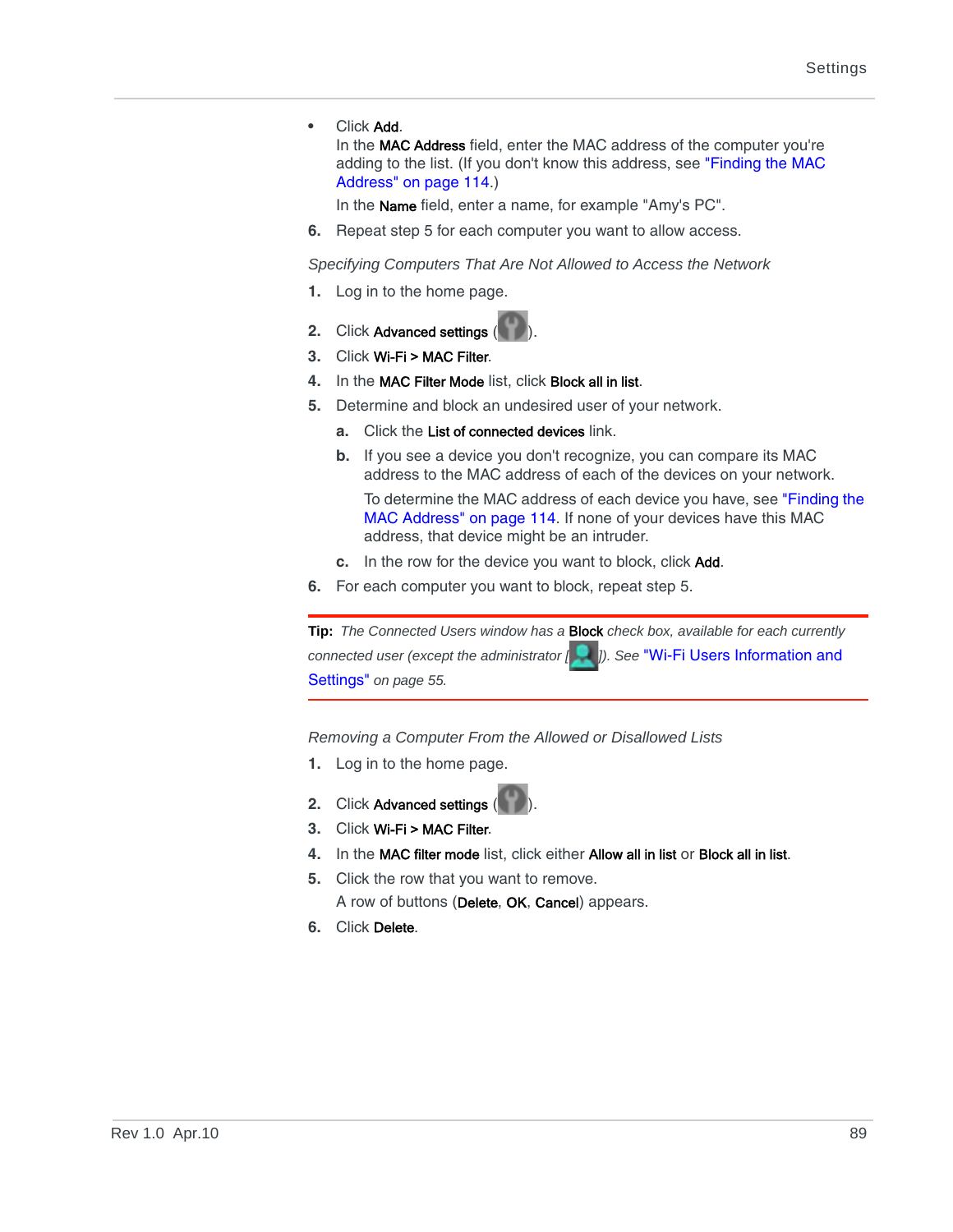#### <span id="page-89-1"></span>**Displaying a List of Currently Connected Computers**

- **1.** Ensure you're logged in to the home page.
- **2.** Click the **inclusive inconductable values** icon to display the Connected Users window.  $-$  or  $-$

Click Advanced settings > Wi-Fi > Mac Filter, and click List of connected devices.

A row displays the  $\blacksquare$  icon if the user is logged in as administrator.

# <span id="page-89-0"></span>**Host Name (Device Name)**

The host name is, in essence, a name you're giving the device.

The host name is shown on your device's LCD screen; if more than one device is available, you can use this name to tell the devices apart. See ["Linking the SSID](#page-84-0)  [and the Host Name" on page 85](#page-84-0).

This name is also used when you type a command to access the:

- **•** Home page. See ["Displaying the Home Page of the Device" on page 46](#page-45-0).
- **•** microSD card. See ["Accessing the microSD Card" on page 63](#page-62-0).

To change the host name:

- **1.** Log in to the home page.
- **2.** Click Advanced settings (
- **3.** Click Wi-Fi > Network or Router > LAN.
- **4.** In the Hostname field, enter a name for your device. Input rules:
	- 1-15 ASCII characters. Valid characters are:
	- **·** a-z
	- **·** A-Z
	- **·** 0-9. Note that the host name cannot be all numbers.
	- **·** (hyphen). Note that the host name cannot start or end with a hyphen.

## **Setting the Maximum Number of Wi-Fi Users**

If your network is having performance issues, you might want to decrease the number of Wi-Fi users allowed to connect to the device.

- **1.** Ensure you're logged in to the home page.
- **2.** Click the incon and, in the Connected Users window, click a value in the Max Wi-Fi users list.

 $-$  or  $-$ 

Click Advanced settings > Wi-Fi > Network, and click a value in the Max Number of Users list.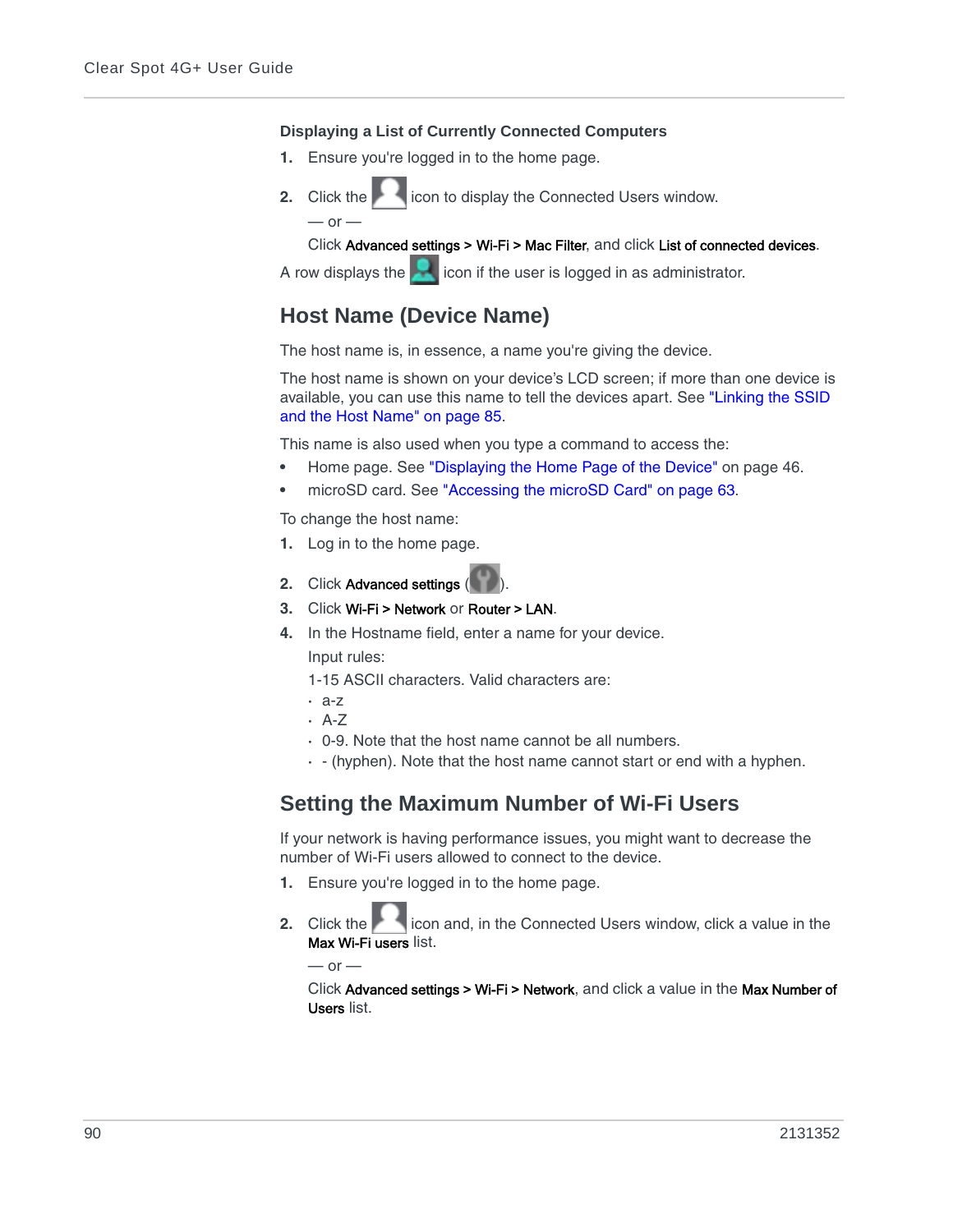# **Wi-Fi Channel**

The Wi-Fi channel is the active channel of the Wi-Fi access point. If your network is having performance issues (possibly caused by other Wi-Fi networks in the vicinity using the same channel), try a different Wi-Fi channel.

- **1.** Log in to the home page.
- **2.** Click Advanced settings (
- **3.** Click Wi-Fi > Network.
- **4.** Click a channel in the Wi-FiChannel list, or, to have the device automatically determine the channel to use, click Auto.

# <span id="page-90-0"></span>**Disabling Wi-Fi When Connected Through USB**

You can optionally turn off the device's Wi-Fi when connected via the USB cable. In this case:

- **•** Only a computer that is connected to the device through the USB cable can use the device.
- **•** You can prolong the battery life of the device.
- **•** The battery charges faster.

To enable this feature:

- **1.** Ensure you're logged in to the home page.
- **2.** Click the Connected Users icon (for example,  $2^{\frac{1}{2}}$ ) and select Disable Wi-Fi when connected via USB.

 $-$  or  $-$ 

Click Advanced settings > Wi-Fi > Network and set Disable Wi-Fi upon USB-PC to On.

# **Configuring 3G/4G**

# **Viewing 3G Activation Information**

- **1.** Log in to the home page.
- **2.** Click Advanced settings (
- **3.** CLick Device > About.

The following fields are related to 3G activation:

- **•** Activation Status
	- Activated, or not activated.
- **•** Activation Date Date that the 3G modem was first activated.
- **•** Network Operator

The carrier that your device was activated for.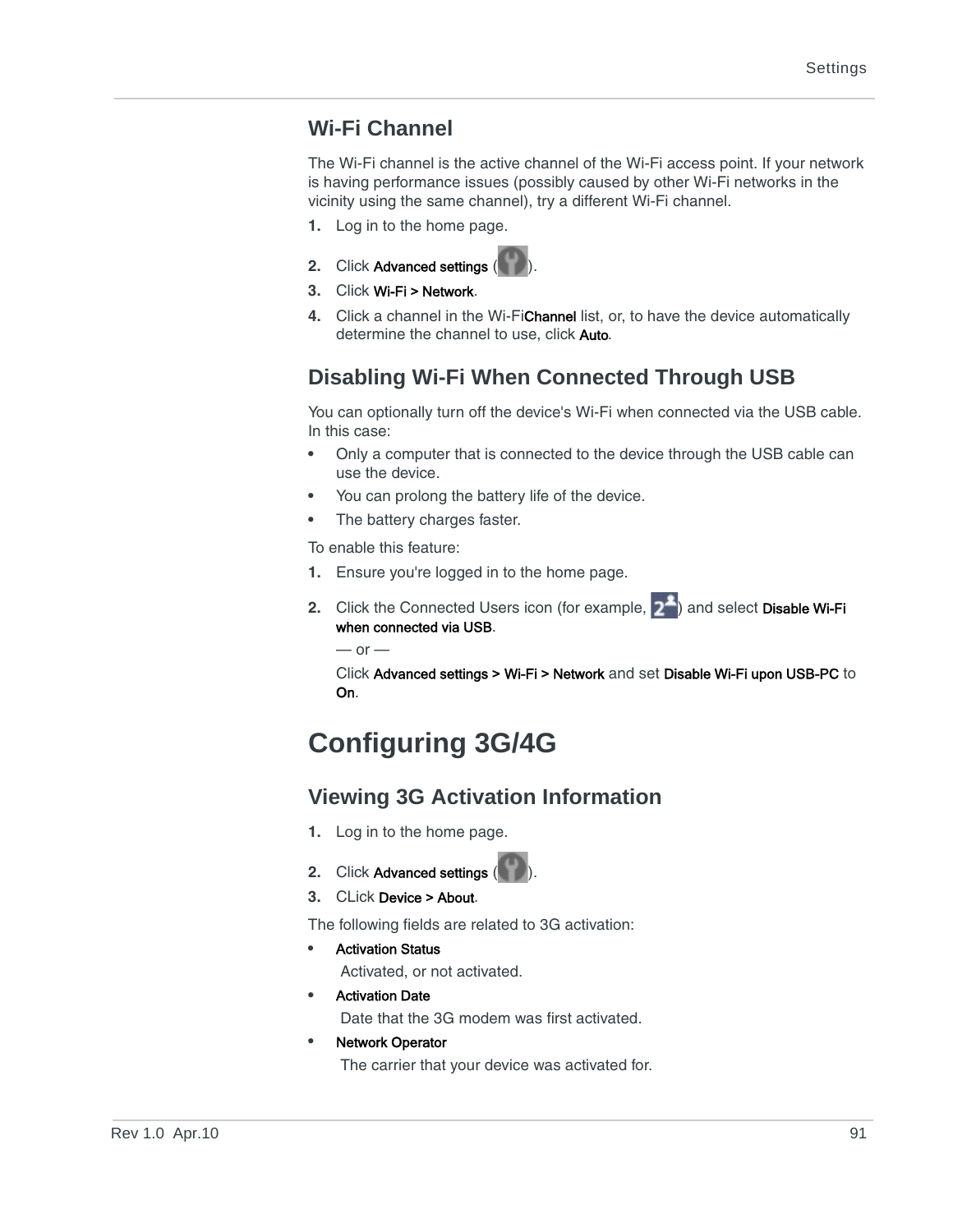# <span id="page-91-1"></span>**3G Panel**

- **1.** Log in to the home page.
- **2.** Click Advanced settings
- **3.** Click WAN > *3G*.

From this window, you can view or update this information, or perform these actions:

- **Connection Status: connected, not connected, or dormant.** *Dormant* means a connection is established, but no data is being transferred.
- **Service Type** used for the data connection (1xRTT, EVDO, or EVDO Rev. A).
- **•** Coverage Type available, and RSSI and Ec/Io for each type. RSSI reflects the signal strength of the network.

Ec/Io is a dimensionless ratio of the average power of a channel, typically the pilot channel, to the total signal power.

- **•** MDN (Mobile Directory Number) a 10-digit phone number.
- **•** SID (System ID)

The System ID identifies your home network area.

**•** MSID (Mobile Station ID)

The MSID is also known as IMSI (International Mobile Station Identity) — an identifier of a device on the 3G network.

**•** NAI (Network Access Identifier)

The NAI is a user ID for accessing the 3G network.

**•** PRL Version

The PRL (Preferred Roaming List) is an account configuration item set by your service provider. It controls the radio channels and network carrier used by the 3G modem. An updated PRL may improve your 3G network service.

**Load 3G PRL** — For example, you've received via email or downloaded a file). Alternatively, you can check online for a PRL update - in Advanced settings > WAN > Setup, click Update *3G* PRL.

# <span id="page-91-0"></span>**Resetting the 3G/4G Configuration to Default Settings**

*Note: Reset the configuration only if instructed by a CLEAR representative. After a configuration reset:*

*• You must go through the device setup (*[page 37](#page-36-0)*) and 3G activation (the latter starts automatically).*

- *Any changes you've made to the settings are lost.*
- **1.** Log in to the home page.
- **2.** Click Advanced settings
- **3.** Click Device > About.
- **4.** Click Reset Device to Factory Defaults.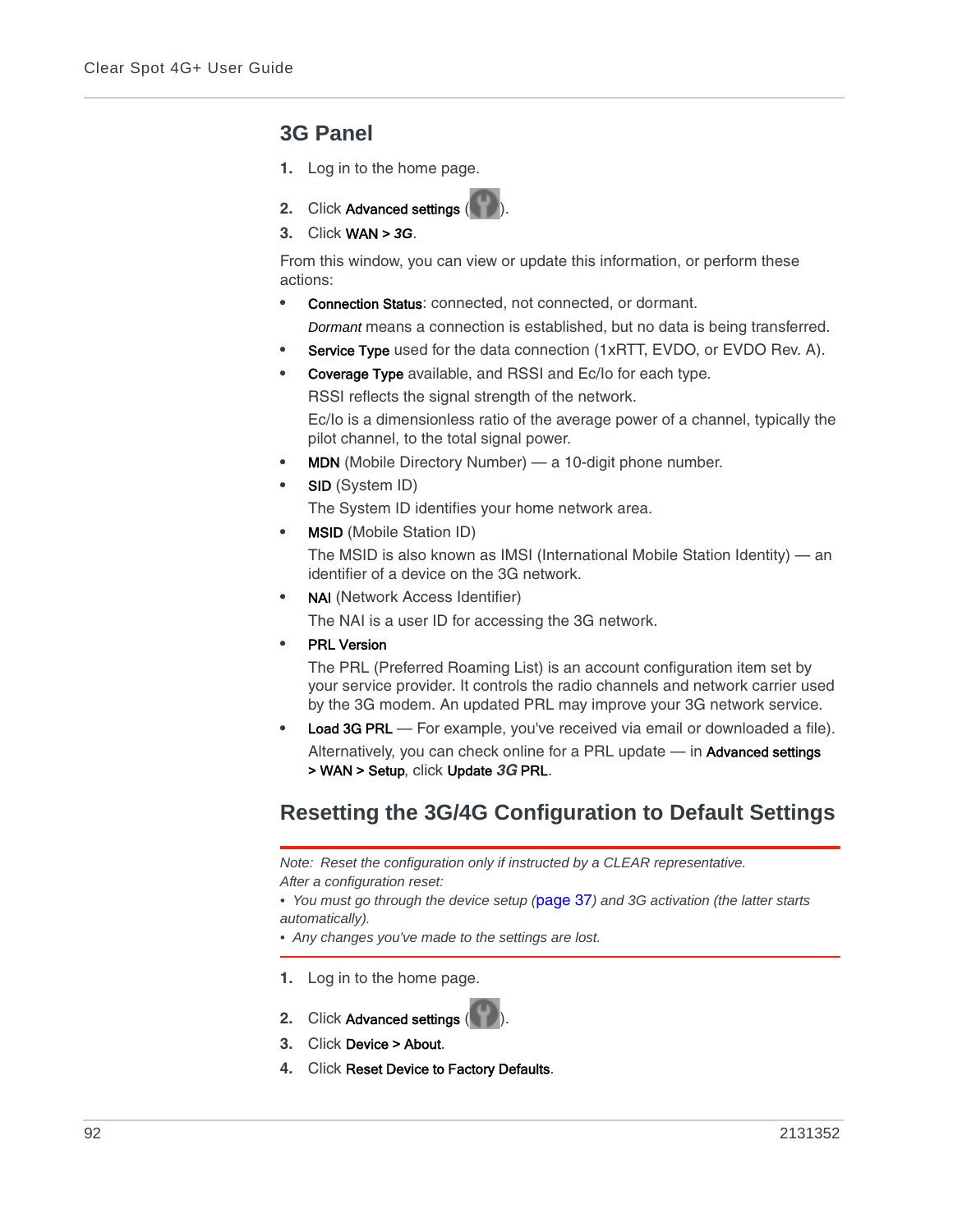**5.** When prompted, enter the SPC (Service Programming Code). (If you don't know your SPC, contact CLEAR.)

You won't be able to establish a data connection until you:

- **1.** Go through the device setup [\(page 37\)](#page-36-0).
- **2.** Go through 3G activation or, if using 4G, use pay-as-you-go.

# <span id="page-92-0"></span>**Configuring the Router Tab**

You can configure the routing hardware component of the device through the Advanced Settings window.

- **1.** Log in to the home page.
- **2.** Click Advanced settings (
- **3.** Click Router.
- **4.** Depending on the settings you want to configure, click one of the panels:
- **•** Basic. See ["Basic Panel" on page 93](#page-92-1).
- LAN. See ["LAN Panel" on page 94.](#page-93-0)
- **•** Port Forward. See ["Port Forward Panel" on page 98](#page-97-0).
- **•** Port Trigger. See ["Port Trigger Panel" on page 100](#page-99-0).
- **DMZ**. See ["DMZ Panel" on page 102.](#page-101-0)

## <span id="page-92-1"></span>**Basic Panel**

- **1.** Log in to the home page.
- **2.** Click Advanced settings (
- **3.** Click Router > Basic.

From this window, you can enable or disable these features, or perform these actions:

- **•** Port forwarding. See ["Port Forward Panel" on page 98](#page-97-0).
- **•** Port triggering. See ["Port Trigger Panel" on page 100.](#page-99-0)
- **DMZ**. See ["DMZ Panel" on page 102.](#page-101-0)
- **•** UPnP (universal plug and play). See ["UPnP \(Universal Plug and Play\)" on](#page-93-1)  [page 94](#page-93-1).
- **SPI** (stateful packet inspection). See "SPI (Stateful Packet Inspection)" on [page 94](#page-93-2).
- **Router Settings Reset** Reset the software to default settings. See "Resetting" [the Software to Default Settings \(Through the Browser Interface\)" on](#page-103-0)  [page 104.](#page-103-0)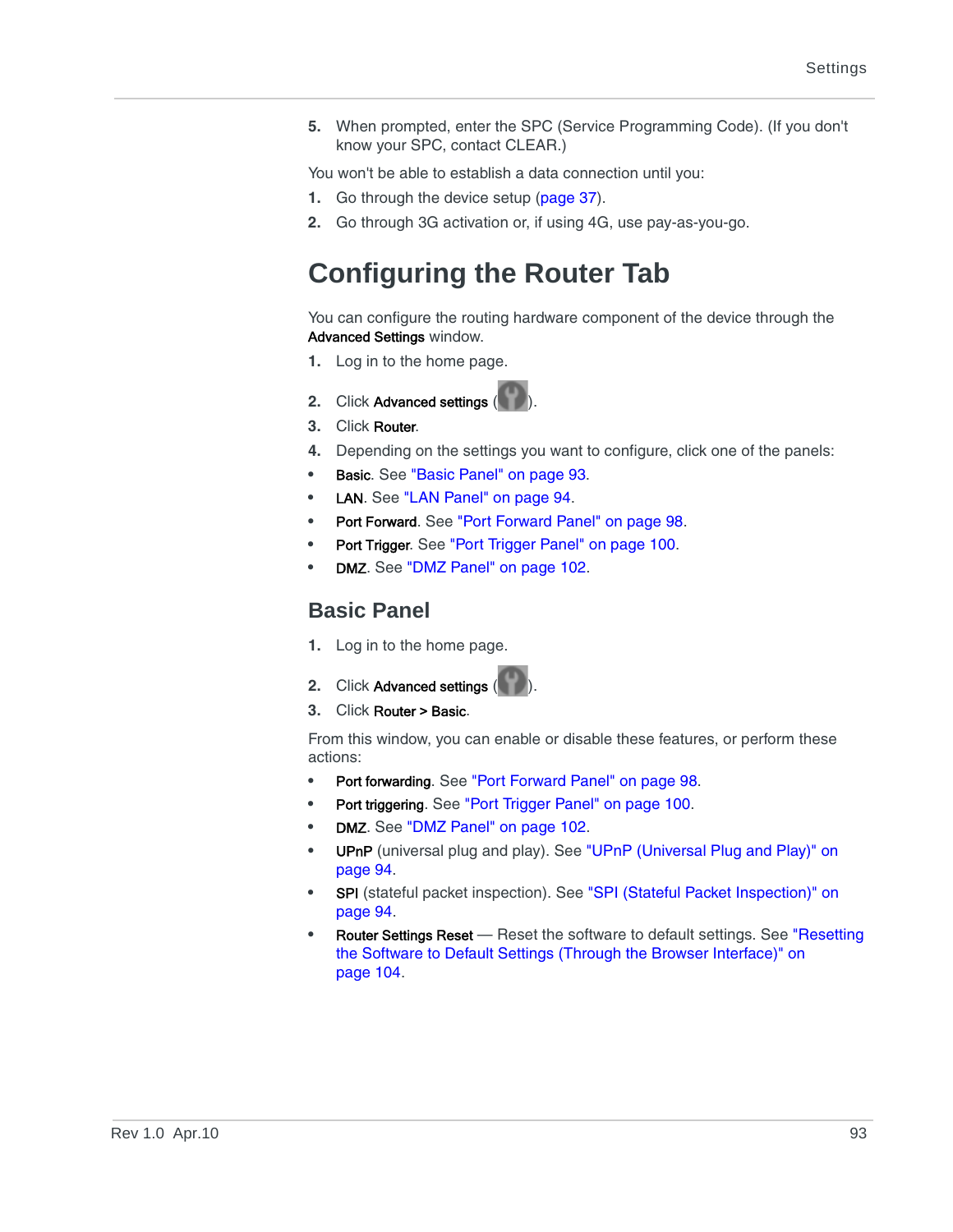### <span id="page-93-1"></span>**UPnP (Universal Plug and Play)**

UPnP provides simple and robust connectivity among consumer electronics, intelligent appliances, and mobile devices from many different vendors. For more information, see [www.upnp.org.](http://www.upnp.org/)

*Note: If UPnP is enabled, there are potential security risks.*

### *Enabling UPnP*

Before you can use UpnP, you must enable it.

- **1.** Log in to the home page.
- **2.** Click Advanced settings (
- **3.** Click Router > Basic.
- **4.** Next to UPnP, select Enable.

### <span id="page-93-2"></span>**SPI (Stateful Packet Inspection)**

SPI, also known as "dynamic packet filtering," helps to prevent cyberattacks by validating that the traffic passing through a session conforms to the protocol used for this type of session. Packets that are not conforming get rejected.

#### *Enabling SPI*

Before you can use SPI, you must enable it.

- **1.** Log in to the home page.
- **2.** Click Advanced settings
- **3.** Click Router > Basic.
- **4.** Next to SPI, select Enable.

## <span id="page-93-0"></span>**LAN Panel**

- **1.** Log in to the home page.
- **2.** Click Advanced settings ( ).
- **3.** Click Router > LAN.

From this window, you can view and adjust settings, or perform the following actions:

- **Router IP Address** (on the LAN).
- **•** Subnet Mask

The routing hardware's internal LAN subnet mask.

- **•** Hostname (Device name). See ["Host Name \(Device Name\)" on page 90](#page-89-0) and ["Displaying the Home Page of the Device" on page 46](#page-45-0).
- **SSID** (Wi-Fi network name). See ["SSID \(Wi-Fi Network Name\)" on page 84](#page-83-0).
- **•** Link SSID and Hostname. See ["Linking the SSID and the Host Name" on](#page-84-0)  [page 85](#page-84-0).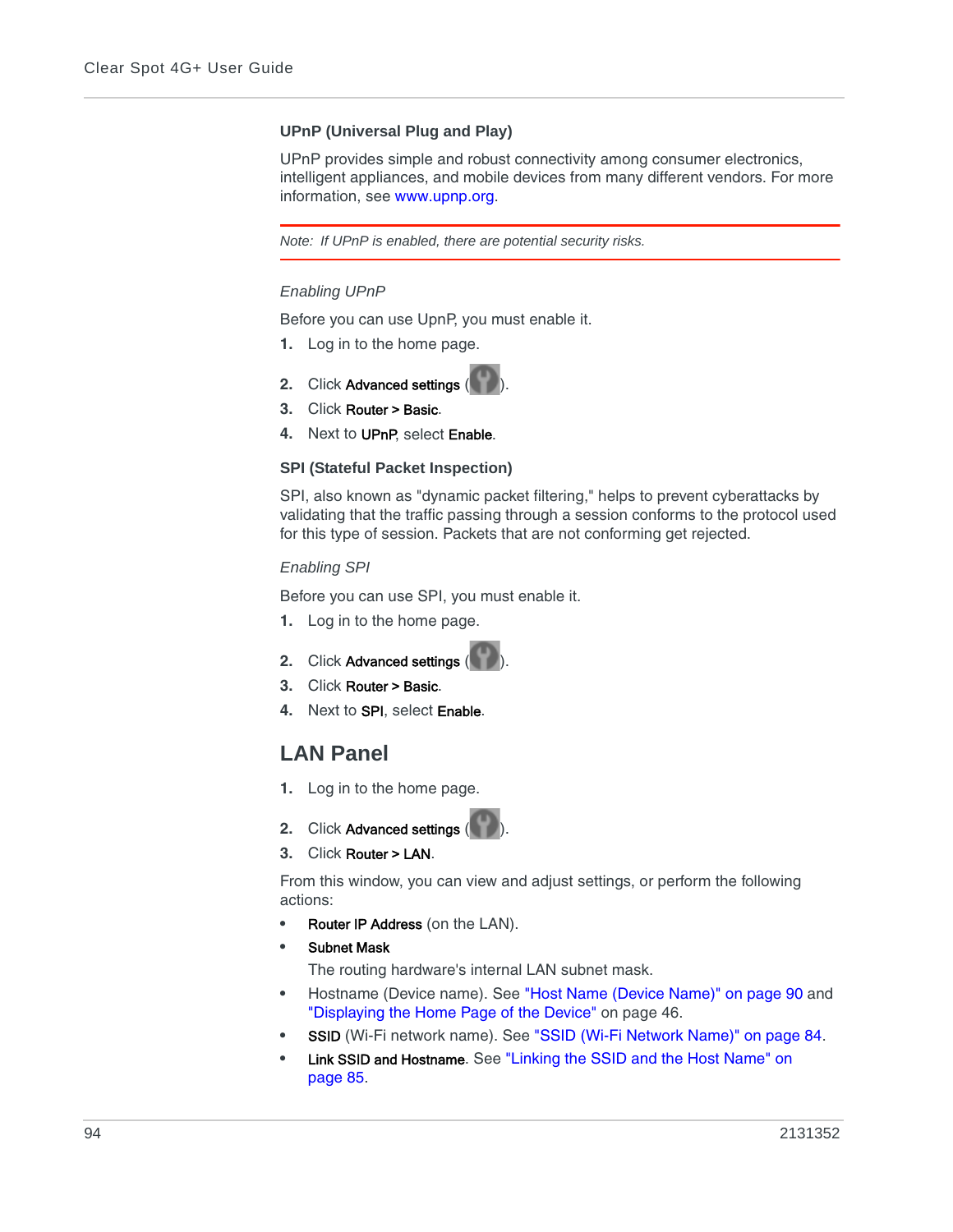## **DHCP Server** (enable DHCP)

*Note: The following items are displayed only when DHCP is enabled.*

### **•** DHCP IP Address Range

The starting and ending address of the range of IP addresses available for the device to dynamically (that is, not permanently) assign to computers connected to it.

### **•** DHCP Lease Time

Amount of time, in minutes, a computer can use its assigned IP address before it is required to renew the lease. After this time is up, the computer is automatically assigned a new dynamic IP address. Enter a number between 2 and 10080.

### **•** Max DHCP Clients

The number of DHCP addresses that can be assigned and active at one time. It's recommended you set this to a number greater than the number of Wi-Fi users.

## **•** DNS Mode

The DNS Mode setting specifies how the DNS servers (that the DHCP clients are to communicate with) are obtained.

- **·** Auto: Use the DNS server specified by CLEAR. DNS Relay is enabled by default.
- **·** Manual: The routing hardware assigns DHCP clients the DNS servers specified in the Manual DNS Server #1 and #2 fields. Use this option to access a DNS server that provides customized addressing or if you have a local DNS server on your network. If DNS Relay is disabled, the routing hardware rejects DNS requests targeting the internal DNS proxy.
- **•** Manual DNS Server #1 and #2 Static IP addresses to use for the DNS servers (if DNS Mode is Manual).

Available only if DNS Mode is Manual.

**•** DNS Relay

If enabled, and if **DNS Mode** (see above) is Manual, the routing hardware assigns DHCP clients the DNS servers specified in the **Manual DNS Server #1** and #2 fields.

If disabled, the routing hardware rejects DNS requests targeting the internal DNS proxy.

The DNS Relay field is configurable and displayed only if DNS Mode is Manual. If DNS Mode is Auto, DNS Relay is enabled by default.

**DHCP Static IP Assigment List** — Assign a permanent IP address to a MAC address, and view the static IP assignment list. See ["DHCP Static IP](#page-96-0)  [Assignment List" on page 97.](#page-96-0)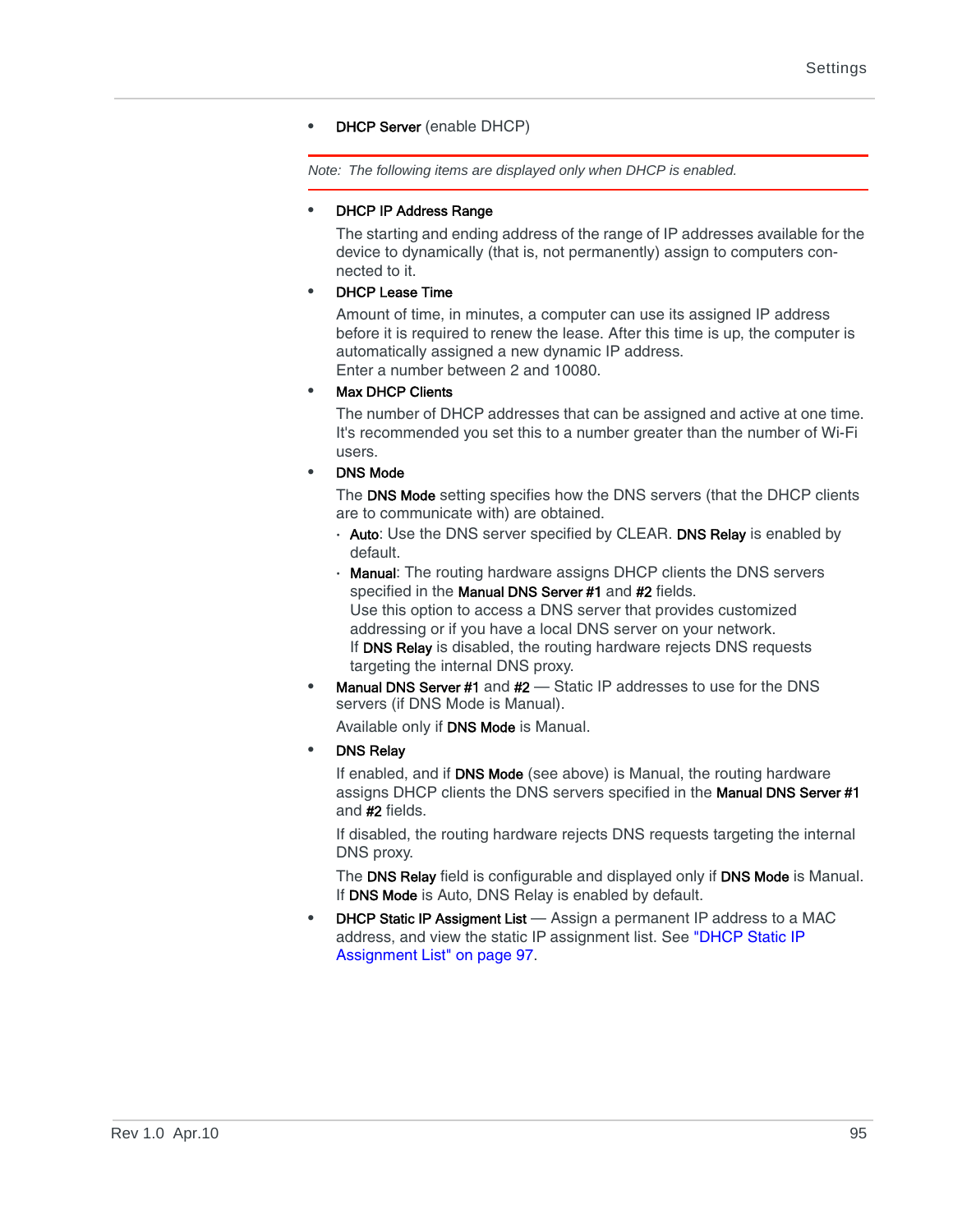### **DHCP**

DHCP (Dynamic Host Control Protocol) automatically assigns an IP address to each device on the network and manages other network configuration information for devices connected to your network. You do not need to manually configure the IP address on each device that's on your network.

The assigned IP addresses are not permanent (as opposed to when using static IP).

Most ISPs (Internet Service Providers) use DHCP.

Normally, you should enable DHCP, in which case you must configure each device on the network with one of the following:

- **•** TCP/IP settings set to "Obtain an IP address automatically"
- **•** TCP/IP bound to the Ethernet connection with DHCP

If DHCP is disabled, you must configure each device on the network with:

- **•** Fixed (permanent/static) IP address.
- **•** DNS server addresses (provided by CLEAR).

### *Enabling DHCP*

- **1.** Log in to the home page.
- **2.** Click Advanced settings (
- **3.** Click Router > LAN.
- **4.** Next to DHCP Server, select Enable.

### *Configuring DHCP*

To configure DHCP settings, DHCP must be enabled (Advanced settings > Router > LAN > DHCP Server).

You can set the following DHCP settings in Advanced settings > Router > LAN:

### **•** DHCP IP Address Range

The starting and ending address of the range of IP addresses available for the device to dynamically (that is, not permanently) assign to computers connected to it.

The start address must be 192.168.0.10 or above.

The ending address must be 192.168.0.50 or below.

### **•** DHCP Lease Time

Amount of time, in minutes, a computer can use its assigned IP address before it is required to renew the lease. After this time is up, the computer is automatically assigned a new dynamic IP address.

Enter a number between 2 and 10080.

### **•** Max DHCP Clients

The number of DHCP addresses that can be assigned and active at one time. It's recommended you set this to a number greater than the number of Wi-Fi users.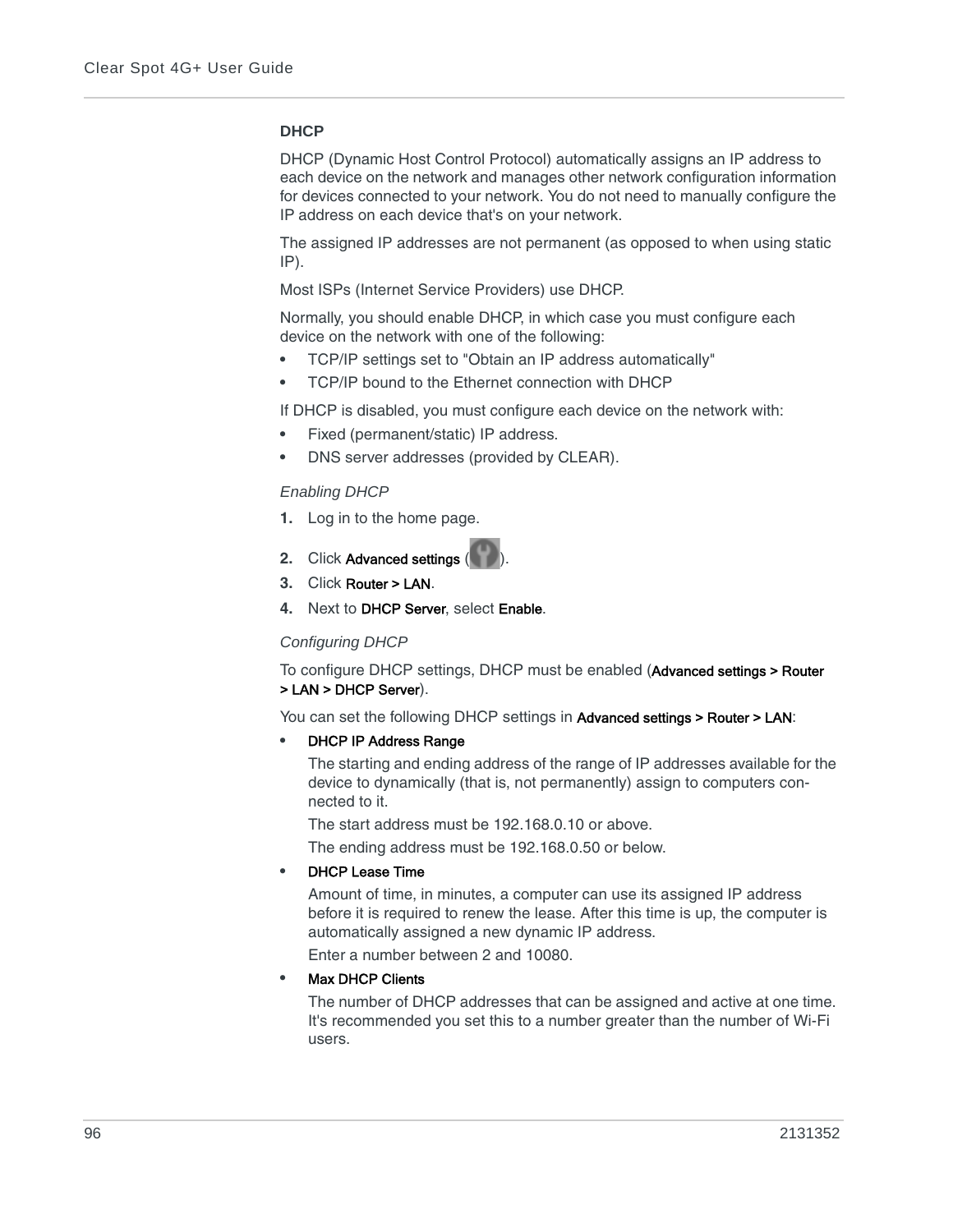### **•** DNS Mode

The DNS Mode setting specifies how the DNS servers (that the DHCP clients are to communicate with) are obtained. See ["DNS Mode" on page 98.](#page-97-1)

**DHCP Static Assignment List** — Assign a permanent (static) IP address to a device on your network, and view the static IP assignment list. See the next section.

### <span id="page-96-0"></span>*DHCP Static IP Assignment List*

With DHCP, IP addresses are assigned dynamically; devices typically don't have a permanent IP address.

However, in some cases you might want to assign a static (permanent) IP address to a device, while still using DHCP for the rest of the devices on your network. This is also known as "DHCP reservation". You might want to do this with, for example, a Web server, FTP server, media server.

### *Viewing the Static IP Assignment List*

- **1.** Log in to the home page.
- **2.** Click Advanced settings (
- **3.** Click Router > LAN.
- **4.** Ensure DHCP is enabled (DHCP Server).
- **5.** Click DHCP Static IP Assignment List.

<span id="page-96-1"></span>*Assigning an IP Address Based on a MAC Address*

- **1.** Follow the above steps to display the DHCP Static IP Assignment List window.
- **2.** In the Hostname field, enter a meaningful description of the device.
- **3.** In the MAC Address field, enter the MAC Address of the device. (If you don't know this address, see ["Finding the MAC Address" on page 114](#page-113-0).)
- **4.** In the IP Address field, enter the IP address you want to assign to the device.
- **5.** Select the **Enable** check box to have the device use the designated IP address.
- **6.** Click Add.
- **7.** Click save.

*Removing an IP Address Based on a MAC Address*

- **1.** Click DHCP Static IP Assignment List on the LAN panel of the Router tab.
- **2.** To keep the device information in the list (in case you want to re-enable DHCP for this MAC address later on), clear the **Enable** check box.

 $-$  or  $-$ 

To remove the device from the list:

**a.** Click the row that you want to remove.

A row of buttons (Delete, OK, Cancel) appears.

**b.** Click Delete.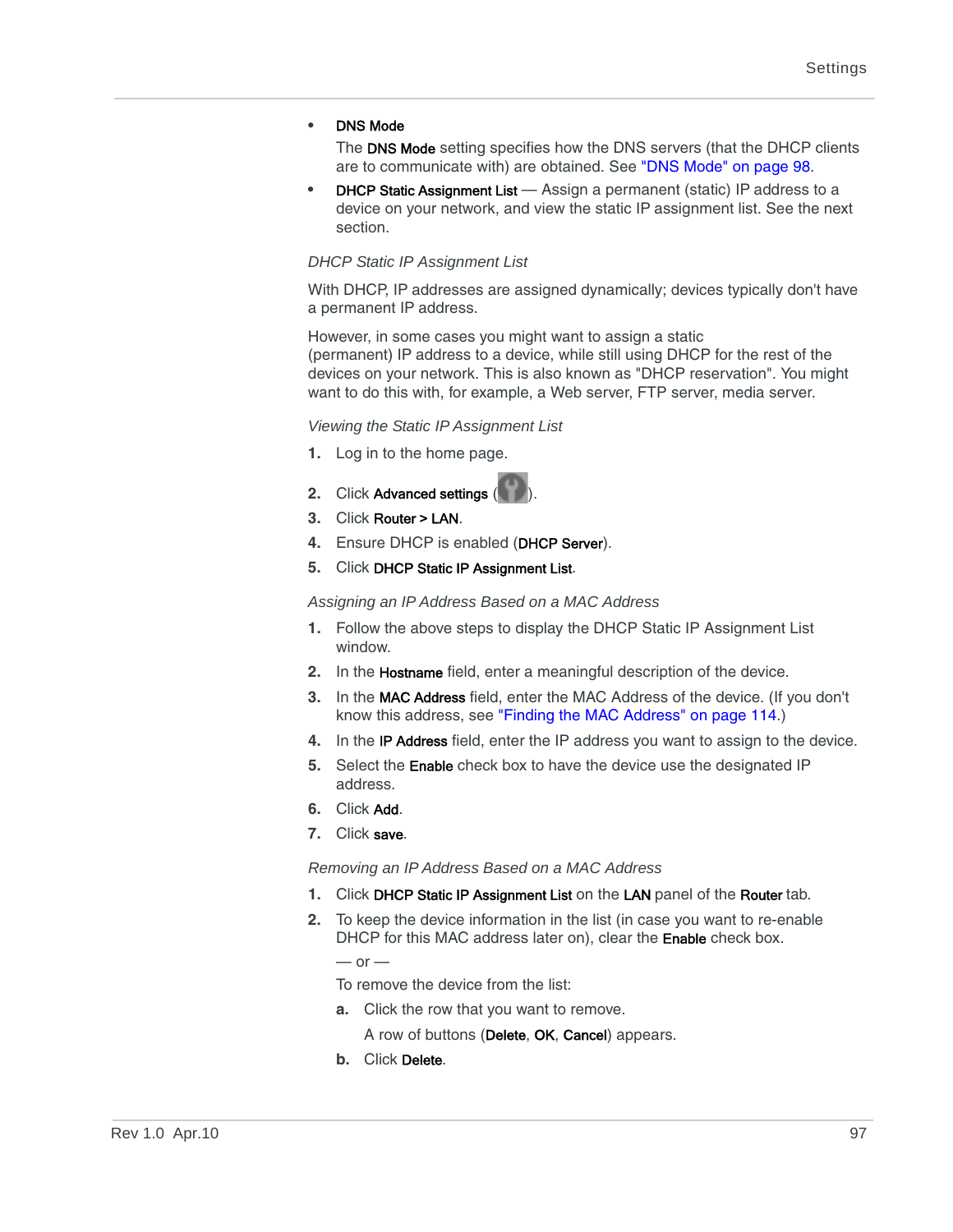#### <span id="page-97-1"></span>**DNS Mode**

The DNS Mode setting specifies how the DNS servers (that the DHCP clients are to communicate with) are obtained.

**1.** Log in to the home page.



- **3.** Click Router > LAN.
- **4.** Set DNS Mode to one of the following:
- **•** Auto: Use the DNS server specified by CLEAR. DNS Relay is enabled by default.
- **Manual:** The routing hardware assigns DHCP clients the DNS servers specified in the Manual DNS Server #1 and #2 fields. Use this option to access a DNS server that provides customized addressing or if you have a local DNS server on your network. If DNS Relay is disabled, the routing hardware rejects DNS requests targeting the internal DNS proxy.

For information on DNS Relay, see ["LAN Panel" on page 94](#page-93-0).

# <span id="page-97-0"></span>**Port Forward Panel**

Normally, incoming traffic (from the Internet) is blocked. However, port forwarding lets you forward incoming traffic to specific ports and devices (per their local IP address) on your network. For example, you can configure port forwarding so that:

- **•** You can access your Remote Desktop from the Internet (by specifying the WAN [public] IP address that the device is using).
- **•** Internet users can access a Web, FTP, or email server, or gaming or Internet application hosted by your computer.

*Note: Port forwarding creates a security risk. When not required, port forwarding should be disabled.*

*Port forwarding does not apply to normal browsing, file downloading, running most online games or other applications hosted on the Internet. (Some online games require port forwarding.)*

Before you can use or configure port forwarding, you must enable it. See ["Enabling Port Forwarding" on page 99.](#page-98-0)

From the Port Forward panel of the Router tab of the Advanced Settings window, you can:

- **•** Enable port forwarding for an application. See ["Enabling Port Forwarding for](#page-98-1)  [an Application" on page 99](#page-98-1).
- **•** Remove an application from the port forwarding list. See ["Disabling Port](#page-98-2)  [Forwarding for an Application" on page 99.](#page-98-2)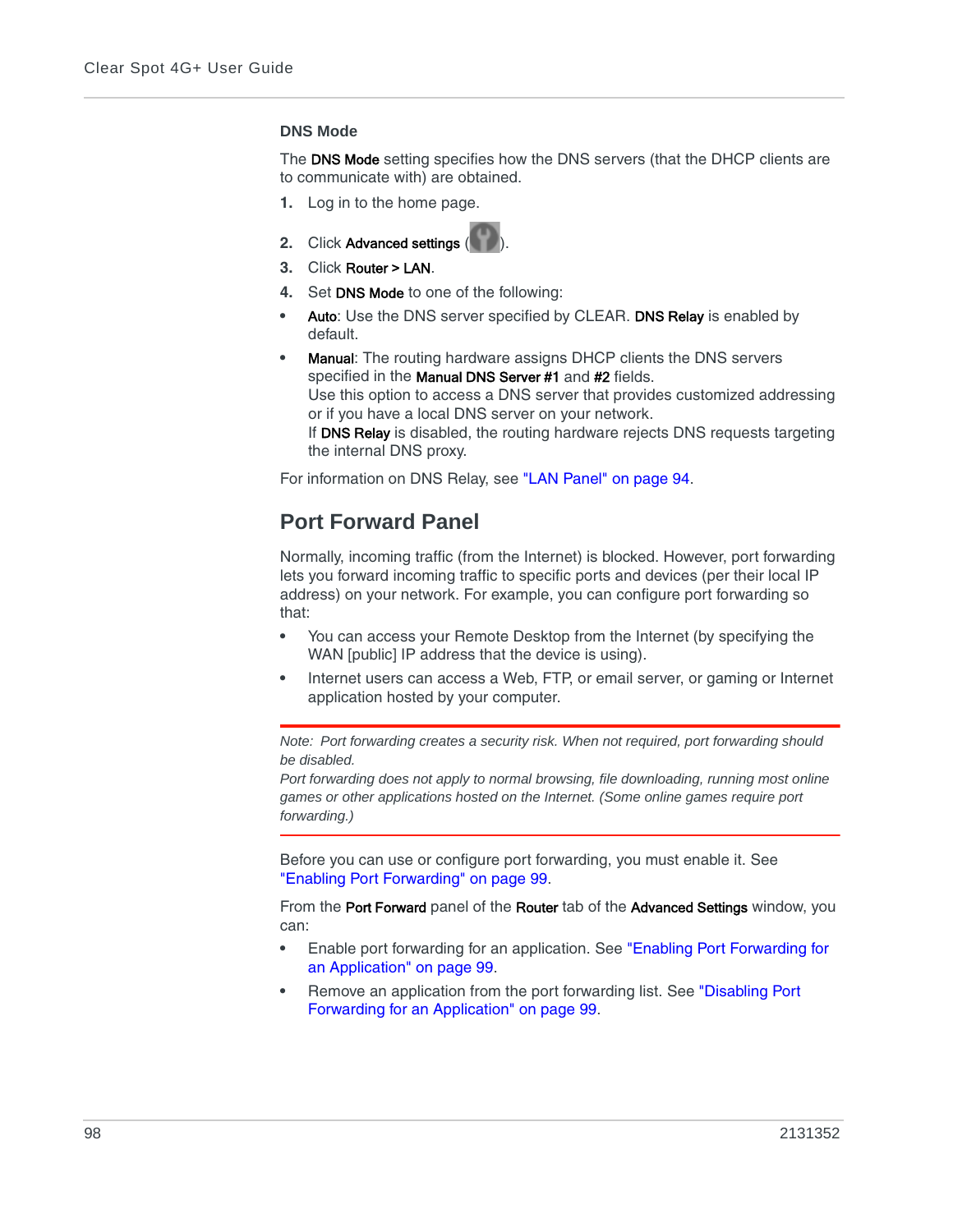### <span id="page-98-0"></span>**Enabling Port Forwarding**

Before you can use or configure Port Forwarding, you must enable it.

- **1.** Log in to the home page.
- **2.** Click Advanced settings (
- **3.** Click Router > Basic.
- **4.** Next to Port Forwarding, select Enable.
- **5.** Click Save.

### <span id="page-98-1"></span>**Enabling Port Forwarding for an Application**

- **1.** Ensure you've enabled port forwarding. See ["Enabling Port Forwarding" on](#page-98-0)  [page 99](#page-98-0).
- **2.** Display the "Port forward" window.
	- **a.** Log in to the home page.
	- **b.** Click Advanced settings
	- **c.** Click Router > Port Forward.
- **3.** In the last row of the table, click the Application field, and select the application type from the list.

The values for Start and End ports are automatically filled in.

- **4.** If necessary, change the range of port numbers associated with the application. Traffic will be allowed (not blocked) if its destination port number is in the specified range.
	- **a.** In the Start field, enter the number that starts the port range.
	- **b.** In the End field, enter the number that ends the port range.

If the range consists of only one port, enter the number that you entered in the Start field.

- **5.** In the Protocol list, click the protocol(s) used for this application (TCP, UDP, or both).
- **6.** In the IP Address field, enter the IP address of the server to be accessed.
- **7.** Ensure Enable is selected.
- **8.** Click Add.
- **9.** Click save.

### <span id="page-98-2"></span>**Disabling Port Forwarding for an Application**

- **1.** Ensure you've enabled port forwarding. See ["Enabling Port Forwarding" on](#page-98-0)  [page 99](#page-98-0).
- **2.** Display the "Port forward" window.
	- **a.** Log in to the home page.
	- **b.** Click Advanced settings
	- **c.** Click Router > Port forward.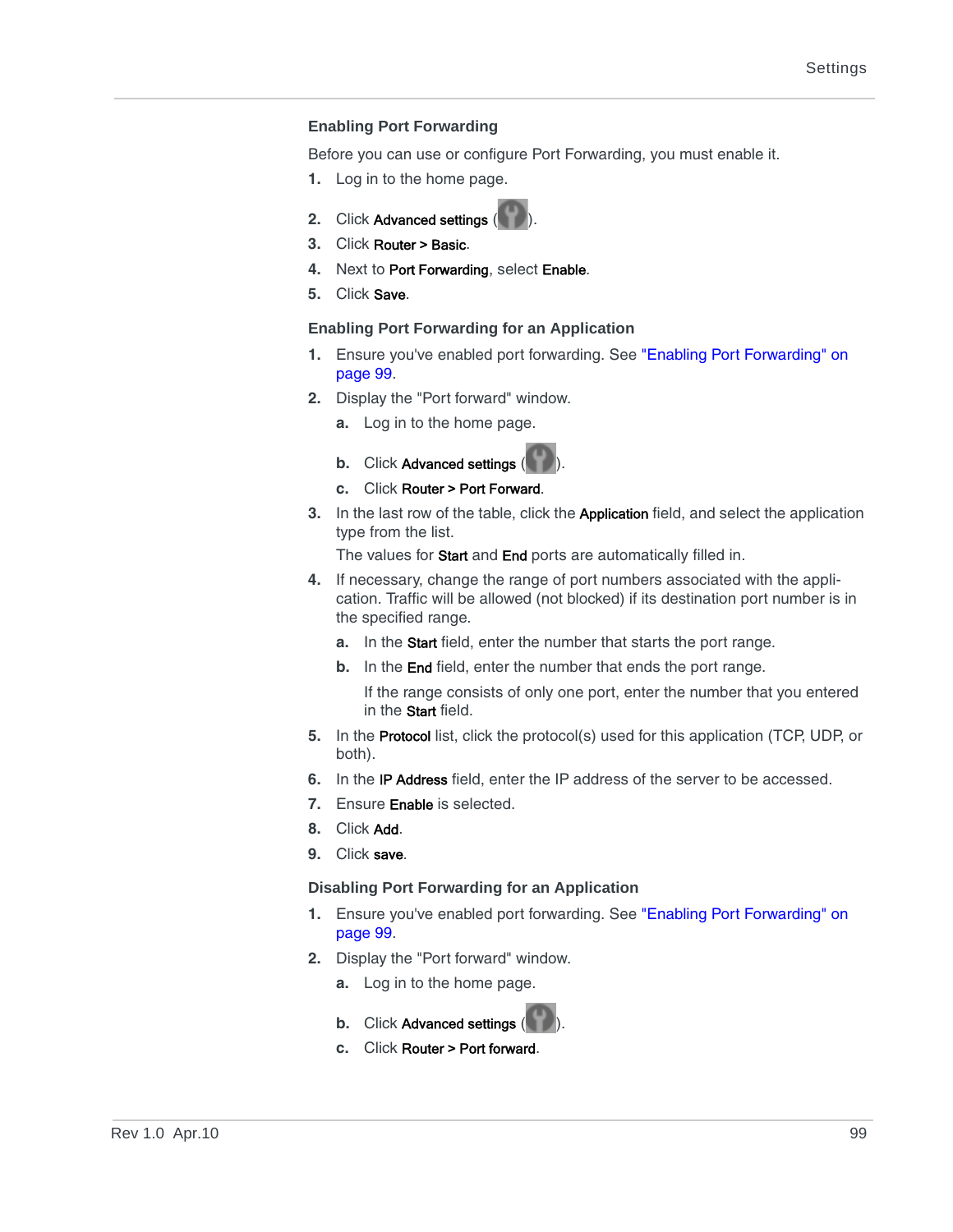**3.** To keep the application in the list (in case you want to re-enable port forwarding later on), clear the Enable check box.

 $-$  or  $-$ 

To remove the application from the list:

**a.** Click the row that you want to remove.

A row of buttons (Delete, OK, Cancel) appears.

**b.** Click Delete.

# <span id="page-99-0"></span>**Port Trigger Panel**

Some applications require multiple ports open for communication, many of which may be initiated by a computer on the WAN. Examples of this include video conferencing, VoIP (Internet telephony), and Internet gaming.

With port triggering, the device monitors outgoing data on specific port numbers (trigger ports).

The device keeps track of the IP address of the computer that sends data on these trigger ports, so that when incoming data on the Forward ports arrives, the device sends the incoming data to the same computer.

Before you can use or configure port triggering, you must enable it. See ["Enabling](#page-99-1)  [Port Triggering" on page 100](#page-99-1).

From the Port Trigger panel of the Router tab of the Advanced Settings window, you can:

- **•** Enable port triggering for specified protocols and ports. See ["Enabling Port](#page-99-2)  [Triggering for Specified Protocols and Ports" on page 100.](#page-99-2)
- **•** Remove protocols and ports from the port triggering list. See ["Removing](#page-100-0)  [Ports from the Port Triggering List" on page 101.](#page-100-0)

### <span id="page-99-1"></span>**Enabling Port Triggering**

Before you can use or configure Port Triggering, you must enable it.

- **1.** Log in to the home page.
- **2.** Click Advanced settings (
- **3.** Click Router > Basic.
- **4.** Next to Port Triggering, select Enable.

#### <span id="page-99-2"></span>**Enabling Port Triggering for Specified Protocols and Ports**

- **1.** Ensure you've enabled port triggering. See ["Enabling Port Triggering" on](#page-99-1)  [page 100.](#page-99-1)
- **2.** Display the "Port trigger" window.
	- **a.** Log in to the home page.
	- **b.** Click Advanced settings (
	- **c.** Click Router > Port Trigger.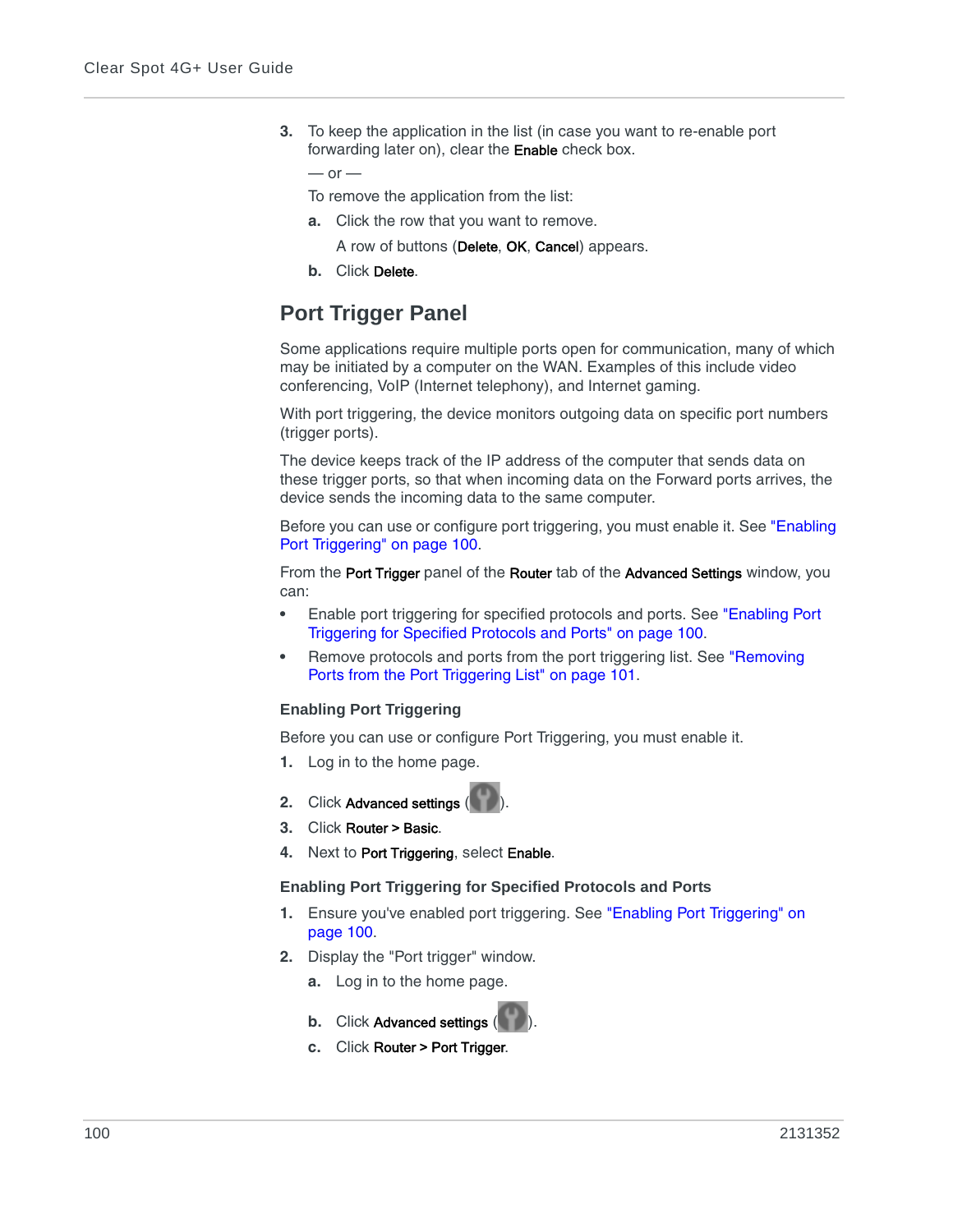- **3.** In the last row of the table, in the first Protocol list, click the protocol(s) used by the application for outgoing traffic (to the Internet, sent through the trigger ports).
- **4.** In the Trigger Ports field, enter the port number(s) used to determine that the application is in use (that is, specify the port number or range of port numbers that the application uses for outgoing traffic). (Check the user documentation for the application.)

To specify a range of port numbers, separate the start and end port number with a hyphen.

- **5.** In the second Protocol list, click the protocol(s) used by the application for incoming traffic (from the Internet).
- **6.** In the Forward Ports field, enter the ports to forward to the computer that triggered the rule (that is, specify the port number or range of port numbers that the application uses for incoming traffic). (Check the user documentation for the application.)

To specify a range of port numbers, separate the start and end port number with a hyphen.

- **7.** Ensure Enable is selected.
- **8.** Click Add.
- **9.** Click Save.

### <span id="page-100-0"></span>**Removing Ports from the Port Triggering List**

- **1.** Ensure you've enabled port triggering. See ["Enabling Port Triggering" on](#page-99-1)  [page 100.](#page-99-1)
- **2.** Display the "Port trigger" window.
	- **a.** Log in to the home page.
	- **b.** Click Advanced settings (
	- **c.** Click Router > Port Trigger.
- **3.** To keep the entry in the list (in case you want to re-enable this entry later on), clear the Enable check box.

 $-$  or  $-$ 

To remove the entry from the list:

**a.** Click the row that you want to remove.

A row of buttons (Delete, OK, Cancel) appears.

**b.** Click Delete.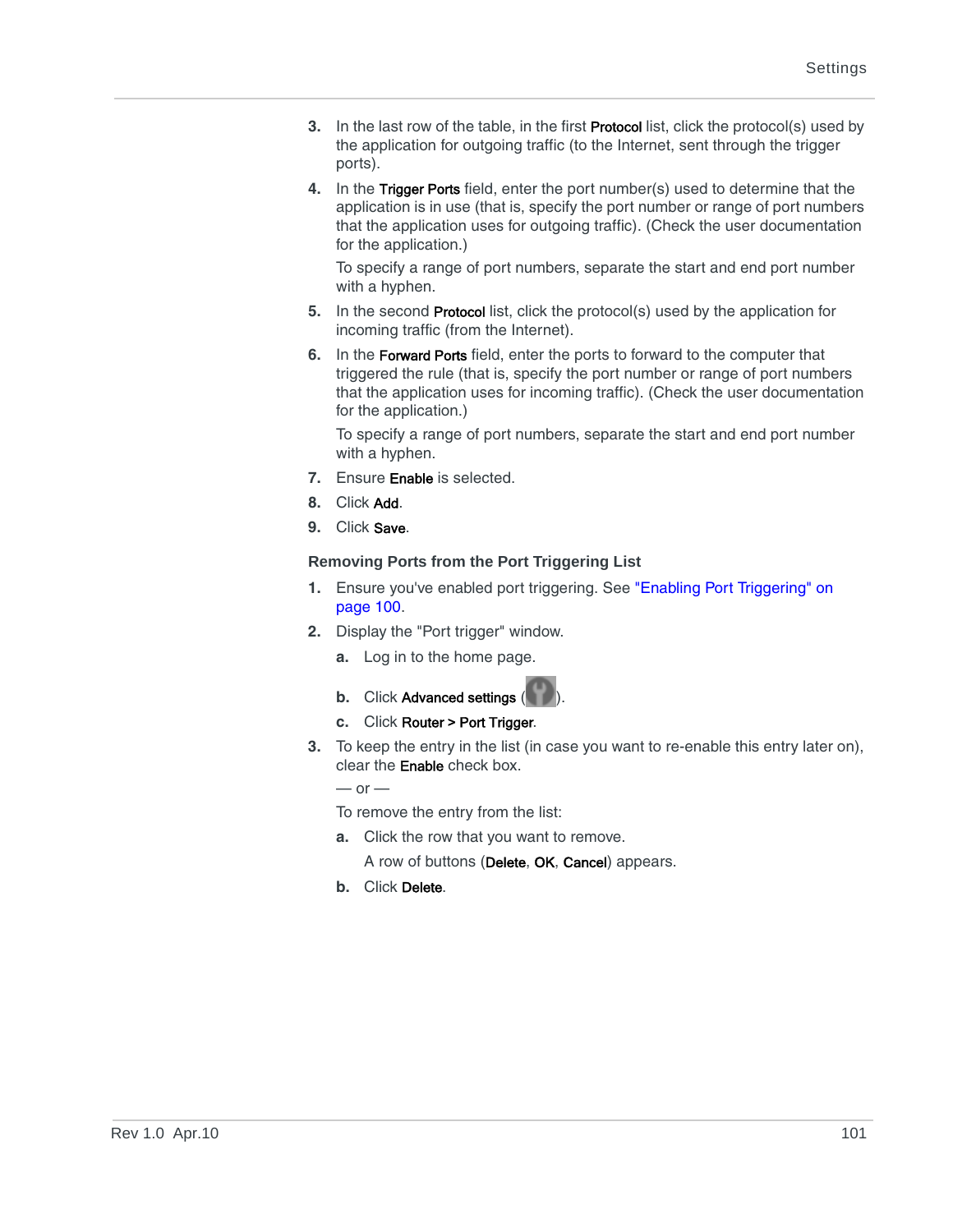# <span id="page-101-0"></span>**DMZ Panel**

DMZ stands for "demilitarized zone". You can select one computer to receive all unsolicited incoming connections.

The IP address of the DMZ is the default recipient of incoming packets (from the Internet) that are not handled by port forwarding rules, port triggering rules, or NAT'd connections:

- **1.** If port forwarding, port triggering, or both are enabled, incoming traffic is routed according to the port forwarding rules, port triggering rules, or NAT'd connections.
- **2.** If incoming traffic was not routed as a result of the above:
	- **·** If DMZ is enabled, then incoming traffic is routed to the computer that uses the IP address specified by the DMZ settings.
	- **·** If DMZ is not enabled, the incoming traffic is blocked.

*Note: Putting a computer in the DMZ opens all the ports of that computer, and exposes that computer to various security risks. Use this option only as a last resort — if possible, use other options instead (for example, port forwarding or port triggering).*

Before you can use or configure DMZ, you must enable it.

### <span id="page-101-1"></span>**Enabling DMZ**

Before you can use or configure DMZ, you must enable it.

- **1.** Log in to the home page.
- **2.** Click Advanced settings (
- **3.** Click Router > Basic.
- **4.** Next to DMZ, select Enable.
- **5.** Click Save.

## **Configuring DMZ**

To configure DMZ:

- **1.** Ensure you've enabled DMZ. See ["Enabling DMZ" on page 102.](#page-101-1)
- **2.** Display the DMZ panel of the Router tab.
	- **a.** Log in to the home page.
	- **b.** Click Advanced settings (
	- **c.** Click Router > DMZ.
- **3.** Specify the computer that you want exposed to the Internet: in the Destination IP Address field, enter the IP address of the computer.

If you don't know how to find the IP address, see ["Finding the IP Address" on](#page-114-0)  [page 115.](#page-114-0)

**4.** In the Source IP Address section, specify what incoming traffic (not handled by port forwarding, port triggering, or NAT) to forward to this computer. To forward all incoming traffic, click Any.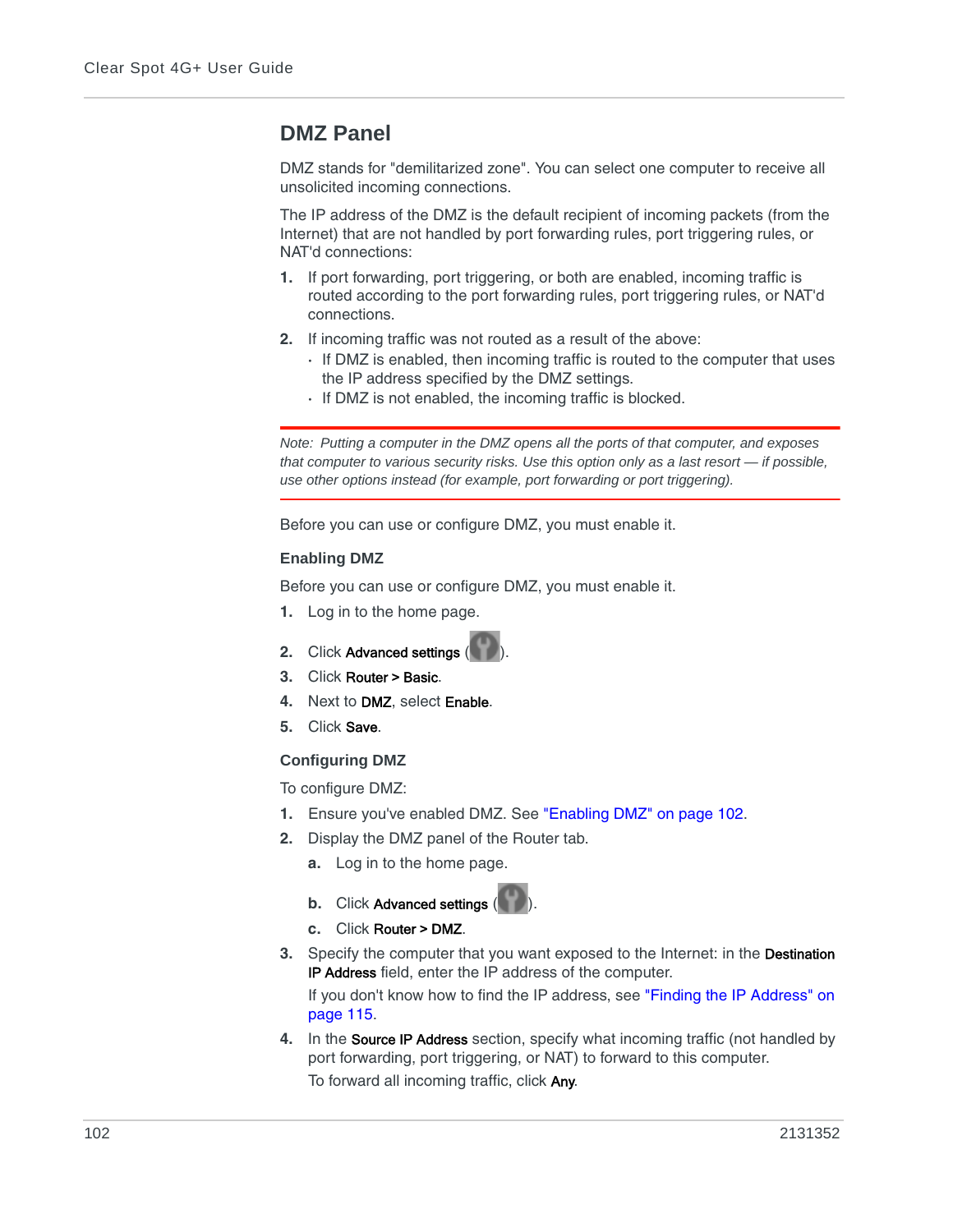#### $-$  or  $-$

To forward incoming traffic from certain IP addresses:

#### **a.** Click Restriction.

- **b.** In the two additional fields that are displayed, enter the start and end IP addresses of a range.
- **5.** Using the DHCP Static IP Assignment List, assign an IP address based on the MAC address of the computer that is in the DMZ. See ["Assigning an](#page-96-1)  [IP Address Based on a MAC Address" on page 97.](#page-96-1)

 $-$  or  $-$ 

On the computer that is in the DMZ, disable DHCP, and manually assign the IP address, gateway, and DNS server.

# **Resetting the Software to Default Settings**

**Warning:** *If you reset the software to default settings:*

*• You must go through the device setup (*[page 37](#page-36-0)*), as if you've just purchased the device. • Any changes you've made to the settings are lost.*

*Your 3G and 4G account information is not affected; after reset, the device remains provisioned for service.*

You'll need to reset the software to default settings if:

- **•** You've forgotten the administrator password.
- **•** You've changed the DHCP settings such that the device is inoperable (for example, there's no communication with the device).

You have two options to initiate the reset:

- **•** Through the software. See ["Resetting the Software to Default Settings](#page-103-0)  [\(Through the Browser Interface\)" on page 104](#page-103-0).
- **•** Through the reset button on the device. See the following section.

### **Resetting the Software to Default Settings (Through the Reset Button)**

**1.** Remove the battery compartment cover.

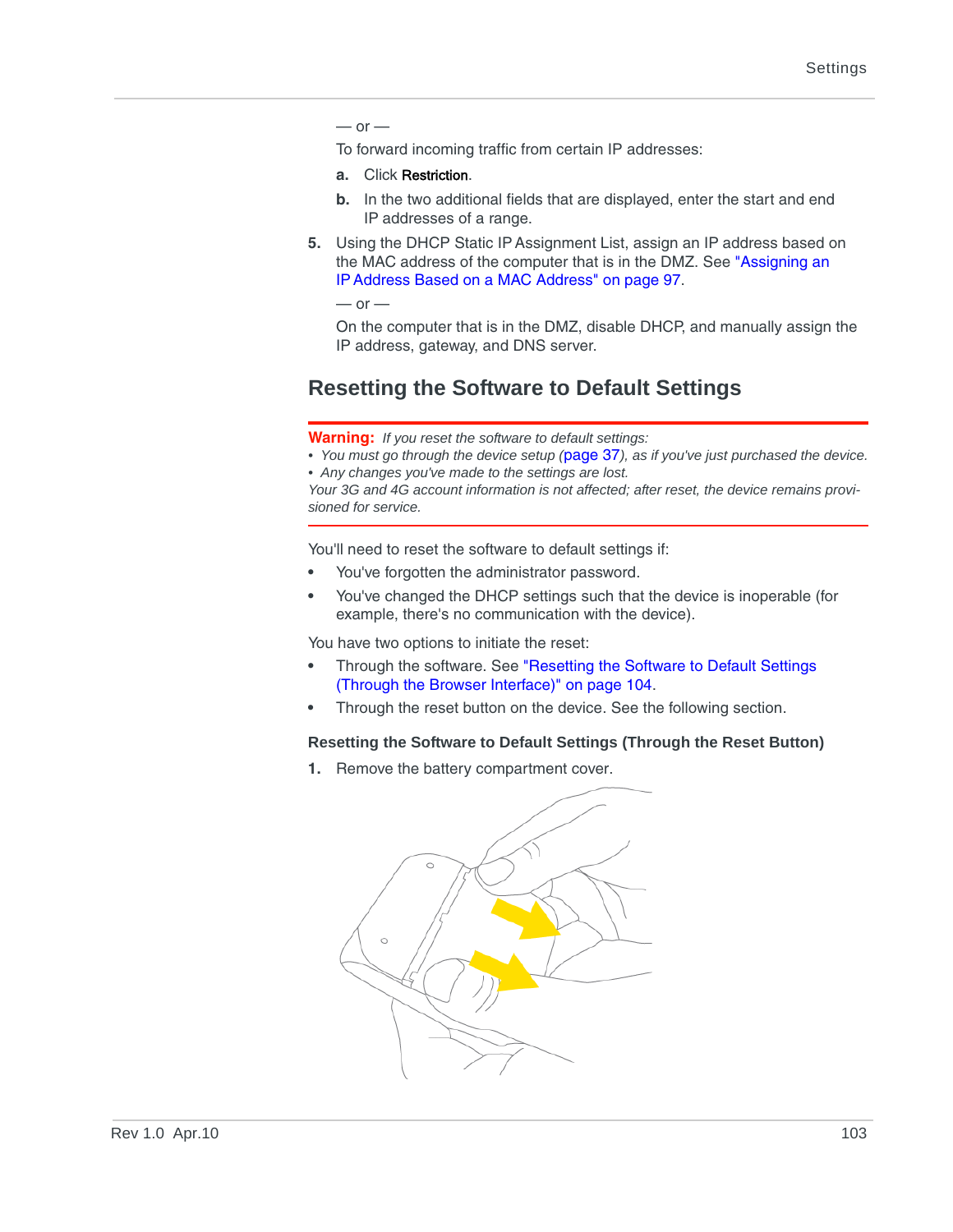**2.** Find the small hole below and to the right of the battery compartment. The reset button is inside this hole.



- **3.** Insert a thin object (for example, the end of a paper clip) into the hole, and lightly press on the bottom of the hole for five or more seconds.
- **4.** Replace the battery compartment cover.



- **5.** Check the device LCD. If it displays "Reset to factory defaults? Press  $\bigcup$  to accept", press the power button  $\bigcirc$  on the device.
- **6.** Follow the instructions on the device LCD.

<span id="page-103-0"></span>**Resetting the Software to Default Settings (Through the Browser Interface)**

**Warning:** *If you reset the software to default settings:*

*• You must go through the device setup (*[page 37](#page-36-0)*), as if you've just purchased the device.*

*• Any changes you've made to the settings are lost.*

*Your 3G and 4G account information is not affected; after reset, the device remains provisioned for service.*

- **1.** Log in to the home page.
- **2.** Click Advanced settings (
- **3.** Click Router > Basic.
- **4.** Click Router Settings Reset.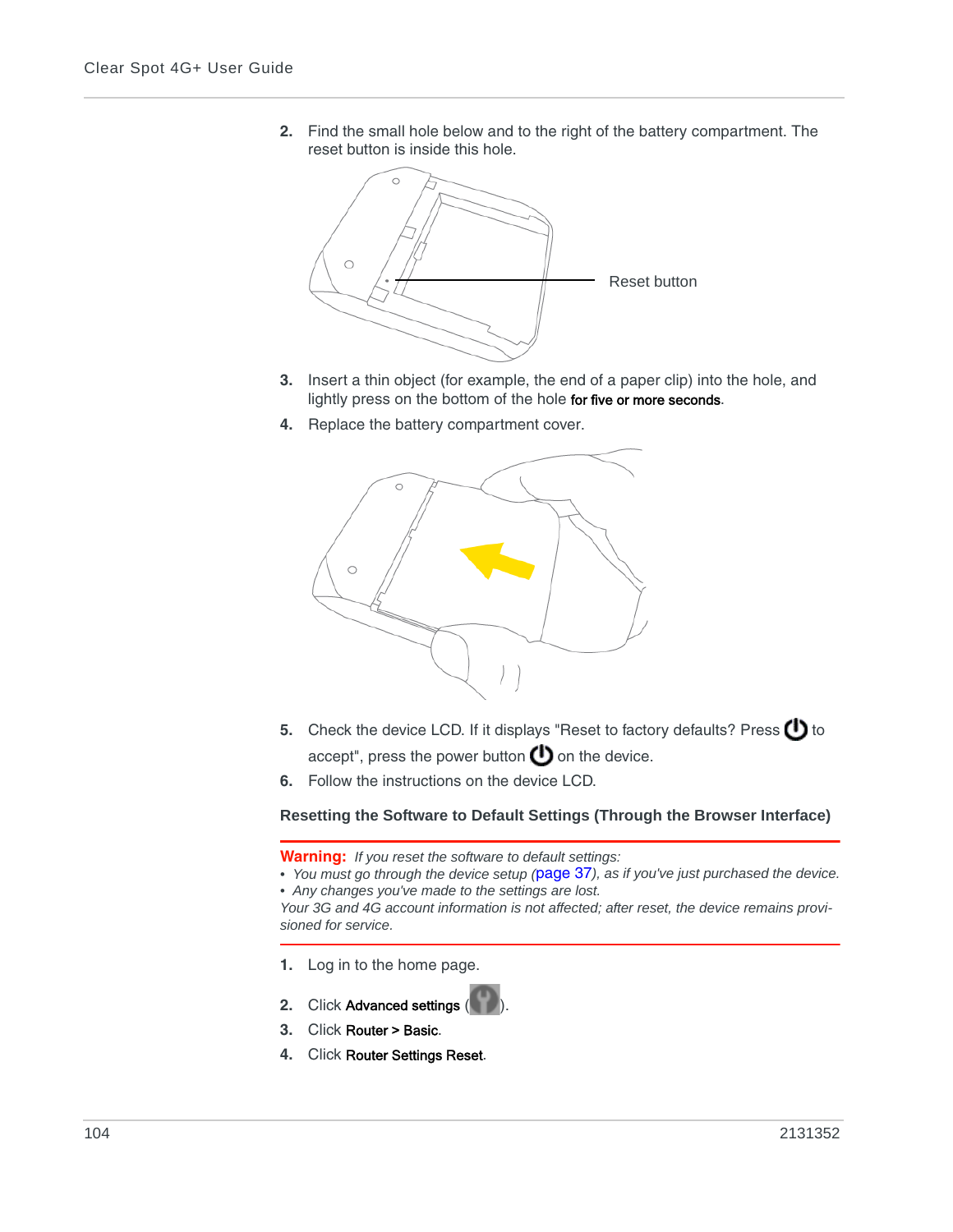- **5.** Check the device LCD. If it displays "Reset to factory defaults? Press  $\bigcirc$  to accept", press the power button  $\mathbf \Theta$  on the device.
- **6.** Follow the instructions on the device LCD.

# **Exporting and Importing Settings**

# <span id="page-104-1"></span>**Exporting Settings**

Settings include configuration information for the device, network, and browser interface.

You can, for example, save the current configuration, then make some changes and test them. You can then use the Import button to restore (load) the saved configuration.

To export the settings to a text file:

- **1.** Log in to the home page.
- **2.** Click Advanced settings
- **3.** Click Device > Basic.
- **4.** Click Export.

# <span id="page-104-0"></span>**Importing Settings**

- **1.** Log in to the home page.
- **2.** Click Advanced settings (
- **3.** Click Device > Basic.
- **4.** Browse to and click the file with the previously exported settings.
- **5.** Click Import.

*Note: Your device may reset, and you may need to reconnect to Wi-Fi and the Internet. See* ["How Do I Connect to Wi-Fi?" on page 110](#page-109-0) *and* ["Launching Your Network](#page-50-0)  [Connection"](#page-50-0) *on page 51.*

# **Logs**

# **Logs Available**

The following types of logs are available:

- **•** Connect/disconnect. See the following section.
- **•** System events. See ["System Events" on page 106.](#page-105-3)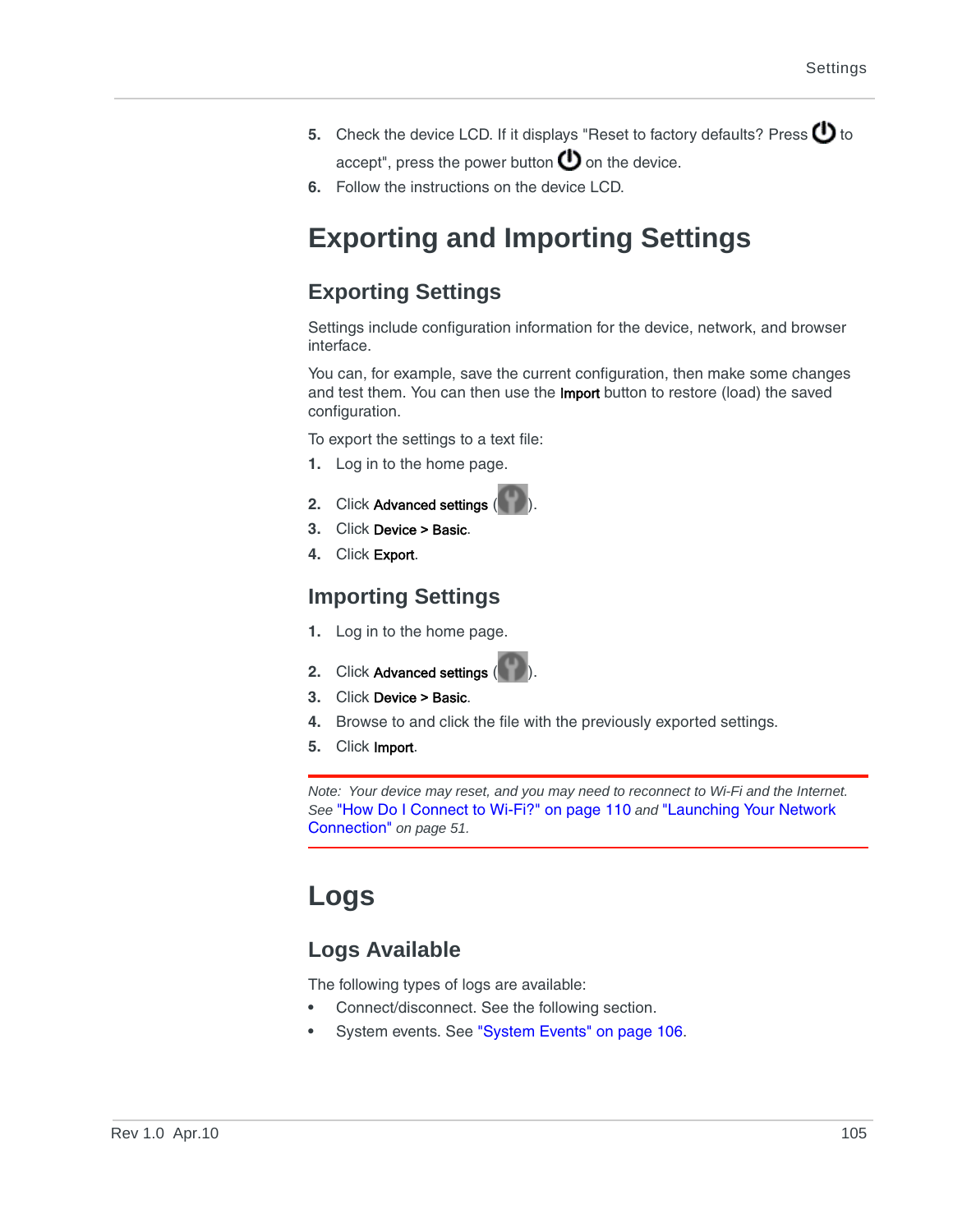# **Connection History**

The connection history shows the time of connections to and disconnections from the Internet.

*Note: The connection history does not log the amount of data transferred. In the Internet Connection Information window, you can view information on the current billing cycle and lifetime of the device; see* ["Internet Connection Information"](#page-56-0) *on page 57.*

### <span id="page-105-0"></span>**Enabling and Disabling Logging of Connect/Disconnects**

- **1.** Log in to the home page.
- **2.** Click Advanced settings (
- **3.** Click Device > Log.
- **4.** In the Connect/Disconnect section, select Enable or Disable.
- **5.** Click save.

### <span id="page-105-1"></span>**Exporting the Connection History**

- **1.** Log in to the home page.
- **2.** Click Advanced settings (
- **3.** Click Device > Log.
- **4.** Ensure Connection/Disconnect is set to Enable.
- **5.** Click Export.

### <span id="page-105-2"></span>**Clearing the Connection History**

- **1.** Log in to the home page.
- **2.** Click Advanced settings (
- **3.** Click Device > Log.
- **4.** In the Connect/Disconnect section, click Clear log.

# <span id="page-105-3"></span>**System Events**

You can enable or disable, as a group, the logging of the following events:

- **•** Software update available
- **•** Network update available
- **•** Primary WAN failover
- **•** Primary WAN switchback
- **•** Unexpected data connection loss
- **•** Changes to miscellaneous settings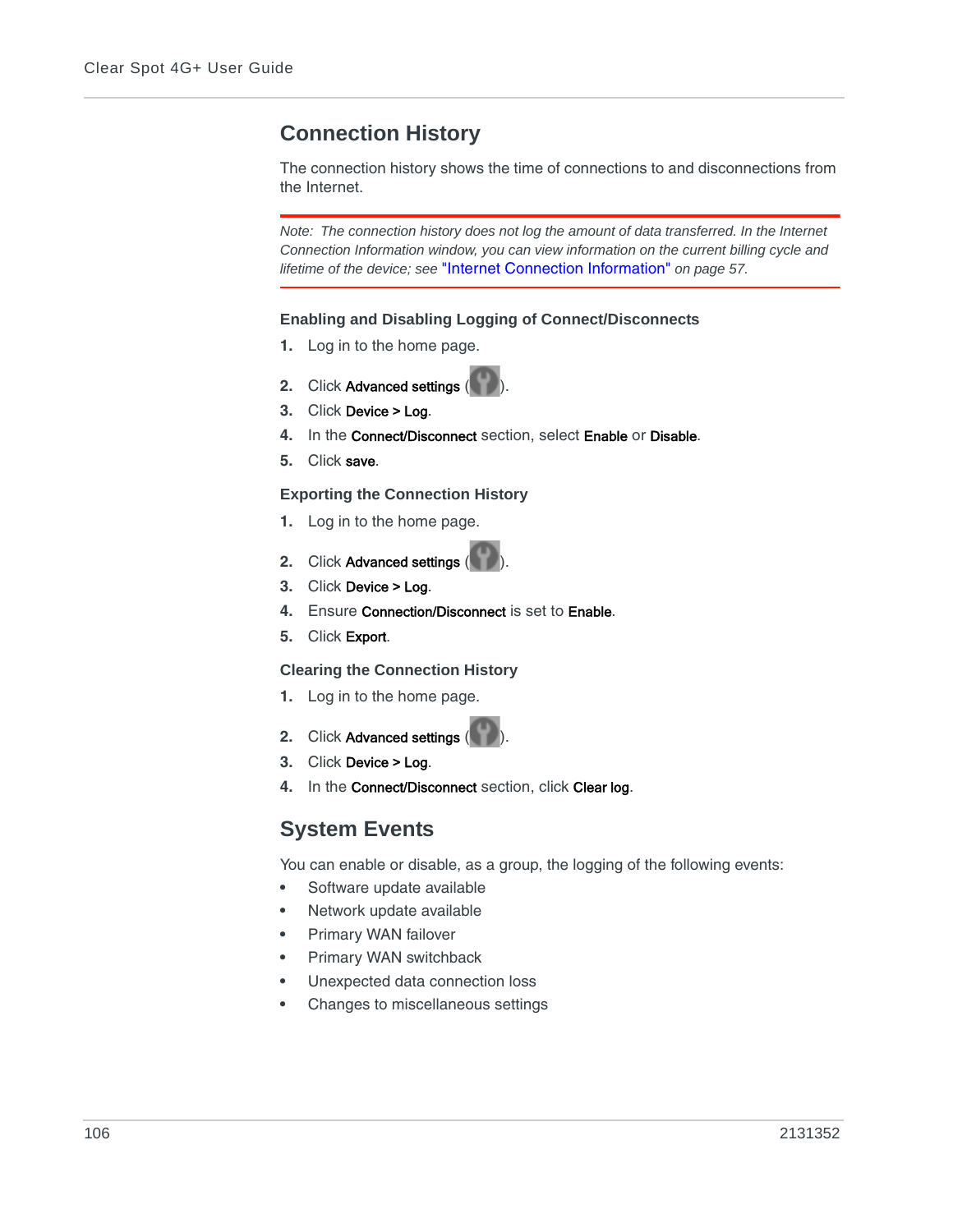The following system events are always logged:

- **•** Intrusion alerts
- **•** Unexpected power loss
- **•** Critical battery
- **•** Critical temperature
- **•** Routing hardware settings reset
- **•** Firmware update

#### <span id="page-106-0"></span>**Enabling and Disabling Logging of System Events**

- **1.** Log in to the home page.
- **2.** Click Advanced settings (
- **3.** Click Device > Log.
- **4.** In the Verbose System Event Logging section, select Enable or Disable.
- **5.** Click save.

*Note: Certain events are always logged; see* ["System Events" on page 106](#page-105-3)*.*

#### <span id="page-106-1"></span>**Exporting System Events**

- **1.** Log in to the home page.
- **2.** Click Advanced settings
- **3.** Click Device > Log.
- **4.** Ensure Verbose System Event Logging is set to Enable.
- **5.** Click Export.

#### <span id="page-106-2"></span>**Clearing the System Events Log**

- **1.** Log in to the home page.
- **2.** Click Advanced settings (
- **3.** Click Device > Log.
- **4.** Ensure Verbose System Event Logging is set to Enable.
- **5.** Click Clear log.

# <span id="page-106-3"></span>**Setting the Method Used for Time Acquisition**

Time information is stored in the connection history log and system events log.

To set the method used for obtaining the time:

- **1.** Log in to the home page.
- **2.** Click Advanced settings (
- **3.** Click Device > Log.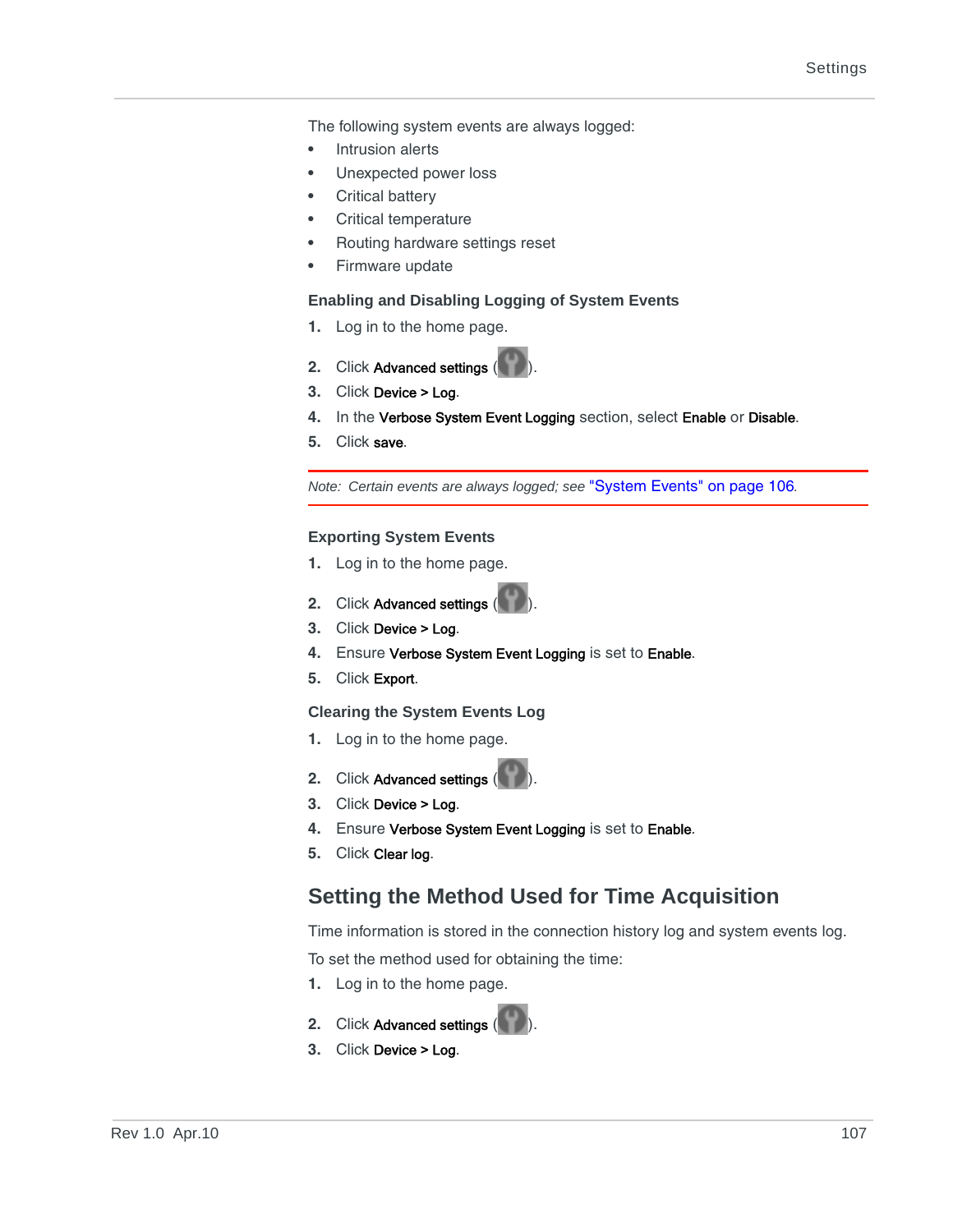**4.** Select the 3G or the NTP check box.

3G — Time information is obtained from the 3G (CDMA) network; this is more accurate than NTP, but requires 3G coverage.

NTP - The device's clock is synchronized to a Network Time Protocol server on the Internet; not as accurate as when using the 3G setting, but doesn't require 3G coverage. Use this setting if you have 4G but no 3G coverage.

# **Setup Pages**

# **Welcome to Your Device Window - Select an Option**

The "Welcome to Your Clear Spot 4G+ window" opens:

- **•** Automatically, as part of the initial setup of your newly purchased device.
- **When you click Admin Setup (<b>a**) from the home page (you must be logged in).

*Note: This window displays the administrator password and the address of the device home page. Please remember this information or write it down in a safe place.*

This window provides several options.

- **•** To keep the default settings of the device, select one of the following:
	- **·** The Internet (to start surfing)
	- **·** My Clear Spot 4G+'s home page (to view the device status, customize settings).
- **•** To change security settings, select Set up my Clear Spot 4G+.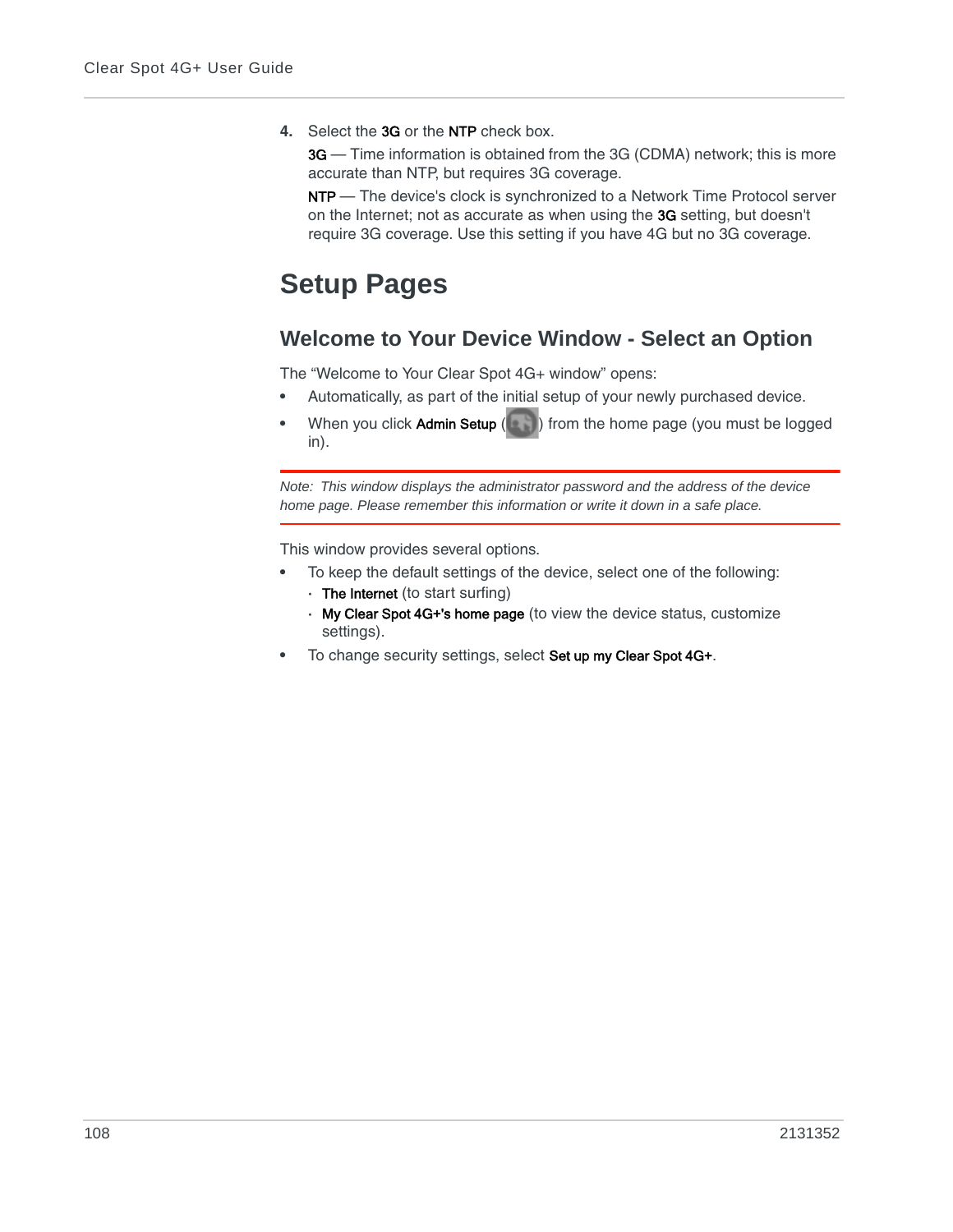

# **More Information**

### **Visiting the CLEAR Website**

<span id="page-108-3"></span>Check [www.clear.com/support](http://www.clear.com/support) for product updates and support.

#### <span id="page-108-1"></span>**Contacting Customer Service**

You can reach CLEAR Customer Service by:

**•** Visiting [www.clear.com/support](http://www.clear.com/support)

#### <span id="page-108-4"></span>**Online Help**

**1.** In the browser interface, click the Help button  $(2)$  and, from the menu, select Online Help.

The Help system opens in a new Web browser window or tab.

You have several options to find the information you need:

- **•** Browse the Table of Contents.
- **•** Use the Index or Search feature: click the appropriate button in the lower left part of the help window, and type the information you're looking for.

#### **Other Ways to View Help Information**

- **•** Some windows have a **interpretate in Click the icon to view Help infor**mation.
- **•** When you move the cursor over a field or button in Advanced Settings, help information, if available, appears to the right of the window.

#### <span id="page-108-0"></span>**Contextual Help in the Advanced Settings Window**

When you move the cursor over a field or button in **Advanced Settings**, help information on this item, if available, appears to the right of the window.

To turn this feature on or off:

- **1.** Ensure you're logged in to the home page.
- <span id="page-108-2"></span>**2.** Click Advanced settings > Device > Basic.
- **3.** Set Help for Advanced Settings to Show or Hide.
- **4.** Click Save.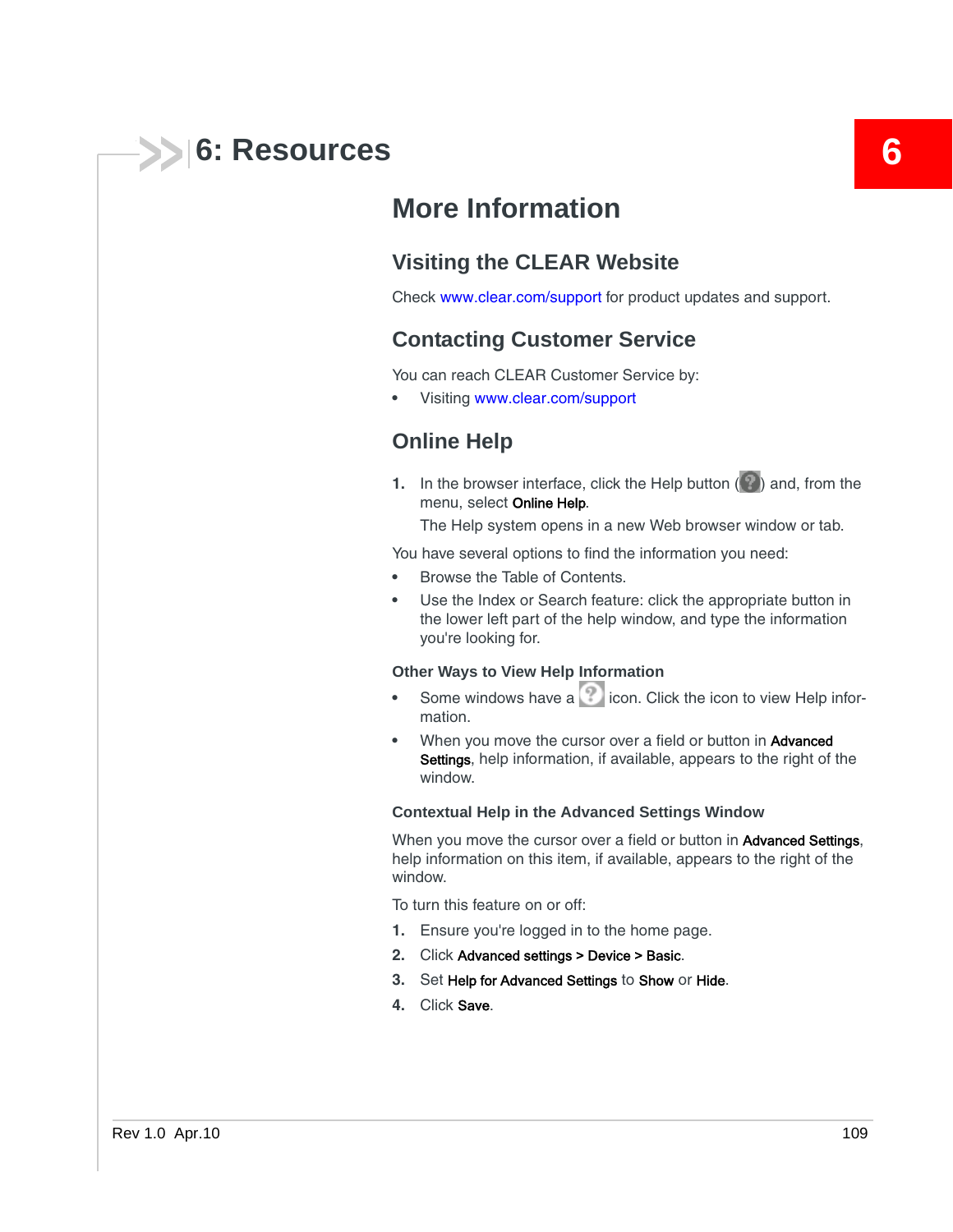# <span id="page-109-3"></span>**Frequently Asked Questions**

### <span id="page-109-1"></span>**How Can I Tell I'm Connected to 3G/4G?**

When you're connected:

- **•** The 3G or 4G icon (on the left side of the home page) is solid. For example, 14GI
- **•** The bottom area of the device LCD, the Virtual Device, and the Mini Window show the data transfer icon  $\Box$  and data transfer information (amount of data; connection duration).

## <span id="page-109-2"></span><span id="page-109-0"></span>**How Do I Connect to Wi-Fi?**

You may have to manually connect to Wi-Fi after certain events — for example, as part of the initial device setup, or after a software update.

**Tip:** *The Wi-Fi network name is displayed on the device LCD.*

**1.** Do one of the following, depending on your operating system. **Windows**

*Windows 7*: Right-click the **interpally** icon in the system tray.

*Windows Vista*: Click Control Panel > Network and Internet > Network and Sharing Center > Connect to a network.

*Windows XP*: Click Control Panel > Network Connections > Wireless Network Connections > View available wireless networks. **Mac**

Click the AirPort icon  $\hat{\mathbf{E}}$  (in the upper right corner of your screen).

#### **Linux**

Please see the user documentation of the Linux distribution.

#### **Other operating systems**

Please see the user documentation for your operating system or computer.

**2.** Select the Wi-Fi network provided by the Clear Spot 4G+ personal hotspot and connect to it. (If prompted for a network key/security key/password, enter the Wi-Fi password.)

## <span id="page-109-4"></span>**What Do I Do if I Forgot the Wi-Fi Password?**

- **•** If the Wi-Fi Password Reminder feature is enabled, display the password on the device. See ["Wi-Fi Password Reminder" on page 88.](#page-87-0)
- **•** Connect the device to your computer through USB, then log in and view the Wi-Fi password (in Advanced settings > Wi-Fi > Security). Write the password down in a safe place. See ["Connecting Through USB" on page 30](#page-29-0).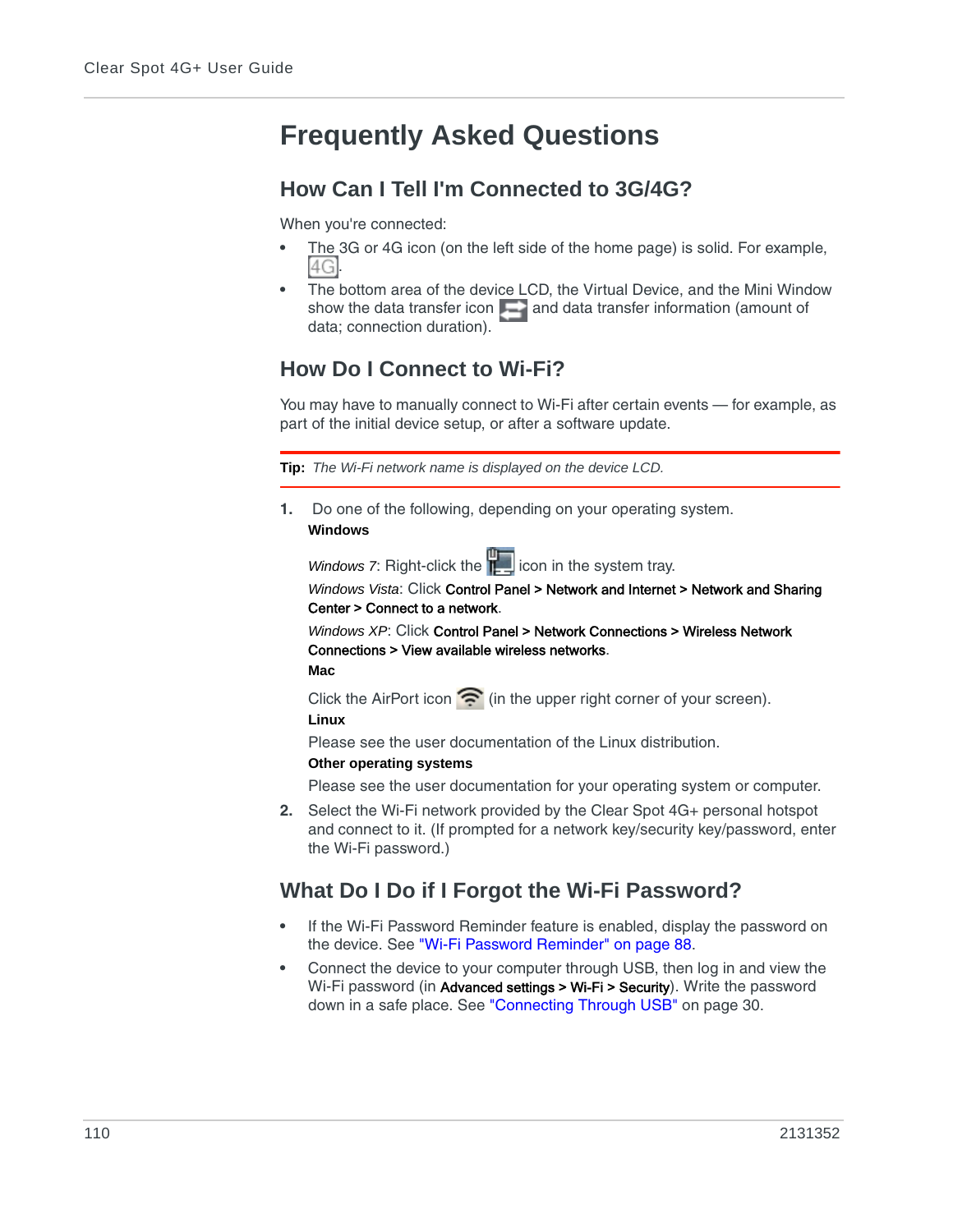*Note: If you've forgotten both the Wi-Fi password and the administrator (login) password, then you must reset the software to default settings. See* ["Resetting the Software to](#page-102-0)  [Default Settings"](#page-102-0) *on page 103.*

### <span id="page-110-0"></span>**What Do I Do if I Forgot the Administrator Password?**

- **1.** Reset the software to default settings. See ["Resetting the Software to Default](#page-102-0)  [Settings" on page 103.](#page-102-0)
- **2.** Go through the device setup, during which the administrator password will be displayed; write it down in a safe place. See ["Setting Up the Device" on](#page-36-0)  [page 37](#page-36-0).

### <span id="page-110-2"></span>**How Do I Access My Corporate Network Through a VPN?**

- **1.** Establish a connection to the 3G/4G network.
- **2.** Launch the extranet client provided by your company.
- **3.** Supply the appropriate user name and password to gain access.

For support, contact your company help desk.

# **Are Terminal Sessions Supported?**

<span id="page-110-4"></span>Terminal sessions (for example, via telnet or ssh) are not supported.

# <span id="page-110-3"></span>**Tips**

# <span id="page-110-1"></span>**Extending Battery Life**

- **•** When you're not using the device, turn it off, or end the 3G/4G connection. (Click Disconnect on the home page).
- **•** Connect the device, through the USB cable, to the power adapter or a computer, and disable Wi-Fi. See ["Disabling Wi-Fi When Connected Through](#page-90-0)  [USB" on page 91.](#page-90-0)
- **•** Adjust the LCD do one or more of the following:
	- **·** Turn off the LCD (Advanced settings > Device > Display > LCD Backlight).
	- **·** Decrease the brightness of the LCD (Advanced settings > Device > Display > Backlight Settings > On Battery/USB Power).
	- **·** Set the LCD to turn off sooner. See ["Setting the LCD Timeout" on page 72.](#page-71-0)
- **•** Configure the setting (for when battery powered or connected via USB) to "Better battery life" (Advanced settings > Wi-Fi > Network > Battery or USB powered).
- **•** Enable standby (low power) mode. See ["Standby \(Low Power\) Mode" on](#page-55-0)  [page 56](#page-55-0).
- Turn off the lighting of the power button  $\bigoplus$  (i.e. LED) (Advanced settings > Device > Display > Power Button LED).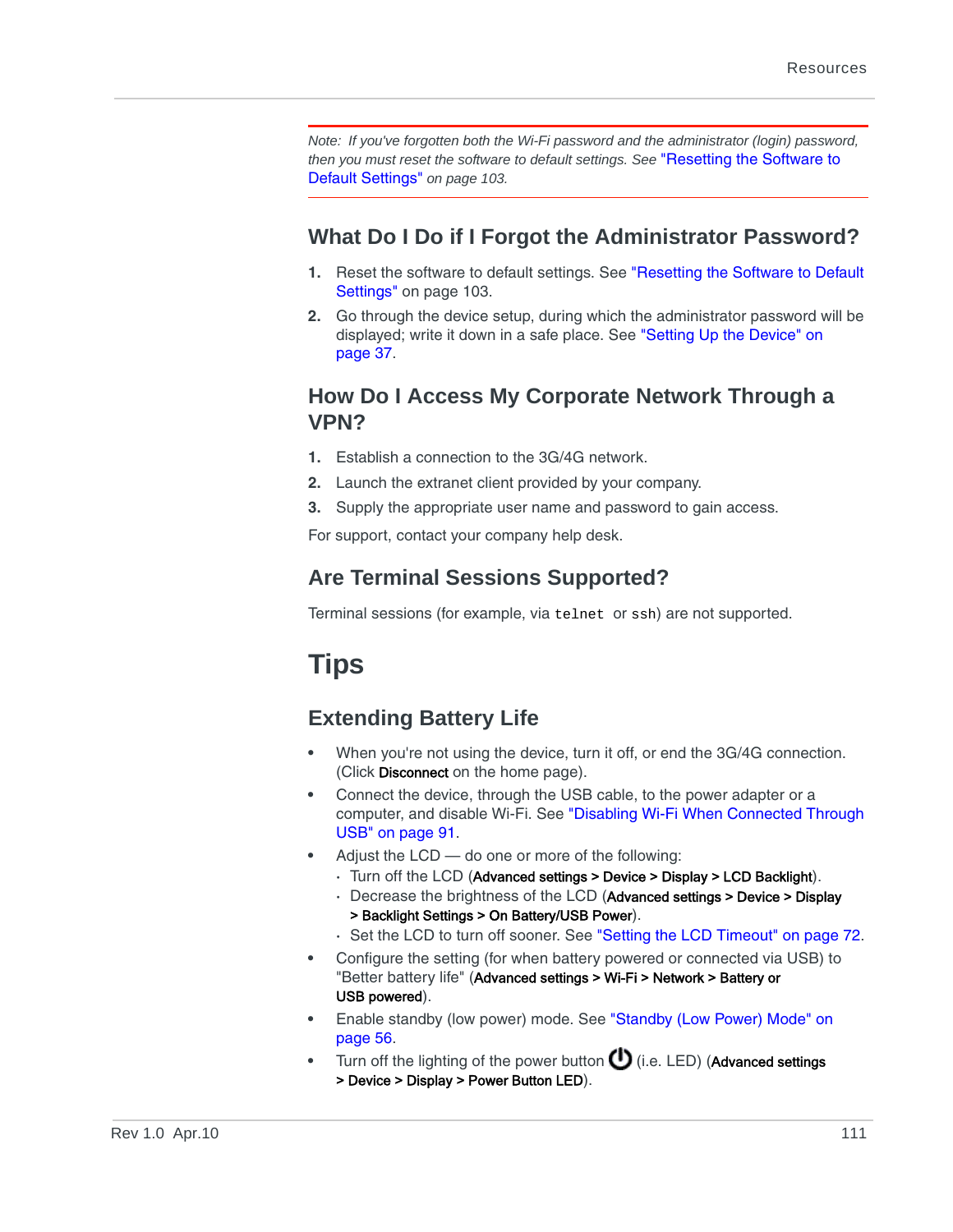- **•** Limit the number of Wi-Fi users (Advanced settings > Wi-Fi > Network > Max Number of Users).
- **•** If you have 3G but not 4G coverage, set WAN Mode to "3G only" (Advanced settings > WAN > Setup > WAN Mode).

### <span id="page-111-4"></span>**Device Location**

- **•** Avoid moisture or extreme temperatures.
- **•** For improved reception, place the device near a closed window.
- **•** Place your device within easy reach of a reliable power supply and the computer to which it will be connected.

# <span id="page-111-3"></span><span id="page-111-0"></span>**Improving Signal Strength**

- **•** Ensure you're inside the network coverage area.
- Try reorienting your device.
- **•** Move the device and your computer to another location you may be in or near a structure that is blocking the signal. Every obstacle (for example, walls, ceilings, furniture) between the Clear Spot 4G+ personal hotspot and other wireless devices decreases the signal strength.
- **•** Place the device in a centralized location, as high as possible in the room.
- **•** Make sure there's plenty of space around your device to provide the best signal reception.
- <span id="page-111-2"></span>**•** Keep the device at least 3-6 feet away from electrical devices that generate RF interference (for example, microwaves, TVs, 2.4 GHz cordless phones, cellular phones, baby monitors, wireless speakers). If you're not using these electrical devices, turn them off.
- **•** If possible, place your devices so that the signal passes through open doorways or drywall, as opposed to concrete, brick, metal, walls with insulation, and so on.
- **•** If you cannot obtain service, contact CLEAR a network or account problem may be preventing you from obtaining service.

## <span id="page-111-1"></span>**Improving 3G Network Service**

To improve your network service, periodically check for PRL and profile updates.

The PRL (Preferred Roaming List) is an account configuration item set by your service provider. It controls the radio channels and network carrier used by the 3G modem.

To check for these updates:

- **1.** Log in to the home page.
- **2.** Click Advanced settings
- **3.** Click WAN > Setup.
- **4.** Click Update 3G PRL.
- **5.** After the update checking is completed, click Update 3G Profile.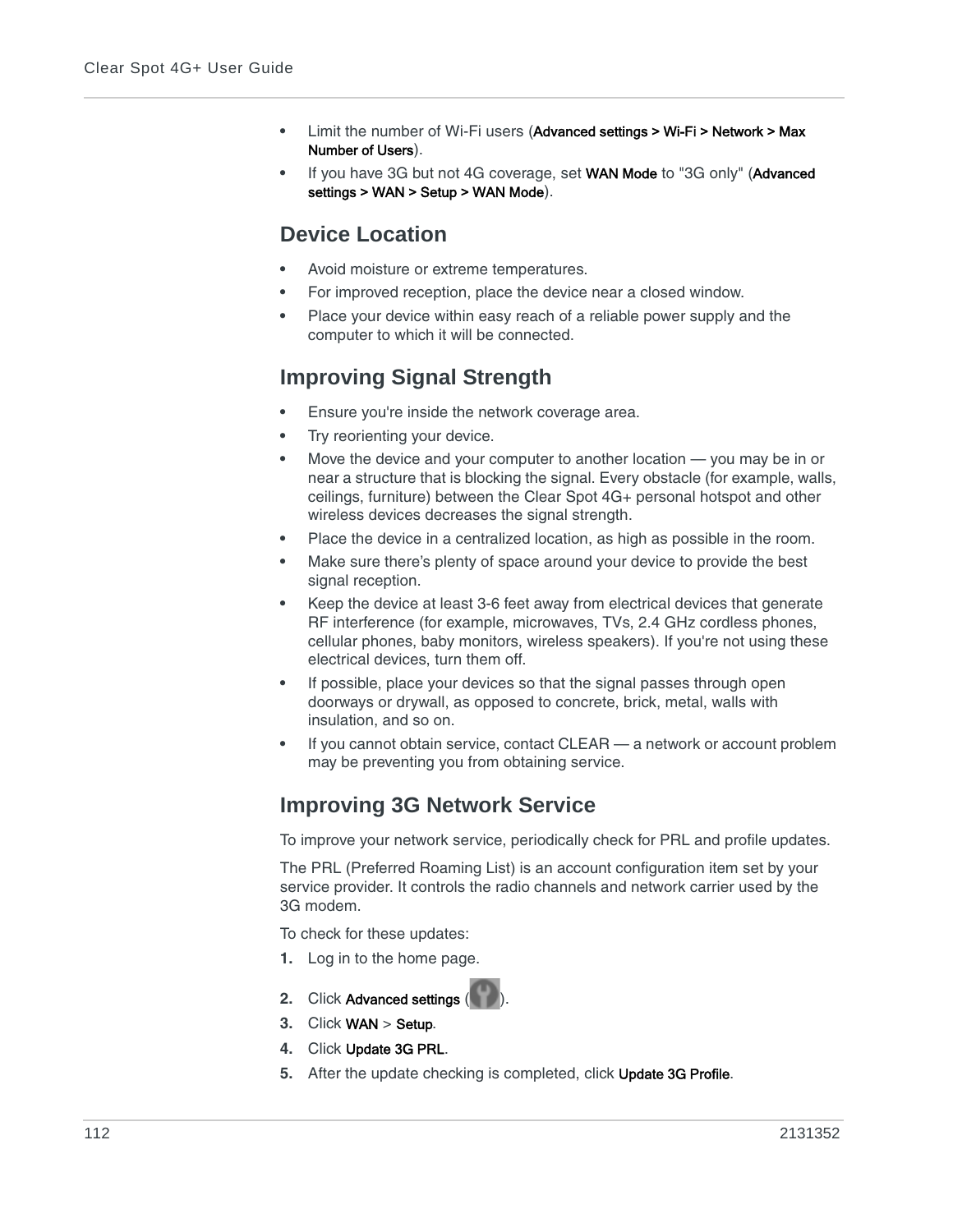### <span id="page-112-0"></span>**Improving Wi-Fi Performance**

- **•** Try a different channel number. See ["Wi-Fi Channel" on page 91.](#page-90-1)
- **•** Check whether any device updates are available. See ["Updates" on page 64.](#page-63-0)
- **•** See the tips in ["Improving Signal Strength" on page 112](#page-111-0).
- **•** Limit the number of Wi-Fi users (Advanced settings > Wi-Fi > Network > Max Number of Users).
- **•** Select a longer Wi-Fi range. (Advanced settings > Wi-Fi > Network > Longer Wi-Fi range [two locations: Battery or USB Powered, and AC Powered])

#### <span id="page-112-1"></span>**Windows XP Users**

- **1.** Open the Device Manager.
	- **a.** Click start > Settings > Control Panel.
	- **b.** Double-click System.
	- **c.** Click Hardware.
	- **d.** Click Device Manager.
- **2.** Double-click Network adapters.
- **3.** Double-click the Wi-Fi client network adapter of your computer for example, "Intel(R) WiFi Link 5100 AGN" in the following screenshot.



**4.** If the Wi-Fi client network adapter is by Intel, click Advanced and, in the Property list, click Power Management and move the slider all the way to the right (to Highest). Click OK.

 $-$  or  $-$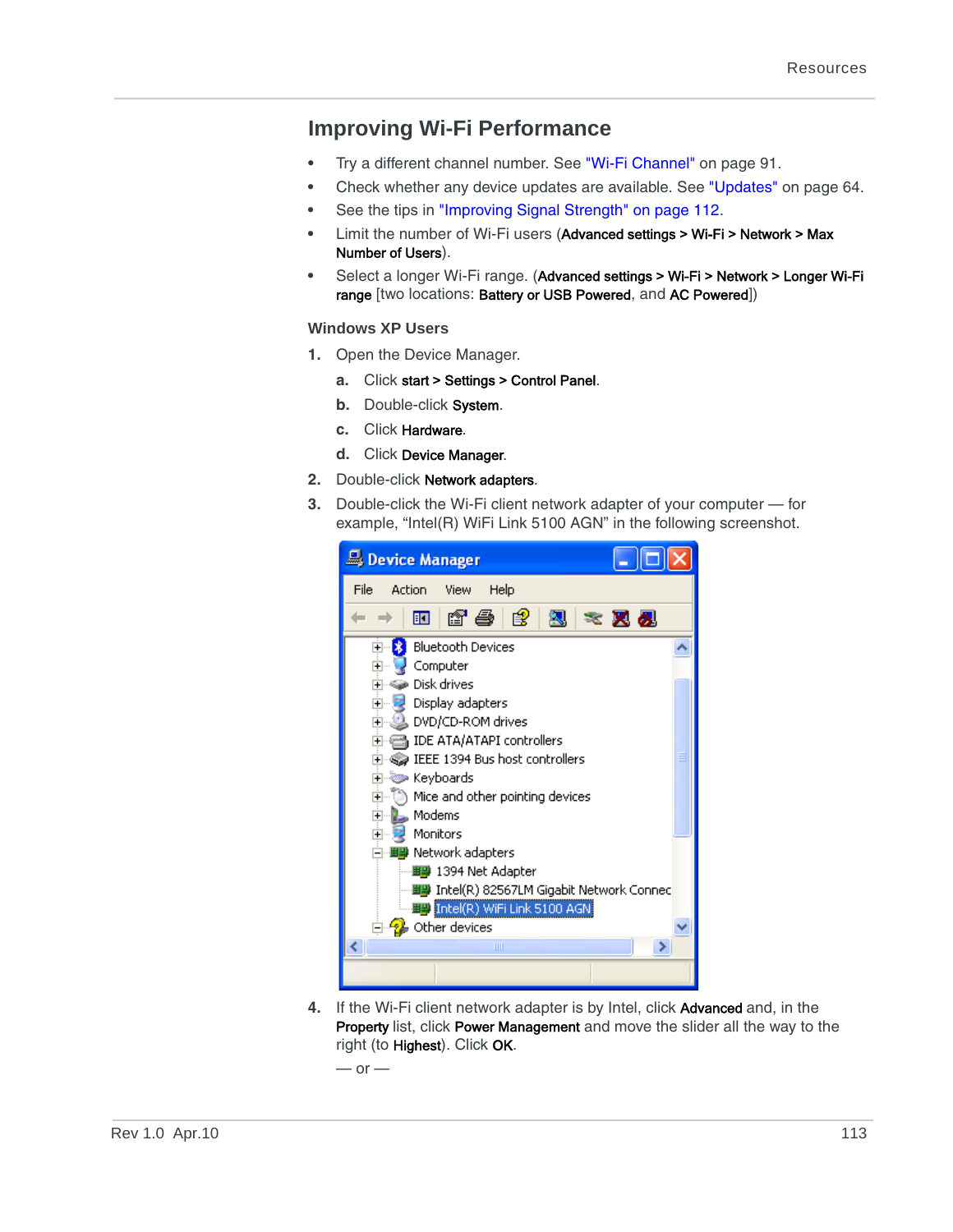If the Wi-Fi client network adapter is not by Intel, select a configuration with minimal power savings (to maximize throughput).

*Note: The above settings are often controlled by 3rd-party value-add applications and may be automatically changed. If Wi-Fi performance improves for a while after performing the above steps, but then declines, recheck the above settings.*

# <span id="page-113-1"></span>**Security Tips**

- **•** Change the Wi-Fi network name (SSID) and Wi-Fi password on a regular basis. See ["SSID \(Wi-Fi Network Name\)" on page 84](#page-83-0) and ["Wi-Fi Password"](#page-86-0)  [on page 87](#page-86-0)
- **•** Disable SSID Broadcast. See ["Network Panel" on page 82.](#page-81-0)
- **•** Use the highest level of Wi-Fi security that your devices support. See ["Wi-Fi](#page-85-0)  [Security" on page 86.](#page-85-0)
- **•** Change the login password. See ["Changing the Administrator Password" on](#page-74-0)  [page 75](#page-74-0).
- **•** Use MAC filtering to specify computers that are or aren't allowed to connect to the network. See ["MAC Filter Panel" on page 83.](#page-82-0)

## <span id="page-113-0"></span>**Finding the MAC Address**

You'll need to know the MAC address of a device, when performing any of the following:

- **•** Assigning an IP address based on a MAC address (when using DHCP). See ["DHCP Static IP Assignment List" on page 97.](#page-96-0)
- **•** Allowing or denying computers access to the network. See ["Allowing or](#page-87-1)  [Denying Computers Access to the Network" on page 88.](#page-87-1)

**Tip:** *You can display a list of connected devices, including the MAC address of each device: click* List of connected devices*, available from* Advanced settings > Wi-Fi > MAC Filter *and* Advanced settings > Wi-Fi > Network*.*

The steps to finding the MAC address of a device vary, depending on your operating system.

#### **Windows**

- **1.** Open a command prompt window.
	- **a.** Click start and Run.
	- **b.** Type cmd or command, and click OK.
- **2.** At the command prompt, type ipconfig/all and press Enter.
- **3.** Write down the Physical Address for the entry that relates to the wireless network connection; it appears as a series of numbers and letters — this is the MAC address of your wireless adapter.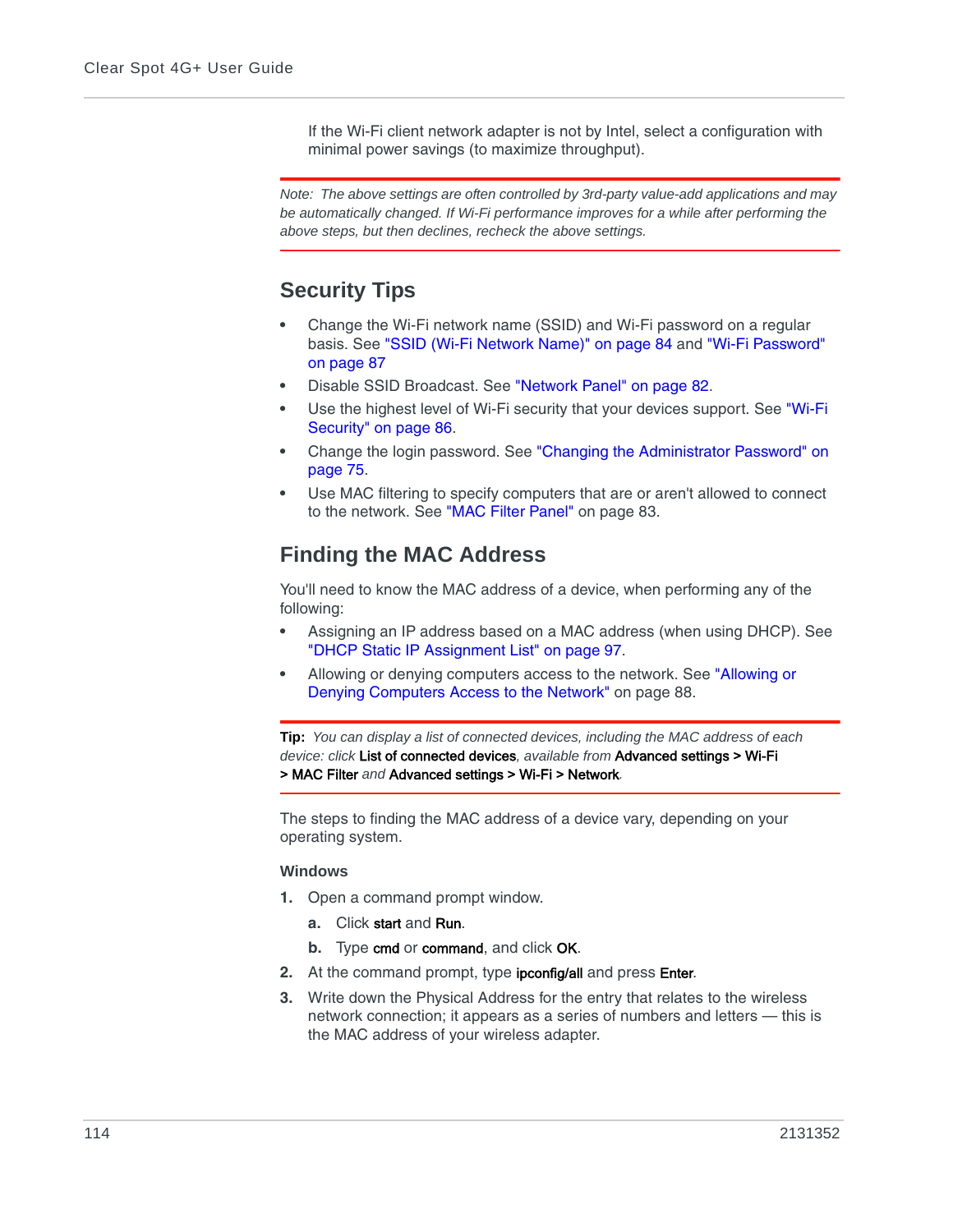#### **Mac OS X**

- **1.** From the Apple menu (**1)**, select **System Preferences**.
- **2.** Select Network.
- **3.** Select the adapter that is connecting to the routing hardware.
- **4.** Select Advanced.
- **5.** Select Ethernet. The Ethernet ID is listed. This is the same as the MAC address.

#### **Linux**

Please see the user documentation of the Linux distribution.

#### **Other operating systems**

Please see the user documentation for your operating system or computer.

## <span id="page-114-0"></span>**Finding the IP Address**

You'll need to know the IP address of a device, when configuring any of the following:

- **•** Port forwarding
- **•** Port triggering
- **•** DMZ
- **•** Static DHCP features

To find the IP address of a device:

#### **Windows**

- **1.** Open a command prompt window.
	- **a.** Click start and Run.
	- **b.** Type cmd or command, and click OK.
- **2.** At the command prompt, type ipconfig and press Enter.
- **3.** Write down the IP Address for the entry that relates to the wireless network connection. (The IP address might be listed under "Ipv4 Address", or something similar.)

#### Mac OS X

- **1.** From the Apple menu (**1)**, select System Preferences.
- **2.** Select Network.
- **3.** Select the wireless adapter. The IP address is displayed in the right pane.

#### Other operating systems

Please see the user documentation for your operating system or computer.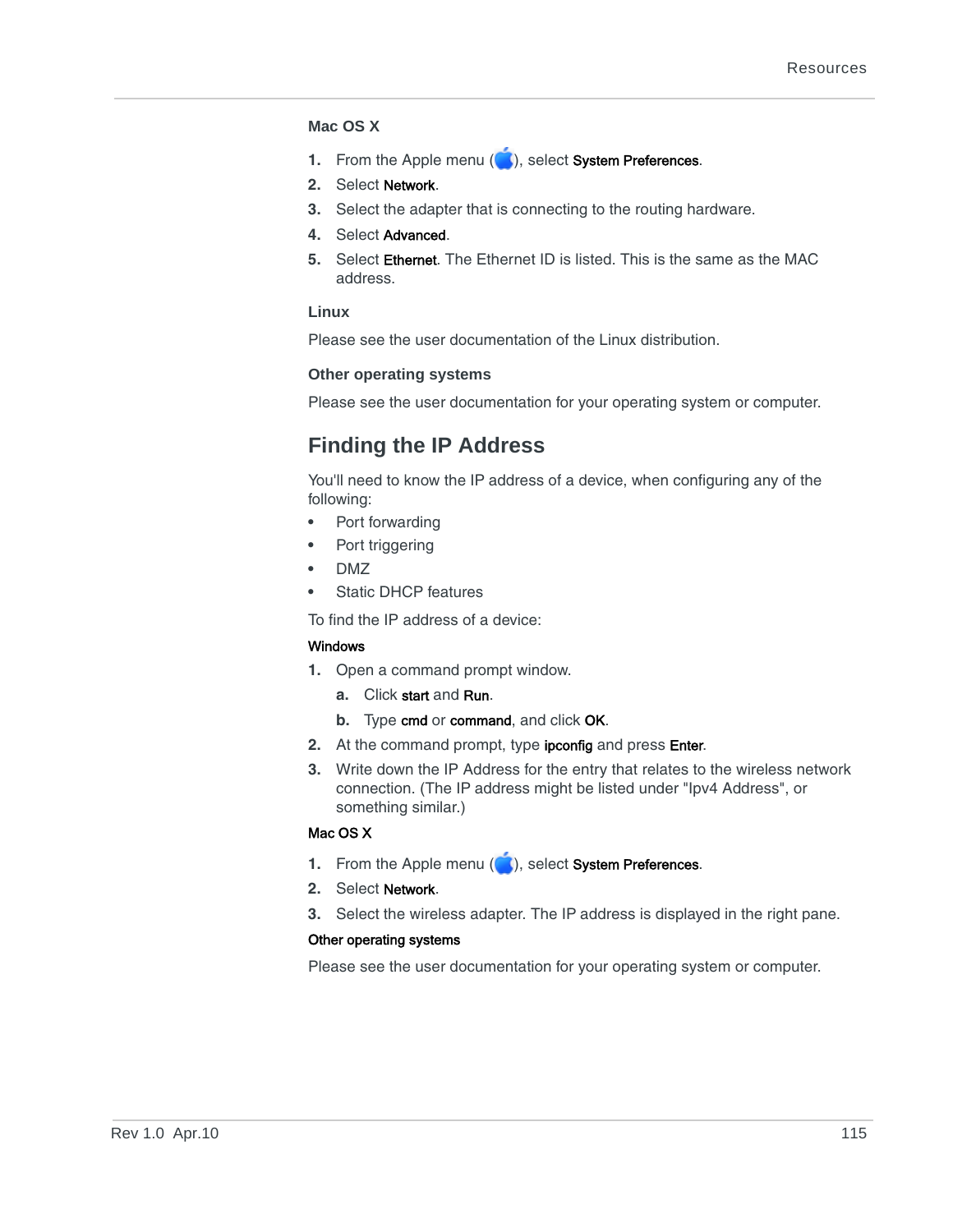# <span id="page-115-1"></span>**Troubleshooting Tips**

### **General tips**

- **•** Check the system events log. See ["Exporting System Events" on page 107](#page-106-0).
- **•** If some settings are preventing you from connecting to Wi-Fi, connect to the device through the USB cable, and then change the settings. See ["Require](#page-42-0)[ments for a USB Tethered Connection" on page 43](#page-42-0) and ["Making a Tethered](#page-42-1)  [Connection" on page 43.](#page-42-1)
- **•** Go to [www.clear.com/support](http://www.clear.com/support) to access troubleshooting and other resources.
- <span id="page-115-2"></span>**•** The knowledge base at the Sierra Wireless website [\(www.sierrawireless.com/](http://www.sierrawireless.com/support/customer_help.aspx) [support/customer\\_help.aspx\)](http://www.sierrawireless.com/support/customer_help.aspx) may also be useful.

# <span id="page-115-3"></span>**LCD Is Dark**

<span id="page-115-0"></span>The LCD is dark and is not displaying any text or icons if:

- **•** The device is turned on and:
	- **·** The LCD is turned off (Advanced settings > Device > Display > LCD Backlight).
	- **·** The LCD is turned on, but the LCD is dormant (inactivity timeout). To make the LCD active, briefly press the power button  $\bigoplus$  on the device.
	- **·** The device is in standby (low power) mode. To exit this mode, briefly press the power button  $\bigcup$  on the device.
- **•** The device is turned off.

To turn the device on:

- **a.** Ensure a battery is inserted into the device.
- **b.** Press the power button  $\bigoplus$  on the device for approximately two seconds.

If the LCD is still dark, use the USB cable to connect the device to the power adapter or to a computer.

# <span id="page-115-4"></span>**Insufficient Signal Strength**

If you have insufficient signal strength, the icon  $\mathbf{X}$  is displayed (on the left side of the home page).

Insufficient signal strength may occur because:

- **•** You are outside the network coverage area.
- **•** Your device's internal antenna is pointing in the wrong direction.
- **•** You are in or near a structure that is blocking the signal.
- **•** You are near a device that is causing radio signal interference.
- **•** A network or account problem is preventing you from obtaining service.

See also ["Improving Signal Strength" on page 112.](#page-111-0)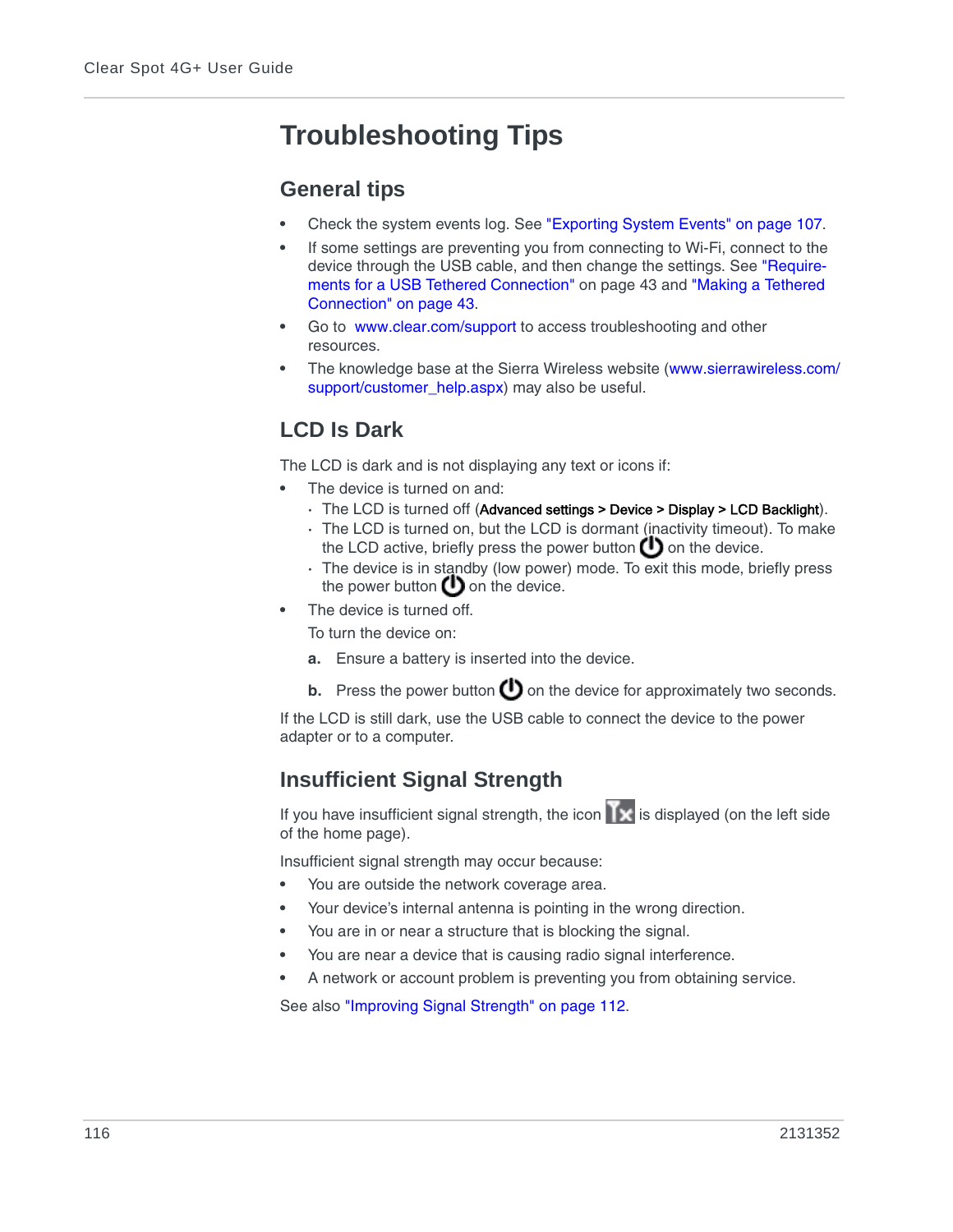## **Messages Displayed on the Device LCD**

See also ["SD Card Error" on page 49.](#page-48-0)

#### <span id="page-116-0"></span>**3G Activation Failed**

If this message is displayed on the device LCD or in the 3G Activation Required alert window (after you've attempted activation):

- **1.** Ensure you're in 3G coverage and the signal strength is strong.
- **2.** Turn the device off and on. See ["Turning Your Device Off" on page 48](#page-47-0) and ["Turning Your Device On" on page 33](#page-32-0).
- **3.** If the "Activation failed" message is still displayed, prepare the following, and contact CLEAR:
	- **·** Your billing information.
	- **·** ESN of the device (displayed on the packaging, on the device [under the battery], and at Advanced settings > Device > About).

#### <span id="page-116-2"></span>**Connecting to 3G/4G**

If the LCD displays this message for a long time:

- **1.** Check the signal strength. If it is weak, try the tips in ["Improving Signal](#page-111-0)  [Strength" on page 112.](#page-111-0)
- **2.** Try a different Connection Preferences setting. See ["Mobile Broadband Infor](#page-52-0)[mation and Settings" on page 53.](#page-52-0)
- **3.** Turn the device off and on. See ["Turning Your Device Off" on page 48](#page-47-0) and ["Turning Your Device On" on page 33](#page-32-0).
- **4.** Update the 3G profile: click Advanced settings > WAN > Setup > Update 3G Profile.
- **5.** If you're still unable to connect to 3G/4G, contact CLEAR.

#### <span id="page-116-3"></span>**Connection Error**

If this message persists on the device LCD, update the 3G profile:

- **1.** Log in to the home page.
- **2.** Click Advanced settings (
- **3.** Click WAN > Setup.
- **4.** Click Update 3G Profile.
- **5.** If an error message and number are displayed on the LCD after the update, note the information and contact CLEAR.

#### <span id="page-116-1"></span>**3G Activation Required**

If the LCD displays this message, display the 3G Activation Required alert and start the activation:

- **1.** In the Admin Login section (in the upper left area of the home page), enter the administrator password (1–20 characters/numbers). (The default password is "admin".)
- **2.** Click OK.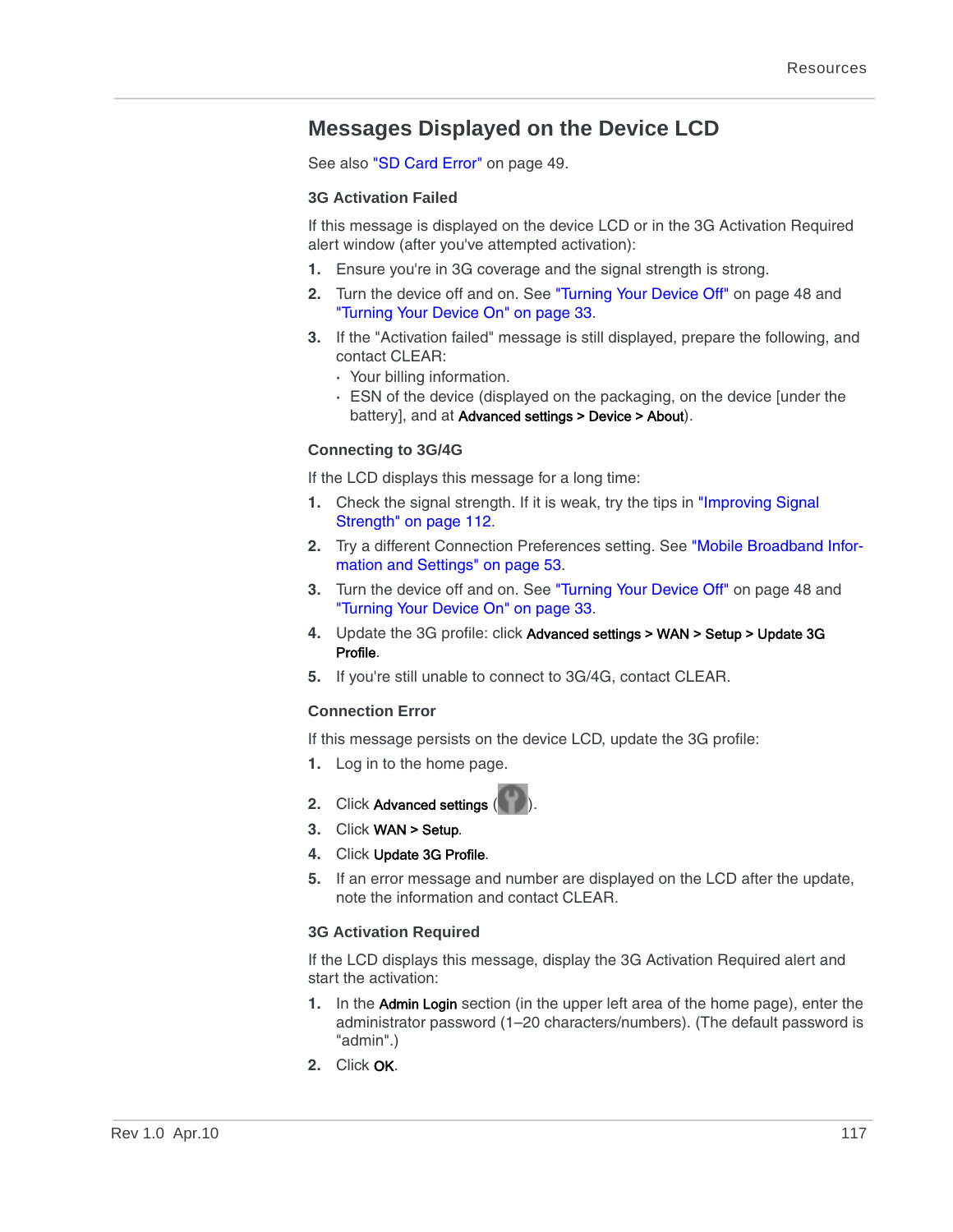- **3.** Click the alerts icon  $\mathbf{I}$  to display the alert window.
- **4.** If more than one alert is available, use the and buttons (at the top of the alert window) to browse to the "3G Activation Required" alert.
- **5.** In the 3G Activation Required alert window, click Activate now.

#### **Tip:** *Alternatively, click* Advanced settings > WAN > Setup > Update 3G Profile*.*

#### <span id="page-117-1"></span>**Searching for Network**

The LCD displays this message until a 3G or 4G network is acquired.

If this message persists, see the tips in ["Cannot Connect to the 3G/4G Network"](#page-119-0)  [on page 120.](#page-119-0)

#### <span id="page-117-2"></span>**Update Failed**

If this message appears on the device LCD or in the 3G Network Update Available or Software Update Available alert windows (after you've attempted the update):

**1.** Ensure your device is connected to the power adapter or computer, through the USB cable.

*Note: If you'll be using USB for data transfer (and not just for charging the device), you must install the device driver. See* ["Making a Tethered Connection" on page 43](#page-42-1)*.*

- **2.** Retry the update.
- **3.** If the "Update failed" message is still displayed, contact CLEAR.

### <span id="page-117-0"></span>**Cannot Connect to Wi-Fi**

If your computer cannot connect to the Wi-Fi network of the Clear Spot 4G+ personal hotspot, ensure that:

- **•** The maximum number of Wi-Fi users has not been reached. (To determine the number of connected Wi-Fi users and set the maximum, see ["Wi-Fi Users](#page-54-0)  [Information and Settings" on page 55\)](#page-54-0).
- **•** You're connecting to the correct Wi-Fi network (SSID), and you're using the correct Wi-Fi password. If the Wi-Fi Password Reminder feature is enabled [\(page 88](#page-87-0)), you can use it to display the SSID and Wi-Fi password on the device LCD.
- **•** Nobody has changed the name or password of the Wi-Fi network. If the Wi-Fi Password Reminder feature is enabled [\(page 88](#page-87-0)), you can use it to display the SSID and Wi-Fi password on the device LCD.
- **•** Nobody is connected through the USB cable when Disable Wi-Fi when connected via USB is selected.
- **•** Your computer supports the type of Wi-Fi security that the network is set to use.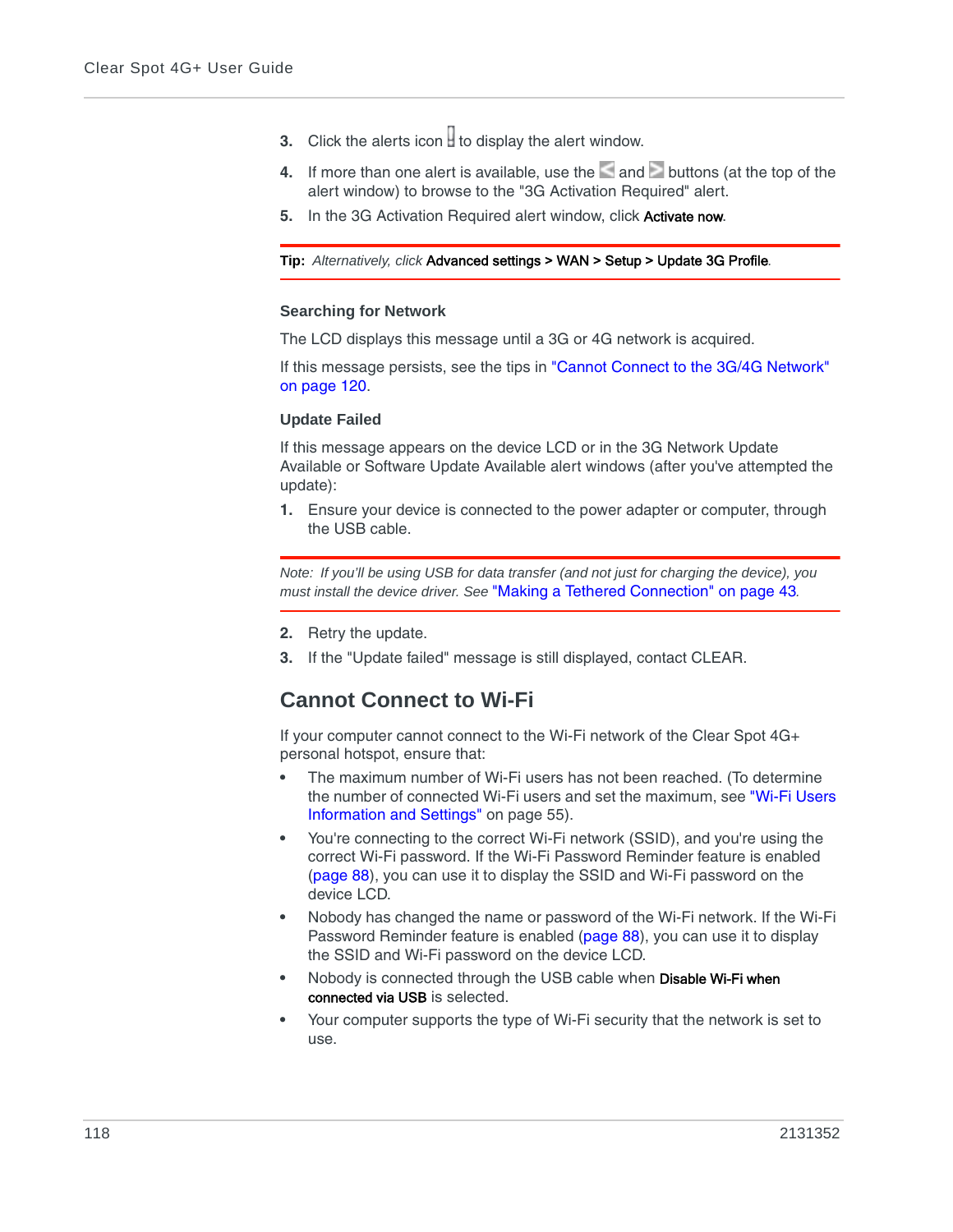*Note: All the devices used with the Clear Spot 4G+ personal hotspot must support the selected security type.* 

- **•** Your computer supports Wi-Fi 802.11g (if Basic Rate is set, in Advanced settings > Wi-Fi > Network, to 802.11b/g compatibility).
- **•** Your computer has not been blocked, through MAC filtering. See ["Specifying](#page-88-0)  [Computers That Are Not Allowed to Access the Network" on page 89](#page-88-0).

**Tip:** *If some settings are preventing you from connecting to Wi-Fi, connect to the device through the USB cable, and then change the settings. See* ["Requirements for a USB](#page-42-0)  [Tethered Connection"](#page-42-0) *on page 43 and* ["Making a Tethered Connection" on page 43](#page-42-1)*.*

## <span id="page-118-0"></span>**Cannot Display the Home Page**

Your Web browser may display an error message when you try to display the home page. The error message depends on your Web browser.

- <span id="page-118-1"></span>**•** "Could not connect to remote server" (Opera)
- <span id="page-118-4"></span><span id="page-118-3"></span>**•** "Internet Explorer cannot display the webpage" (Internet Explorer)
- **•** "Oops! This link appears to be broken" (Google Chrome)
- <span id="page-118-6"></span><span id="page-118-5"></span>**•** "Safari can't open the page" (Safari)
- **•** "The connection has timed out" (FireFox)

Check the following:

- The device is turned on. See ["Turning Your Device On" on page 33](#page-32-0).
- **•** You have established a connection to the device (through Wi-Fi or through the USB cable).
- **•** Ensure you're typing the correct address in the Web browser.
	- **·** Try http://<SSID>, where <SSID> is as displayed on the device LCD.
	- **·** If the home page is still not displayed, try http://192.168.0.1 or, if you're using custom routing settings, replace "192.168.0.1" with the appropriate IP address.
- **•** The Web browser is a recent version, and Java-enabled. The following are recommended:
	- **·** Internet Explorer (version 6.0 or higher)
	- **·** Mozilla Firefox (version 2.0 or higher)
	- **·** Google Chrome (version 2.0.172.28 or higher)
	- **·** Apple Safari (version 2.0 or higher)
	- **·** Opera version 9.64
- **•** If your computer has other adapters (for example, Ethernet) connected to other networks, disable or remove them from your computer.
- <span id="page-118-2"></span>**•** If Internet security software is running on your computer, disable it and see whether the error message still occurs. Some firewall software may block access to the home page.
- **•** If DHCP is enabled on the device, ensure DHCP is enabled on your computer. See ["DHCP" on page 96](#page-95-0).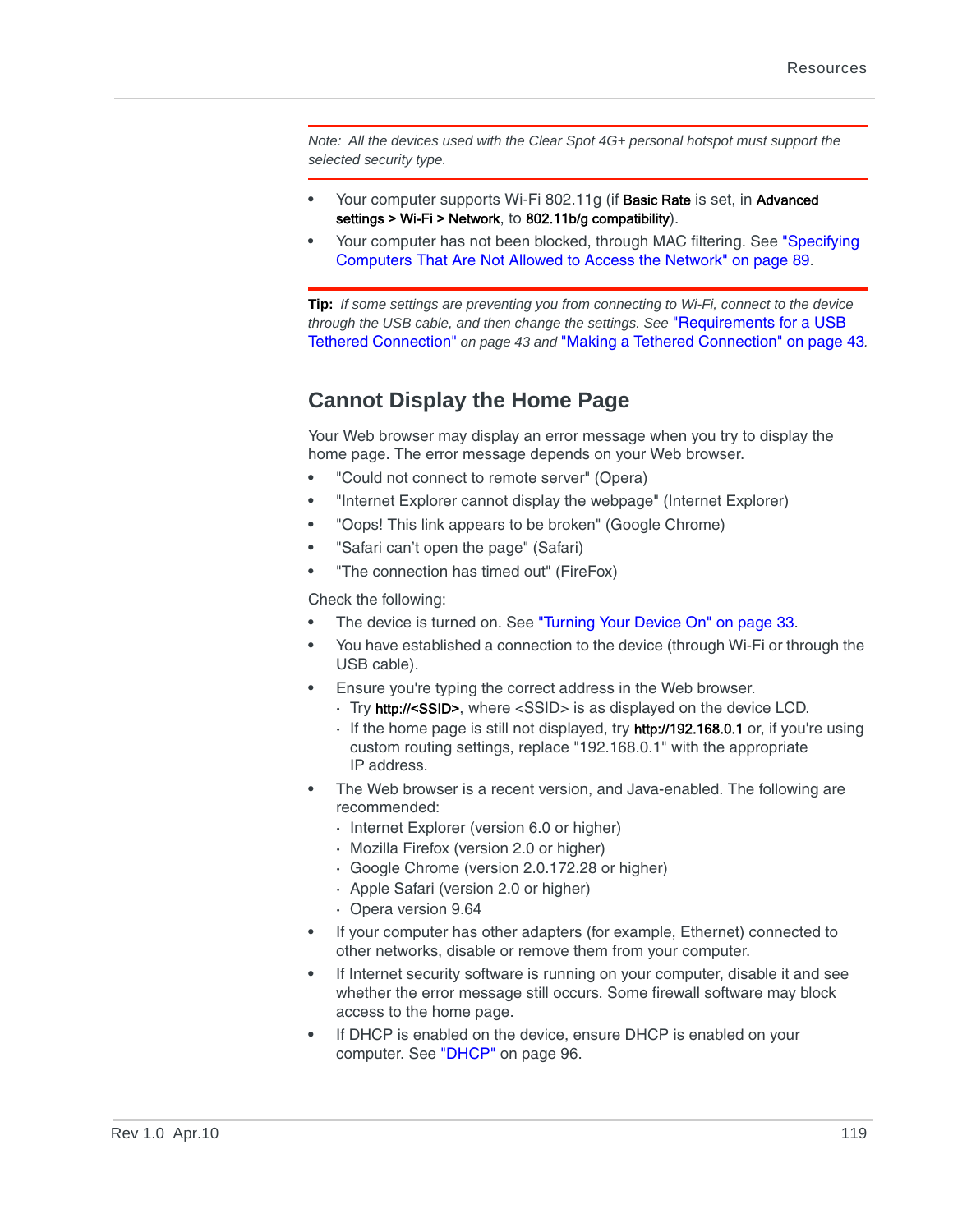- **•** Check your Web browser settings.
	- **a.** Open the Control Panel in Windows.
	- **b.** Double-click Internet Options.
	- **c.** From the Security tab, restore the default settings.
	- **d.** From the Connections tab, select Never dial a connection.
	- **e.** From the Advanced tab, restore the default settings.
	- **f.** Close and reopen your Web browser.
- **•** Disconnect the device from your computer (if you're using the USB cable). Remove the battery from the device. Reinsert the battery.

If, after checking all of the above, you still cannot display the home page, consider resetting the software to default settings. See ["Resetting the Software to Default](#page-102-0)  [Settings" on page 103.](#page-102-0)

## <span id="page-119-1"></span><span id="page-119-0"></span>**Cannot Connect to the 3G/4G Network**

- **•** Ensure your computer is connected to the device (through the USB cable or Wi-Fi). See ["How Do I Connect to Wi-Fi?" on page 110](#page-109-0) or ["Making a Tethered](#page-42-1)  [Connection" on page 43.](#page-42-1)
- **•** Try the tips in ["Improving Signal Strength" on page 112](#page-111-0).
- **•** Check the WAN Mode setting (Advanced settings > WAN > Setup). For example, if it's set to 4G only, you won't be able to connect if: **·** You don't have 4G coverage.
- **•** Check with CLEAR a network or account problem may be preventing your device from obtaining service.

## <span id="page-119-2"></span>**Cannot Check for Updates**

Ensure your device is connected to the power adapter or computer, through the USB cable.

*Note: If you'll be using USB for data transfer (and not just for charging the device), you must install the device driver. See* ["Making a Tethered Connection" on page 43](#page-42-1)*.*

### **Sounds are Enabled, but the Device Doesn't Generate Any Sounds**

Check that sounds are not turned off through the Mute switch on the device. See ["Mute Switch" on page 36](#page-35-0).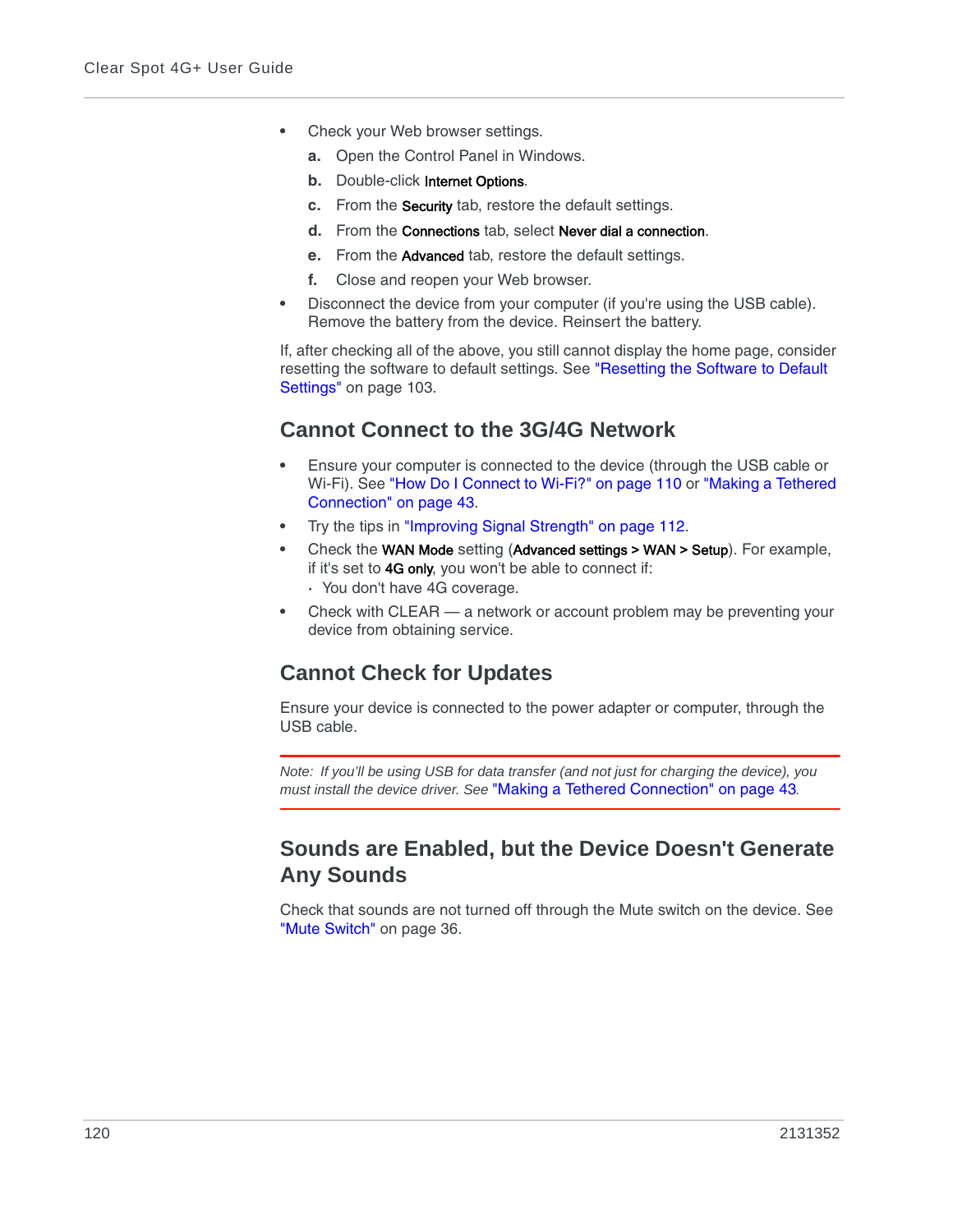# **7: Technical Specifications, Safety Infor- 7 mation, and Regulatory Information**

# **Technical Specifications**

# **LED Operation**

See ["Using the Power Button to Determine the Device State" on](#page-33-0)  [page 34](#page-33-0).

# <span id="page-120-3"></span>**Radio Frequency and Electrical Specifications**

<span id="page-120-5"></span><span id="page-120-4"></span><span id="page-120-2"></span><span id="page-120-1"></span><span id="page-120-0"></span>

| Approvals      | <b>FCC</b>                                                                                                                                                                 |
|----------------|----------------------------------------------------------------------------------------------------------------------------------------------------------------------------|
| <b>Battery</b> | Size: 1800 mAh<br>Duration for full charge:<br>AC charger: 1.5 hours<br>PC USB cable: 3.6 hours<br>Charge life:<br>4 hours under standard use<br>3 hours of continuous use |
| Current        | Maximum: 1000 mA<br>Standby:<br>48 mA (1xEV-DO/IS2000 hybrid mode)<br>48 (WiMAX)                                                                                           |
| Transmit       | PCS: 1850 to 1910 MHz<br>Cellular: 824 to 849 MHz<br>WiMAX: 2495 to 2690 MHz                                                                                               |
| Receive        | PCS: 1930 to 1990 MHz<br>Cellular: 869 to 894 MHz<br>WiMAX: 2495 to 2690 MHz<br>GPS: 1575.42 MHz                                                                           |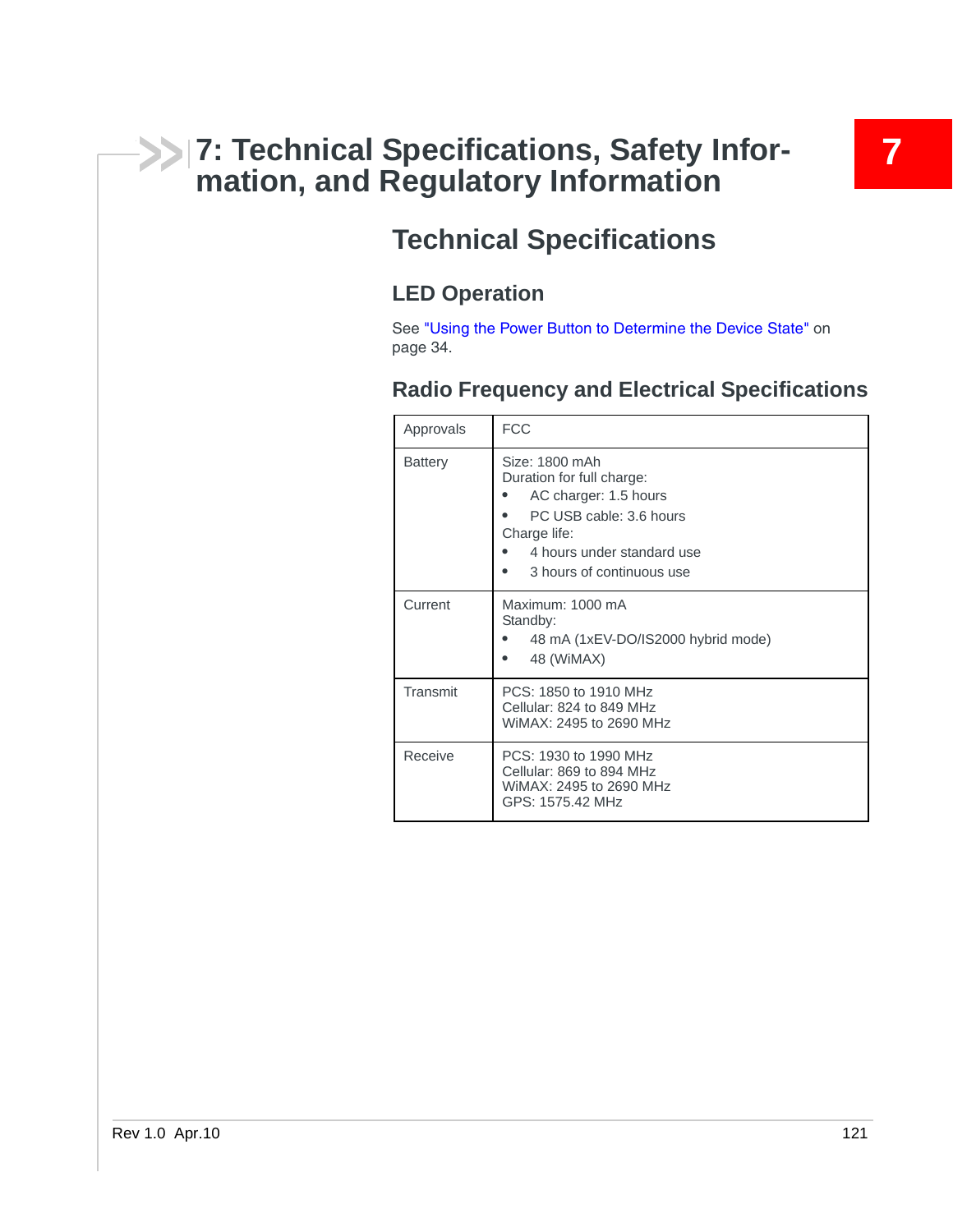<span id="page-121-6"></span>

<span id="page-121-9"></span><span id="page-121-8"></span><span id="page-121-7"></span><span id="page-121-5"></span><span id="page-121-4"></span><span id="page-121-3"></span><span id="page-121-2"></span><span id="page-121-1"></span><span id="page-121-0"></span>

| CDMA (3G) specification                    | IS-2000 Release 0                                                                                                                                                                          |
|--------------------------------------------|--------------------------------------------------------------------------------------------------------------------------------------------------------------------------------------------|
| Data service                               | <b>IS-707A</b>                                                                                                                                                                             |
| WiMAX (4G) specification                   | IEEE 802.16e-2005                                                                                                                                                                          |
| Wi-Fi specification                        | IEEE 802.11b<br>IEEE 802.11g                                                                                                                                                               |
| Wi-Fi security and<br>encryption protocols | WEP Open & Shared<br><b>WEP-64</b><br><b>WEP-128</b><br>WPA-Personal TKIP & AES (Pre-Shared Key or WPA-<br>PSK)<br>WPA2-Personal TKIP & AES (WPA2-PSK)<br>WPA+WPA2-Personal (WPA+WPA2 PSK) |
| SMS (IS-637)                               | Not supported                                                                                                                                                                              |
| <b>FAX</b>                                 | Not supported                                                                                                                                                                              |
| <b>IOTA</b>                                | Supported                                                                                                                                                                                  |
| OTASP (IS-683A, IS-<br>683B, IS-683C)      | Supported                                                                                                                                                                                  |
| <b>OTAPA</b>                               | Supported                                                                                                                                                                                  |
| PRL (Preferred Roaming<br>List)            | Supported                                                                                                                                                                                  |
| Authentication                             | Supported                                                                                                                                                                                  |
| Voice                                      | Not supported                                                                                                                                                                              |
| <b>NAM</b>                                 | Single                                                                                                                                                                                     |
| <b>Position Location</b>                   | Standalone                                                                                                                                                                                 |
| <b>TTY/Accessibility</b>                   | Not supported                                                                                                                                                                              |
| Mobile IP                                  | Supported                                                                                                                                                                                  |
| Network protocols<br>(routing hardware)    | TCP, UDP, ARP, RARP, ICMP                                                                                                                                                                  |
| <b>VPN</b>                                 | Pass-through of the following VPN types:<br><b>PPTP</b><br><b>IPSec</b><br>Tunneling of multiple VPN sessions simultaneously is<br>supported.                                              |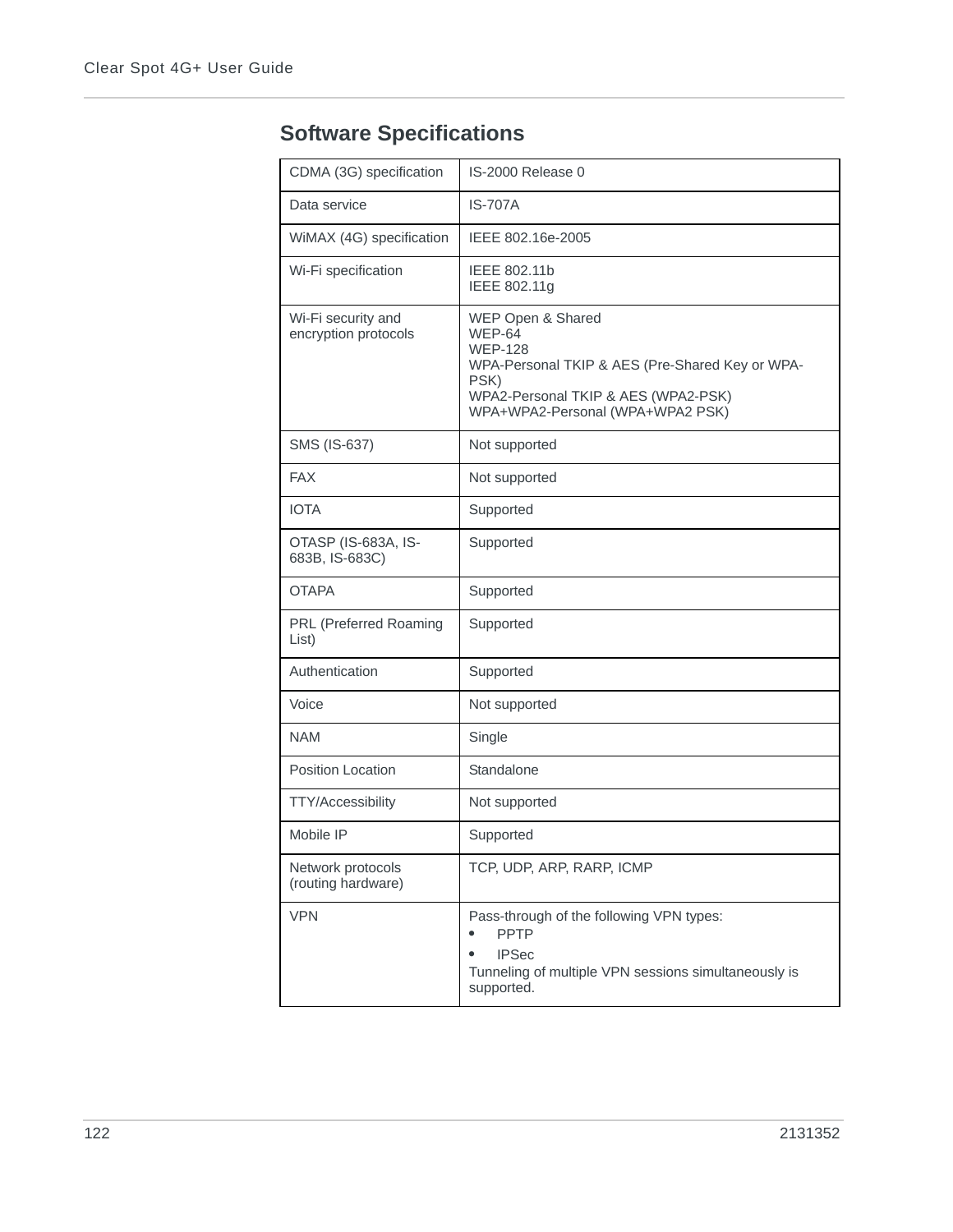# <span id="page-122-3"></span>**Environmental Specifications**

<span id="page-122-7"></span><span id="page-122-6"></span><span id="page-122-4"></span>

| Operating temperature | $-20$ to $+55^{\circ}$ C                                 |
|-----------------------|----------------------------------------------------------|
| Storage temperature   | $-40$ to $+85^{\circ}$ C                                 |
| Humidity              | 95%, non-condensing                                      |
| Vibration             | 10-1000 Hz, 6G, 60 min/axis, 3 hrs total (non-operating) |
| Drop                  | 1 m on concrete                                          |

# <span id="page-122-8"></span><span id="page-122-5"></span><span id="page-122-2"></span>**Mechanical Specifications**

<span id="page-122-1"></span>

|              | Dimensions (W $x$ L $x$ H) $\mid$ 81 mm $x$ 81 mm $x$ 16 mm |
|--------------|-------------------------------------------------------------|
| Power button | Supported                                                   |
| Headset jack | Not supported                                               |
| LED          | White                                                       |

# **Safety Information**

#### <span id="page-122-0"></span>**Proper Battery Use and Disposal**

*Note: Improper battery use may result in a fire, explosion, or other hazard.*

To ensure safe and responsible battery use:

- **•** Do not open, disassemble, puncture, crush, bend, or shred.
- **•** Do not expose to water or other liquids, fire, explosion, or other hazards.
- Use the battery only in the Clear Spot 4G+ personal hotspot.
- **•** If using with a charger, use only the power adapter supplied with the device.
- **•** Do not short circuit the battery.
- **•** When replacing a battery, use the same model of battery that was supplied with the device.
- **•** Follow local regulations when disposing of a used battery.
- **•** Avoid dropping the device or the battery. If dropped and you suspect damage, take it to a service center for inspection.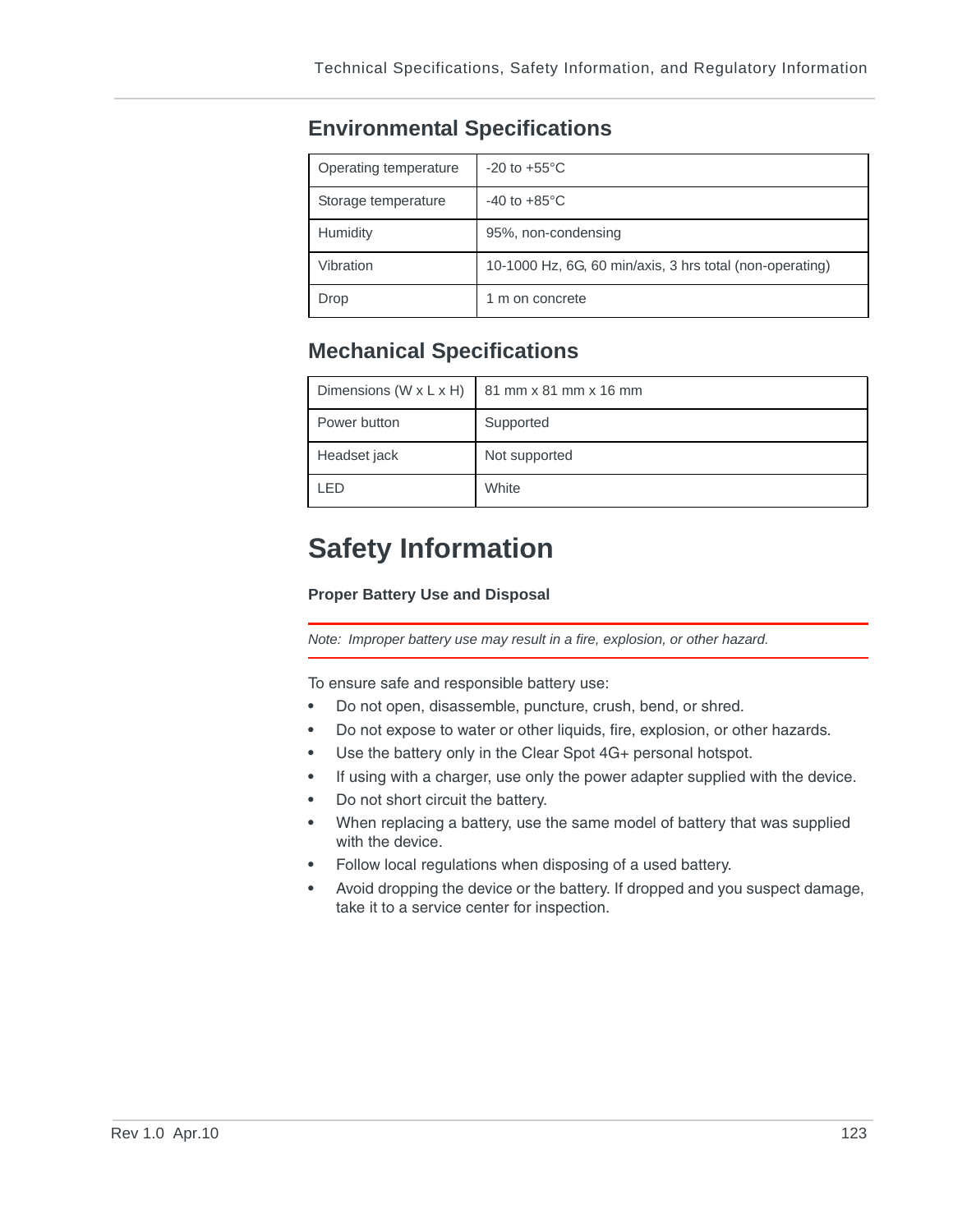# <span id="page-123-0"></span>**Regulatory Notices**

The design of the Clear Spot 4G+ personal hotspot complies with U.S. Federal Communications Commission (FCC) guidelines respecting safety levels of radio frequency (RF) exposure for mobile devices, which in turn are consistent with the following safety standards previously set by U.S. and international standards bodies:

- **•** ANSI / IEEE C95.1-1999, *IEEE Standard for Safety Levels with Respect to Human Exposure to Radio Frequency Electromagnetic Fields, 3kHz to 300 GHz*
- **•** National Council on Radiation Protection and Measurements (NCRP) Report 86, 1986, *Biological Effects and Exposure Criteria for Radio Frequency Electromagnetic Fields*
- **•** International Commission on Non-Ionising Radiation Protection (ICNIRP) 1998, *Guidelines for limiting exposure to time-varying electric, magnetic, and electromagnetic fields (up to 300 GHz)*

<span id="page-123-1"></span>FCC ID: N7N-MHS801.

**RF Exposure** - This device is only authorized for use in a mobile application. At least 20 cm (8 inches) of separation distance between the Clear Spot 4G+ personal hotspot and the user's body must be maintained at all times.

<span id="page-123-2"></span>**Warning:** (EMI) - United States FCC Information *- This equipment has been tested and found to comply with the limits for a Class B computing device peripheral, pursuant to Parts 15 and 27 of the FCC rules. These limits are designed to provide reasonable protection against harmful interference in a residential installation.*

This equipment generates, uses, and can radiate radio frequency energy and, if not installed and used in accordance with the instructions, may cause harmful interference to radio communications. However, there is no guarantee that interference will not occur in a particular installation.

If this equipment does cause harmful interference to radio or television reception, which can be determined by turning the equipment off and on, the user is encouraged to try to correct the interference by one or more of the following measures:

- **•** Reorient or relocate the receiving antenna.
- **•** Increase the separation between the equipment and receiver.
- **•** Connect the equipment into an outlet on a circuit different from that to which the receiver is connected.
- **•** Consult the dealer or an experienced radio/TV technician for help.

This device complies with Parts 15 and 27 of the FCC Rules. Operation is subject to the condition that this device does not cause harmful interference.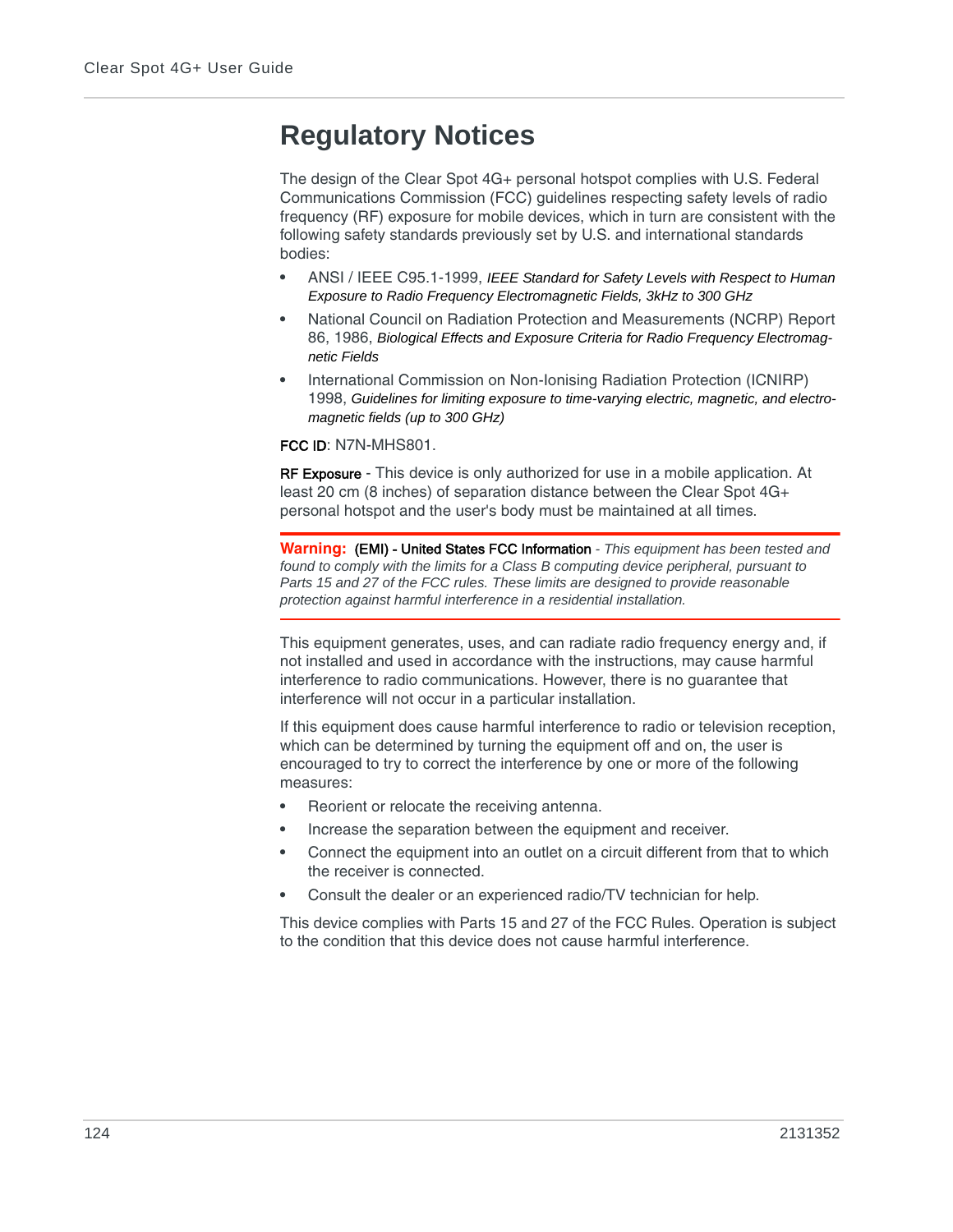# <span id="page-124-0"></span>**Index**

#### **Numerics**

#### 3G

3G panel of the WAN tab [92](#page-91-0) activation failed [117](#page-116-0) activation information, viewing [91](#page-90-2) activation, initiate [48](#page-47-1) configuration, resetting to default settings [92](#page-91-1) data transmission rates [26](#page-25-0) improving network service, tips [112](#page-111-1) lifetime data [80](#page-79-0) Mobile Broadband Information window [53](#page-52-1) overview [26](#page-25-1) PRL version [67](#page-66-0), [79](#page-78-0), [92](#page-91-2) service type [92](#page-91-3) status [92](#page-91-4) 3G (time acquisition method) [108](#page-107-0) 3G Activation Required (alert) [48](#page-47-2) 3G Activation Required (LCD message) [117](#page-116-1) 3G Network Update Available (alert) [49](#page-48-1) 3G Only [54](#page-53-0), [80](#page-79-1) 3G panel of the WAN tab [92](#page-91-0) 3G/4G Mobile Broadband Information window [53](#page-52-1) 3G/4G Off [54](#page-53-0), [80](#page-79-1) 4G 4G panel of the WAN tab [81](#page-80-0) Base Station ID (BSID) [81](#page-80-1) configuration, resetting to default settings [92](#page-91-1) connection status [81](#page-80-2) coverage type (service type) [81](#page-80-3) data transmission rates [26](#page-25-0) lifetime data [80](#page-79-0) Mobile Broadband Information window [53](#page-52-1) network access provider (NAP-ID) [81](#page-80-4) network service provider (NSP-ID) [81](#page-80-5) overview [26](#page-25-1) 4G Only [54](#page-53-0), [80](#page-79-1) 4G Preferred [54](#page-53-0), [80](#page-79-1) 802.11 standards supported [122](#page-121-0)

### **A**

About panel of the Device tab [78](#page-77-0) about this guide [27](#page-26-0) AC charger (power adapter) [32](#page-31-0) AC powered [56](#page-55-1), [71](#page-70-0) access to the network, configuring [88](#page-87-1), [89](#page-88-1) account information [67](#page-66-0), [79](#page-78-0) acquisition, time, method used for [107](#page-106-1) Activate now [41](#page-40-0) activating network service [40](#page-39-0) Activation complete! [49](#page-48-2) Activation Date [67](#page-66-1), [79](#page-78-1) Activation Required (alert) [48](#page-47-2) Activation Status [67](#page-66-2), [78](#page-77-1) activation, 3G 3G Activation Required [117](#page-116-1) 3G Activation Required alert [48](#page-47-1) date of original activation [91](#page-90-3) failed [117](#page-116-0) initiate [48](#page-47-1) Active network [53](#page-52-2), [80](#page-79-2) Admin Login area of the home page [46](#page-45-0) Admin Password [75](#page-74-1) Admin Setup button [59](#page-58-0) Administrator + Guest  $61$ administrator password changing [75](#page-74-0) forgotten; what do I do? [111](#page-110-0) administrator, logging in as [46](#page-45-1) Advanced Settings window [59](#page-58-1), [76](#page-75-0) AES [40](#page-39-1), [86](#page-85-1) alert 3G Activation Required [48](#page-47-2) Alert window [54](#page-53-1) audio, enabling/disabling [73](#page-72-0) critical battery level alert [74](#page-73-0) displaying [48](#page-47-3) low battery [74](#page-73-1) Network Update Available [49](#page-48-1) SD Card Error [49](#page-48-3) Software Update Available [50](#page-49-0) Sounds panel of the Device tab [77](#page-76-0) Alert when (low battery) [74](#page-73-2) Alert window [54](#page-53-1) Allow all in list (giving computers access to the network) [88](#page-87-2)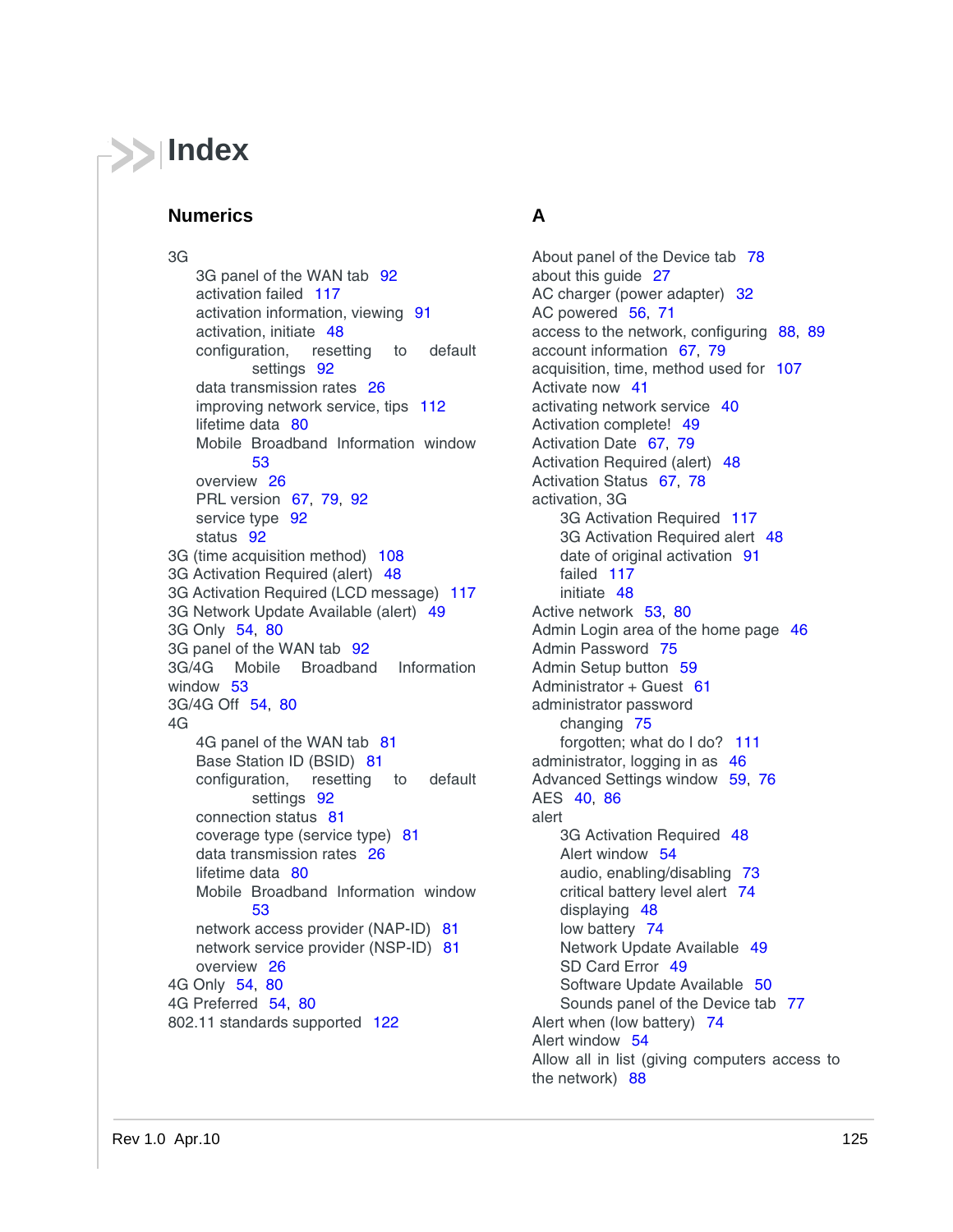allowing computers access to the network [88](#page-87-3) Apple Safari [28](#page-27-0) Application (port forwarding) [99](#page-98-0) application notes [17](#page-16-0) application updates [64](#page-63-1) automatically check for updates [64](#page-63-2) automatically log in disabling for a specific computer [75](#page-74-2) enabling [75](#page-74-3) viewing list of computers set to automatically log in [75](#page-74-4)

#### **B**

baby monitors [112](#page-111-2) Backlight (LCD on the device) brightness [72](#page-71-1) turning off automatically [72](#page-71-2) turning on or off [72](#page-71-3) Backlight Settings [72](#page-71-1) Base Station ID (BSID) [81](#page-80-1) Basic panel of the Device tab [76](#page-75-1) Basic panel of the Router tab [93](#page-92-0) Basic Rate [83](#page-82-1) battery "Better battery life" setting [56](#page-55-2), [71](#page-70-1), [82](#page-81-1) Battery Information and Settings window [56](#page-55-3) charging [31](#page-30-0) critical battery level alert [73](#page-72-0), [74](#page-73-0) icon [56](#page-55-4) installing [29](#page-28-0) low battery alert [74](#page-73-1) low battery, play sound [58](#page-57-0) overview [29](#page-28-1) proper use and disposal [123](#page-122-0) specifications [121](#page-120-0) tips on extending battery life [111](#page-110-1) Battery Information and Settings window [56](#page-55-3) Battery or USB powered [56](#page-55-5), [71](#page-70-2) Better battery life [56](#page-55-2), [71](#page-70-1), [82](#page-81-1) billing cycle data statistics [57](#page-56-0) blacklist [83](#page-82-2), [88](#page-87-4) Block (block a computer's access to the Wi-Fi network of the device) [55](#page-54-1) Block all in list [88](#page-87-5), [89](#page-88-2) box contents [27](#page-26-1) brightness of LCD [72](#page-71-4)

broadcast the SSID (Wi-Fi network name) [82](#page-81-2) browser interface home page [See home page](#page-124-0) browser interface updates [64](#page-63-1) browsers supported [28](#page-27-1) BSID (Base Station ID) [81](#page-80-1) buttons below the virtual device [60](#page-59-0) top of home page [59](#page-58-2)

## **C**

cannot connect to the 3G/4G network [120](#page-119-1) cannot connect to Wi-Fi [118](#page-117-0) cannot display the home page [119](#page-118-0) care of your device [27](#page-26-2) Carrier to Interference-plus-Noise Ratio (CINR) [53](#page-52-3) CDMA [See 3G](#page-124-0) cell phones [112](#page-111-2) Center frequency [81](#page-80-6) Certificate information [82](#page-81-3) charger (power adapter) [32](#page-31-0) charging the device [31](#page-30-0) check for updates automatically [64](#page-63-2) manually [65](#page-64-0) Check for updates now [65](#page-64-1) Chrome browser [28](#page-27-2) CINR (Carrier to Interference-plus-Noise Ratio) [53](#page-52-3) Clear Log (connection history) [106](#page-105-0) Clear Log (system events) [107](#page-106-2) components of your device [26](#page-25-2) Connect Automatically [54](#page-53-2) Connect button [60](#page-59-1) connect to Internet alert [73](#page-72-1), [78](#page-77-2) cannot connect [120](#page-119-1) improving 3G network service, tips [112](#page-111-1) launching a connection [51](#page-50-0) sharing your connection [51](#page-50-1) Connect/Disconnect [106](#page-105-1) connected how to tell you're connected to 3G/4G [110](#page-109-1) icon [53](#page-52-4) play sound when connected or disconnected [58](#page-57-1) Wi-Fi users information [55](#page-54-0)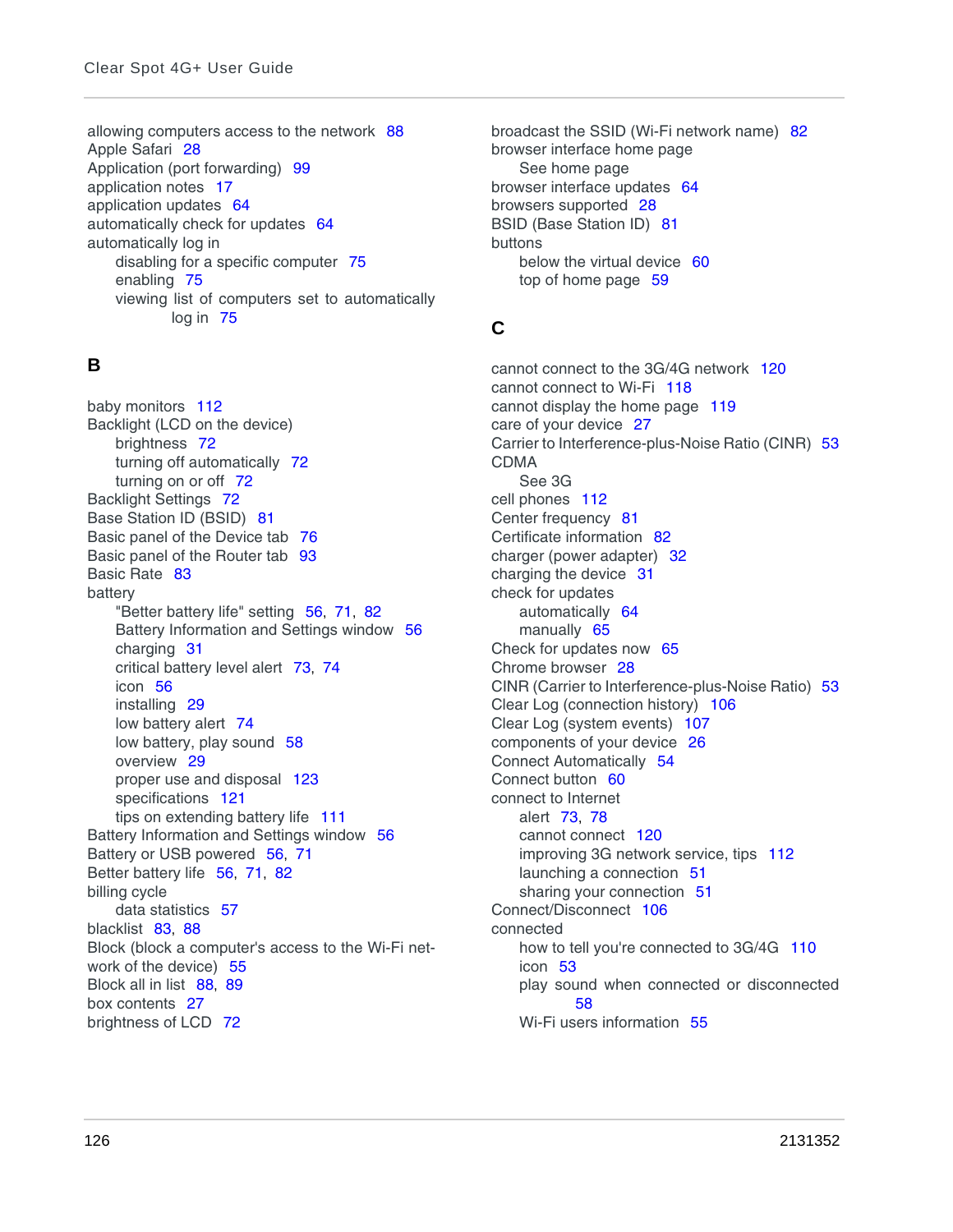connected computers, displaying a list of [90](#page-89-0) Connected Users window [55](#page-54-2) connecting the device to your computer USB [43](#page-42-1) Wi-Fi [110](#page-109-2) Connecting to 3G/4G message [117](#page-116-2) connection ending [51](#page-50-2) history log [106](#page-105-2) improving 3G network service, tips [112](#page-111-1) information, displaying [57](#page-56-1) launching [51](#page-50-0) lost (audio alert) - Internet Disconnected [73](#page-72-2) settings [54](#page-53-0), [80](#page-79-1) sharing [51](#page-50-1) state [53](#page-52-5), [81](#page-80-2) status, 3G [53](#page-52-5) status, 4G [53](#page-52-5), [81](#page-80-0) Wi-Fi users information [55](#page-54-0) Connection Error message [117](#page-116-3) connection history clearing [106](#page-105-3) description [106](#page-105-2) enabling logging [106](#page-105-4) exporting [106](#page-105-5) Connection Preferences [54](#page-53-3) contents, package [27](#page-26-1) contextual (field-level) Help [109](#page-108-0) cordless phones [112](#page-111-2) corporate network, accessing through VPN [111](#page-110-2) Could not connect to remote server [119](#page-118-1) coverage type (service type) 3G [92](#page-91-3) 4G [81](#page-80-3) coverage type(s) available [53](#page-52-6), [92](#page-91-5) critical battery level alert [74](#page-73-0) critical temperature alert [73](#page-72-0) current, electrical (specification) [121](#page-120-1) Customer Service, contacting [109](#page-108-1)

#### **D**

dark LCD [116](#page-115-0) data statistics for the current connection session [57](#page-56-2) data transferred [57](#page-56-2), [80](#page-79-0) data transmission rates [26](#page-25-0) default settings

3G/4G configuration, resetting [92](#page-91-1) software, resetting [104](#page-103-0) software, resetting (through the reset button on the device) [103](#page-102-0) denying computers access to your network [89](#page-88-0) Destination IP Address [102](#page-101-0) device information, viewing [66](#page-65-0), [78](#page-77-3) name (host name) [85](#page-84-0) overview [25](#page-24-0) device driver, installing [44](#page-43-0) device name (host name) [90](#page-89-1) Device tab About panel [78](#page-77-0) Basic panel [76](#page-75-1) Display panel [77](#page-76-1) Log panel [80](#page-79-3) microSD card panel [77](#page-76-2) Sounds panel [77](#page-76-0) DHCP clients, maximum number of [96](#page-95-1) description [96](#page-95-0) enabling [96](#page-95-2) lease time [96](#page-95-3) start and end address [96](#page-95-1) Static IP Assignment List [97](#page-96-0) DHCP IP Address Range [95](#page-94-0), [96](#page-95-1) DHCP Lease Time [96](#page-95-3) DHCP Server [95](#page-94-1) DHCP Static IP Assignment List [97](#page-96-1) dimensions of device [123](#page-122-1) Disable Wi-Fi upon USB-PC [91](#page-90-4) Disable Wi-Fi when connected via USB [55](#page-54-3), [91](#page-90-5) Disconnect button [60](#page-59-1) Display panel of the Device tab [77](#page-76-1) displaying home page [46](#page-45-2) disposal of battery [123](#page-122-0) DMZ configuring [102](#page-101-1) DMZ panel of the Router tab [102](#page-101-2) enabling [102](#page-101-3) DMZ panel of the Router tab [102](#page-101-2) DNS Mode [98](#page-97-0) DNS Relay [95](#page-94-2) document overview [27](#page-26-0) dormant [92](#page-91-6) download speeds [26](#page-25-0) drawing of hardware [29](#page-28-2)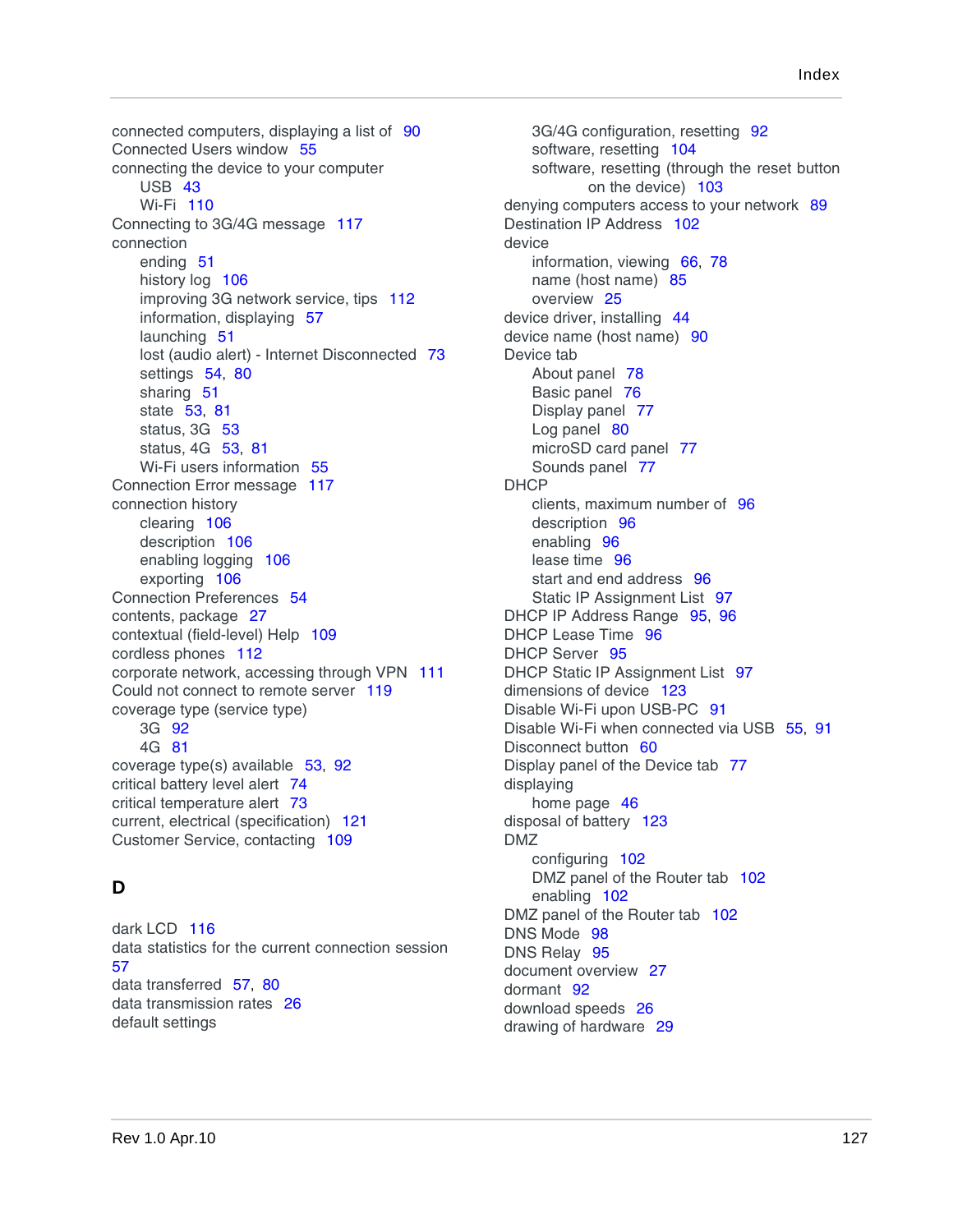driver, installing [44](#page-43-0) drop specification [123](#page-122-2) duration for full charge [121](#page-120-2) duration, session [57](#page-56-3), [80](#page-79-4)

## **E**

Ec/Io [53](#page-52-7), [92](#page-91-5) electrical specifications [121](#page-120-3) Electronic Serial Number (ESN) [67](#page-66-3), [79](#page-78-2) email server, accessing [98](#page-97-1) Enable SD Card [61](#page-60-1) End (port, for port forwarding) [99](#page-98-1) environmental specifications [123](#page-122-3) ESN (Electronic Serial Number) [67](#page-66-3), [79](#page-78-2) Export Router Settings [105](#page-104-0) exporting connection history [106](#page-105-5) settings [105](#page-104-0) system event log [107](#page-106-0)

### **F**

Failover wait time [81](#page-80-7) failure, device startup audio alert [73](#page-72-0) FAQ (Frequently Asked Questions) [110](#page-109-3) FCC (regulatory) notices [124](#page-123-0) FCC ID [124](#page-123-1) feedback [60](#page-59-2) field-level (contextual) Help [109](#page-108-0) Firefox browser [28](#page-27-3) firewall software [119](#page-118-2) firmware version 3G modem [67](#page-66-4), [79](#page-78-3) 4G modem [67](#page-66-5), [79](#page-78-4) routing hardware component [67](#page-66-6), [78](#page-77-4) Wi-Fi [67](#page-66-7), [79](#page-78-5) firmware, upgrade from a file [65](#page-64-2) folder name, microSD card [61](#page-60-2) forgot administrator password [111](#page-110-0) forgot Wi-Fi password [110](#page-109-4) Forward Ports [101](#page-100-0) Fragmentation Threshold [83](#page-82-3) frequencies, transmit and receive [121](#page-120-4) Frequently Asked Questions (FAQ) [110](#page-109-3) FTP server, accessing [98](#page-97-1) full charge [121](#page-120-2)

#### **G**

gaming, Internet [100](#page-99-0) Get Started guide [27](#page-26-3) Google Chrome [28](#page-27-2) Guaranteed Update [64](#page-63-3) Guest Password (for microSD card access) [61](#page-60-3) Guest Username (for microSD card access) [61](#page-60-3)

#### **H**

hardware [29](#page-28-2) Help button [60](#page-59-3) Help files, updates [64](#page-63-1) Help for Advanced Settings [109](#page-108-2) help, getting CLEAR website [109](#page-108-3) Customer Service, contacting [109](#page-108-1) FAQ (Frequently Asked Questions) [110](#page-109-3) tips [111](#page-110-3) troubleshooting [116](#page-115-1) Help, online [109](#page-108-4) home page buttons along the top [59](#page-58-2) cannot display [119](#page-118-0) description [44](#page-43-1) displaying [46](#page-45-2) logging in [46](#page-45-1) vertical row of icons and text [52](#page-51-0) virtual device [47](#page-46-0) host name [85](#page-84-0), [90](#page-89-1) humidity specification [123](#page-122-4)

### **I**

icons home page (vertical row of icons and text) [52](#page-51-0) LCD<sub>35</sub> Import Router Settings [105](#page-104-1) important information booklet [60](#page-59-4) importing settings [105](#page-104-1) improving signal strength [112](#page-111-3) IMSI (International Mobile Station Identity) [67](#page-66-8), [79](#page-78-6),  [92](#page-91-7) information about your device [66](#page-65-0), [78](#page-77-3) installing the device [37](#page-36-0) International Mobile Station Identity (IMSI) [67](#page-66-8), [79](#page-78-6),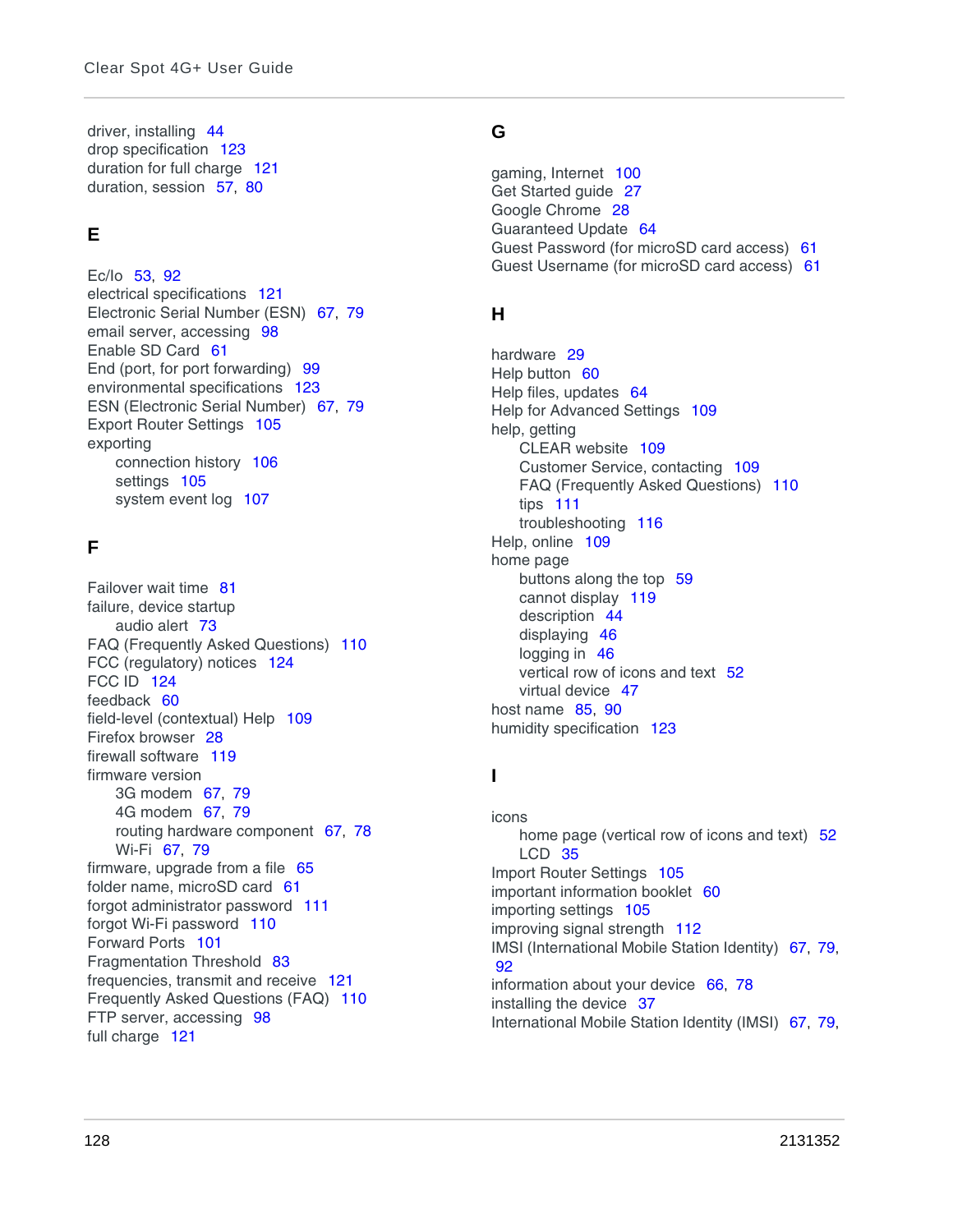#### [92](#page-91-7)

Internet Connected [58](#page-57-1), [73](#page-72-1), [78](#page-77-2) Internet Connection Information window [57](#page-56-1) connection lost (alert) [73](#page-72-2), [78](#page-77-5) Internet Disconnected [58](#page-57-2), [73](#page-72-2), [78](#page-77-5) Internet Explorer [28](#page-27-4) Internet Explorer cannot display the webpage [119](#page-118-3) Internet gaming [100](#page-99-0) Internet telephony [100](#page-99-0) IOTA [122](#page-121-1) IP address assigning, based on MAC address [97](#page-96-2) DHCP, range [95](#page-94-0) DMZ computer [102](#page-101-0) finding for a device [115](#page-114-0) removing an address based on MAC address [97](#page-96-3) routing hardware [94](#page-93-0) WWAN, of the device [57](#page-56-4) IP Address (port forwarding) [99](#page-98-2)

### **K**

knowledge base [116](#page-115-2)

### **L**

LAN panel of the Router tab [94](#page-93-1) Last user has joined [58](#page-57-3) Last User Has Left [73](#page-72-3), [78](#page-77-6) LCD brightness [72](#page-71-4) dark [116](#page-115-0) icons on LCD [35](#page-34-0) not lit [116](#page-115-3) timeout [72](#page-71-0) turning off automatically [72](#page-71-0) turning on or off [71](#page-70-3) LCD Backlight [72](#page-71-3) lease time, DHCP [96](#page-95-3) LED (Power button on the device) description [34](#page-33-1) enabling [72](#page-71-5) interpreting [34](#page-33-0) location [29](#page-28-2) lifetime data [80](#page-79-0)

lifetime of product total data transferred [80](#page-79-0) Link SSID and Host Name [85](#page-84-1) list of connected computers, displaying [90](#page-89-0) List of connected devices [90](#page-89-2) Load 3G PRL [92](#page-91-8) log connection history [106](#page-105-2) system events [106](#page-105-6), [107](#page-106-3) log in automatically disabling for a specific computer [75](#page-74-2) enabling [75](#page-74-3) viewing list of computers set to automatically log in [75](#page-74-4) Log panel of the Device tab [80](#page-79-3) logging in automatically [75](#page-74-3) steps to log in [46](#page-45-1) login password changing [75](#page-74-0) forgotten; what do I do? [111](#page-110-0) Longer Wi-Fi range [56](#page-55-6), [71](#page-70-4), [82](#page-81-4) Low battery [58](#page-57-0), [73](#page-72-4), [78](#page-77-7) low battery alert [74](#page-73-1) low power mode (Standby Timer) [56](#page-55-7)

#### **M**

MAC (Media Access Control) filter [83](#page-82-2), [88](#page-87-4) MAC address 4G modem [67](#page-66-9), [79](#page-78-7) assigning an IP address based on MAC address [97](#page-96-2) finding for a device [114](#page-113-0) Wi-Fi users [55](#page-54-4) Mac device driver, installing [44](#page-43-2) MAC filter [89](#page-88-3) MAC Filter List [88](#page-87-6), [89](#page-88-4) MAC filter mode [84](#page-83-1), [88](#page-87-6) MAC Filter panel of the Wi-Fi tab [83](#page-82-0) maintenance of your device [27](#page-26-2) manufacturer information [67](#page-66-10), [78](#page-77-8) Max DHCP clients [96](#page-95-1) Max Number of Users [90](#page-89-3) Max number of Wi-Fi users [90](#page-89-3) Max Wi-Fi users [55](#page-54-5) maximum number of Wi-Fi users [90](#page-89-4) mechanical specifications [123](#page-122-5)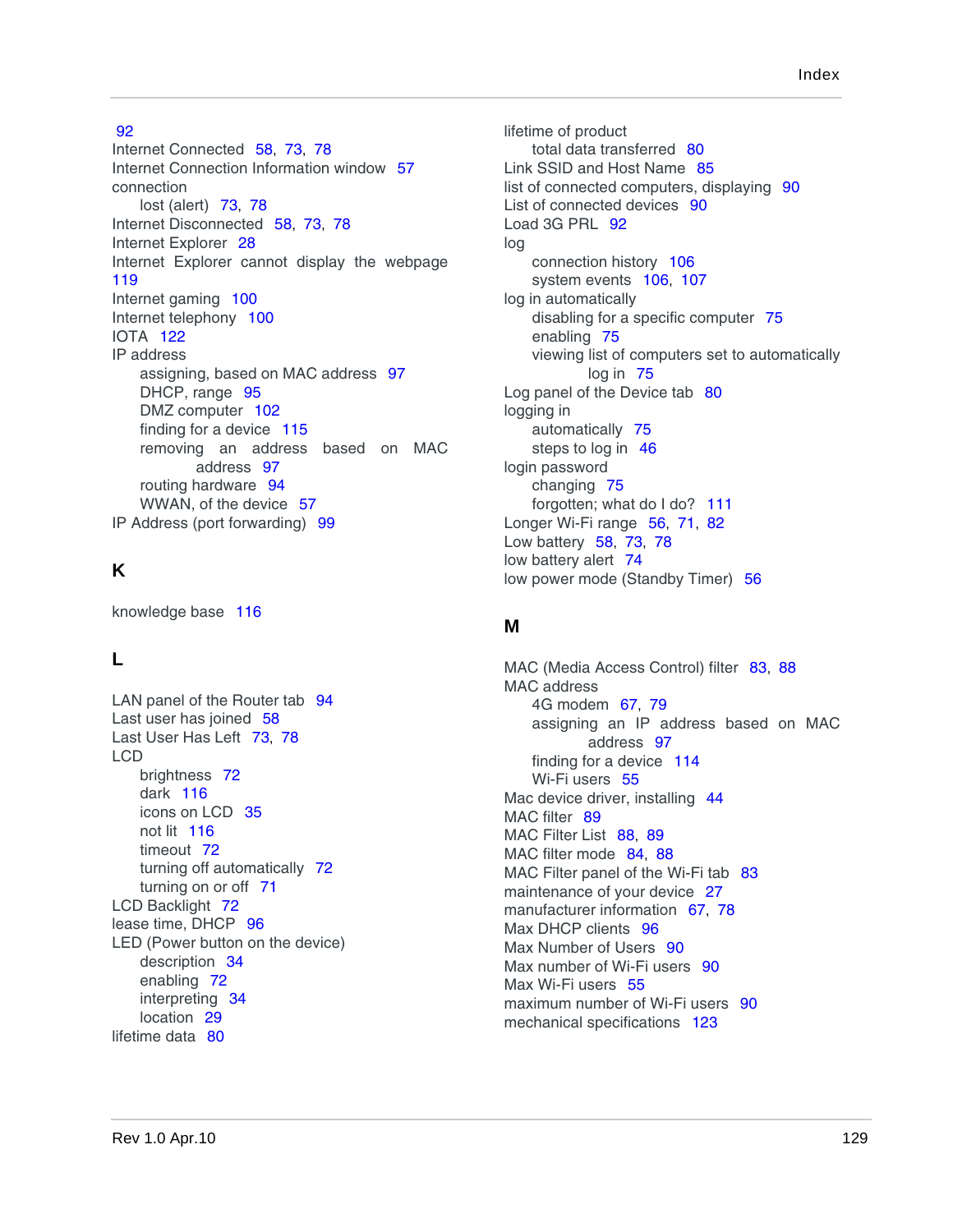Media Access Control [See MAC address](#page-124-0) MEID (Mobile Equipment Identifier) [67](#page-66-3), [79](#page-78-2) microSD card accessing [61](#page-60-4), [63](#page-62-0) enabling [61](#page-60-5) inserting [62](#page-61-0) location of slot [29](#page-28-2), [36](#page-35-1) microSD Card panel of the Device tab [77](#page-76-2) overview [36](#page-35-1) removing from the device [62](#page-61-1) SD Card Error (alert) [49](#page-48-3) SD Card Information and Settings window [57](#page-56-5) shared folder name [61](#page-60-2) microSD Shared Folder Name [61](#page-60-2) microwaves [112](#page-111-2) Mini Window [47](#page-46-1) Mobile Broadband Information window [53](#page-52-1) Mobile Equipment Identifier (MEID) [67](#page-66-3), [79](#page-78-2) Mobile Station ID (MSID) [67](#page-66-11), [79](#page-78-8), [92](#page-91-9) model information [67](#page-66-12), [78](#page-77-9) Mozilla Firefox [28](#page-27-3) MSID (Mobile Station ID) [67](#page-66-11), [79](#page-78-8), [92](#page-91-9) mute switch, location [36](#page-35-0)

### **N**

NAI (Network Access Identifier) [92](#page-91-10) NAP-ID (Network Access Provider ID) [81](#page-80-4) network 3G, overview [26](#page-25-1) 4G Base Station ID (BSID) [81](#page-80-1) 4G network access provider (NAP-ID) [81](#page-80-4) 4G service provider (NSP-ID) [81](#page-80-5) 4G, overview [26](#page-25-1) active network [53](#page-52-2), [80](#page-79-2) cannot connect [120](#page-119-1) name, Wi-Fi (SSID) [84](#page-83-0) network operator [80](#page-79-5) protocols supported [122](#page-121-2) Network Access Identifier (NAI) [92](#page-91-10) network access provider, 4G (NAP-ID) [81](#page-80-4) network access, configuring [88](#page-87-1) network operator 4G (NSP-ID) [81](#page-80-5) viewing [67](#page-66-13), [79](#page-78-9), [91](#page-90-6) Network panel of the Wi-Fi tab [82](#page-81-0) network service

3G, tips on improving service [112](#page-111-1) activating [40](#page-39-0) Network Time Protocol (NTP) [108](#page-107-1) Network Update Available (alert) [49](#page-48-1), [58](#page-57-4) network, corporate, accessing through VPN [111](#page-110-2) No filtering [88](#page-87-7) no service icon [53](#page-52-8) not connected [53](#page-52-9) notices regulatory [124](#page-123-0) NSP-ID (Network Service Provider ID) [81](#page-80-5) NTP (Network Time Protocol) [108](#page-107-1)

# **O**

Obtain an IP address automatically [96](#page-95-4) On AC Power [72](#page-71-6), [77](#page-76-3) On Battery/USB Power [72](#page-71-7) online games [98](#page-97-2), [100](#page-99-0) online Help displaying [109](#page-108-4) getting updates [64](#page-63-1) Oops! This link appears to be broken [119](#page-118-4) Opera browser [28](#page-27-5) operating temperature [123](#page-122-6) operator, network [67](#page-66-13), [79](#page-78-9), [91](#page-90-6) original activation date [91](#page-90-3) OTAPA [122](#page-121-3) OTASP [122](#page-121-4) overview of this document [27](#page-26-0)

### **P**

package contents [27](#page-26-1) password reminder, Wi-Fi [88](#page-87-0) password, administrator changing [75](#page-74-0) forgotten; what do I do? [111](#page-110-0) password, Wi-Fi changing [87](#page-86-0) forgotten; what do I do? [110](#page-109-4) overview [87](#page-86-0) reminder [88](#page-87-0) pay-as-you-go [93](#page-92-1) performance, Wi-Fi, tips on improving [113](#page-112-0) place for your device, tips [112](#page-111-4) Plug and Play, Universal (UPnP) [94](#page-93-2)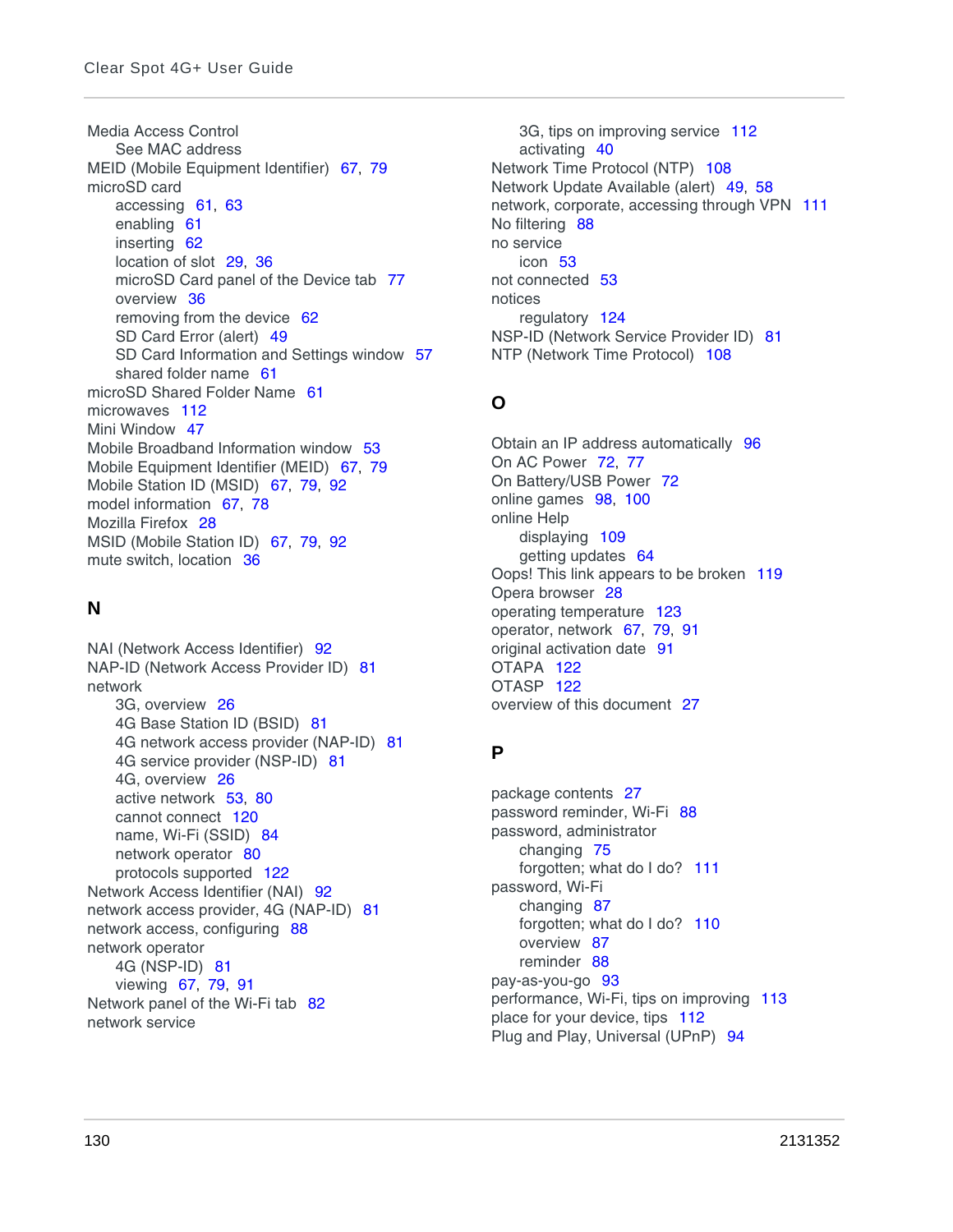Port Forward panel of the Router tab [98](#page-97-3) port forwarding description [98](#page-97-3) disabling for an application [99](#page-98-3) enabling [99](#page-98-4) enabling for an application [99](#page-98-5) Port Trigger panel of the Router tab [100](#page-99-1), [101](#page-100-1) port triggering description [100](#page-99-1) enabling [100](#page-99-2) ports, adding [100](#page-99-3) ports, removing [101](#page-100-1) power adapter [32](#page-31-0) Power button (on the device) description [34](#page-33-1) interpreting [34](#page-33-0) location [29](#page-28-2) Power Button LED field [72](#page-71-8) Power Off button [48](#page-47-4), [60](#page-59-5) power settings AC outlet, connected to [71](#page-70-5) battery-powered [71](#page-70-6) tips on extending battery life [111](#page-110-1) USB powered [71](#page-70-6) powering the device off [48](#page-47-0) powering the device on [33](#page-32-0) Preable [82](#page-81-5) Preferred Roaming List (PRL) update [See PRL update](#page-124-0) PRI version 3G component [67](#page-66-14), [79](#page-78-10) routing hardware [67](#page-66-15), [79](#page-78-11) PRL update alert (update available) [49](#page-48-4) load a file [92](#page-91-8) PRL version 3G modem [67](#page-66-0), [79](#page-78-0), [92](#page-91-2) problems [See troubleshooting](#page-124-0) Protocol (port forwarding) [99](#page-98-6) Protocol (port triggering) [101](#page-100-2) protocols, network, supported [122](#page-121-2)

# **Q**

questions, frequently asked (FAQ) [110](#page-109-3)

### **R**

radio frequency (RF) specifications [121](#page-120-3) Realm [82](#page-81-6) receive frequencies [121](#page-120-5) Received (amount of data transferred) [57](#page-56-2) recharging the battery [31](#page-30-0) regulatory notices [124](#page-123-0) Remember me [75](#page-74-5) Remember me clients list [75](#page-74-6) Remember me computers, view list of [75](#page-74-4) reminder, Wi-Fi password [88](#page-87-0) Remote Desktop, accessing [98](#page-97-4) requirements installation [28](#page-27-6) USB [43](#page-42-0) reset button location [68](#page-67-0) resetting the software to default settings [103](#page-102-0) Reset Device to Factory Defaults button [92](#page-91-11) resetting the 3G/4G configuration to default settings [92](#page-91-1) resetting the software to default settings through the browser interface [104](#page-103-0) through the reset button on the device [103](#page-102-0) restarting the device [68](#page-67-1) Restriction field [103](#page-102-1) RF (Radio Frequency) specifications [121](#page-120-3) router [See routing hardware](#page-124-0) Router IP Address [94](#page-93-0) Router PRI Version [67](#page-66-15), [79](#page-78-11) Router setting reset audio alert [58](#page-57-4), [73](#page-72-0) performing [104](#page-103-1) Router tab DMZ panel [102](#page-101-2) LAN panel [94](#page-93-1) Port Forward panel [98](#page-97-3) Port Trigger panel [100](#page-99-1), [101](#page-100-1) routing hardware firmware version [67](#page-66-6), [78](#page-77-4) IP address [94](#page-93-0) play sound when routing hardware resets [73](#page-72-0) PRI version [67](#page-66-15), [79](#page-78-11) resetting to default settings (through the reset button on the device) [103](#page-102-0) resetting to default settings (through the software) [104](#page-103-0)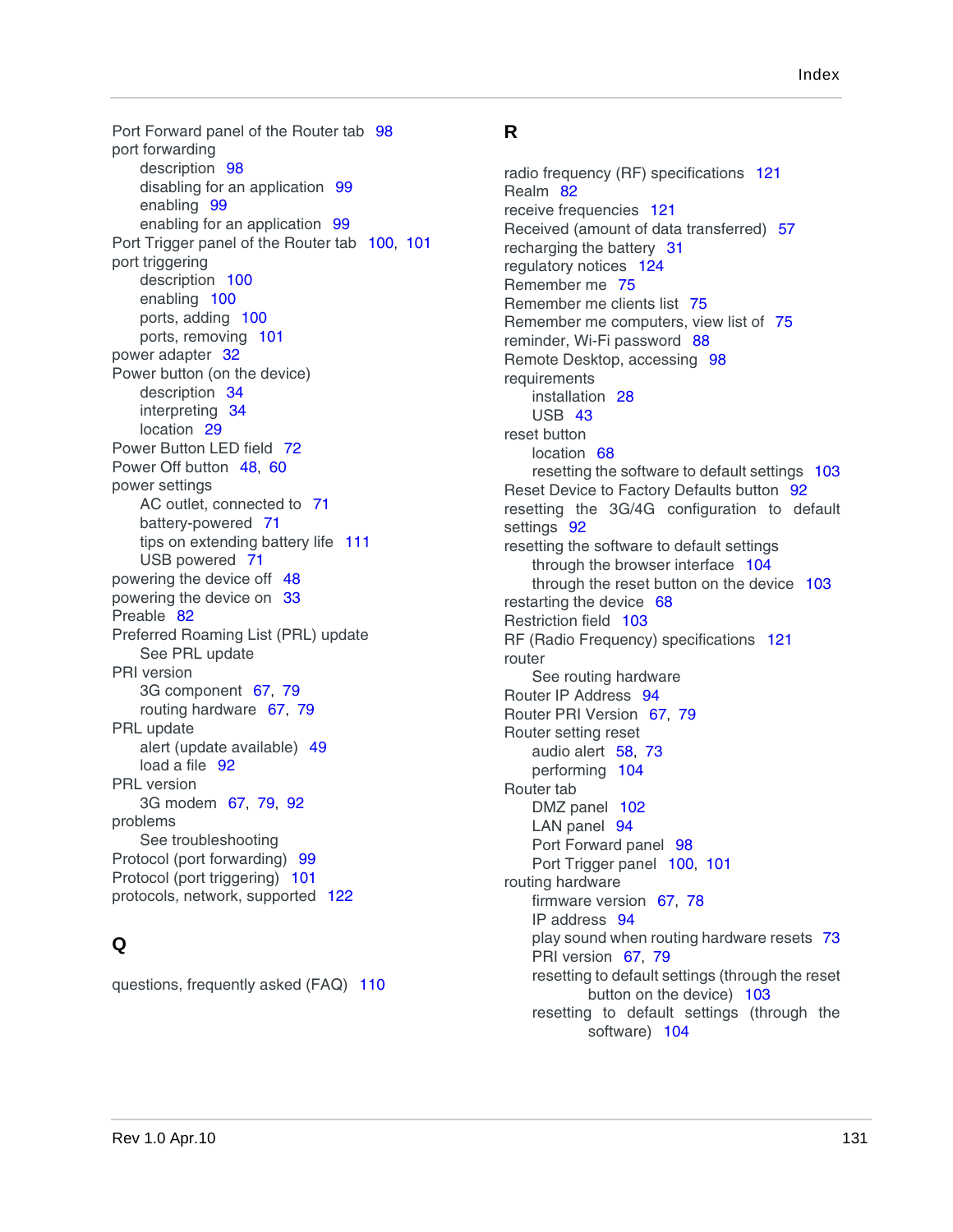subnet mask [94](#page-93-3) RSSI (signal strength) improving [112](#page-111-3) insufficient [116](#page-115-4) viewing [53](#page-52-10) RTS Threshold [83](#page-82-4) Rx (receive) frequencies [121](#page-120-5)

## **S**

Safari browser [28](#page-27-0) Safari can't open the page [119](#page-118-5) SD Card error (alert) [49](#page-48-3) SD Card Information and Settings window [57](#page-56-5) Searching for Network [118](#page-117-1) security MAC filtering [83](#page-82-0) network access, configuring [88](#page-87-1) SPI (Stateful Packet Inspection) [94](#page-93-4) tips [114](#page-113-1) Wi-Fi [86](#page-85-0) Security panel of the Wi-Fi tab [83](#page-82-5) Sent (amount of data transferred) [57](#page-56-2) server, accessing [98](#page-97-1) service icon [53](#page-52-9) Service Programming Code (SPC) [93](#page-92-2) service type 3G [92](#page-91-3) session duration [57](#page-56-3), [80](#page-79-4) Session total data [80](#page-79-0) Set Guest Password (for microSD card access) [61](#page-60-3) Set Guest Username (for microSD card access) [61](#page-60-3) Set up my device [38](#page-37-0) setting up the device [37](#page-36-0) settings exporting [105](#page-104-0) importing [105](#page-104-1) Setup panel of the WAN tab [80](#page-79-6) shared folder name, microSD card [61](#page-60-2) sharing your Internet connection [51](#page-50-1) short text messaging (SMS) [122](#page-121-5) Shorter Wi-Fi range [56](#page-55-1), [71](#page-70-0), [82](#page-81-7) SID (System ID) [92](#page-91-12) Sierra Wireless knowledge base [116](#page-115-2) Signal Quality window [53](#page-52-11) signal strength

improving [112](#page-111-3) insufficient [116](#page-115-4) viewing [53](#page-52-10) size of device [123](#page-122-5) SMS [122](#page-121-5) software resetting to default settings [103](#page-102-0) specifications [122](#page-121-6) updates [64](#page-63-0) Software Update Available (alert) [50](#page-49-0), [58](#page-57-4) Software Version [67](#page-66-6), [78](#page-77-4) sounds enabling/disabling all (Mute switch) [36](#page-35-0) enabling/disabling individually [73](#page-72-0) Sounds panel of the Device tab [77](#page-76-0) Sounds window [58](#page-57-5) Source IP Address [102](#page-101-4) SPC (Service Programming Code) [93](#page-92-2) specifications electrical [121](#page-120-3) environmental [123](#page-122-3) mechanical [123](#page-122-5) radio frequency (RF) [121](#page-120-3) software [122](#page-121-6) speeds, download [26](#page-25-0) SPI (Stateful Packet Inspection) [94](#page-93-4) ssh support [111](#page-110-4) SSID (Wi-Fi network name) broadcast [82](#page-81-2) changing [84](#page-83-0) description [84](#page-83-0) Host Name, link to [85](#page-84-1) SSID Broadcast [82](#page-81-2) Standby Timer [56](#page-55-7) Standby Timer on Battery or USB [77](#page-76-3) Start (port, for port forwarding) [99](#page-98-1) start day of the billing cycle, changing [57](#page-56-6) Starts on day [57](#page-56-6) startup failure, device (audio alert) [73](#page-72-0) Stateful Packet Inspection (SPI) [94](#page-93-4) Static IP Assignment List, DHCP [97](#page-96-0) storage guidelines [27](#page-26-2) storage temperature [123](#page-122-7) subnet mask [94](#page-93-3) Support button [59](#page-58-3) support, contacting [109](#page-108-1) Switchback wait time [81](#page-80-8) System alerts [58](#page-57-4), [73](#page-72-5), [78](#page-77-10) system events log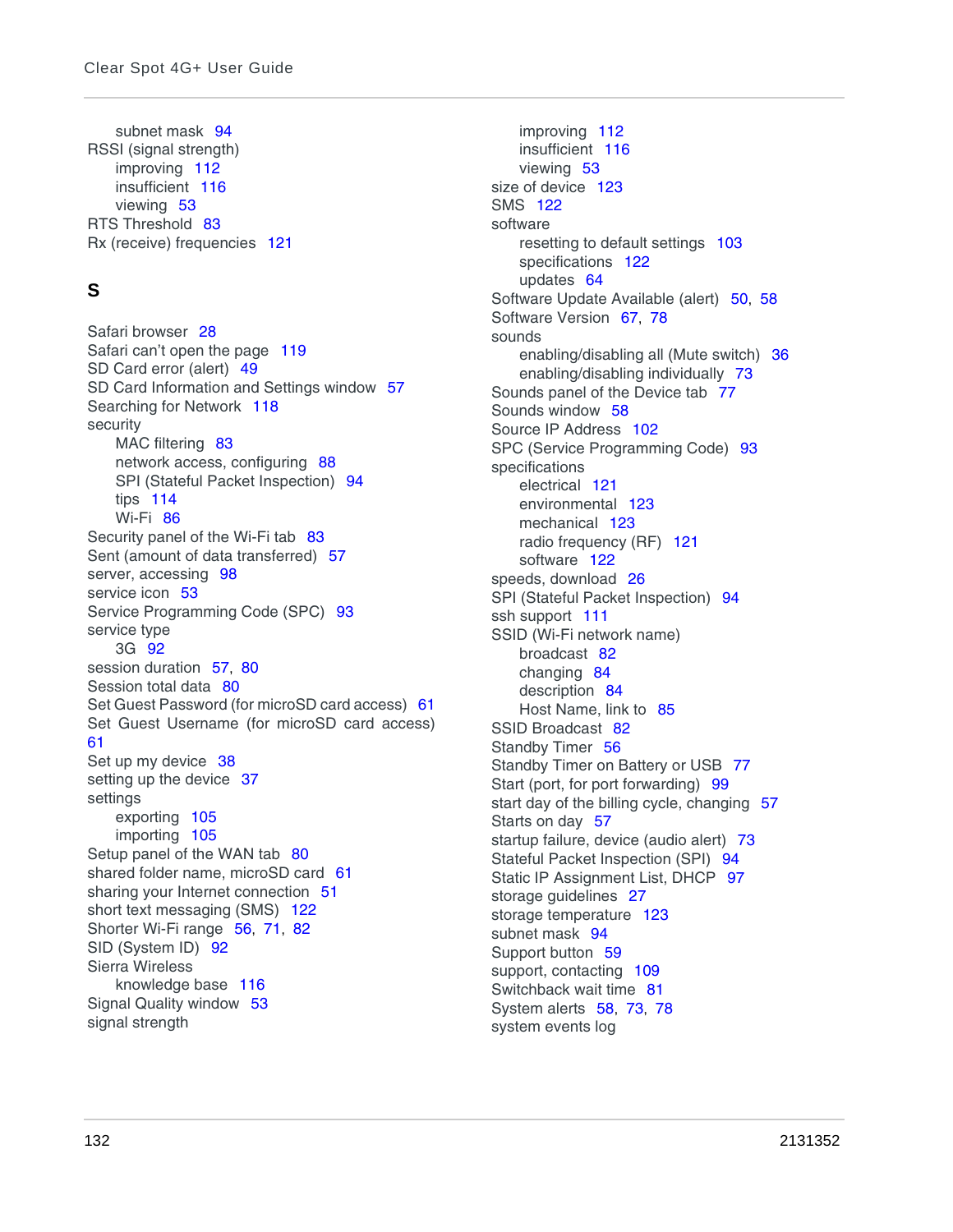clearing [107](#page-106-2) enabling [107](#page-106-3) exporting [107](#page-106-0) types of events included [106](#page-105-6) System ID (SID) [92](#page-91-12) system requirements [28](#page-27-6)

### **T**

TCP/IP settings [96](#page-95-4) technical support, contacting [109](#page-108-1) telnet support [111](#page-110-4) temperature specifications [123](#page-122-6) temperature, critical (audio alert) [73](#page-72-0) terminal sessions [111](#page-110-4) tethered connection making [43](#page-42-1) requirements [43](#page-42-0) [See also USB](#page-124-0) text messaging (SMS) [122](#page-121-5) The connection has timed out [119](#page-118-6) timeout connection timeout (cannot display the home page) [119](#page-118-0) LCD [72](#page-71-0) tips [111](#page-110-3) TKIP/AES [40](#page-39-2), [86](#page-85-2) Total (amount of data transferred) [57](#page-56-2) Total data [80](#page-79-0) trademarks [17](#page-16-1) transmission rates [26](#page-25-0) transmit frequencies [121](#page-120-4) transmitter power [81](#page-80-9) Trigger Ports [101](#page-100-3) troubleshooting cannot connect to the 3G/4G network [120](#page-119-1) cannot connect to Wi-Fi [118](#page-117-0) cannot display the home page [119](#page-118-0) general tips [116](#page-115-1) TRU-Install [43](#page-42-2) TTY [122](#page-121-7) Turn Off Backlight [72](#page-71-9) turning the device off [48](#page-47-0) turning the device on [33](#page-32-0) TVs [112](#page-111-2) Tx (transmit) frequencies [121](#page-120-4) Tx Power [81](#page-80-9)

#### **U**

Universal Plug and Play (UPnP) [93](#page-92-3), [94](#page-93-2) Update 3G PRL [81](#page-80-10) Update 3G profile [81](#page-80-11) Update Failed [118](#page-117-2) Update firmware from file [66](#page-65-1) updates 3G Network Update Available (alert) [49](#page-48-1) automatically check [64](#page-63-2) cannot check for [120](#page-119-2) firmware, upgrade from a file [65](#page-64-2) manually check [65](#page-64-0) overview [64](#page-63-0) PRL [49](#page-48-4), [81](#page-80-10) Software Update Available (alert) [50](#page-49-0) UPnP (Universal Plug and Play) [94](#page-93-2) usage guidelines for your device [27](#page-26-2) USB charging the device [31](#page-30-0), [32](#page-31-0) connecting the device to your computer through USB [43](#page-42-1) location [29](#page-28-2) power settings [56](#page-55-5) requirements [43](#page-42-0) Wi-Fi, disabling when connected through USB [91](#page-90-0) user ID, 3G network [92](#page-91-13) Username and Password Security [61](#page-60-6)

## **V**

Verbose System Event Logging [107](#page-106-4) vertical row of icons and text [52](#page-51-0) vibration specification [123](#page-122-8) video conferencing [100](#page-99-0) virtual device [47](#page-46-0) Voice over Internet Protocol (VoIP) [100](#page-99-0) VoIP (Voice over Internet Protocol) [100](#page-99-0) VPN accessing corporate network through [111](#page-110-2) passthrough types supported [122](#page-121-8)

#### **W**

wait time failover [81](#page-80-7)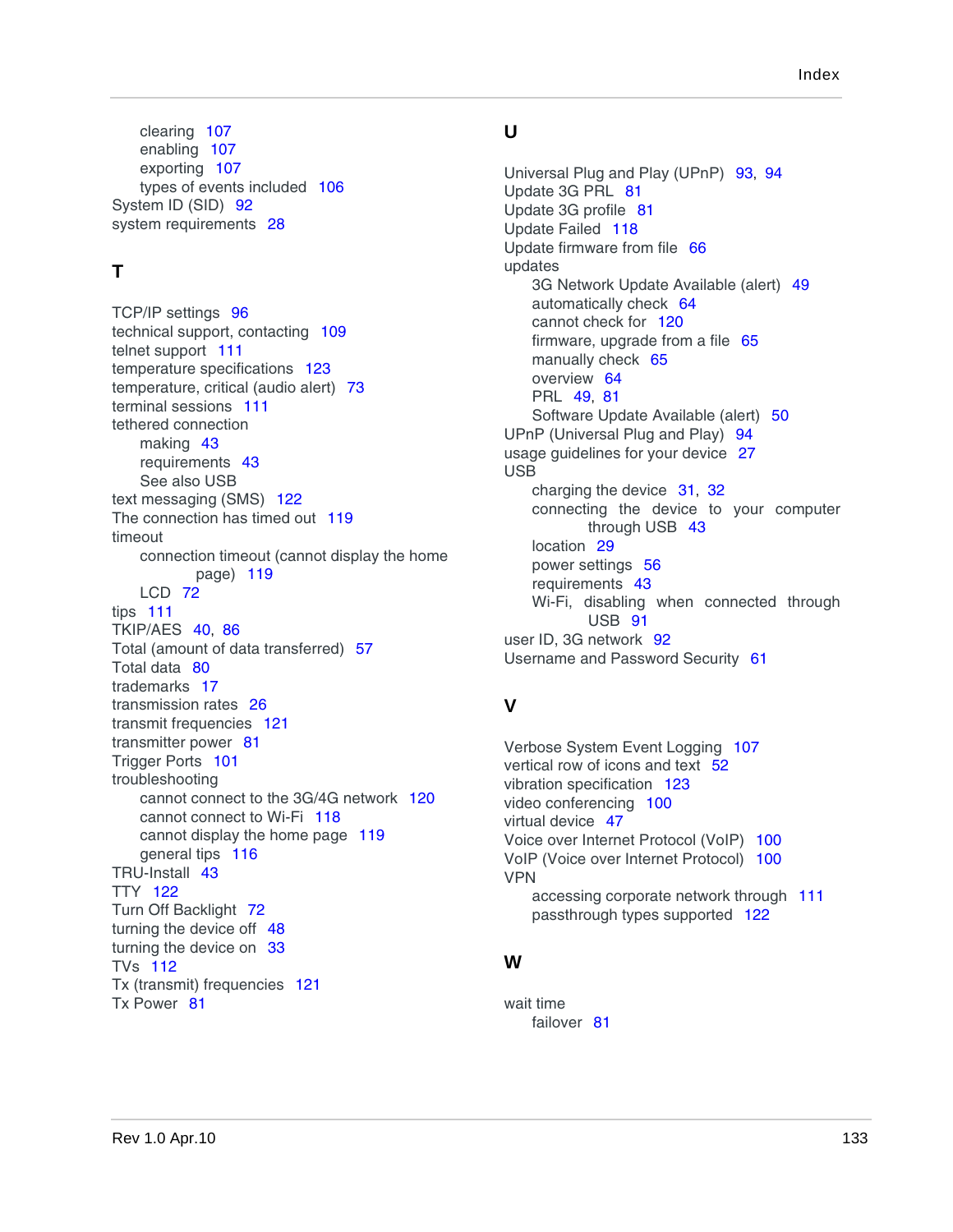switchback [81](#page-80-8) WAN mode [80](#page-79-1) WAN tab 3G panel [92](#page-91-0) 4G panel [81](#page-80-0) Setup panel [80](#page-79-6) warning (EMI) [124](#page-123-2) warning (software settings reset) [103](#page-102-0) warranty [60](#page-59-4) Web browsers supported [28](#page-27-1) Web server, accessing [98](#page-97-1) website CLEAR [109](#page-108-3) Sierra Wireless [17](#page-16-0) Welcome to Your Device window - Select an Option [108](#page-107-2) WEP [39](#page-38-0), [86](#page-85-3) whitelist [83](#page-82-2), [88](#page-87-4) Wi-Fi alerts (user has joined, or left) [73](#page-72-6), [78](#page-77-11) cannot connect [118](#page-117-0) channel [91](#page-90-1) configuring, overview [84](#page-83-2) connected computers, displaying list of [90](#page-89-0) connecting to [110](#page-109-2) longer Wi-Fi range [56](#page-55-6), [71](#page-70-4), [82](#page-81-4) MAC Filter panel of the Wi-Fi tab [83](#page-82-0) maximum number of users [90](#page-89-4) network name (SSID) [84](#page-83-0) Network panel of the Wi-Fi tab [82](#page-81-0) password [87](#page-86-0) Password Reminder [88](#page-87-0) password, forgot [110](#page-109-4)

performance, tips on improving [113](#page-112-0) security [86](#page-85-0) security and encryption protocols supported [122](#page-121-9) Security panel of the Wi-Fi tab [83](#page-82-5) sounds when user joins or leaves [58](#page-57-6) SSID (Wi-Fi network name) [84](#page-83-0) USB tethered mode [91](#page-90-0) Wi-Fi users information [55](#page-54-0) Wi-Fi Channel [91](#page-90-7) Wi-Fi Firmware Version [67](#page-66-7), [79](#page-78-5) Wi-Fi Passwordl [87](#page-86-1) Wi-Fi Security Options window [39](#page-38-1) Wi-Fi user has joined [58](#page-57-6), [73](#page-72-6), [78](#page-77-11) Wi-Fi user has left [58](#page-57-7), [73](#page-72-7), [78](#page-77-12) Windows device driver, installing [44](#page-43-0) Windows XP Wi-Fi performance, tips on improving [113](#page-112-1) wireless speakers [112](#page-111-2) WPA [40](#page-39-2), [86](#page-85-2) WPA2 [40](#page-39-1), [86](#page-85-1) WWAN IP address of the device [57](#page-56-4)

### **X**

XP, Windows Wi-Fi performance, tips on improving [113](#page-112-1)

## **Y**

Your device is now restarting (window) [40](#page-39-3)